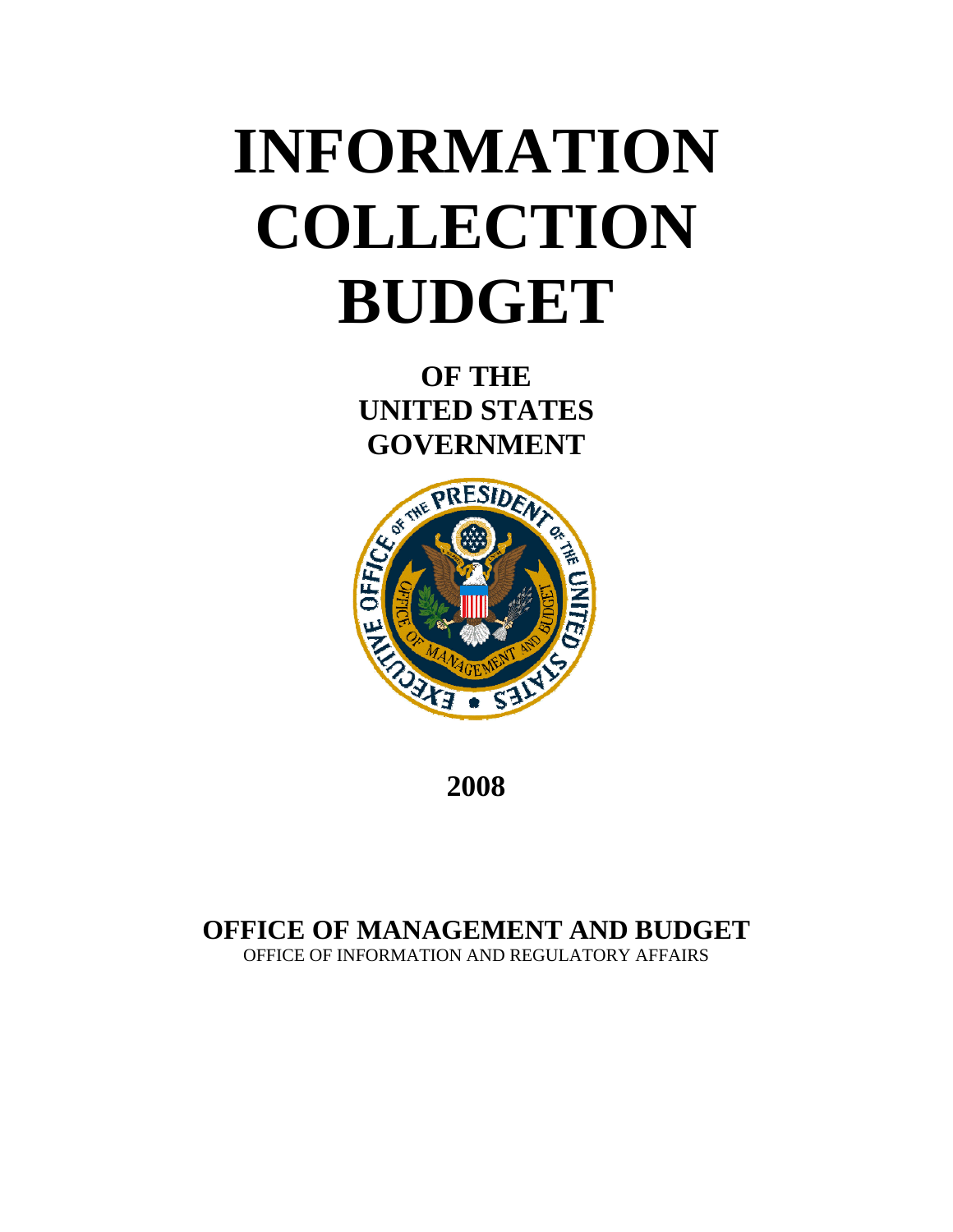#### **Changes in This Year's ICB**

For the first time, OMB is issuing this year's ICB in an electronic format, instead of as a hard-bound report. A paperless ICB advances the E-Government goal of increasing government efficiency through the utilization of technology. The E-ICB is available on OMB's website at [www.whitehouse.gov/omb/inforeg/icb/2008\\_icb\\_final.pdf.](http://www.whitehouse.gov/omb/inforeg/icb/2008_icb_final.pdf)

With this year's ICB, OMB is also introducing a number of changes in how agency PRA activities are documented and reported. Most of these changes have been made possible with the implementation of a new Internet-based system that allows OIRA to process agency Information Collection Requests (ICRs), as well as maintain a database of PRA data that are used to prepare the ICB. Established in July 2006, FY 2007 is first fiscal year in which the new system, referred to as ROCIS, $<sup>1</sup>$  $<sup>1</sup>$  $<sup>1</sup>$  has been fully operational. Chapter 3 provides a description of the new system.</sup>

In addition to streamlining the process by which agencies request and OMB grants approvals to collect information under the PRA, ROCIS has significantly expanded the public's access to PRA information. By consulting [www.RegInfo.gov,](http://www.reginfo.gov/) the public can search for and review pending and approved ICRs. This online docket includes the agencies' rationale for the collections and any forms or supporting documents that they submitted to OMB for review. ROCIS also provides the public with direct access to historical statistics. The data in ROCIS are based on information provided to OMB by agencies in ICRs, which are certified by agency officials to meet basic PRA objectives.

The increased transparency provided by ROCIS has allowed OMB to revise the content of the ICB. Specifically, the focus of the ICB has been narrowed to highlight only the most significant changes in paperwork burden. Below are the key changes in this year's ICB.

- Retrospective Reporting on FY 2007. Unlike previous ICBs, OMB is reporting on the PRA activities of the previous fiscal year, and is not reporting prospectively on FY 2008. The basis for this decision is twofold. First, previous ICB "look aheads" did not accurately predict aggregate changes in burden in the next fiscal year. Second, [www.RegInfo.gov](http://www.reginfo.gov/) provides information on all approved ICRs. Since this information is updated on a daily basis, [www.RegInfo.gov](http://www.reginfo.gov/) is a more accurate and current source of data on changes in paperwork burden.
- Reliance on ROCIS Information to Generate Table on Burden Changes by Agency. ROCIS now provides an enhanced capability to provide OMB with aggregate data on burden changes, working off of an end-of-fiscal year baseline. Accordingly, Table 3 of this report is based on information generated by ROCIS, with some technical adjustments made to address issues associated with the transition to ROCIS, which is described in Chapter 3.
- Reliance on ROCIS to Generate Information on Significant Paperwork Reductions and Increases. The significant paperwork reductions and increases presented in Appendix B comprise information contained in ICRs submitted by agencies into ROCIS. Since the ICR information on [www.RegInfo.gov](http://www.reginfo.gov/) is comprehensive, OMB has decided to change the threshold for including a change in burden from 10,000 hours to 100,000 hours. The threshold for IRS remains at 10 million hours. This change allows the ICB to highlight the largest and most significant changes in burden.

-

<span id="page-1-0"></span><sup>&</sup>lt;sup>1</sup>Regulatory Information Service Center and **OIRA** Consolidated Information System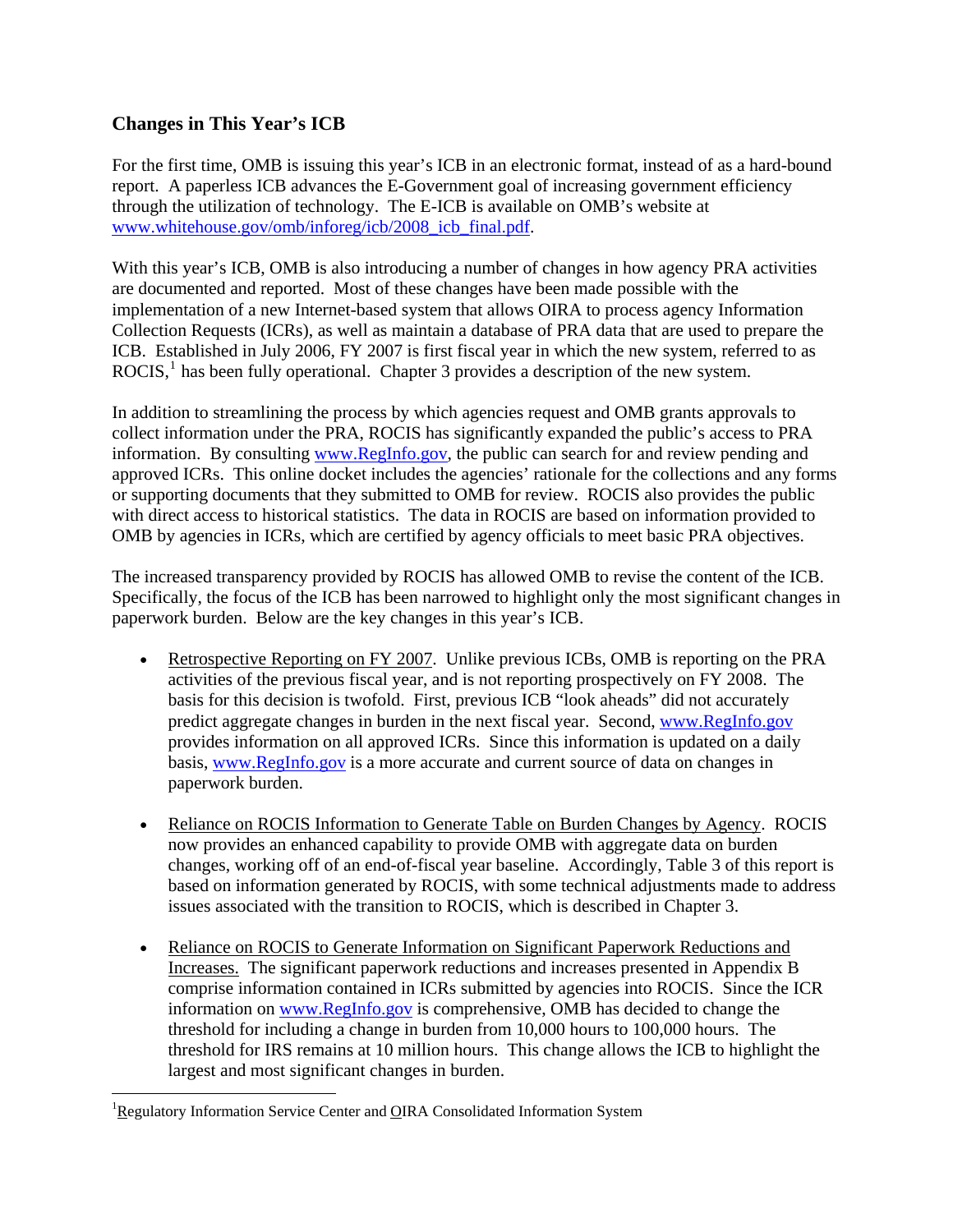#### **Table of Contents**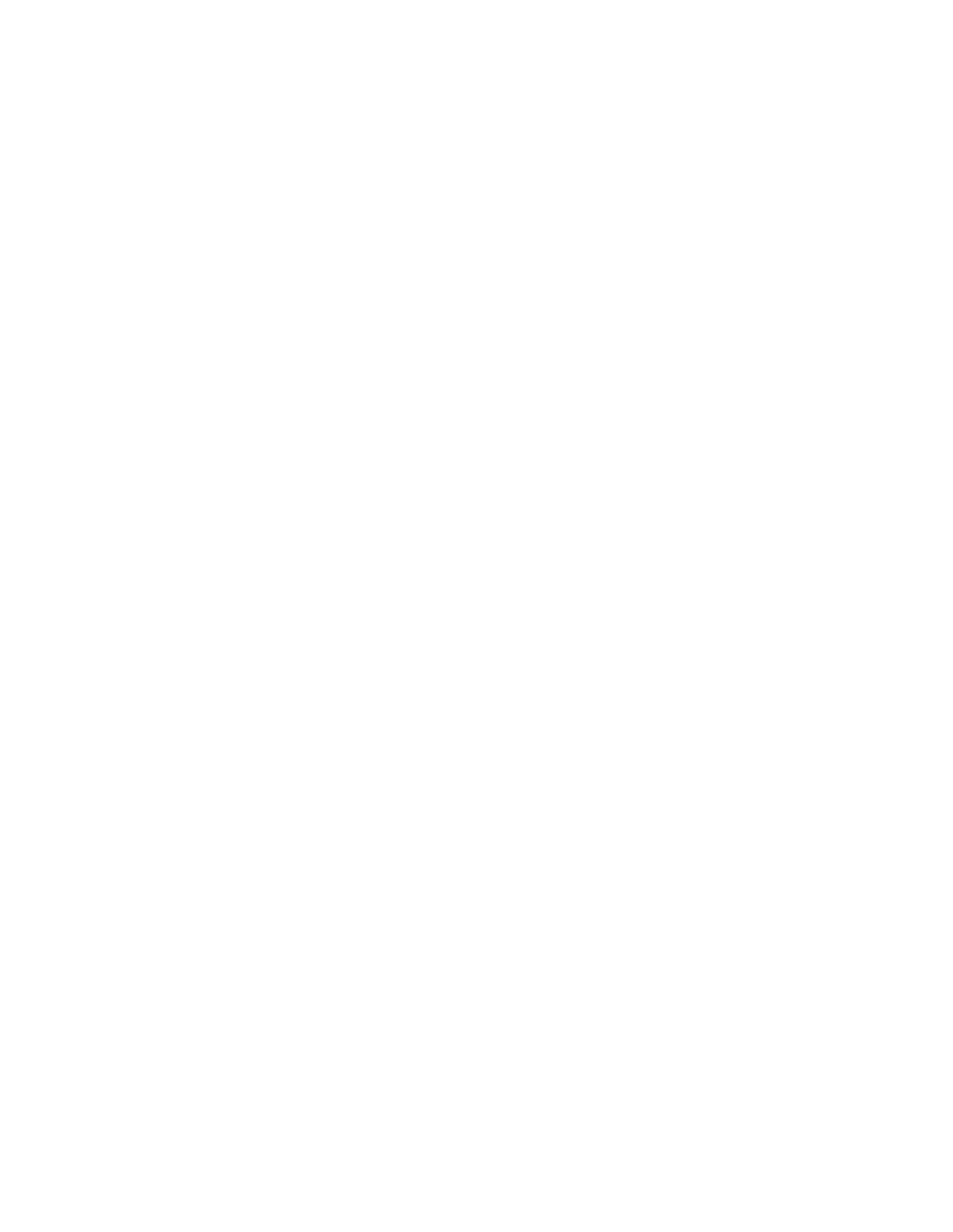## <span id="page-4-0"></span>**Executive Summary**

The Paperwork Reduction Act (PRA) requires the Office of Management and Budget (OMB) to report to Congress on the paperwork burden imposed on the public by the Federal government and efforts to reduce this burden. For over 25 years, OMB complied with this requirement by issuing an Information Collection Budget (ICB).

This year, for the first time, OMB is issuing an Electronic-ICB, instead of the traditional hard copy. The E-ICB is available on OMB's website at [www.whitehouse.gov/omb/inforeg/icb/2008\\_icb\\_final.pdf.](http://www.whitehouse.gov/omb/inforeg/icb/2008_icb_final.pdf) The decision to issue a paperless ICB is consistent with the E-Government goal of utilizing technology to improve government efficiency.

In addition, OMB has streamlined the content of this year's ICB to take advantage of the capabilities of OIRA's new Internet-based PRA information management system. This system includes a public website that provides comprehensive PRA information. With this increased transparency, OMB can now use the ICB to highlight information collections with the largest changes in burden. Moreover, the new information management system has generated much of the information presented in this report.

In this year's ICB, OMB is reporting that government-wide PRA burden increased from 8.92 billion hours in fiscal year (FY) 2006 to 9.64 billion hours in FY 2007, a rise of more than eight percent. Many factors contributed to this increase. The most significant factor (78 percent) causing the estimate of net burden to increase involved changes resulting from "adjustments," which represent either an agency's *re-estimate* of burden (with there being no actual change in burden) or an actual increase or decrease in burden due to changes beyond the agency's control (such as demographic and economic trends). A relatively small portion (approximately three percent) of the net increase in burden in FY 2007 was due to discretionary decisions made by agencies acting within their preexisting statutory authority. Additionally, a larger portion (almost 21 percent) contributing to the net burden increase resulted from new collections that are necessary to implement statutory mandates. For example, one action for refunding telephone excise taxes accounts for over 67 million hours of the increase and the American Jobs Creation Act accounted for over 71 million hours.

In addition to accounting for the burden hours for FY 2007, this report highlights the following issues:

*The impact of "adjustments" to agency estimates in calculating the overall paperwork burden*  (Chapter 1)*.* This year's increase in burden was due to a number of factors, some of which were within the control of agencies, and others that were not. The principal driver of new burden in FY 2007 was not, in fact, new burden at all, but rather adjustments to agency estimates of existing information collections.

*Ensuring Agency Compliance with the PRA* (Chapter 2). OMB and the agencies have devoted significant efforts to eliminating PRA violations, and in FY 2007 we continued those efforts. We are reporting for FY 2007 only 15 violations involving lapses of OMB approval for ongoing collections; this represents the continued success that has resulted from OMB's adoption in November 2001 of the "zero tolerance" approach to PRA violations. The 15 violations in FY 2007 represent an 85 percent reduction from the 97 violations that were reported for FY 2005, and a 98 percent reduction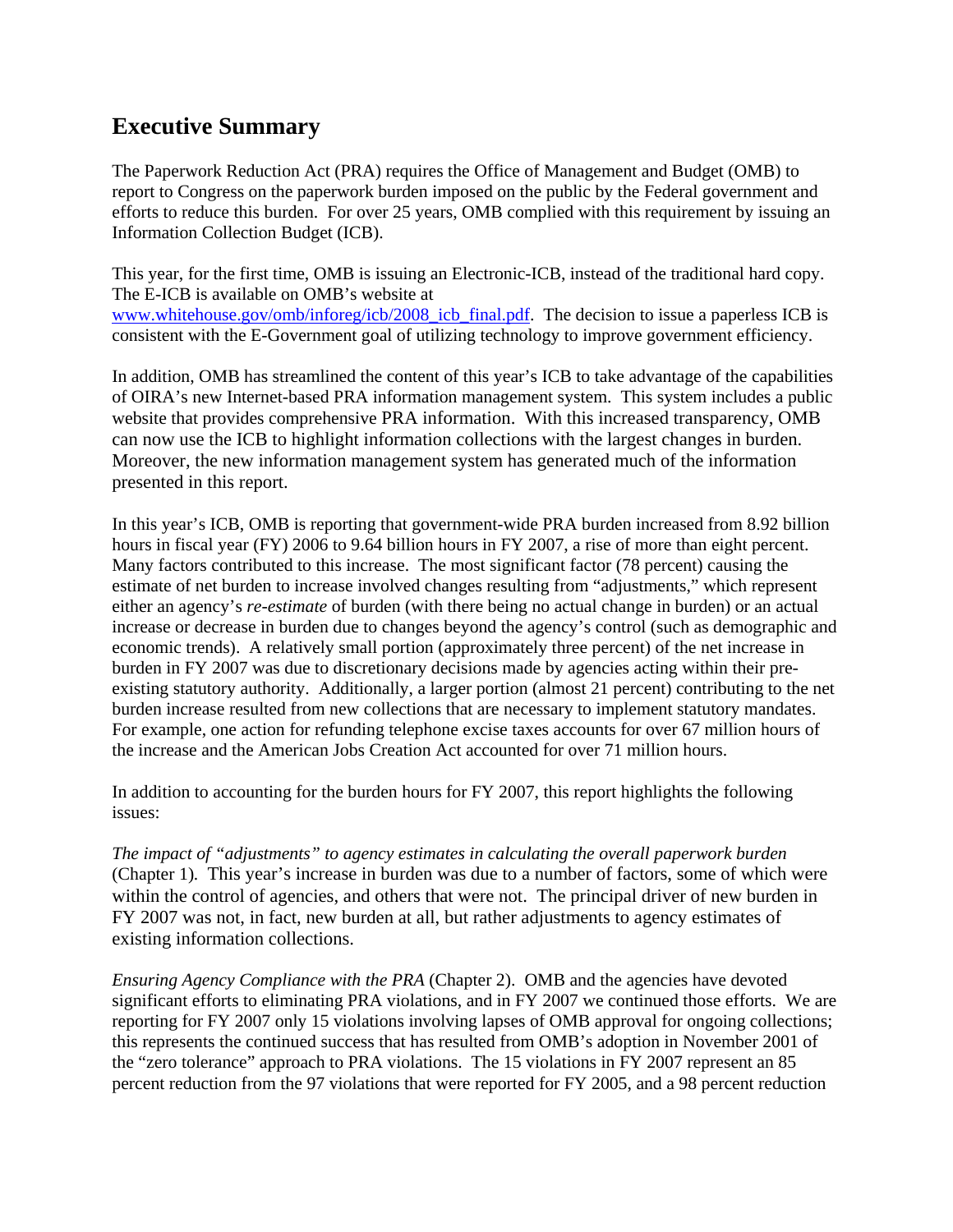from the 795 violations that were reported in the ICB for FY 1998. OMB and the agencies continue to work towards the goal of zero PRA violations.

*Full implementation of OMB's new information management system for the Paperwork Reduction Act* (Chapter 3). This chapter describes the new Internet-based system used to process agency Information Collection Requests and maintain comprehensive PRA data. This new system, known as "ROCIS," was implemented prior to the start of FY 2007, and has significantly enhanced OMB's ability to oversee agency PRA activities and report on them in the ICB.

*Agency initiatives to reduce paperwork burden* (Chapter 4)*.* This report provides updates on specific burden reduction initiatives reported in previous years, which are aimed at reducing the overall burden that the agencies impose on the public. OMB has encouraged agencies to develop practical initiatives aimed at improving efficiency and reducing the public burden.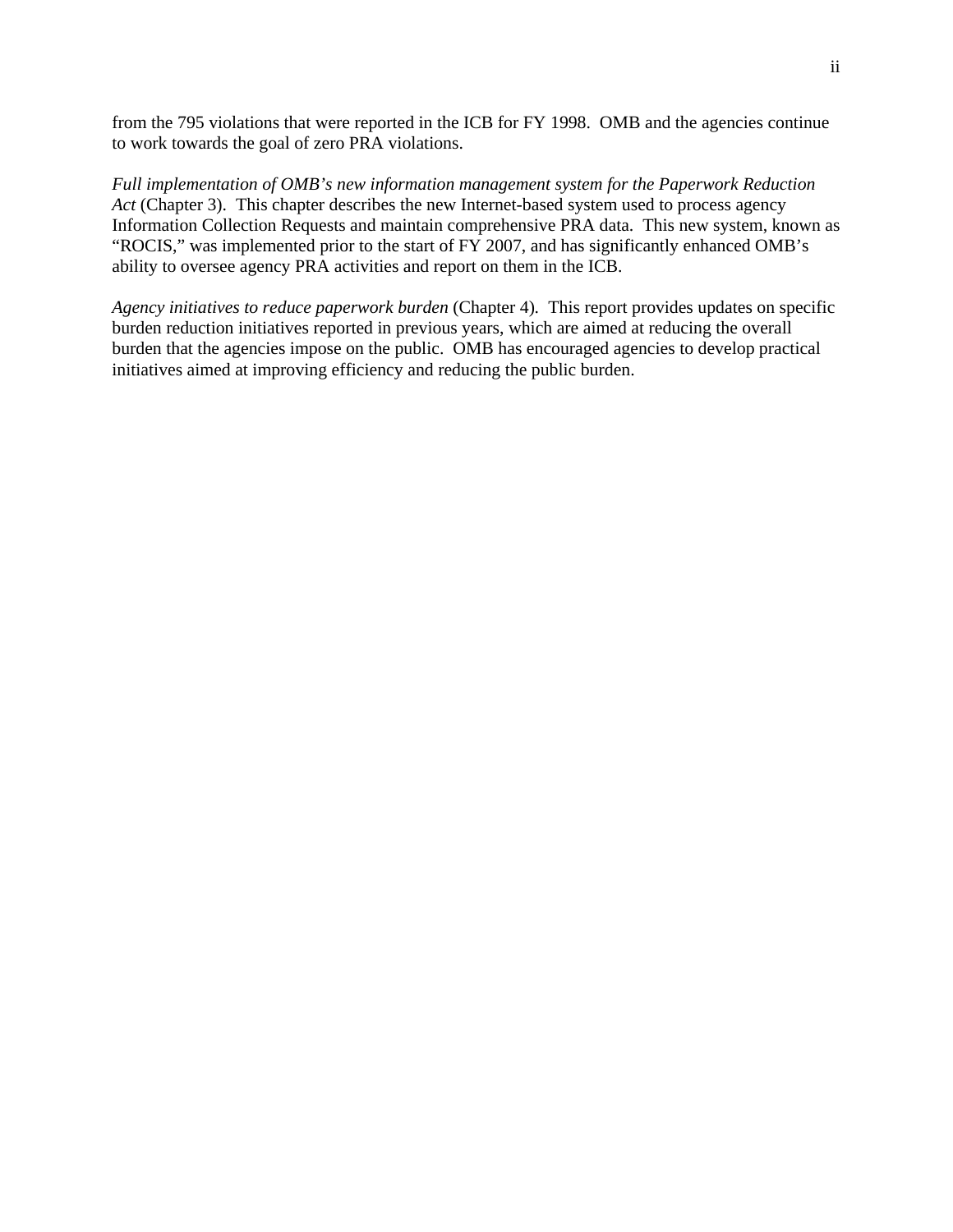## <span id="page-6-0"></span>**Chapter 1. Information Collection Burden for FY 2007**

Under the Paperwork Reduction Act  $(PRA)$ ,  $^2$  $^2$  the Office of Management and Budget (OMB) oversees agency information collection activities and reports annually to Congress on the Act's implementation. The Information Collection Budget (ICB) is OMB's annual report to Congress, providing a detailed accounting of the information collection activities of the Federal government in a given fiscal year. This report presents the overall paperwork burden that the Federal government imposed on the American public in fiscal year (FY) 2007, and identifies efforts that the Federal agencies are making to reduce burden and collect information more effectively and efficiently.

When an agency estimates, and seeks to reduce, the paperwork burden that it imposes on the public, the agency must consider the time that an individual or entity spends reading and understanding a request for information, as well as the time spent developing, compiling, recording, reviewing, and providing the information. Moreover, paperwork burden includes more than just the time necessary to file a tax form or fill out a benefits application; for example, it also includes the time a business spends keeping records required by Federal regulation or disclosing required information to third parties (such as consumers or employees).

As we have reported in previous years, it continues to be the case that the Department of the Treasury, in carrying out its responsibilities under the tax code, constitutes the vast majority (79 percent) of the Federal government's paperwork burden. For a description of burden by agency, see Table 2.

#### **FY 2007: The Paperwork Burden Story**

Based on agency estimates of PRA burden, the public in FY 2007 spent approximately 9.64 billion hours responding to or complying with Federal information collections. This represents an 8.1 percent increase over the 8.92 billion hours that were reported for FY 2006.

In understanding the nature of this increase, it is important to recognize that this estimated burden increase is the result of a number of independent factors, some of which are within the control of agencies, and some that are not (see Figure 1). These factors are outlined below.

#### **1. Increases in Estimated Burden due to Discretionary Agency Action (3.3 percent).**

Of the total net increase in burden, only 3.3 percent was due to discretionary actions taken by the agencies (i.e., due to factors *within* the agencies' direct control).<sup>[3](#page-6-2)</sup> The remaining portion of the FY 2007 burden increase was due to factors *outside* of an agency's control.

  $244$  U.S.C. § 3514

<span id="page-6-2"></span><span id="page-6-1"></span> $3$ The portion of burden that is "Due to Lapse of OMB Approval" is also within the agency's control. For FY 2007, OMB is reporting a net reduction of 16.8 million burden hours due to lapses in OMB approval. Most of this reduction is due to the expiration of OMB's approval during FY 2007 of one Department of Health and Human Services (HHS) information collection, which HHS continued without approval until OMB's approval was reinstated during FY 2008. See Appendix B: HHS violation involving OMB Control Number 0938-0989.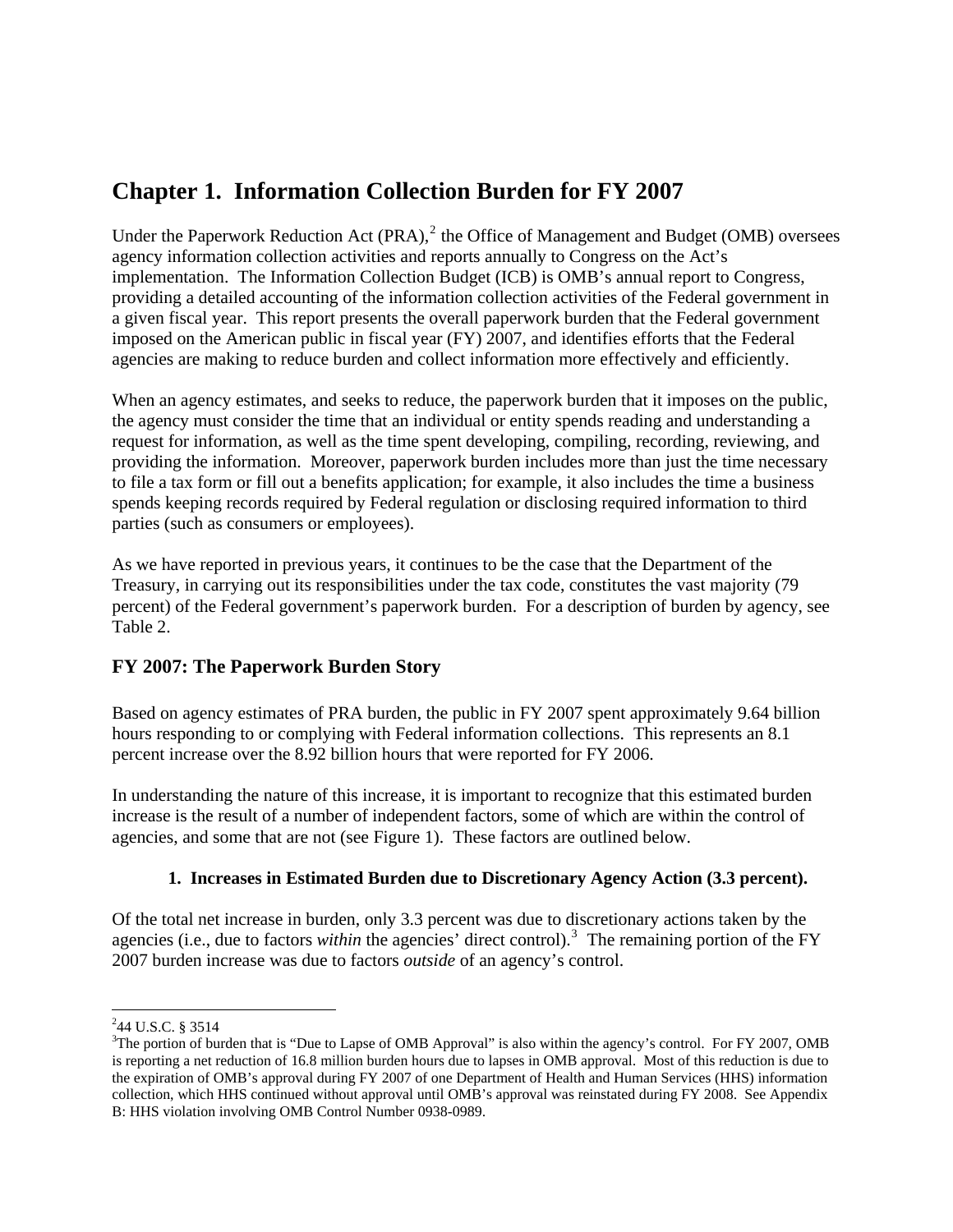#### **2. Increases in Estimated Burden due to Recently-Enacted Statutes (20.7 percent).**

Of the net burden increases that were due to *outside factors* beyond agencies' control a significant portion (almost 21 percent of the *total* increase for FY 2007) resulted from agency implementation of recently enacted statutes that required agencies to engage in new or expanded collections of information. The implementation of statutes is associated with an increase of 149.1 million burden hours, a significant increase in statutory burden from the situation in FY 2006, when approximately five percent of the increase in burden was attributed to agency implementation of statutory mandates.

#### **3. Increases in Estimated Burden due to "Adjustments" (78 percent**)**.**

The majority of the net burden increase that was due to *outside factors* beyond agencies' control is attributable to "adjustments" (which corresponds to 78 percent of the *total* increase for FY 2007). These increases amount to almost 563 million burden hours. Burden changes that result from an "adjustment" are of two kinds.

#### **A. Agency Re-estimation of Burden.**

The first kind of a burden "adjustment" is when an agency has prepared a *re-estimate* of the burden that is imposed by a collection, with there being *no change* in the *requirements* of the collection, or in *who is required to respond* to the collection, or in the *number of individuals or entities* that (the agency estimates) will in fact respond to the collection. Rather, in this situation, an agency has reevaluated its prior burden estimate for the collection and has concluded that its prior estimate was either low or high, and thus the agency revises the estimate accordingly. The agency then includes this revised burden estimate in the agency's ICB submission, as well as in the agency's next request to OMB for approval of the collection (unless the agency has in the meantime further revised the burden estimate).

For example, in FY 2007 the Department of Labor (DOL) reestimated the reporting burden it imposes under a provision of the Employee Retirement Income Security Act (ERISA). Under this information collection, which has been assigned OMB Control Number 1210-0039, employee benefit plans must provide disclosures to plan participants and certain specified plan beneficiaries periodically in Summary Plan Descriptions, Summaries of Material Modifications, and Summaries of Material Reductions. In developing the burden estimate for this collection, DOL adopted a new and improved methodological approach, which provides a more detailed and articulated assessment of the specific elements that combine to produce the total burden estimate. DOL also updated and revised its basic assumptions to take into account new data on the number of respondents and the number of responses included in the information collection, as well as the extent to which respondents use electronic methods of communication. Based on these considerations, DOL adjusted downward its estimate of the burden by almost 1.1 million hours, from over 1.3 million hours to 262,000 hours.

#### **B**. **Burden Changes from demographic, economic, and other outside factors**.

The second kind of a burden "adjustment" is when there has been *no* change in the requirements of the collection as well as *no* change in who is required to respond to the collection, but there has been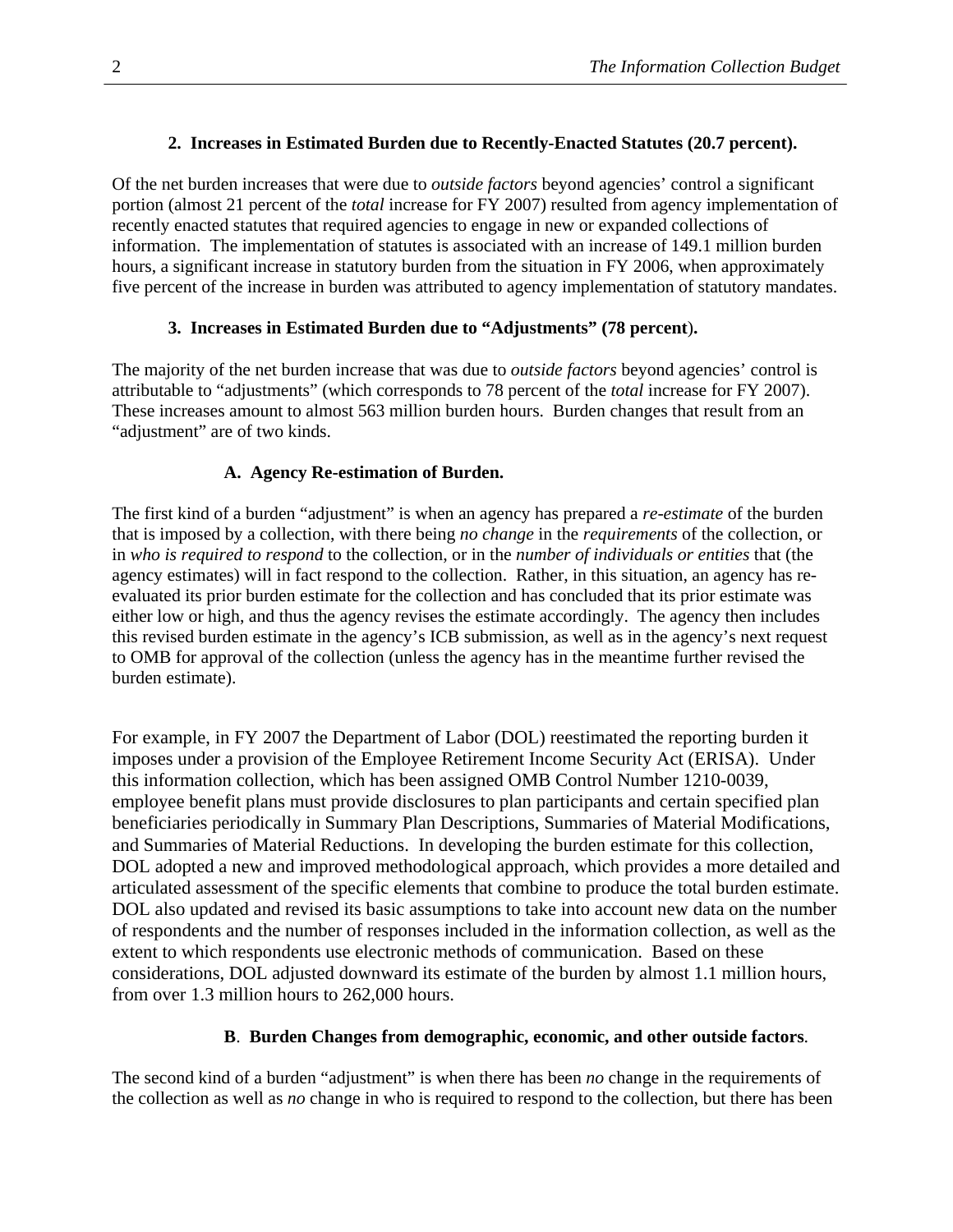a change in the *number of individuals or entities* that (the agency estimates) will respond to the collection – and this change is due to factors outside an agency's control.

A typical example of such an adjustment is when demographic changes result in more (or fewer) people applying for a Federal benefit, and thus in more (or fewer) applications being filled-out and submitted (e.g., the retirement of the Baby Boom generation will result in more individuals applying to participate in Medicare). Another example of such an adjustment is when economic changes result in more (or fewer) people being unemployed (and thus applying for unemployment benefits) or in more (or fewer) businesses being created (and thus filing the related tax forms). In both these types of situations, the agency has not changed the requirements of the collection, and the agency has not redefined who has to respond to the collection. Instead, the changes in these outside factors either increase or decrease the number of individuals or entities that will respond to the collection.

For example, in FY 2007 the Department of Housing and Urban Development (HUD) did not revise the third-party disclosures needed to inform homebuyers about the settlement process. These disclosures, which are required by the Real Estate Settlement Procedures Act (RESPA), are approved under OMB Control Number 2502-0265. However, HUD adjusted its previous estimate from 11 million loans a year to 13,200,000 loans a year, which resulted in an annual burden increase of 1,566,280 burden hours. The adjustment was based on research conducted through the Federal National Mortgage Association (FNMA), a housing Government Sponsored Enterprise.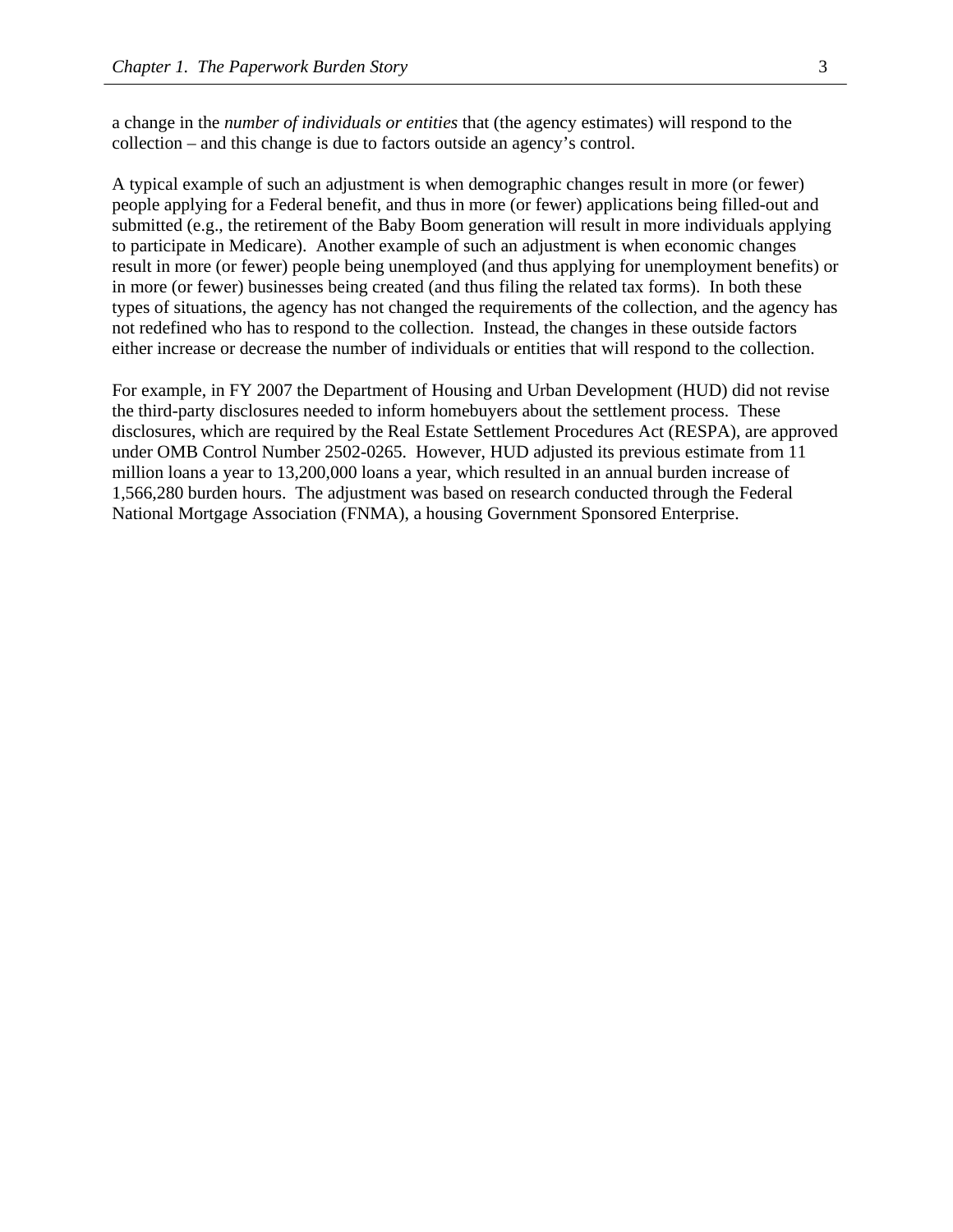<span id="page-9-0"></span>

**Figure 1. Total Burden (FY 1999 - FY 2007)[4](#page-9-0)**

#### **Changes within Agency Control**

In some areas, agencies have considerable discretion in managing their information collection activities. For example, in administering a grant program where performance reporting is statutorily required, an agency may have discretion in deciding the frequency or depth of grantee reporting. OMB considers actions within this category of "Due to Agency Action" to be the most accurate measure of agency performance with respect to information collection.

<sup>&</sup>lt;sup>4</sup>As discussed in Chapter 3 of last year's ICB, IRS changed the methodology it uses to estimate individual taxpayer burden. As a result, the total burden for FY 2006 and FY 2007 has different underlying assumptions than estimates for previous years. Since IRS has not yet re-estimated prior years' burden under the new model, the higher line for FY 2006 and FY 2007 overstates the overall increase in burden. To control for this and other adjustments and burden changes beyond the control of agencies, the dotted triangular line represents changes due to agency discretion since FY 2005.

<sup>\*</sup>Adjustments include changes in burden estimation methodology. This line reflects program changes due to agency action.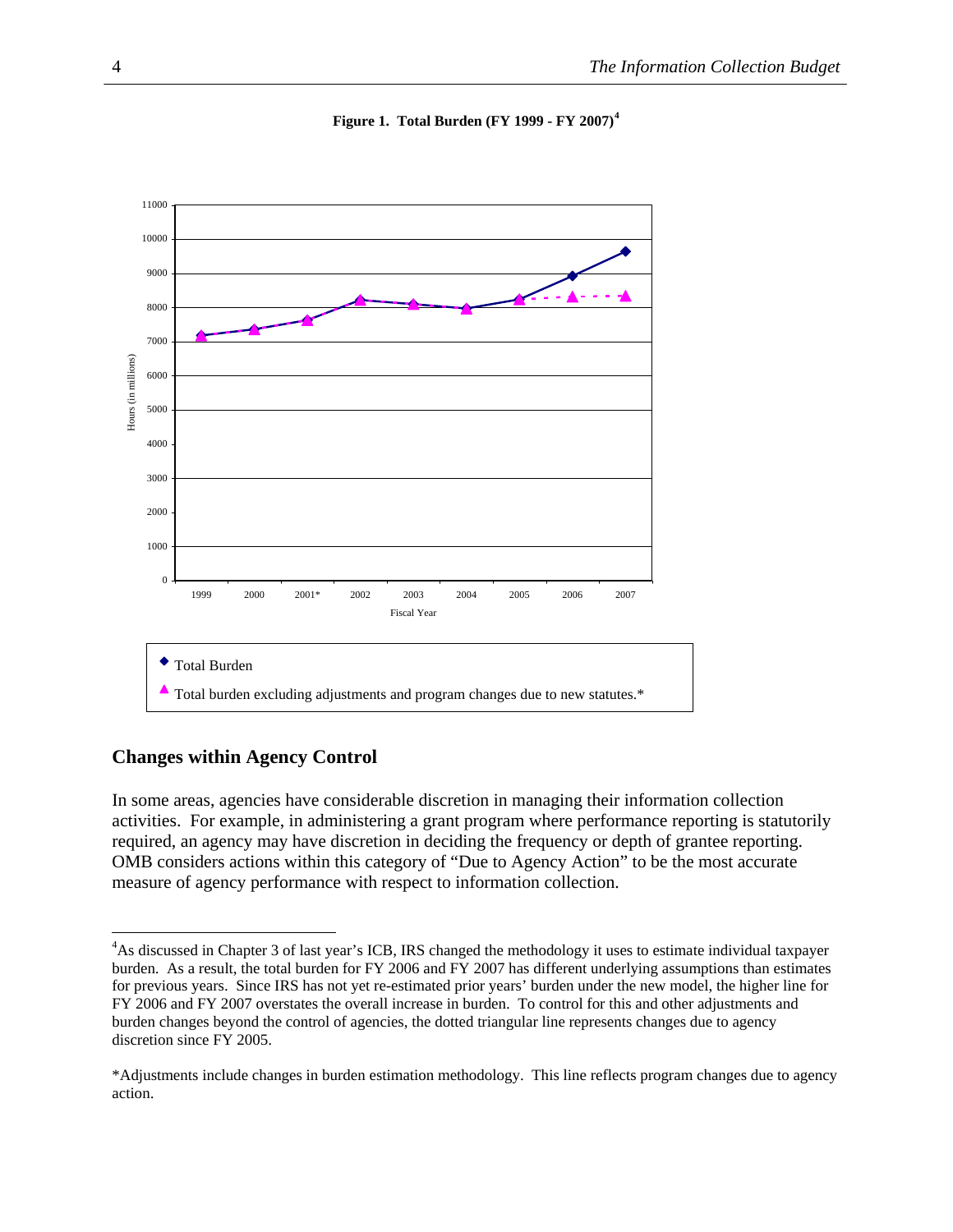As indicated in Figure 2, in FY 2007 agencies reported a net increase in discretionary burden as part of their programmatic responsibilities. Although the overall picture shows an increase, in FY 2007 a number of agencies took significant actions to decrease the discretionary burdens imposed. Some notable examples include:

- The Internal Revenue Service (IRS) completely redesigned the 940 form and instructions. IRS revised Form 940 to enable optical scanning and to reduce errors made by filers. Burden was reduced through several deletions, and through the reorganization of the form into eight distinct parts, adding line-by-line explanations for clarity. IRS also redesigned the instructions for Form 940 to provide clearer directions, including line-by-line instructions, examples and worksheets. In addition, IRS added limited State Agency contact information to the instructions as a reference for questions regarding State unemployment contributions. IRS estimated that these changes resulted in a net decrease of over 8 million burden hours.
- The Social Security Administration (SSA) revised its "Information Collections Conducted by State Disability Determination Services on Behalf of SSA," which are conducted in support of SSA's disability programs. As part of this collection, the consultative exam (CE) report medical evidence of record and pain report are used in the determination of disability. The information collected from potential CE providers is used to verify the providers' credentials and licenses. The information collected from claimants is used to obtain release of medical information and to confirm scheduled CE appointments. The respondents are medical providers and claimants for disability. SSA reduced the burden for this collection almost 1.8 million hours by (1) eliminating pain symptom information, which is now collected by other SSA forms and (2) introducing new electronic methods of submission, which reduce response time.
- The Centers for Medicare and Medicaid Services (CMS) within the Department of Health and Human Services (HHS) revised its Outcome and Assessment Information Set (OASIS) information collection. This collection requires home health agencies (HHAs) to use a standard core assessment data set, the OASIS, to collect information and to evaluate adult non-maternity patients. In addition, data from the OASIS is used for purposes of case mix adjusting patients. CMS removed or modified existing questions in the OASIS data set to accommodate these requirements. In addition, as a result of the proposed changes, CMS expects that the claims processing system will automatically adjust the therapy visits, upward and downward on the final claim, according to the information on the final claim. Consequently, HHAs will no longer have to withdraw and resubmit a revised claim when the number of therapy visits delivered to the patient is higher than the level report. Therefore, CMS believes the burden increase associated with these changes is more than offset by the removal or modification of several data items, resulting in a net decrease of almost 290,000 burden hours.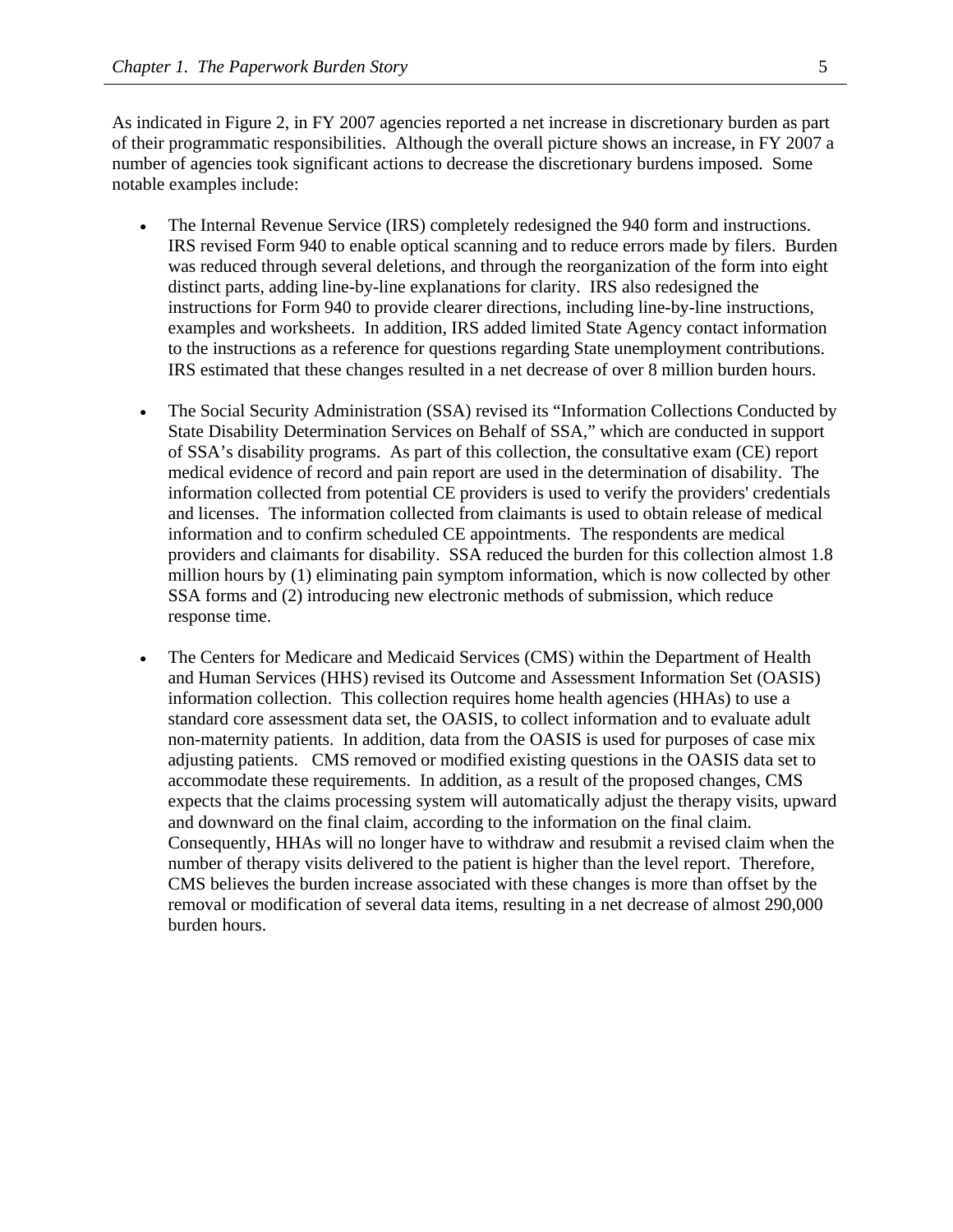

**Figure 2. Change in Burden Due to Program Changes (FY 1999 – FY 2007)**

\*In FY 2001, OIRA did not disaggregate Total Program Changes into Changes Due to Agency Action, Changes Due to New Statutes, and Changes Due to Lapse in OMB Approval.

\*\*Almost one half of the change indicated for FY 2007 as due to statute resulted from new IRS Form 8913 (Credit for Federal Telephone Excise Tax Paid), which allows taxpayers to receive telephone excise tax refunds. IRS was required to refund this tax because of court decisions that interpreted tax legislation. Accordingly, OMB is classifying the program change as due to statute, since the burden is legislatively driven.

#### **New Statutory Changes**

In each session of Congress, laws are passed that create new programs for the agencies to implement and, quite frequently, new information to collect, use, and disseminate. Typically, new legislative initiatives and amendments require more, not less, data collection. In the past fiscal year, approximately 21 percent (149.1 million hours) of the increase in estimated burden resulted from the implementation of new statutes passed by Congress in recent years. Among other public policy goals, these statutory changes were designed to improve public health, protect servicemember mortgage and foreclosure rights, and enhance homeland security. Examples of statutory changes that resulted in the largest burden increases are provided in Table 1.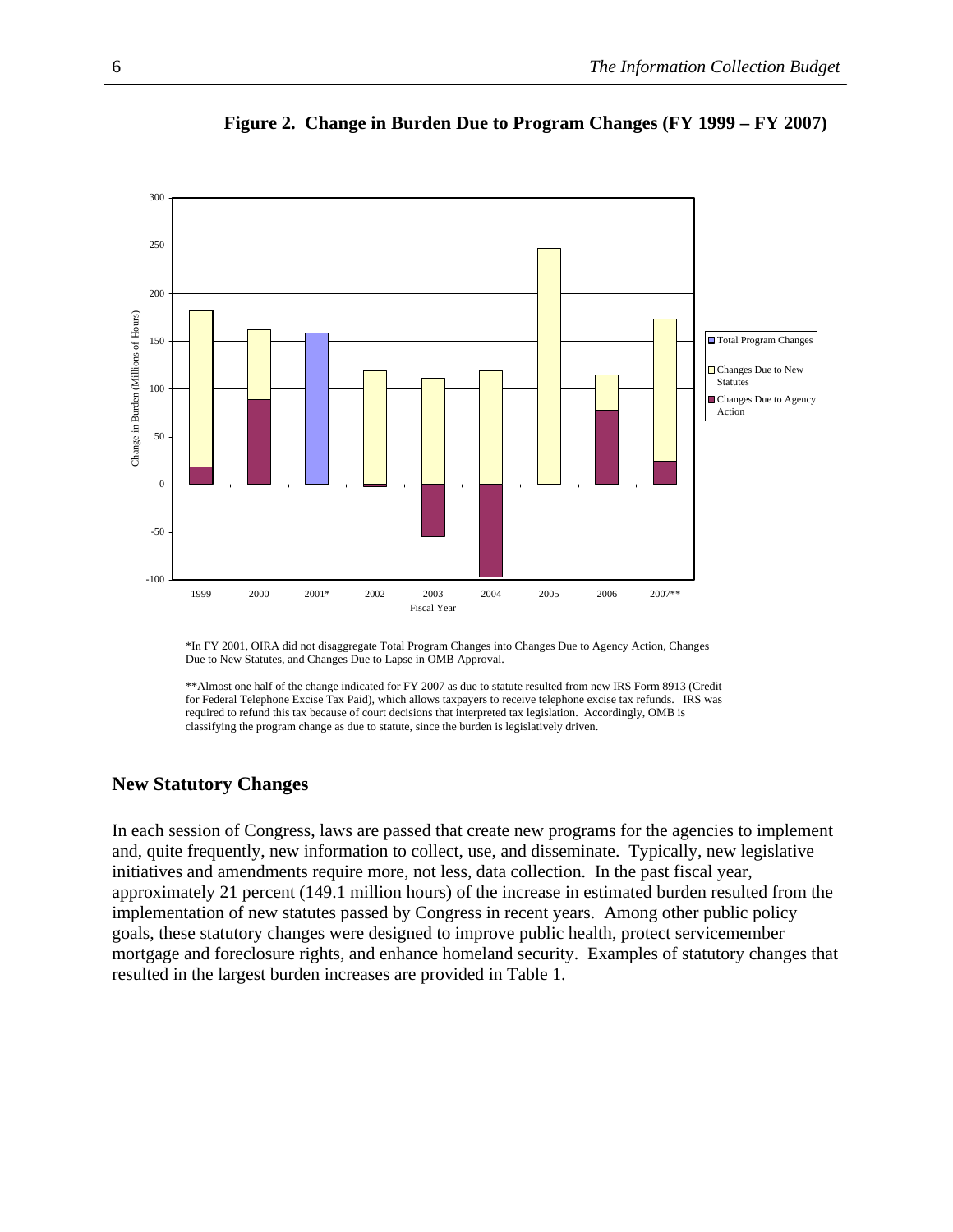| <b>Statute</b>                                                                | Agency               | <b>Burden Hour</b><br><b>Increase</b> |
|-------------------------------------------------------------------------------|----------------------|---------------------------------------|
| American Jobs Creation Act of 2004 (Pub.L.<br>$108 - 357$                     | Treasury             | 71,500,000                            |
| Intelligence Reform and Terrorism Prevention<br>Act of 2004 (Pub. L. 108-408) | <b>State</b>         | 2,550,000                             |
| Pension Protection Act of 2006 (Pub. L. 109-<br><b>280</b> )                  | Treasury             | 1.794.500                             |
| Fiscal Year 2007 Homeland Security<br>Appropriations Act (Pub. L. 109-295)    | Homeland<br>Security | 1,277,200                             |
| Energy Policy Act of 2005 (Pub. L. 109-58)                                    | <b>FERC</b>          | 1,252,680                             |
| Servicemembers Civil Relief Act (Pub. L. 108-<br>189)                         | Education            | 533,744                               |

**Table 1. Statutes with Significant Burden Increases in FY 2007** 

In FY 2007, the most significant statutory burden increase resulted from the Department of the Treasury's implementation of the American Jobs Creation Act of 2004. This required IRS to revise the Individual Taxpayer Tax Return, including the addition of Form 5695, Residential Energy Credits. In addition, IRS implemented a telephone tax refund form that accounts for much of the overall increase due to statutory changes. This refund is required by several recent court decisions which held that the IRS could no longer collect an excise tax on long-distance phone calls.

#### **Changes Beyond Agency Control**

Not all changes in agency burden can be attributed to discretionary actions the agency has taken, or to actions taken by Congress. Beyond the need to implement new statutes that require the collection of information, many increases and decreases in burden are outside the realm of an agency's control. These changes, referred to under the PRA as "adjustments," differ from program changes in that the burden imposed on actual respondents for individual information collections does not change. Rather the change in burden occurs due to an agency's re-estimate of the amount of time necessary to respond to an information collection or due to a change in the population responding to the collection.

Changes in the population that must respond to the information collection often result from demographic trends, economic growth, or natural disasters. For example, even if the program eligibility and information collection requirements for a Social Security benefit program targeted at elderly populations do not change, the burden for the collection may still increase as greater numbers of Baby Boomers reach the target age for program eligibility and apply for benefits.

More than three quarters (562.8 million hours) of the burden increase reported for FY 2007 is attributable to adjustments in agency estimates. The Department of the Treasury's net adjustment for a select set of tax forms accounts for nearly 90 percent of the overall adjustment figure. Absent the Treasury's sizeable adjustment, FY 2007 adjustments for the other Federal agencies totaled 59.6 million hours, or approximately eight percent of the overall increase from FY 2006.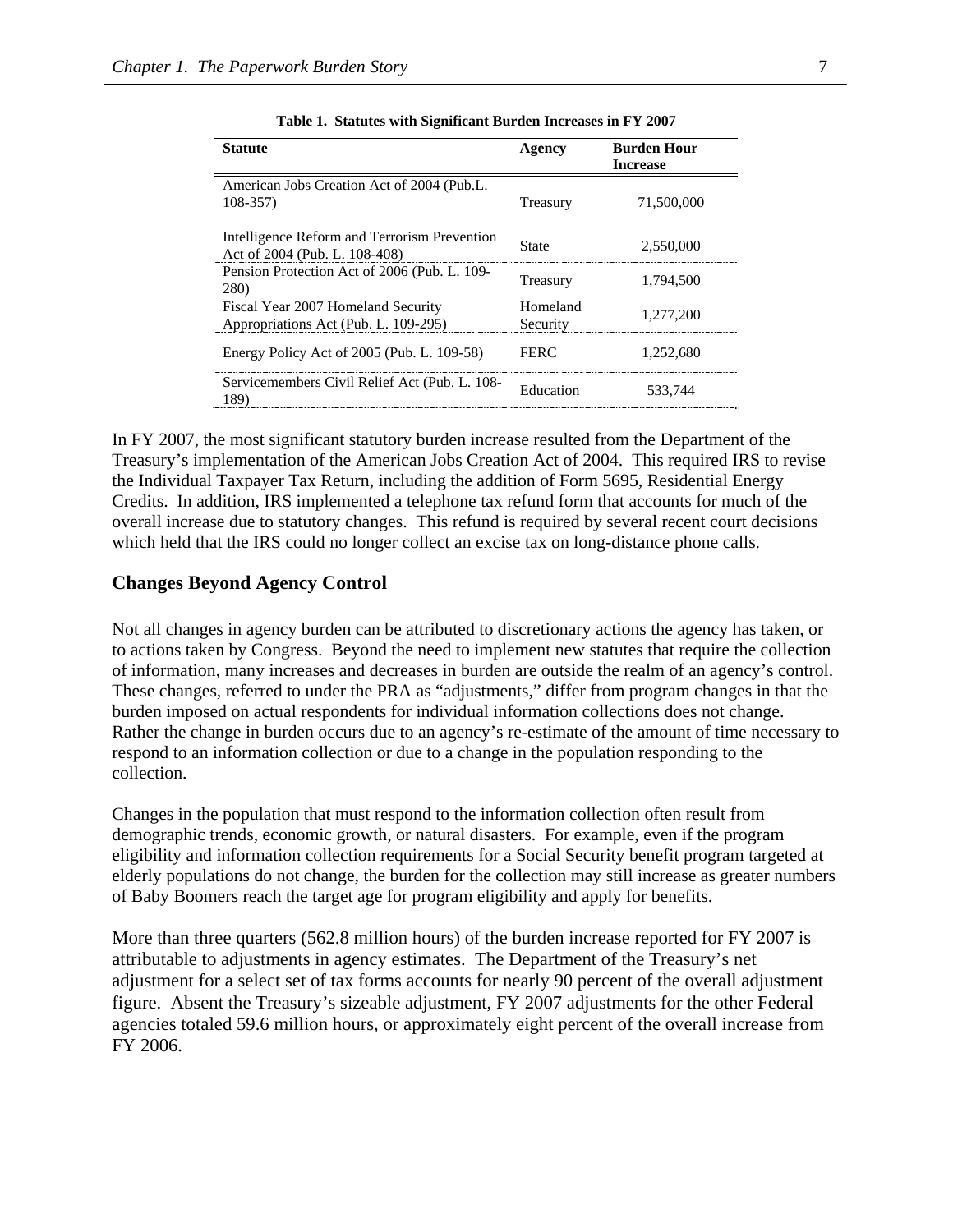#### **Table 2. FY 2007 Burden Changes by Agency**

| (Hours in millions)        |                                                    |                                               |                      |                     | FY 2007 Program Changes |                                                                                                                                      |                      |         |                      |        |                      |         |                      |                             |  |  |  |  |  |  |  |                                             |  |                                           |
|----------------------------|----------------------------------------------------|-----------------------------------------------|----------------------|---------------------|-------------------------|--------------------------------------------------------------------------------------------------------------------------------------|----------------------|---------|----------------------|--------|----------------------|---------|----------------------|-----------------------------|--|--|--|--|--|--|--|---------------------------------------------|--|-------------------------------------------|
|                            | <b>FY 2006</b><br><b>ICB</b> Total<br><b>Hours</b> | <b>Changes Due to</b><br><b>Agency Action</b> |                      | <b>New Statutes</b> | <b>Changes Due to</b>   | FY 2007<br><b>Total Program</b><br><b>Changes Due to</b><br>Lapses in OMB<br><b>Changes</b><br><b>Adjustments</b><br><b>Approval</b> |                      |         |                      |        |                      |         |                      |                             |  |  |  |  |  |  |  | <b>FY 2007 Total</b><br><b>Hours Needed</b> |  | FY 2007<br><b>Total</b><br><b>Dollars</b> |
|                            | <b>Needed</b>                                      |                                               | % change<br>from '06 |                     | % change<br>from '06    |                                                                                                                                      | % change<br>from '06 |         | % change<br>from '06 |        | % change<br>from '06 |         | % change<br>from '06 | <b>Needed</b><br>(millions) |  |  |  |  |  |  |  |                                             |  |                                           |
| Government<br><b>Total</b> | 8.923.5                                            | 23.8                                          | 0.3%                 | 149.1               | 1.7%                    | $-16.8$                                                                                                                              | $-0.2%$              | 156.1   | 1.7%                 | 562.8  | 6.3%                 | 9,642.4 | 8.1%                 |                             |  |  |  |  |  |  |  |                                             |  |                                           |
| Agriculture                | 86.0                                               | 0.2                                           | 0.2%                 | 1.4                 | 1.6%                    | $\Omega$                                                                                                                             | 0.0%                 | 1.6     | 1.8%                 | $-0.4$ | $-0.5%$              | 87.2    | 1.4%                 | \$107.2                     |  |  |  |  |  |  |  |                                             |  |                                           |
| Commerce                   | 15.3                                               | 4.8                                           | 31.3%                | 0.0                 | 0.0%                    | 0.01                                                                                                                                 | 0.1%                 | 4.8     | 31.4%                | 6.5    | 42.5%                | 26.6    | 73.9%                | \$3,110.5                   |  |  |  |  |  |  |  |                                             |  |                                           |
| Defense                    | 43.7                                               | $-0.1$                                        | $-0.3%$              | 0.0                 | 0.0%                    | $\Omega$                                                                                                                             | 0.0%                 | $-0.1$  | $-0.3%$              | $-0.1$ | $-0.3%$              | 43.5    | $-0.5%$              | \$21.4                      |  |  |  |  |  |  |  |                                             |  |                                           |
| Education                  | 43.4                                               | 0.5                                           | 1.2%                 | 0.0                 | 0.0%                    | $-0.21$                                                                                                                              | $-0.5%$              | 0.3     | 0.7%                 | 6.5    | 14.9%                | 50.2    | 15.6%                | \$0.0                       |  |  |  |  |  |  |  |                                             |  |                                           |
| Energy                     | 2.6                                                | 0.0                                           | 0.8%                 | 0.0                 | 0.4%                    | $\Omega$                                                                                                                             | 0.0%                 | 0.0     | 1.2%                 | $-0.1$ | $-3.1%$              | 2.6     | $-1.9%$              | \$2.5                       |  |  |  |  |  |  |  |                                             |  |                                           |
| <b>HHS</b>                 | 477.1                                              | $-0.3$                                        | $-0.1%$              | 0.2                 | 0.0%                    | $-15.86$                                                                                                                             | $-3.3%$              | $-16.0$ | $-3.3%$              | $-7.5$ | $-1.6%$              | 453.7   | $-4.9%$              | \$1,078.4                   |  |  |  |  |  |  |  |                                             |  |                                           |
| <b>DHS</b>                 | 97.6                                               | 5.5                                           | 5.6%                 | 1.3                 | 1.3%                    | $-0.01$                                                                                                                              | 0.0%                 | 6.8     | 6.9%                 | 1.6    | 1.6%                 | 106.0   | 8.6%                 | \$5,493.9                   |  |  |  |  |  |  |  |                                             |  |                                           |
| HUD                        | 25.1                                               | $-0.3$                                        | $-1.1%$              | 0.5                 | 2.1%                    | $\Omega$                                                                                                                             | 0.0%                 | 0.3     | 1.0%                 | 1.9    | 7.4%                 | 27.2    | 8.4%                 | \$8.0                       |  |  |  |  |  |  |  |                                             |  |                                           |
| Interior                   | 8.1                                                | $-0.1$                                        | $-0.7%$              | 0.0                 | 0.4%                    | $-0.02$                                                                                                                              | $-0.2%$              | $-0.1$  | $-0.6%$              | 3.5    | 43.7%                | 11.5    | 43.1%                | \$63.4                      |  |  |  |  |  |  |  |                                             |  |                                           |
| Justice                    | 17.5                                               | $-0.1$                                        | $-0.4%$              | 0.0                 | 0.0%                    | $-0.01$                                                                                                                              | $-0.1%$              | $-0.1$  | $-0.5%$              | 0.7    | 4.1%                 | 18.1    | 3.6%                 | \$787.2                     |  |  |  |  |  |  |  |                                             |  |                                           |
| Labor                      | 160.1                                              | $-1.2$                                        | $-0.7%$              | 0.0                 | 0.0%                    | 0.01                                                                                                                                 | 0.0%                 | $-1.2$  | $-0.7%$              | $-1.9$ | $-1.2%$              | 157.0   | $-1.9%$              | \$3,090.0                   |  |  |  |  |  |  |  |                                             |  |                                           |
| <b>State</b>               | 33.9                                               | $-0.4$                                        | $-1.1%$              | 2.7                 | 8.0%                    | $\theta$                                                                                                                             | 0.0%                 | 2.4     | 6.9%                 | 0.0    | 0.0%                 | 36.2    | 6.9%                 | \$3,562.4                   |  |  |  |  |  |  |  |                                             |  |                                           |
| Transportation             | 271.4                                              | $-0.4$                                        | $-0.1%$              | 0.0                 | 0.0%                    | $-0.02$                                                                                                                              | 0.0%                 | $-0.4$  | $-0.1%$              | 0.4    | 0.1%                 | 271.4   | 0.0%                 | \$2,012.0                   |  |  |  |  |  |  |  |                                             |  |                                           |
| Treasury                   | 6,965.6                                            | 21.0                                          | 0.3%                 | 140.9               | 2.0%                    | $\theta$                                                                                                                             | 0.0%                 | 161.9   | 2.3%                 | 503.2  | 7.2%                 | 7,630.7 | 9.5%                 | \$53,777.7                  |  |  |  |  |  |  |  |                                             |  |                                           |
| VA                         | 6.3                                                | 0.0                                           | 0.3%                 | 0.0                 | 0.0%                    | $\Omega$                                                                                                                             | 0.0%                 | 0.0     | 0.3%                 | $-0.4$ | $-5.9%$              | 5.9     | $-5.6%$              | \$0.0                       |  |  |  |  |  |  |  |                                             |  |                                           |
|                            |                                                    |                                               |                      |                     |                         |                                                                                                                                      |                      |         |                      |        |                      |         |                      |                             |  |  |  |  |  |  |  |                                             |  |                                           |
| <b>EPA</b>                 | 145.5                                              | 0.1                                           | 0.1%                 | 0.0                 | 0.0%                    | $\Omega$                                                                                                                             | 0.0%                 | 0.1     | 0.1%                 | 4.6    | 3.1%                 | 150.2   | 3.2%                 | \$2,071.4                   |  |  |  |  |  |  |  |                                             |  |                                           |
| FAR                        | 29.7                                               | $-0.3$                                        | $-1.1%$              | 0.0                 | 0.0%                    | $-0.73$                                                                                                                              | $-2.5%$              | $-1.1$  | $-3.6%$              | $-0.1$ | $-0.3%$              | 28.5    | $-3.9%$              | \$0.0                       |  |  |  |  |  |  |  |                                             |  |                                           |
| <b>FCC</b>                 | 158.5                                              | $-1.4$                                        | $-0.9%$              | 0.0                 | 0.0%                    | $\theta$                                                                                                                             | 0.0%                 | $-1.4$  | $-0.9%$              | $-9.4$ | $-5.9\%$             | 147.7   | $-6.8%$              | \$2,568.3                   |  |  |  |  |  |  |  |                                             |  |                                           |
| <b>FDIC</b>                | 6.6                                                | 0.0                                           | $-0.6%$              | 0.0                 | $-0.2%$                 | $\overline{0}$                                                                                                                       | 0.0%                 | $-0.1$  | $-0.8%$              | 0.0    | 0.2%                 | 6.5     | $-0.6%$              | \$0.0                       |  |  |  |  |  |  |  |                                             |  |                                           |
| <b>FERC</b>                | 5.8                                                | $-0.3$                                        | $-5.2%$              | 1.8                 | 30.3%                   | $\Omega$                                                                                                                             | 0.0%                 | 1.5     | 25.1%                | $-0.4$ | $-7.4%$              | 6.8     | 17.6%                | \$123.8                     |  |  |  |  |  |  |  |                                             |  |                                           |
| <b>FTC</b>                 | 76.6                                               | $-3.1$                                        | $-4.1%$              | 0.0                 | 0.0%                    | $\Omega$                                                                                                                             | 0.0%                 | $-3.1$  | $-4.1%$              | 0.2    | 0.3%                 | 73.7    | $-3.8%$              | \$57.1                      |  |  |  |  |  |  |  |                                             |  |                                           |
| <b>EGOV</b>                | 12.7                                               | 0.0                                           | 0.0%                 | 0.0                 | 0.0%                    | $\overline{0}$                                                                                                                       | 0.0%                 | 0.0     | 0.0%                 | 0.0    | 0.2%                 | 12.7    | 0.2%                 | \$0.0                       |  |  |  |  |  |  |  |                                             |  |                                           |
| <b>NASA</b>                | 5.2                                                | $-1.4$                                        | $-26.2%$             | 0.0                 | 0.0%                    | $\Omega$                                                                                                                             | 0.0%                 | $-1.4$  | $-26.2%$             | 0.0    | 0.2%                 | 3.9     | $-26.0%$             | \$1,104.6                   |  |  |  |  |  |  |  |                                             |  |                                           |
| <b>NSF</b>                 | 5.8                                                | 2.0                                           | 34.2%                | 0.0                 | 0.0%                    | $\Omega$                                                                                                                             | 0.0%                 | 2.0     | 34.2%                | 0.0    | 0.0%                 | 7.7     | 34.2%                | \$12.0                      |  |  |  |  |  |  |  |                                             |  |                                           |
| <b>NRC</b>                 | 9.4                                                | 0.1                                           | 1.0%                 | 0.1                 | 1.3%                    | $\Omega$                                                                                                                             | 0.0%                 | 0.2     | 2.2%                 | 0.1    | 1.5%                 | 9.8     | 3.7%                 | \$1.3                       |  |  |  |  |  |  |  |                                             |  |                                           |
| <b>SEC</b>                 | 173.1                                              | $-0.3$                                        | $-0.2%$              | 0.0                 | 0.0%                    | $-0.01$                                                                                                                              | 0.0%                 | $-0.3$  | $-0.2%$              | 54.1   | 31.2%                | 226.8   | 31.1%                | \$20,611.3                  |  |  |  |  |  |  |  |                                             |  |                                           |
| <b>SBA</b>                 | 1.6                                                | 0.0                                           | 2.5%                 | 0.0                 | 0.0%                    | $\mathbf{0}$                                                                                                                         | 0.0%                 | 0.0     | 2.5%                 | 0.0    | $-1.3%$              | 1.6     | 1.3%                 | \$15.6                      |  |  |  |  |  |  |  |                                             |  |                                           |
| <b>SSA</b>                 | 39.7                                               | $-0.9$                                        | $-2.2%$              | 0.2                 | 0.5%                    | 0.04                                                                                                                                 | 0.1%                 | $-0.7$  | $-1.6%$              | $-0.1$ | $-0.3%$              | 38.9    | $-2.0%$              | \$50.0                      |  |  |  |  |  |  |  |                                             |  |                                           |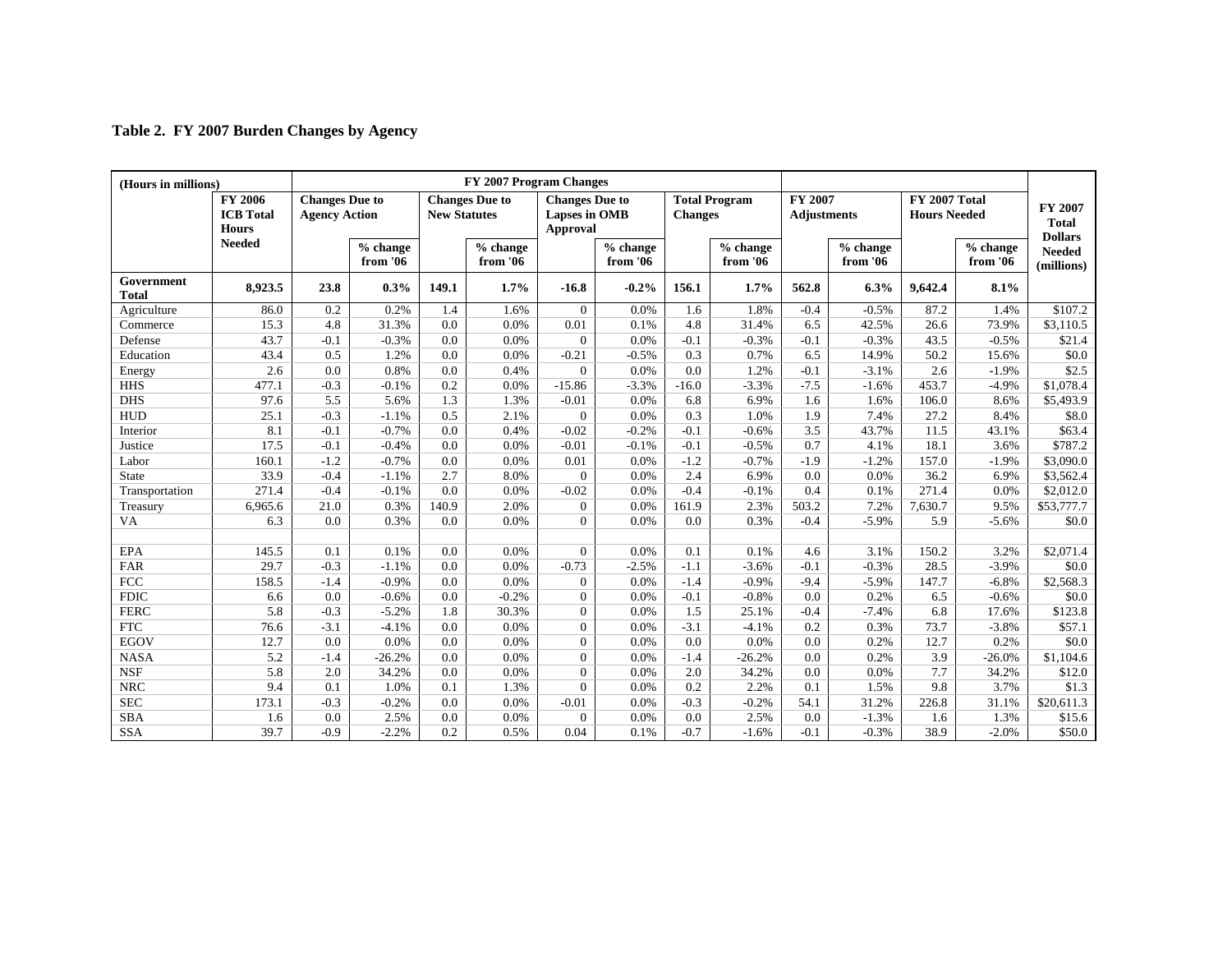## <span id="page-14-0"></span>**Chapter 2. Paperwork Reduction Act Compliance**

The Paperwork Reduction Act of 1995 (PRA) requires Federal agencies and OMB to ensure that information collected from the public minimizes burden and maximizes practical utility. The Act assigns each agency's Chief Information Officer (CIO) the responsibility for ensuring that the agency complies with the PRA. OMB's Office of Information and Regulatory Affairs (OIRA) is responsible for approving information collection reviews under the PRA.

To help the public and the agencies monitor compliance with the information collection provisions of the PRA, OMB annually publishes a list of violations in the ICB (see Appendix B). This year, OMB is reporting the second lowest number of violations (resulting from the lapse of OMB's approval for an ongoing collection) that it has ever reported since implementing a "zero tolerance" approach to violations of the PRA. During FY 2007, the agencies reported 15 information collections that were violations, all 15 of which had expired in FY 2007. There were no pre-existing collections that had expired before October 1, 2006 and which were on-going into FY 2007.

To put the number of PRA violations into perspective, is it useful to consider that, as of June 2008, there were over 8,600 active OMB Control Numbers in the inventory of approved information collections. Moreover, OIRA desk officers review and approve approximately 3,500 information collection requests each year.

#### **Achieving Zero Violations**

Agencies have made great progress in reducing the number of violations that occur and in resolving them more promptly. However, it is still the case that a number of collections become violations each year because agencies do not submit to OMB, on a timely basis, requests for renewal of OMB approval under the PRA. Thus, even if these violations are resolved quickly, agencies are nevertheless out of compliance with the law for relatively brief periods of time.



**Figure 3. Total Number of Agency New and Pre-existing Violations, FY 2007** 

OMB tracks the number of information collections that expire each month and determines whether the collections are violations. Each year, OMB lists in the ICB the total number of agency violations.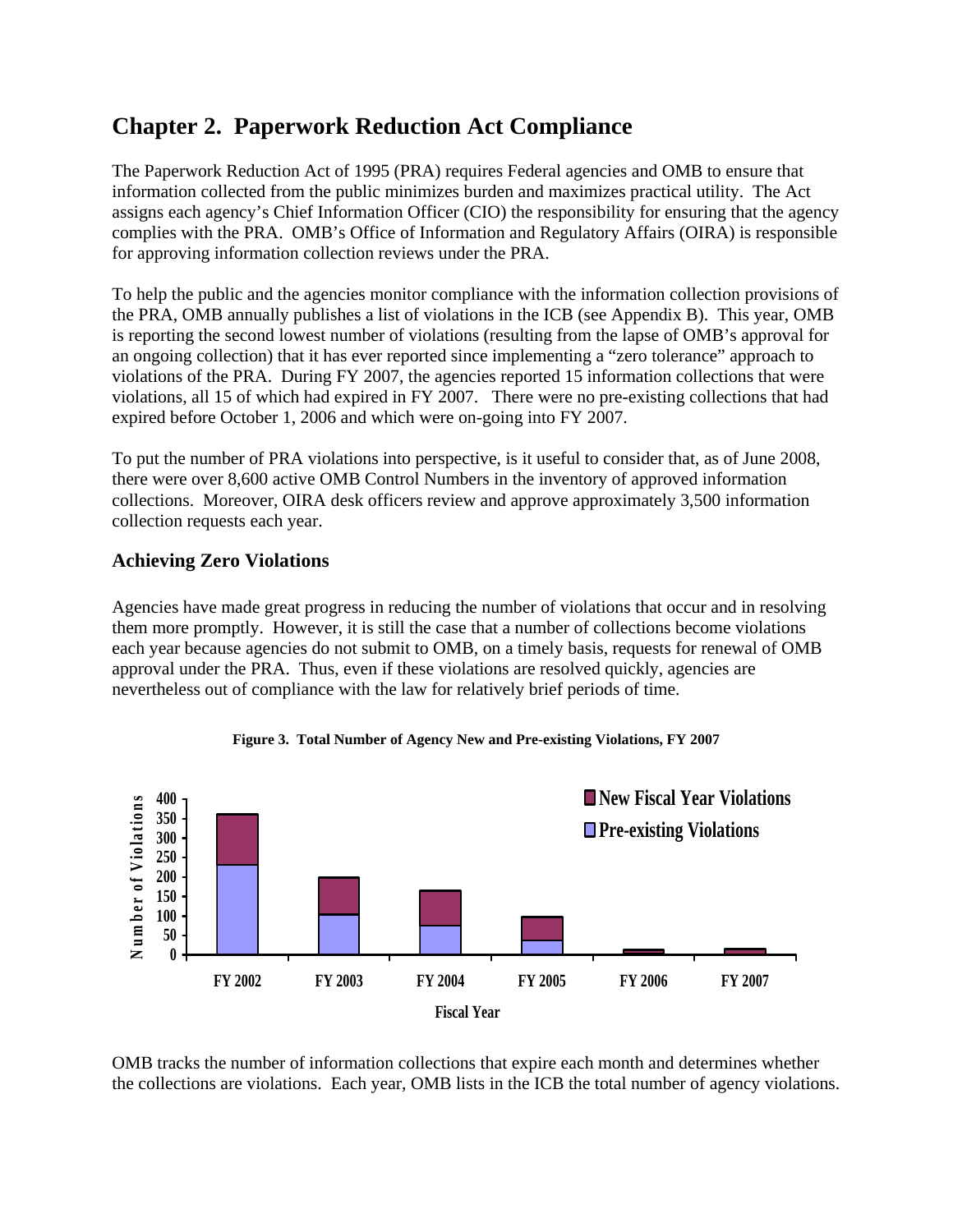<span id="page-15-0"></span>Figure 3 represents the total number of agency violations that occurred during recent fiscal years and the total number of pre-existing violations carried over from the previous fiscal year.

OMB is committed to working with agencies to reduce the number of new violations and resolve all pre-existing violations. OMB is pleased to report that 73% of agencies reported zero violations in FY 2007, up from 64% in FY 2006. Of the agencies reporting violations, moreover, violations were usually resolved quickly.

Table 2 rates each of the 28 agencies for their compliance. For FY 2007, the Department of Transportation was the only agency to report five or more violations and receive an OMB rating of "poor." This is an increase from FY 2006 when no agencies reported five or more violations. The number of agencies having between one and four violations decreased from ten to five. The number of agencies rated as good increased from 18 to 22.

| Good                        | <b>Need Improvement</b> | Poor                        |
|-----------------------------|-------------------------|-----------------------------|
| 0 Violations                | 1 to 4 Violations       | <b>5 or More Violations</b> |
| <b>USDA</b>                 | <b>DOE</b>              | Transportation              |
| <b>DOC</b>                  | <b>DOJ</b>              |                             |
| <b>DOL</b>                  | <b>HHS</b>              |                             |
| State                       | <b>SBA</b>              |                             |
| E-Gov                       | <b>SSA</b>              |                             |
| <b>EPA</b>                  |                         |                             |
| <b>FAR</b>                  |                         |                             |
| <b>FCC</b>                  |                         |                             |
| <b>FDIC</b>                 |                         |                             |
| <b>FERC</b>                 |                         |                             |
| $\ensuremath{\mathsf{FTC}}$ |                         |                             |
| <b>NASA</b>                 |                         |                             |
| <b>NSF</b>                  |                         |                             |
| <b>NRC</b>                  |                         |                             |
| <b>SEC</b>                  |                         |                             |
| Treasury                    |                         |                             |
| <b>DOD</b>                  |                         |                             |
| Education                   |                         |                             |
| <b>DHS</b>                  |                         |                             |
| <b>HUD</b>                  |                         |                             |
| Interior                    |                         |                             |
| VA                          |                         |                             |

#### **Table 3. Total Number of Expirations Reported as Violations, FY 2007[5](#page-15-0)**

l

<sup>&</sup>lt;sup>5</sup>This list includes both violations that occurred in FY 2007 as well as those violations which occurred prior to FY 2006 but were discovered in FY 2007.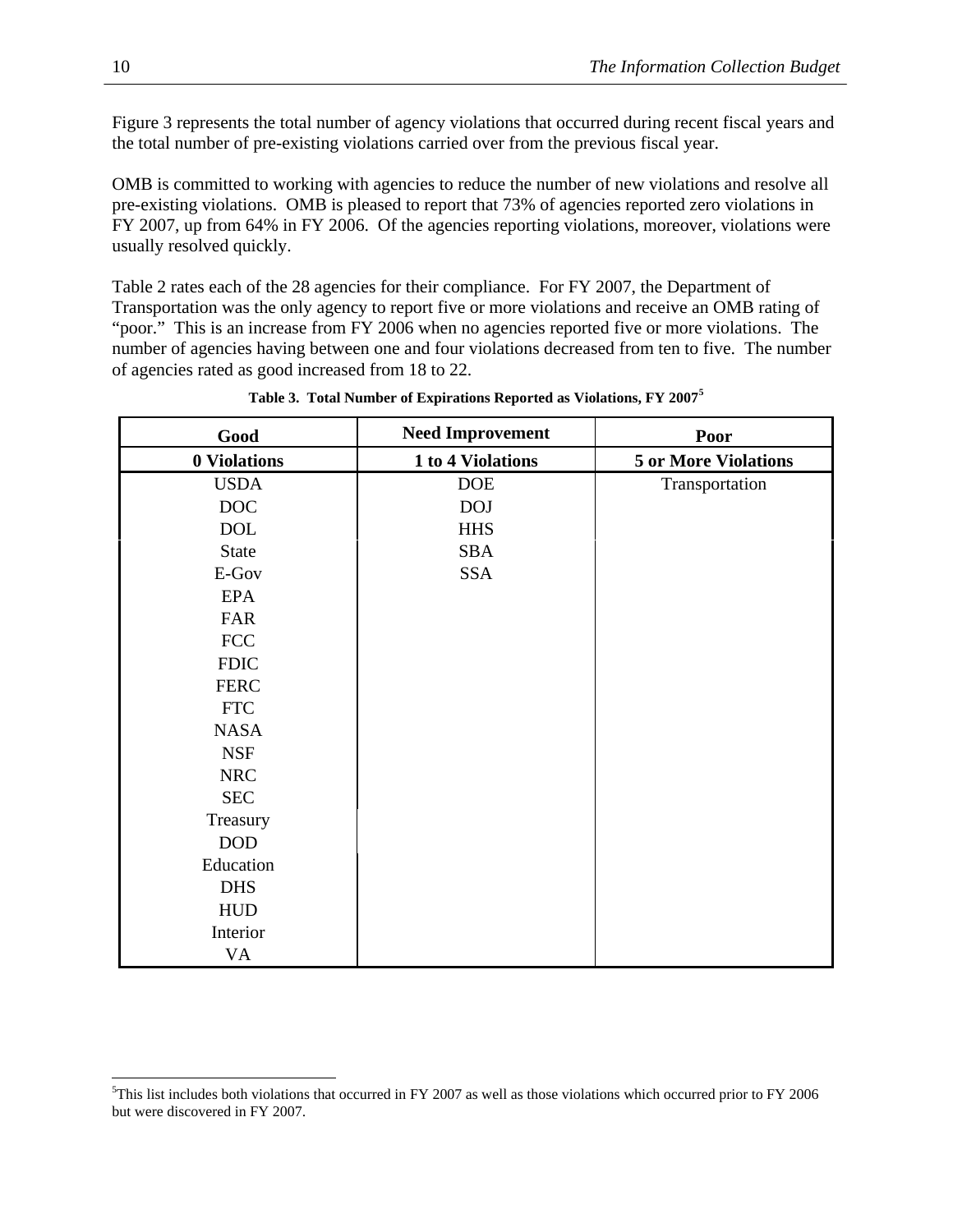#### **Steps to Improve Agency Compliance**

In addition to routine efforts to inform agency staff of the steps they can take to avoid incurring PRA violations, OMB has taken action in recent years to minimize violations further, including:

- **January 2007:** OMB enhanced the electronic database of information collections to enable agencies to prepare a watchlist of all the information collections that will expire in the next 150 days. This watchlist provides the agency with ample time to prepare a 60-day *Federal Register* notice, incorporate any public comments from the Notice into the collection, submit the collection to OMB for a 30-day review period, and receive clearance for the collection. Moreover, this watchlist specifically flags those information collections which the agency has not yet submitted to OMB for renewal so that agencies can focus on those information collections which most urgently require their attention.
- **April 2007:** OMB provided instructions to the agencies on how to use the watchlist and encouraged agencies to use this feature as a management tool to prevent future violations.
- **February 2008:** In the memorandum that OIRA sent to agencies that described their requirements for submission of ICB documents, OMB asked agencies to identify all violations that occurred in the past fiscal year.
- **Annually**: An agency-by-agency compilation of expirations reported as violations is displayed in the Information Collection Budget.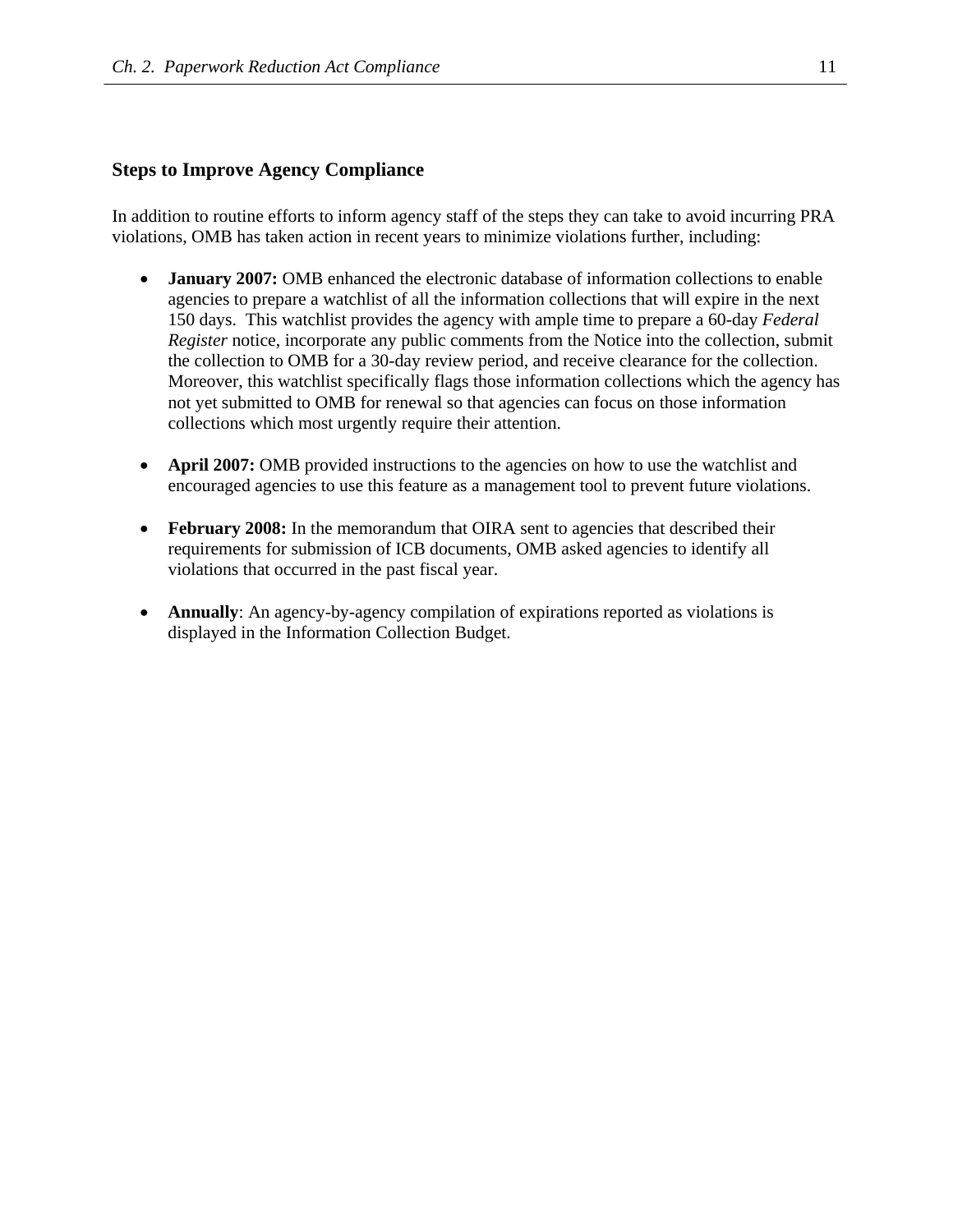## <span id="page-17-0"></span>**Chapter 3. OMB's New PRA Information System**

In July 2006, OMB implemented a new Internet-based system to track Information Collection Requests (ICRs) submitted to OIRA by agencies under the PRA. The new system is co-sponsored by the Regulatory Information Service Center (RISC) within the General Services Administration and OIRA. The system itself is referred to as "ROCIS" (RISC and OIRA Consolidated Information System). $^6$  $^6$ 

The introduction of ROCIS has greatly improved the ability of the agencies and OMB to meet their PRA responsibilities. Specifically, ROCIS provides the following capabilities:

- online creation and submission of all agencies' PRA requests;
- receipt and tracking of OIRA's review and decision process;
- electronic access to virtually all OIRA historical and current records related to PRA reviews;
- improved ability to search, identify, segment, aggregate, and analyze burden data (e.g., by affected segment of the public, small entities, lines of business, forms, electronic capability, topic, etc.);
- easier end-of-FY preparation of the ICB;

• and expanded public Internet display and search capability of data and documents associated with PRA reviews at [www.RegInfo.gov,](http://www.reginfo.gov/) which is the public website associated with the ROCIS database.

ROCIS replaced a mainframe application that was designed in the early 1980s and was last significantly updated in 1995. There are many differences between the former system and the new one. The former system gave online access only to OIRA, while ROCIS expanded that access to hundreds of agency users throughout the Federal government. Also, the underlying database was redesigned to capture data at a lower level, adding dozens of new data fields and allowing more meaningful aggregation of burden hours and costs by information collection and by affected users.

The mainframe application program was completely rewritten for a web environment and the document collection system was overhauled so that all documents associated with ICR reviews are now collected electronically. In addition, the public website ([www.RegInfo.gov](http://www.reginfo.gov/)) was redesigned to provide the public with new reports, complete disclosure of the information provided by agencies for each ICR, and advanced search capabilities.

To make the new ROCIS system as complete as possible, data that had been collected for over 25 years were migrated from the previous mainframe application. Many data fields that had been newly created for ROCIS had never been collected previously. Some of these new data fields are used in the creation of the ICB. As a consequence, the reports used for last year's ICB were based on ICRs that were submitted mostly under the old system, and they did not have the new ROCIS data fields. In an effort to address this problem, a set of spreadsheets was generated from ROCIS containing raw

<sup>&</sup>lt;sup>6</sup>The ICR module was the third component of ROCIS to be implemented, following the introduction of the first two modules: the Regulatory Agenda and Regulatory Review. The Regulatory Agenda model is used to prepare the semiannual Unified Agenda of Federal Regulatory and Deregulatory Actions, and the Regulatory Review model is used to track OIRA's review of draft agency regulations pursuant to Executive Order 12866.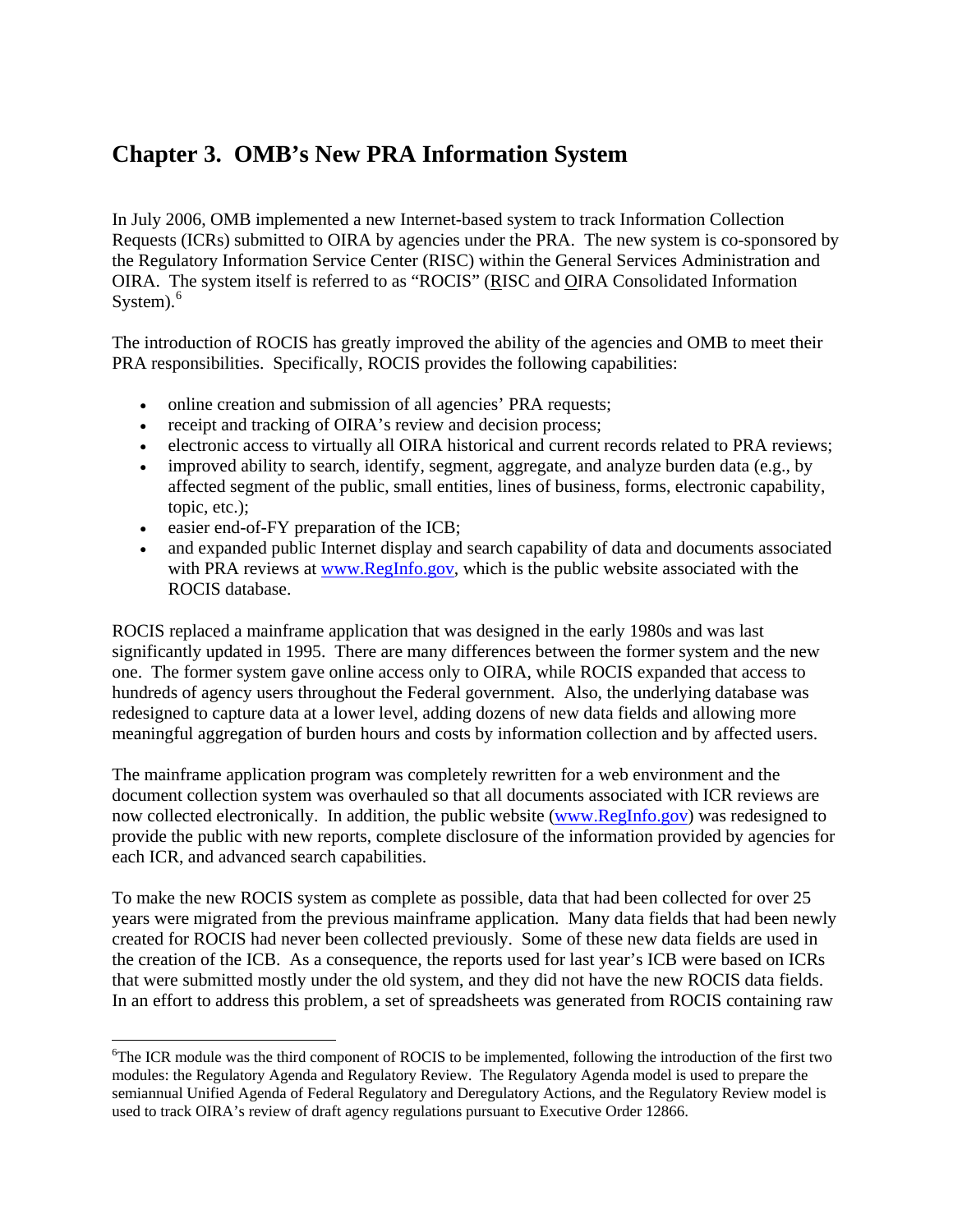ICR data, which the agencies were asked to review and apportion into "old" and "new" columns. The ICB reports for FY 2007 reflect this process and thus are not easily aligned with data from earlier or later time periods.

Going forward, an increasing percentage of the ICRs that form the basis for the ICB reports will have been submitted under the ROCIS, and the resulting reports will reflect an increasing degree of consistency and alignment with the rest of the ROCIS data.

ROCIS will make OMB's review of information collections more efficient and allow OMB to track more accurately the burden imposed by the Federal government. The new system will also:

- provide the public with a direct link to forms and other instruments maintained by Business Gateway's Forms.gov, an online catalog of forms;
- provide greater public access and transparency to OMB's review process (which will benefit the public and the Congress);
- help OMB monitor the impact of agency information collections on privacy; and
- help ensure agency compliance with Information Resources Management requirements.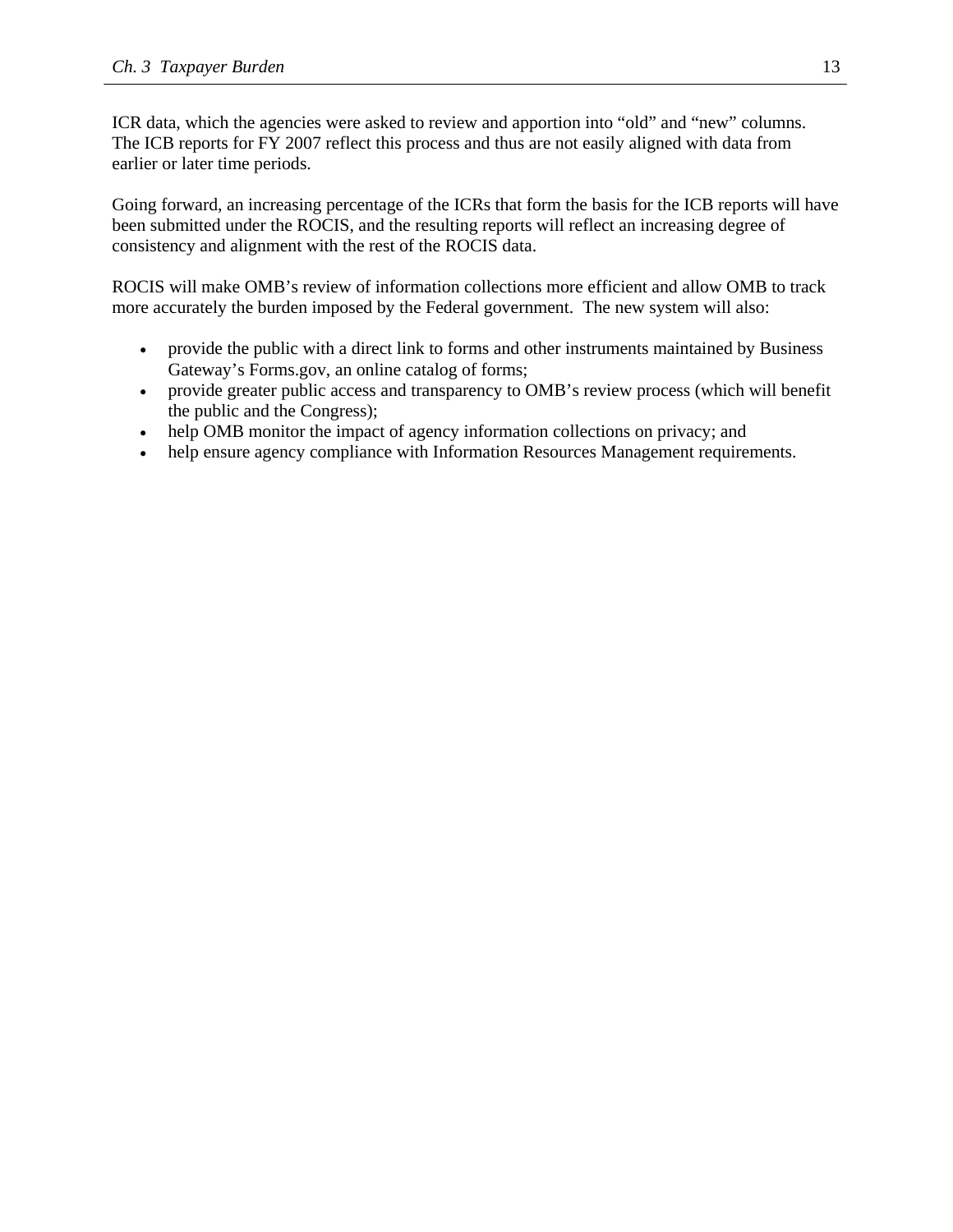### <span id="page-19-0"></span>**Chapter 4. Agency Initiatives to Reduce Burden**

OMB regularly works with the agencies to examine ways to minimize the Federal paperwork burden on the public. One way that OMB formalizes this process is through the ICB report; last year, as we have done over a period of years, OMB requested that agencies (with total burden equal to or in excess of 10 million hours) develop initiatives that will result in a cumulative burden reduction level of approximately 1 percent of total agency burden.<sup>[7](#page-19-0)</sup> This chapter provides status updates on the burden reduction initiatives that were published in last year's ICB.<sup>[8](#page-19-0)</sup>

The nature of these burden reduction initiatives varies across government agencies. However, all initiatives are designed to improve program performance by enhancing the efficiency of agency information collections, reduce the burden per response on the public, or lead to a comprehensive review of an entire program, including regulations and procedures. Agencies were asked to provide a description of the initiative; a total estimate burden reduction; a date of completion; a list of information collections affected; and potential hurdles to accomplishing the initiative, including statutory or policy barriers. This chapter contains a summary of initiatives that agencies planned to implement in FY 2007 and beyond.

 $^7$ Agencies with total burden hours less than 10 million hours provided initiatives, but they were not subject to the 1 percent target.

<sup>&</sup>lt;sup>8</sup>OMB is not reporting on a Federal Communications Commission (FCC) burden reduction initiative that was published in last year's ICB. This initiative, titled "Consumer Complaints Regarding Junk Faxes, Spam and Telemarketing Calls," involved an adjustment to FCC's burden estimate, not a program change due to agency action. Accordingly, OMB has removed this initiative from this year's ICB.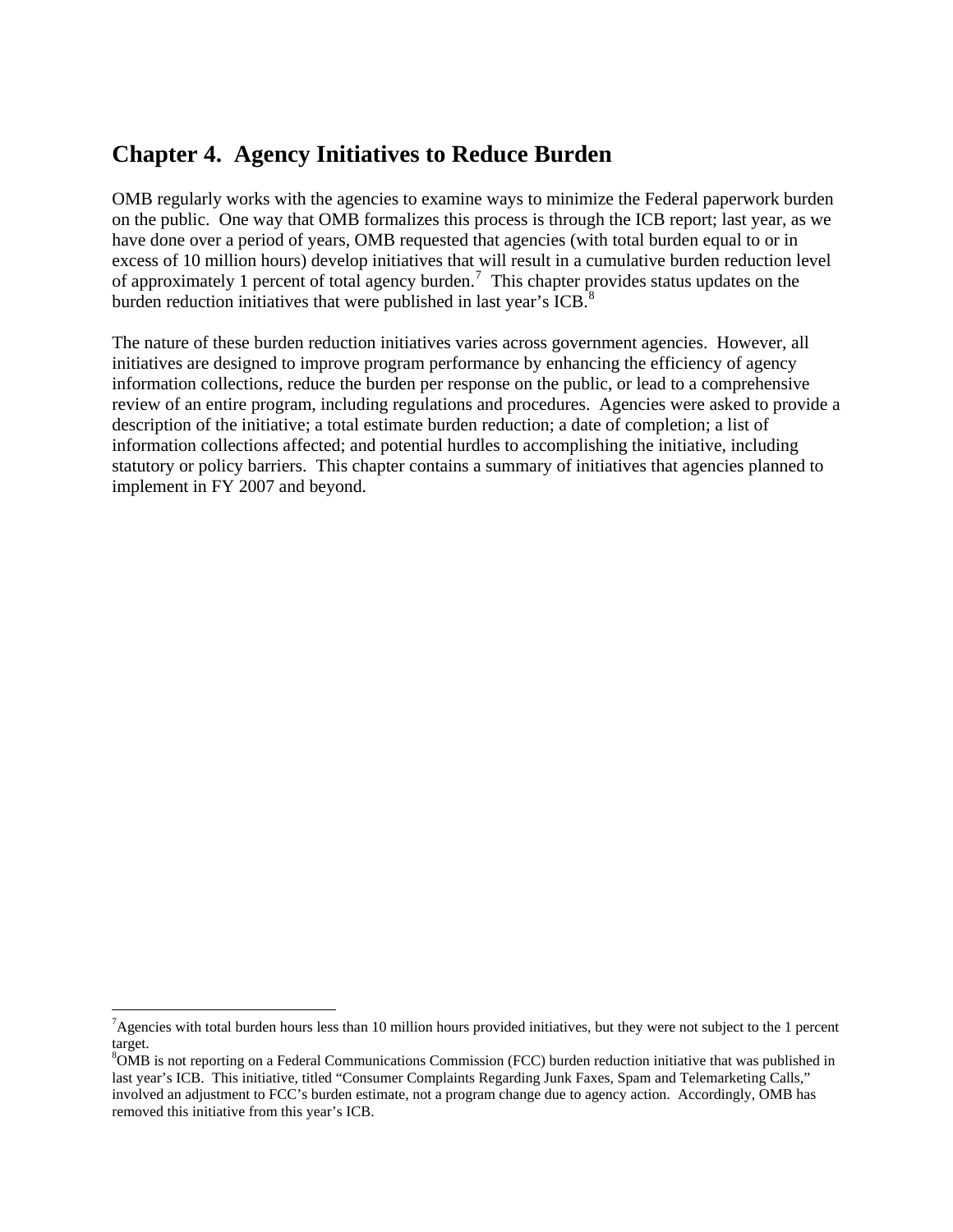## **Update on Burden Reduction Initiatives**

| <b>Department of Agriculture</b>              | <b>Status: IN PROGRESS</b>                                                                                                                                                                                                                                                                                                                                                                                                                                                                                                                                                                                                            |
|-----------------------------------------------|---------------------------------------------------------------------------------------------------------------------------------------------------------------------------------------------------------------------------------------------------------------------------------------------------------------------------------------------------------------------------------------------------------------------------------------------------------------------------------------------------------------------------------------------------------------------------------------------------------------------------------------|
| Office:                                       | Animal and Plant Health Inspection Service (APHIS)                                                                                                                                                                                                                                                                                                                                                                                                                                                                                                                                                                                    |
| <b>Initiative Title:</b>                      | Providing Online Access to Permit Applications (ePermits)                                                                                                                                                                                                                                                                                                                                                                                                                                                                                                                                                                             |
| <b>Description:</b>                           | The ePermits system is a large initiative that has been in development<br>for several years and is being implemented in multiple phases. The<br>ePermits system is an ongoing effort to improve citizens' knowledge<br>of and access to USDA by enhancing service delivery and improving<br>internal efficiency by promoting technology-based solutions. The<br>next phase will bring even more services to accommodate our<br>customers and will enable Federal regulatory officials to issue, track,<br>and rapidly verify the validity of import permits, thus reducing data-<br>entry, processing, and delivery time and expense. |
| <b>Estimated Burden</b><br><b>Reduction:</b>  | 9,073 hours                                                                                                                                                                                                                                                                                                                                                                                                                                                                                                                                                                                                                           |
| <b>Collection(s) Affected:</b>                | 0579-0049, 0579-0054, 0579-0076, 0579-0129, 0579-0261,<br>0579-0285, 0579-0293, 0579-0015, 0579-0094, 0579-0145,<br>0579-0167, 0579-0183, and 0579-0245                                                                                                                                                                                                                                                                                                                                                                                                                                                                               |
| <b>Expected Date of</b><br><b>Completion:</b> | FY2008: 0579-0129, 0183, 0145, 0076, and 0015<br>FY2009: 0579-0285, 0049, 0261, and 0293<br>FY2010: 0578-0054 and 0245                                                                                                                                                                                                                                                                                                                                                                                                                                                                                                                |
| <b>Hurdles</b> to<br><b>Completion:</b>       | None                                                                                                                                                                                                                                                                                                                                                                                                                                                                                                                                                                                                                                  |
| <b>Status:</b>                                | In Progress                                                                                                                                                                                                                                                                                                                                                                                                                                                                                                                                                                                                                           |
| Donowtmont of Aguiantina                      | $\mathcal{C}$ to trace<br>$COM$ di eten                                                                                                                                                                                                                                                                                                                                                                                                                                                                                                                                                                                               |

| <b>Department of Agriculture</b>             | <b>Status: COMPLETED</b>                                                                                                                                                                      |
|----------------------------------------------|-----------------------------------------------------------------------------------------------------------------------------------------------------------------------------------------------|
| Office:                                      | Cooperative State, Research, Education, and Extension Service<br>(CSREES)                                                                                                                     |
| <b>Initiative Title:</b>                     | <b>CSREES</b> eGrants and Grants.gov                                                                                                                                                          |
| Description:                                 | The purpose of the CSREES eGrants initiative is to automate back-<br>end grant processes such as peer review and to leverage the Federal<br>wide Research and Related (R&R) Grants.gov forms. |
| <b>Estimated Burden</b><br><b>Reduction:</b> | $1,424$ hours                                                                                                                                                                                 |
| <b>Collection(s) Affected:</b>               | 0524-0025, 0524-0039, and 0524-0041                                                                                                                                                           |
| Date of Completion:                          | October 1, 2007                                                                                                                                                                               |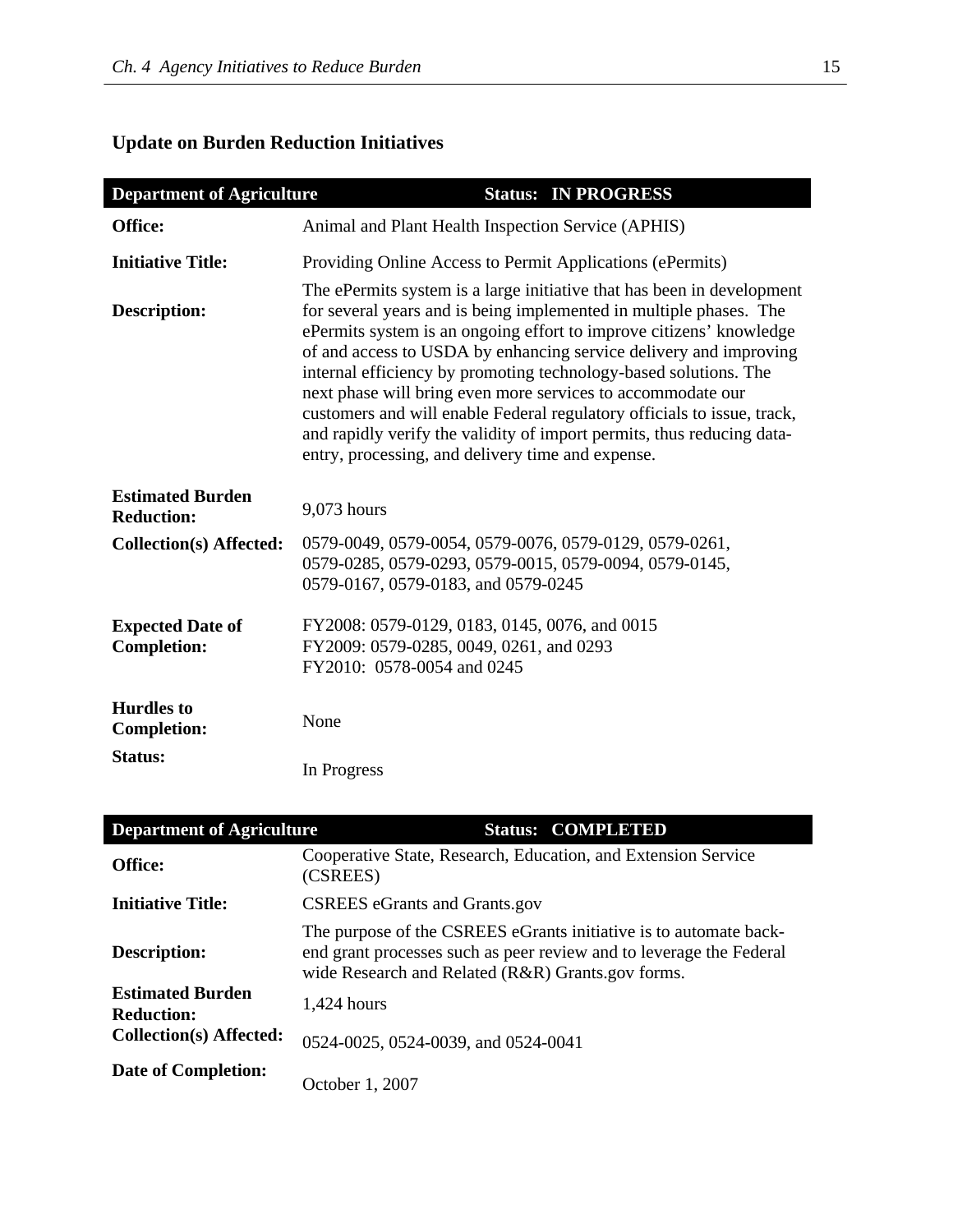| <b>Hurdles to</b><br><b>Completion:</b> | None                                                                                                                                                                                                                                                                                                                                                                                                                                                                               |
|-----------------------------------------|------------------------------------------------------------------------------------------------------------------------------------------------------------------------------------------------------------------------------------------------------------------------------------------------------------------------------------------------------------------------------------------------------------------------------------------------------------------------------------|
| <b>Status:</b>                          | CSREES now uses the National Institute of Health's (NIH) Small<br>Business Innovation Research Forms. CSREES burden has rolled into<br>NIH's collection. CSREES will also be revising 0524-0039 this year<br>by retiring all paper based components of that approved activity.<br>While there was no overall net reduction in burden achieved in this<br>initiative, CSREES has streamlined it collections and aligned them<br>with Federal forms to the maximum extent practical. |

| <b>Department of Agriculture</b>                  | <b>Status: IN PROGRESS</b>                                                                                                                                                                                                                                                                                                                                                                                                                                                                           |
|---------------------------------------------------|------------------------------------------------------------------------------------------------------------------------------------------------------------------------------------------------------------------------------------------------------------------------------------------------------------------------------------------------------------------------------------------------------------------------------------------------------------------------------------------------------|
| Office:                                           | Food and Nutrition Service (FNS)                                                                                                                                                                                                                                                                                                                                                                                                                                                                     |
| <b>Initiative Title:</b>                          | <b>FNS Burden Reduction Initiative</b>                                                                                                                                                                                                                                                                                                                                                                                                                                                               |
| Description:                                      | This initiative targets FNS information collections that are used to<br>assure program eligibility, monitor income security, and comply with<br>legislation and agency regulations. FNS will systematically review<br>ICRs as they come up for review to attempt to improve program<br>performance. Specifically, this initiative aims to cut redundancy,<br>promote automation efforts, and partner with other agencies where<br>feasible. FNS plans to accomplish the reduction within four years. |
| <b>Estimated Burden</b><br><b>Reduction:</b>      | 820,000 hours                                                                                                                                                                                                                                                                                                                                                                                                                                                                                        |
| <b>Collection(s) Affected:</b>                    | 0584-0006; 0584-0012, 0584-0026; 0584-0043; 0584-0064; 0584-<br>0293; and 0584-0535                                                                                                                                                                                                                                                                                                                                                                                                                  |
| <b>Expected Date of</b><br><b>Completion:</b>     | FY 2011                                                                                                                                                                                                                                                                                                                                                                                                                                                                                              |
| <b>Potential Hurdles to</b><br><b>Completion:</b> | None                                                                                                                                                                                                                                                                                                                                                                                                                                                                                                 |
| <b>Status:</b>                                    | The initiative is ongoing. The completion of the 2007 Farm Bill will<br>likely impact information collection burden related to the Food Stamp<br>Program and Food Distribution Programs.                                                                                                                                                                                                                                                                                                             |

| <b>Department of Agriculture</b>             | <b>Status: IN PROGRESS</b>                                                                                                                                                                                                                                                    |
|----------------------------------------------|-------------------------------------------------------------------------------------------------------------------------------------------------------------------------------------------------------------------------------------------------------------------------------|
| <b>Office:</b>                               | <b>Rural Development</b>                                                                                                                                                                                                                                                      |
| <b>Initiative Title:</b>                     | <b>Rural Development Guaranteed Loans</b>                                                                                                                                                                                                                                     |
| <b>Description:</b>                          | The initiative will create a common platform for Rural<br>Development guaranteed loan programs, including a common set of<br>forms. The use of common forms across four loan programs will<br>create efficiencies in reporting and reduce burden to lenders and<br>borrowers. |
| <b>Estimated Burden</b><br><b>Reduction:</b> | 29,716 hours                                                                                                                                                                                                                                                                  |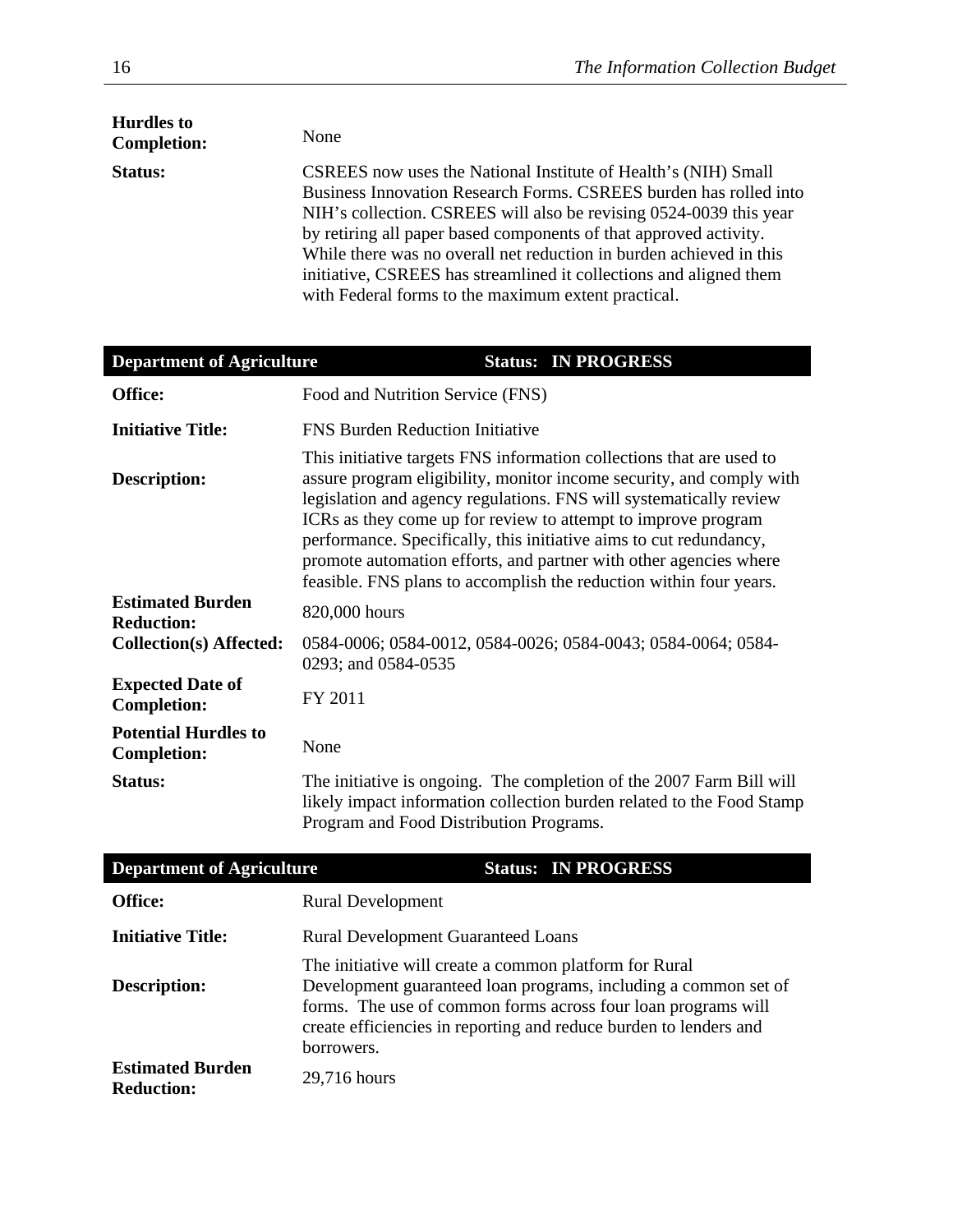| <b>Collection(s) Affected:</b>                               | 0570-0016, 0570-0017, 0570-0018, 0570-0050<br>0572-0122, 0575-0137                                                                                                                                                                                                                                                                                                                                                                                                                                                                                                                                                                                                                                                                                                                                                               |
|--------------------------------------------------------------|----------------------------------------------------------------------------------------------------------------------------------------------------------------------------------------------------------------------------------------------------------------------------------------------------------------------------------------------------------------------------------------------------------------------------------------------------------------------------------------------------------------------------------------------------------------------------------------------------------------------------------------------------------------------------------------------------------------------------------------------------------------------------------------------------------------------------------|
| <b>Expected Date of</b><br><b>Completion:</b>                | December 31, 2008                                                                                                                                                                                                                                                                                                                                                                                                                                                                                                                                                                                                                                                                                                                                                                                                                |
| <b>Potential Hurdles to</b><br><b>Completion:</b>            | Completion of rulemaking.                                                                                                                                                                                                                                                                                                                                                                                                                                                                                                                                                                                                                                                                                                                                                                                                        |
| <b>Status:</b>                                               | The proposed rule was published on September 14, 2007. The<br>comment period ended on November 13, 2007. Rural Development<br>received approximately 60 comments and is in the process of<br>addressing the comments and making adjustments to the rule as<br>necessary.                                                                                                                                                                                                                                                                                                                                                                                                                                                                                                                                                         |
| <b>Department of Agriculture</b>                             | <b>Status: IN PROGRESS</b>                                                                                                                                                                                                                                                                                                                                                                                                                                                                                                                                                                                                                                                                                                                                                                                                       |
| Office:                                                      | <b>Rural Development Utilities Programs</b>                                                                                                                                                                                                                                                                                                                                                                                                                                                                                                                                                                                                                                                                                                                                                                                      |
| <b>Initiative Title:</b>                                     | <b>Streamline Telecommunications Program Contracts</b>                                                                                                                                                                                                                                                                                                                                                                                                                                                                                                                                                                                                                                                                                                                                                                           |
| <b>Description:</b>                                          | This is an ongoing effort to collapse twelve current contracts into four<br>master contracts: equipment, construction, services, and software,<br>will be implemented in phases over the next several years. This will<br>then allow for the borrower to have a greater flexibility to adapt<br>project information in completing a contract which in turn may<br>reduce their overall burden.                                                                                                                                                                                                                                                                                                                                                                                                                                   |
| <b>Estimated Burden</b><br><b>Reduction:</b>                 | <b>TBD</b>                                                                                                                                                                                                                                                                                                                                                                                                                                                                                                                                                                                                                                                                                                                                                                                                                       |
| <b>Collection(s) Affected:</b>                               | 0572-0059, 0572-0107, 0572-0118, 0572-0023, 0572-0074                                                                                                                                                                                                                                                                                                                                                                                                                                                                                                                                                                                                                                                                                                                                                                            |
| <b>Expected Date of</b><br><b>Completion:</b>                | December 2009                                                                                                                                                                                                                                                                                                                                                                                                                                                                                                                                                                                                                                                                                                                                                                                                                    |
| <b>Potential Hurdles to</b><br><b>Completion:</b><br>Status: | Working with multiple industry groups to obtain their views and to<br>incorporate their input will take a considerable amount of time.<br>The equipment contract has been modified and is currently being<br>reviewed for final approval. The next step will be to prepare a notice<br>for public comment. The Agency has begun to consult with industry<br>groups to solicit their ideas on construction contract issues. This<br>contract revision is expected to take a considerable amount of time<br>due to varied opinions on how to proceed. All options will be<br>considered which could include, but not limited to incorporating<br>and/or substituting existing industry contract standards and, dividing<br>the existing contract into two parts: one for an outside plant and<br>another for towers and buildings. |
| <b>Department of Commerce</b>                                | <b>Status: IN PROGRESS</b>                                                                                                                                                                                                                                                                                                                                                                                                                                                                                                                                                                                                                                                                                                                                                                                                       |
| Office:                                                      | <b>NOAA National Marine Fisheries Service</b>                                                                                                                                                                                                                                                                                                                                                                                                                                                                                                                                                                                                                                                                                                                                                                                    |
| <b>Initiative Title:</b>                                     | National Permit System (NPS)                                                                                                                                                                                                                                                                                                                                                                                                                                                                                                                                                                                                                                                                                                                                                                                                     |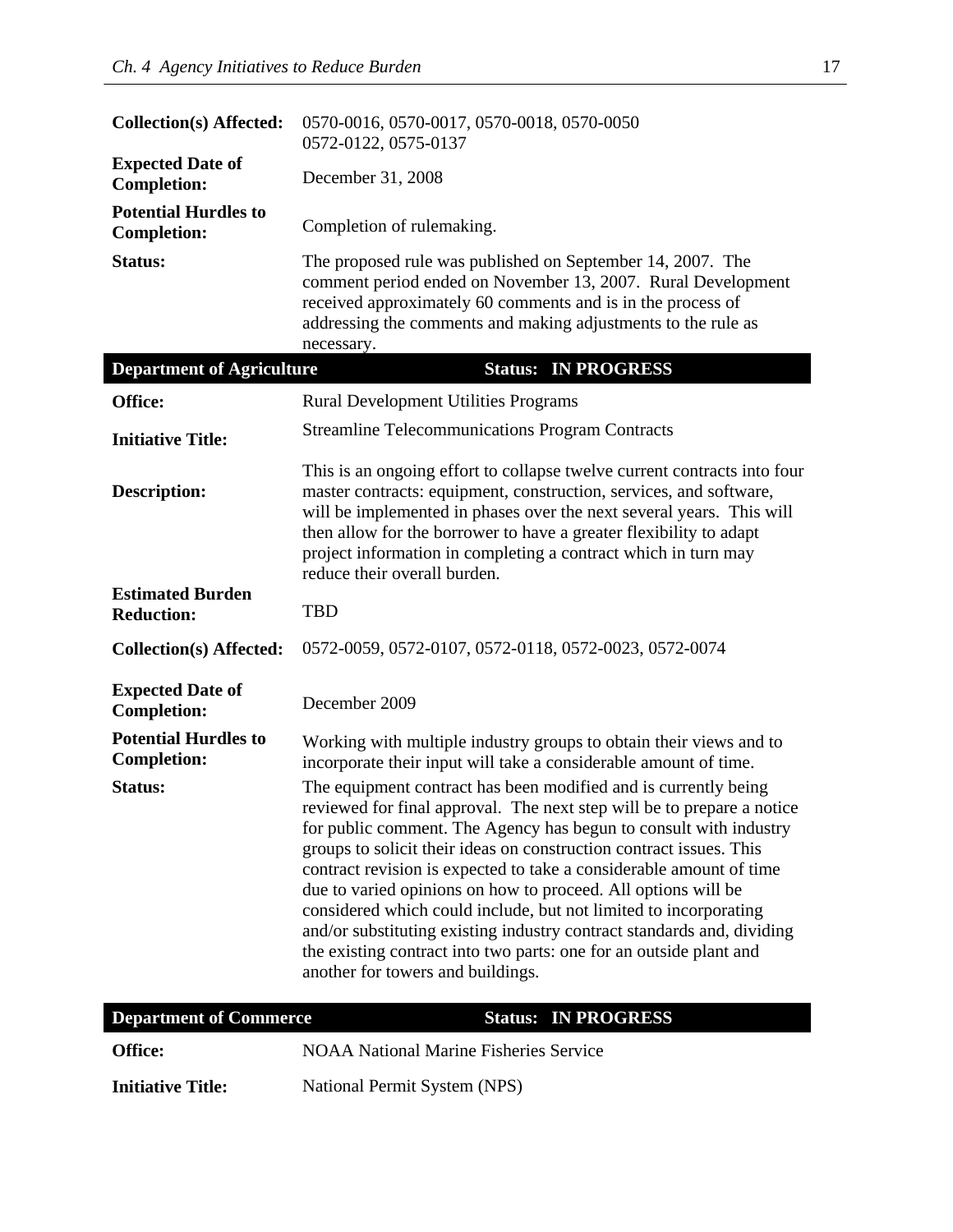| <b>Description:</b>                          | The NPS provides for a centralized database with a Web-based<br>permit application feature. NPS improvements directly affecting<br>public burden are:                                                                                 |
|----------------------------------------------|---------------------------------------------------------------------------------------------------------------------------------------------------------------------------------------------------------------------------------------|
|                                              | 1) Harmonization and linkage of appropriate data residing in separate<br>regional permit, dealer, and vessel databases.                                                                                                               |
|                                              | 2) Standardization of permit applications renewals, and electronic<br>submission of fees.                                                                                                                                             |
|                                              | 3) Use of common components and data throughout the permit<br>process to reduce the burden of duplicative submission of recurrent<br>data. Unique electronic signatures will be employed to unequivocally<br>identify permit holders. |
| <b>Estimated Burden</b><br><b>Reduction:</b> | 11,484 hours annually: an average savings of ten minutes on permit<br>applications. There were 68,908 permit applications in 2006, the<br>latest year available.                                                                      |
| <b>Collection(s) Affected:</b>               | 0648-0194, -0202, -0203, -0204, -0205, -0206, -0269,<br>$-0272, -0304, -0327, -0334, -0393, -0398, -0401, -0460, -0471,$<br>$-0490, -0512, -0513, -0514, -0545.$                                                                      |
| <b>Expected Date of</b>                      | October 2009 All regions/divisions will be using the system.                                                                                                                                                                          |
| <b>Completion:</b>                           | Currently, online training and testing are being conducted by<br>region/division, to be followed by deployment for each region.                                                                                                       |
| <b>Potential Hurdles to</b>                  | Significant resources have been devoted to planning the National                                                                                                                                                                      |
| <b>Completion:</b>                           | Permit System. All regions and divisions have had substantial input;<br>therefore, no major obstacles are expected.                                                                                                                   |
| Status:                                      | Work in progress.                                                                                                                                                                                                                     |

| <b>Department of Commerce</b> | <b>Status: COMPLETED</b>                                                                                                                                                                                                                                                                                                                                                                                                                                                                                                                                                                                                                                                                                                                                        |
|-------------------------------|-----------------------------------------------------------------------------------------------------------------------------------------------------------------------------------------------------------------------------------------------------------------------------------------------------------------------------------------------------------------------------------------------------------------------------------------------------------------------------------------------------------------------------------------------------------------------------------------------------------------------------------------------------------------------------------------------------------------------------------------------------------------|
| <b>Office:</b>                | U.S. Census Bureau                                                                                                                                                                                                                                                                                                                                                                                                                                                                                                                                                                                                                                                                                                                                              |
| <b>Initiative Title:</b>      | <b>Automated Export System</b>                                                                                                                                                                                                                                                                                                                                                                                                                                                                                                                                                                                                                                                                                                                                  |
| Description:                  | The Automated Export System (AES) is a collaborative effort by the<br>U.S. Census Bureau and the Bureau of Customs and Border<br>Protection (CBP) at the Department of Homeland Security. The AES<br>will eliminate the manual process for filing the Shipper's Export<br>Declaration (SED) by requiring the U.S. export trade community to<br>file SED information electronically to the CBP mainframe computer<br>system or through the Census Bureau's free Internet service,<br>AESDirect. The AES initiative will reduce burden on respondents by<br>reducing costs, removing the number of duplicate submissions<br>reported monthly, making the filings more user-friendly, and<br>improving the efficiency and accuracy of the data collection process. |
|                               | The Census Bureau has been phasing in usage of the AES since 1995<br>when the initiative began. At that time, public reporting burden was<br>1.15 million hours annually. Reporting burden has declined steadily                                                                                                                                                                                                                                                                                                                                                                                                                                                                                                                                                |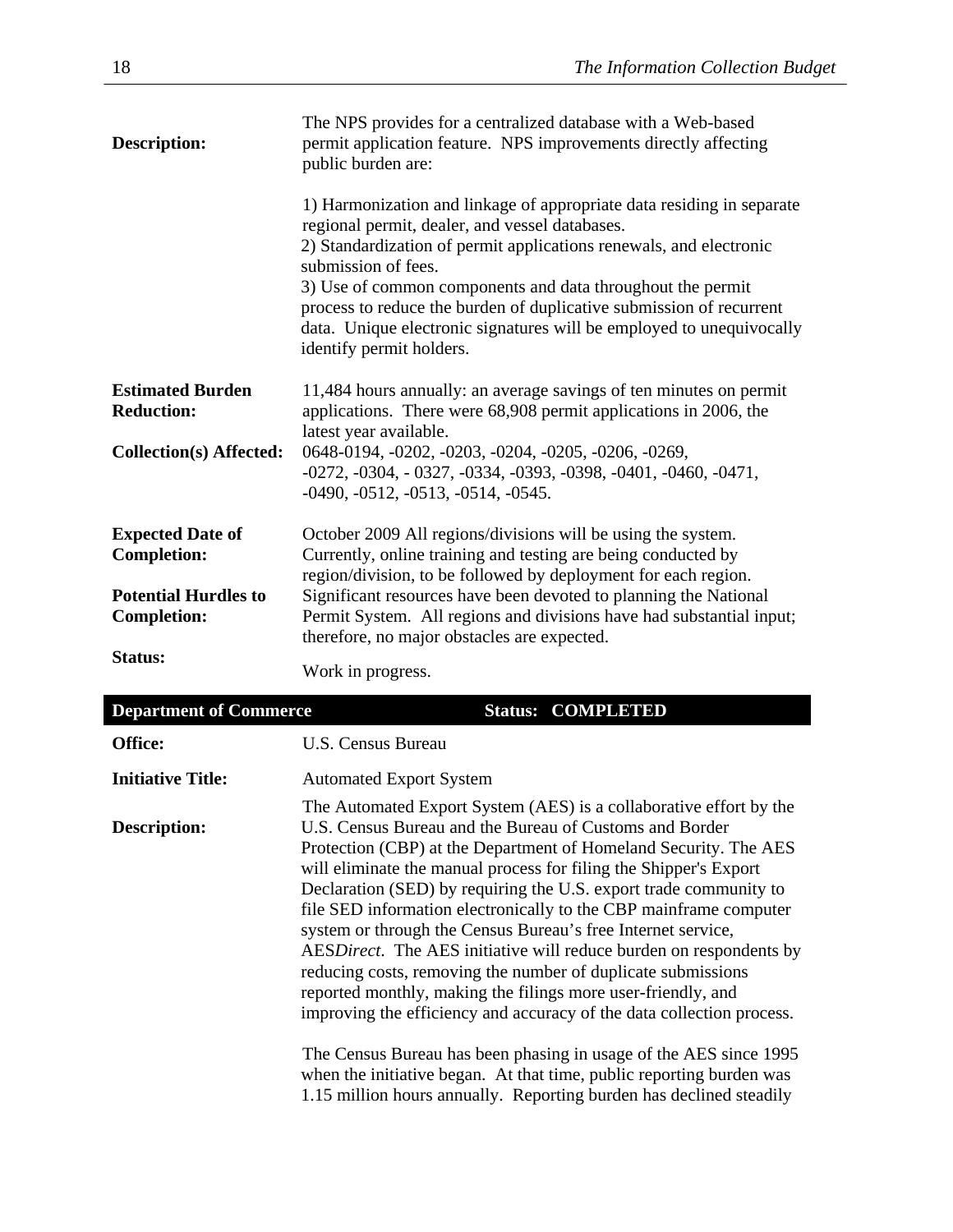since then as export transactions are increasingly reported via AES. When AES becomes mandatory as part of interagency regulatory action, reporting burden will be reduced to approximately 765,000 hours annually. This constitutes a total burden reduction of approximately 385,000 hours over the life of this initiative.

| <b>Estimated Burden</b><br><b>Reduction:</b>      | 385,000 hours (lifetime) |
|---------------------------------------------------|--------------------------|
| Collection(s) Affected:                           | 0607-0152                |
| <b>Expected Date of</b><br><b>Completion:</b>     | September 2008           |
| <b>Potential Hurdles to</b><br><b>Completion:</b> | None.                    |
| Status:                                           | Completed.               |

| <b>Department of Commerce</b>                     | <b>Status: COMPLETED</b>                                                                                                                                                                                                                                                                                                                                                                                                                                                                                                                                                                                                                                                             |
|---------------------------------------------------|--------------------------------------------------------------------------------------------------------------------------------------------------------------------------------------------------------------------------------------------------------------------------------------------------------------------------------------------------------------------------------------------------------------------------------------------------------------------------------------------------------------------------------------------------------------------------------------------------------------------------------------------------------------------------------------|
| Office:                                           | <b>U.S. Census Bureau</b>                                                                                                                                                                                                                                                                                                                                                                                                                                                                                                                                                                                                                                                            |
| <b>Initiative Title:</b>                          | Company Organization Survey (COS)                                                                                                                                                                                                                                                                                                                                                                                                                                                                                                                                                                                                                                                    |
| <b>Description:</b>                               | The Census Bureau conducts the annual COS in order to maintain<br>and update a centralized, multipurpose Business Register (BR).<br>Specifically, the COS supplies critical information on the<br>organizational structure, operating characteristics, employment, and<br>payroll of multilocation enterprises. In 2007, COS will be conducted<br>in conjunction with the Quinquennial Economic Census which will<br>reduce burden on business by collecting BR data only once for<br>multilocation enterprises. The Economic Census uses a Web-based<br>reporting system -- the Generalized Instrument Design System -- that<br>greatly reduces the reporting burden on businesses. |
| <b>Estimated Burden</b><br><b>Reduction:</b>      | 111,834 hours                                                                                                                                                                                                                                                                                                                                                                                                                                                                                                                                                                                                                                                                        |
| <b>Collection(s) Affected:</b>                    | 0607-0444                                                                                                                                                                                                                                                                                                                                                                                                                                                                                                                                                                                                                                                                            |
| <b>Date of Completion:</b>                        | 2007                                                                                                                                                                                                                                                                                                                                                                                                                                                                                                                                                                                                                                                                                 |
| <b>Potential Hurdles to</b><br><b>Completion:</b> | None                                                                                                                                                                                                                                                                                                                                                                                                                                                                                                                                                                                                                                                                                 |
| <b>Status:</b>                                    | Completed                                                                                                                                                                                                                                                                                                                                                                                                                                                                                                                                                                                                                                                                            |
| <b>Department of Defense</b>                      | <b>Status: COMPLETED</b>                                                                                                                                                                                                                                                                                                                                                                                                                                                                                                                                                                                                                                                             |
| Office:                                           | Defense Procurement and Acquisition Policy / Defense Acquisition<br><b>Regulations System</b>                                                                                                                                                                                                                                                                                                                                                                                                                                                                                                                                                                                        |
| <b>Initiative Title:</b>                          | Acquisition of Ball and Roller Bearings (DFARS Case 2003-D021)                                                                                                                                                                                                                                                                                                                                                                                                                                                                                                                                                                                                                       |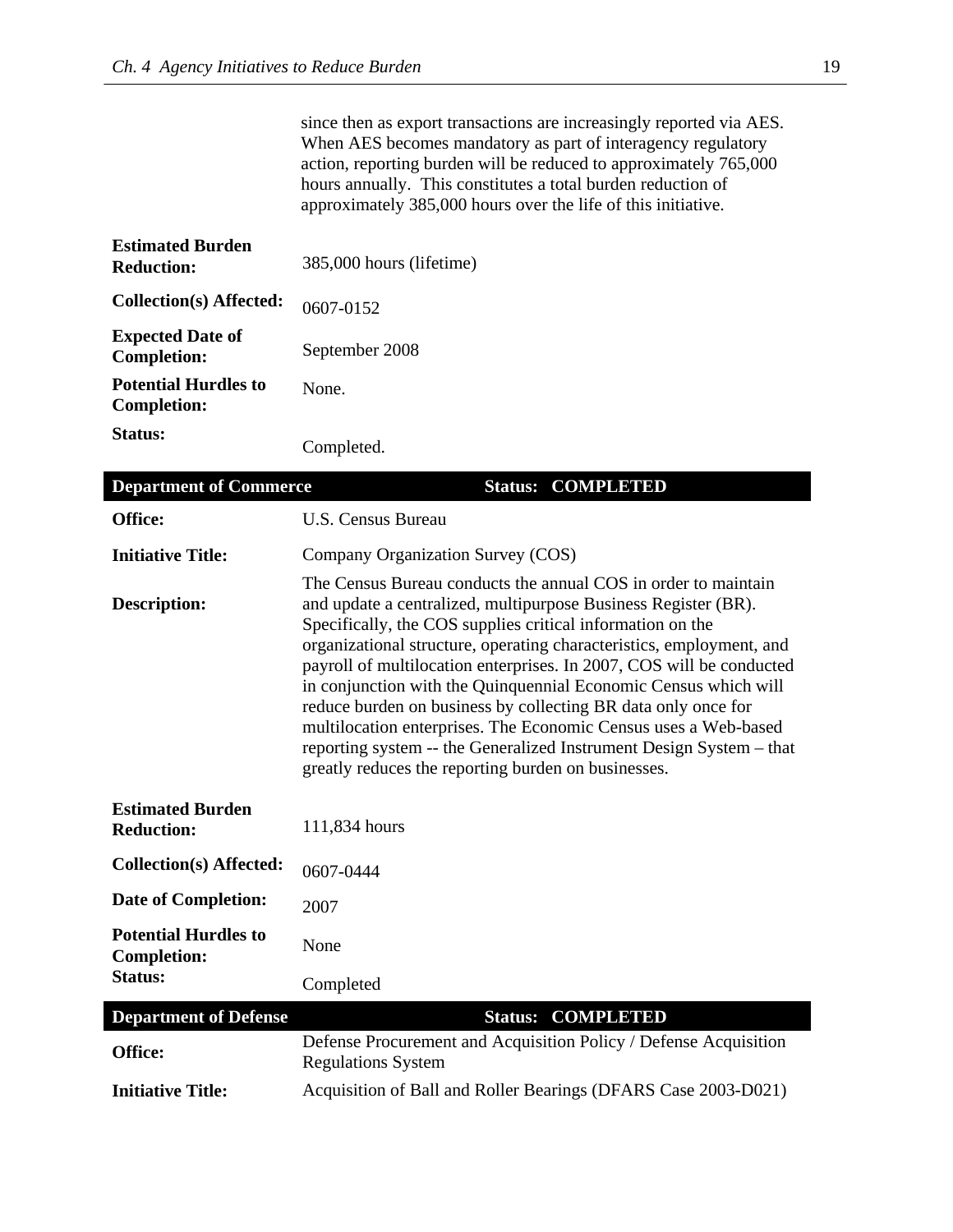| Description:                                      | This DFARS case eliminated the requirement for contractors to<br>submit a written plan for transitioning from a non-domestic to<br>domestically manufactured bearings and the requirement to keep<br>records showing compliance with the restriction for three years after<br>final payment, as was required by the Restriction on Acquisition of<br>Ball and Roller Bearings clause. This change retains only the waiver<br>procedures required by the annual defense appropriations acts, while |
|---------------------------------------------------|---------------------------------------------------------------------------------------------------------------------------------------------------------------------------------------------------------------------------------------------------------------------------------------------------------------------------------------------------------------------------------------------------------------------------------------------------------------------------------------------------|
| <b>Estimated Burden</b><br><b>Reduction:</b>      | eliminating the other requirements.<br>303,900 hours                                                                                                                                                                                                                                                                                                                                                                                                                                              |
| <b>Collection(s) Affected:</b>                    | 0704-0229                                                                                                                                                                                                                                                                                                                                                                                                                                                                                         |
| <b>Date of Completion:</b>                        | <b>July 2007</b>                                                                                                                                                                                                                                                                                                                                                                                                                                                                                  |
| <b>Potential Hurdles to</b><br><b>Completion:</b> | None                                                                                                                                                                                                                                                                                                                                                                                                                                                                                              |
| Status:                                           | Completed                                                                                                                                                                                                                                                                                                                                                                                                                                                                                         |

| <b>Department of Defense</b>                      | <b>Status: COMPLETED</b>                                                                                                                                                                                                                                                                                                                                                                                                                                                                                                                                                                                                                                                                                                  |
|---------------------------------------------------|---------------------------------------------------------------------------------------------------------------------------------------------------------------------------------------------------------------------------------------------------------------------------------------------------------------------------------------------------------------------------------------------------------------------------------------------------------------------------------------------------------------------------------------------------------------------------------------------------------------------------------------------------------------------------------------------------------------------------|
| Office:                                           | Defense Finance and Accounting Service (DFAS)                                                                                                                                                                                                                                                                                                                                                                                                                                                                                                                                                                                                                                                                             |
| <b>Initiative Title:</b>                          | Burden Reduction for Personal check Cashing Agreement Collection                                                                                                                                                                                                                                                                                                                                                                                                                                                                                                                                                                                                                                                          |
| <b>Description:</b>                               | During the prior collection period, the number of respondents<br>increased dramatically due to the call up of reserve forces needed to<br>support the conflicts in Afghanistan and Iraq. The number of<br>Reserve troops are now more stable. Additionally, several key<br>initiatives within DoD have lessened the need to provide check<br>cashing services. Those initiatives include the introduction of the<br>ATM at Sea Program, Eagle Cash, Navy Cash and Marine Cash.<br>These programs provide military members and civilian employees<br>with the ability to access funds via ATMs, transfer funds between<br>accounts and perform other financial transactions, reducing the need<br>to cash personal checks. |
| <b>Estimated Burden</b><br><b>Reduction:</b>      | 181,462 hours                                                                                                                                                                                                                                                                                                                                                                                                                                                                                                                                                                                                                                                                                                             |
| <b>Collection(s) Affected:</b>                    | 0730-0005                                                                                                                                                                                                                                                                                                                                                                                                                                                                                                                                                                                                                                                                                                                 |
| <b>Date of Completion:</b>                        | March 2007                                                                                                                                                                                                                                                                                                                                                                                                                                                                                                                                                                                                                                                                                                                |
| <b>Potential Hurdles to</b><br><b>Completion:</b> | None                                                                                                                                                                                                                                                                                                                                                                                                                                                                                                                                                                                                                                                                                                                      |
| <b>Status:</b>                                    | Completed                                                                                                                                                                                                                                                                                                                                                                                                                                                                                                                                                                                                                                                                                                                 |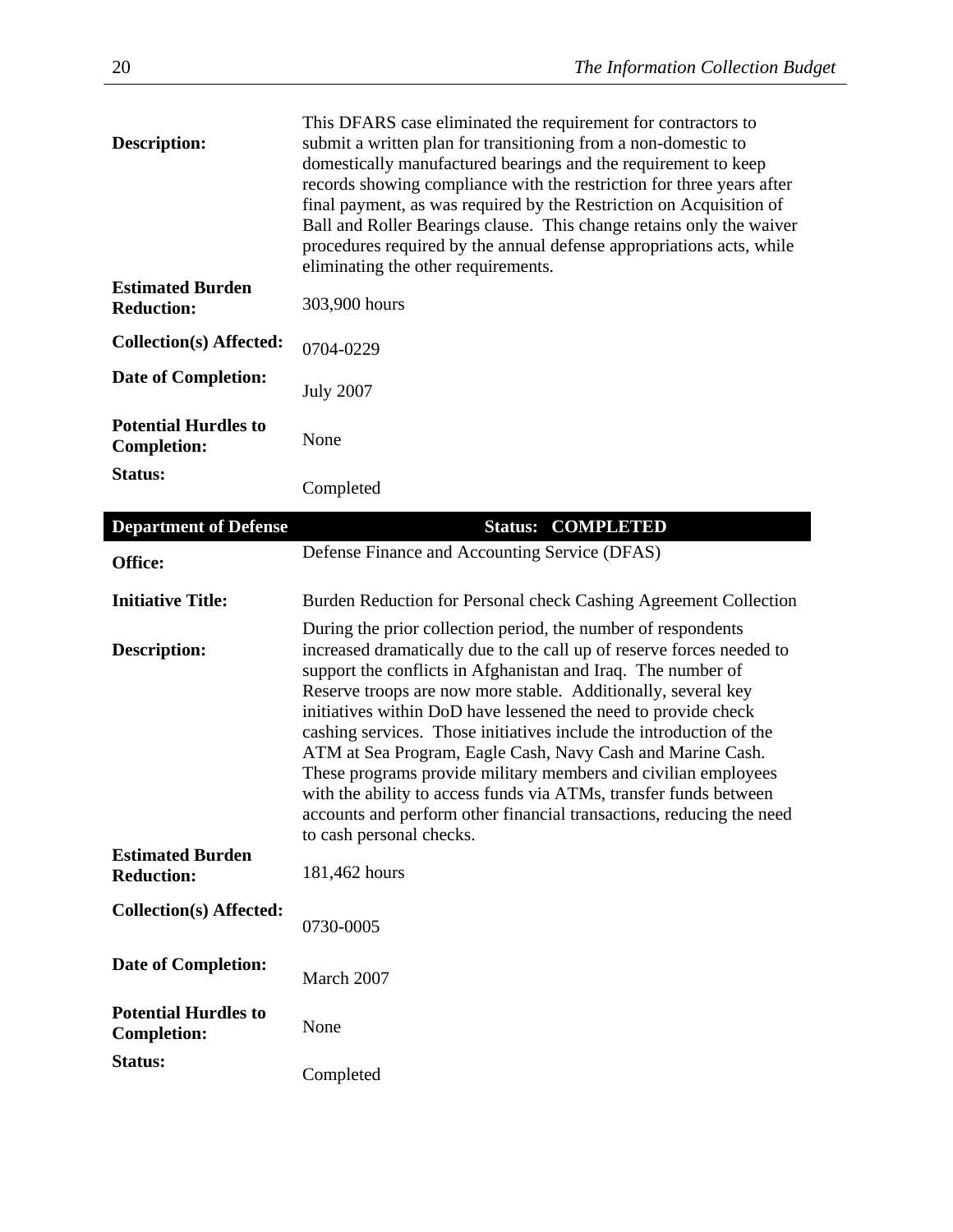| <b>Department of Education</b>                    | <b>Status: IN PROGRESS</b>                                                                                                                                                                                                                                                                                                                                                                                                                                           |
|---------------------------------------------------|----------------------------------------------------------------------------------------------------------------------------------------------------------------------------------------------------------------------------------------------------------------------------------------------------------------------------------------------------------------------------------------------------------------------------------------------------------------------|
| Office:                                           | Office of Planning, Evaluation, and Policy Development                                                                                                                                                                                                                                                                                                                                                                                                               |
| <b>Initiative Title:</b>                          | <b>EDFacts</b>                                                                                                                                                                                                                                                                                                                                                                                                                                                       |
| <b>Description:</b>                               | EDFacts continues the development of an Education Data Exchange<br>Network (EDEN), providing State Education Agencies (SEAs) and<br>the Federal government with the capacity to transfer and analyze<br>information about education programs. When fully implemented,<br>EDEN will not only provide timely performance data to education<br>decision makers and grant managers, but will also streamline the data<br>collection process and reduce reporting burden. |
| <b>Estimated Burden</b><br><b>Reduction:</b>      | 22,954 hours in FY 2007 (based on partial implementation of the<br>initiative)                                                                                                                                                                                                                                                                                                                                                                                       |
| <b>Collection(s) Affected:</b>                    | 1870-0500, 1820-0644, 1810-0614, 1810-0021, 1810-0519, 1810-<br>0618, 1810-0646, 1810-0650, 1810-0674, 1810-0675, 1810-0676,<br>1820-0043, 1820-0517, 1820-0518, 1820-0521, 1820-0621, 1820-<br>0624, 1820-0659, 1850-0067, 1855-NEW, 1865-0002, 1885-0553,<br>1890-0007.                                                                                                                                                                                            |
| <b>Expected Date of</b><br><b>Completion:</b>     | School Year 2009-2010                                                                                                                                                                                                                                                                                                                                                                                                                                                |
| <b>Potential Hurdles to</b><br><b>Completion:</b> | Changes at the State level can impact the potential success of this<br>initiative.                                                                                                                                                                                                                                                                                                                                                                                   |
| Status:                                           | In FY07, all SEAs completed the Consolidated State Performance<br>Report, a major K-12 collection, through EDFacts.                                                                                                                                                                                                                                                                                                                                                  |
| <b>Department of Education</b>                    | <b>Status: IN PROGRESS</b>                                                                                                                                                                                                                                                                                                                                                                                                                                           |
| Office:                                           | Office of Management                                                                                                                                                                                                                                                                                                                                                                                                                                                 |
| <b>Initiative Title:</b>                          | Information Collection Transformation Process (ICTP)                                                                                                                                                                                                                                                                                                                                                                                                                 |
| <b>Description:</b>                               | This initiative requires a robust, cross-cutting, and analytical review<br>of information collection requests to address more effectively the<br>guidance and spirit of the Paperwork Reduction Act. Analysts in<br>Regulatory Information Management Services (RIMS) work with<br>offices within the Department of Education (ED) to reduce<br>duplication, consolidate collections, and collect information more<br>efficiently.                                   |
| <b>Estimated Burden</b><br><b>Reduction:</b>      | 433,700 hours (1% reduction)                                                                                                                                                                                                                                                                                                                                                                                                                                         |
| <b>Collection(s) Affected:</b>                    | Various                                                                                                                                                                                                                                                                                                                                                                                                                                                              |
| <b>Expected Date of</b><br><b>Completion:</b>     | FY 2009                                                                                                                                                                                                                                                                                                                                                                                                                                                              |
| <b>Potential Hurdles to</b><br><b>Completion:</b> | A review of this complexity is resource- and time-intensive and<br>involves coordination among numerous ED offices.                                                                                                                                                                                                                                                                                                                                                  |
| Status:                                           | RIMS has worked with ED program offices to reduce information<br>collection burden wherever possible, including reviewing revisions                                                                                                                                                                                                                                                                                                                                  |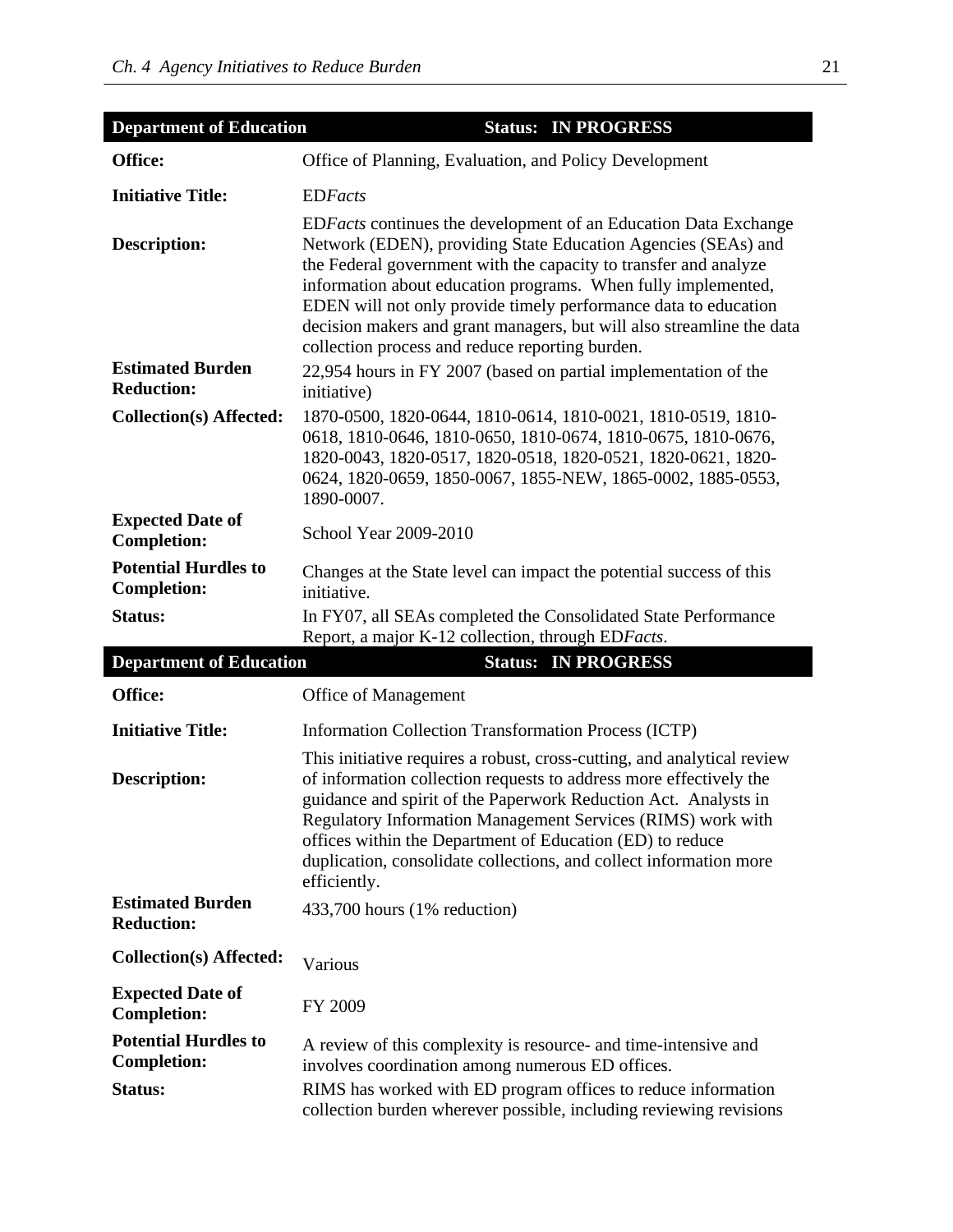| and extensions, and preparing discontinuations. In FY 2007, ED    |
|-------------------------------------------------------------------|
| experienced total burden reductions of 137,337 hours from several |
| revisions, extensions, and discontinuations.                      |

| <b>Department of Energy</b>                       | <b>Status: IN PROGRESS</b>                                                                                                                                                                                                                                                                                                                                                                                                                                                                                                                                                                                                                                                                                                                                                                                                                                                                                             |
|---------------------------------------------------|------------------------------------------------------------------------------------------------------------------------------------------------------------------------------------------------------------------------------------------------------------------------------------------------------------------------------------------------------------------------------------------------------------------------------------------------------------------------------------------------------------------------------------------------------------------------------------------------------------------------------------------------------------------------------------------------------------------------------------------------------------------------------------------------------------------------------------------------------------------------------------------------------------------------|
| Office:                                           | Office of Procurement and Assistance Management                                                                                                                                                                                                                                                                                                                                                                                                                                                                                                                                                                                                                                                                                                                                                                                                                                                                        |
| <b>Initiative Title:</b>                          | Federal Financial Assistance Management Improvement Act                                                                                                                                                                                                                                                                                                                                                                                                                                                                                                                                                                                                                                                                                                                                                                                                                                                                |
| <b>Description:</b>                               | The Department will continue to work to improve and standardize its<br>financial assistance reporting requirements as part of the government-<br>wide Grants.gov initiative. The office is actively involved in the<br>implementation of the Federal Financial Assistance Management<br>Improvement Act in an effort to streamline and simplify the<br>application process and the administration of grants in the area of<br>financial assistance. The Grants gov initiative allows potential<br>applicants to search the website to easily find and apply for financial<br>assistance opportunities. As a result of this initiative, application<br>forms previously used by the Department in financial assistance have<br>been replaced by standardizes Government-wise electronic forms<br>maintained by the Grants.gov Project Office resulting in a burden<br>reduction for applicants of financial assistance. |
| <b>Estimated Burden</b><br><b>Reduction:</b>      | 7,918 hours                                                                                                                                                                                                                                                                                                                                                                                                                                                                                                                                                                                                                                                                                                                                                                                                                                                                                                            |
| <b>Collection(s) Affected:</b>                    | 1910-0400                                                                                                                                                                                                                                                                                                                                                                                                                                                                                                                                                                                                                                                                                                                                                                                                                                                                                                              |
| <b>Expected Date of</b><br><b>Completion:</b>     | Completed in second quarter of FY 2009.                                                                                                                                                                                                                                                                                                                                                                                                                                                                                                                                                                                                                                                                                                                                                                                                                                                                                |
| <b>Potential Hurdles to</b><br><b>Completion:</b> | None.                                                                                                                                                                                                                                                                                                                                                                                                                                                                                                                                                                                                                                                                                                                                                                                                                                                                                                                  |
| <b>Status:</b>                                    | The proposed replacement forms have gone out but substantial<br>comments were received and all comments are being considered by<br>interagency workgroups.                                                                                                                                                                                                                                                                                                                                                                                                                                                                                                                                                                                                                                                                                                                                                             |
| <b>Department of Health and Human</b>             | <b>Status: IN PROGRESS</b>                                                                                                                                                                                                                                                                                                                                                                                                                                                                                                                                                                                                                                                                                                                                                                                                                                                                                             |
| <b>Services</b>                                   |                                                                                                                                                                                                                                                                                                                                                                                                                                                                                                                                                                                                                                                                                                                                                                                                                                                                                                                        |
| <b>Offices:</b>                                   | Centers for Medicare and Medicaid Services (CMS), Food and Drug<br>Administration (FDA), Administration for Children and Families<br>(ACF), National Institutes of Health (NIH), Substance Abuse and<br>Mental Health Services Administration (SAMHSA), Office of the<br>Secretary (OS)                                                                                                                                                                                                                                                                                                                                                                                                                                                                                                                                                                                                                                |
| <b>Initiative Title:</b>                          | Departmental Targeted Plan for 1% Reduction in Burden Hours                                                                                                                                                                                                                                                                                                                                                                                                                                                                                                                                                                                                                                                                                                                                                                                                                                                            |
| <b>Description:</b>                               | This initiative aimed to achieve the maximum possible burden<br>reduction among the Department of Health and Human Service's<br>(HHS) largest collections. The plan began with an analysis of all<br>information collections that have the largest number of burden hours<br>in order to identify opportunities for burden reduction within each                                                                                                                                                                                                                                                                                                                                                                                                                                                                                                                                                                       |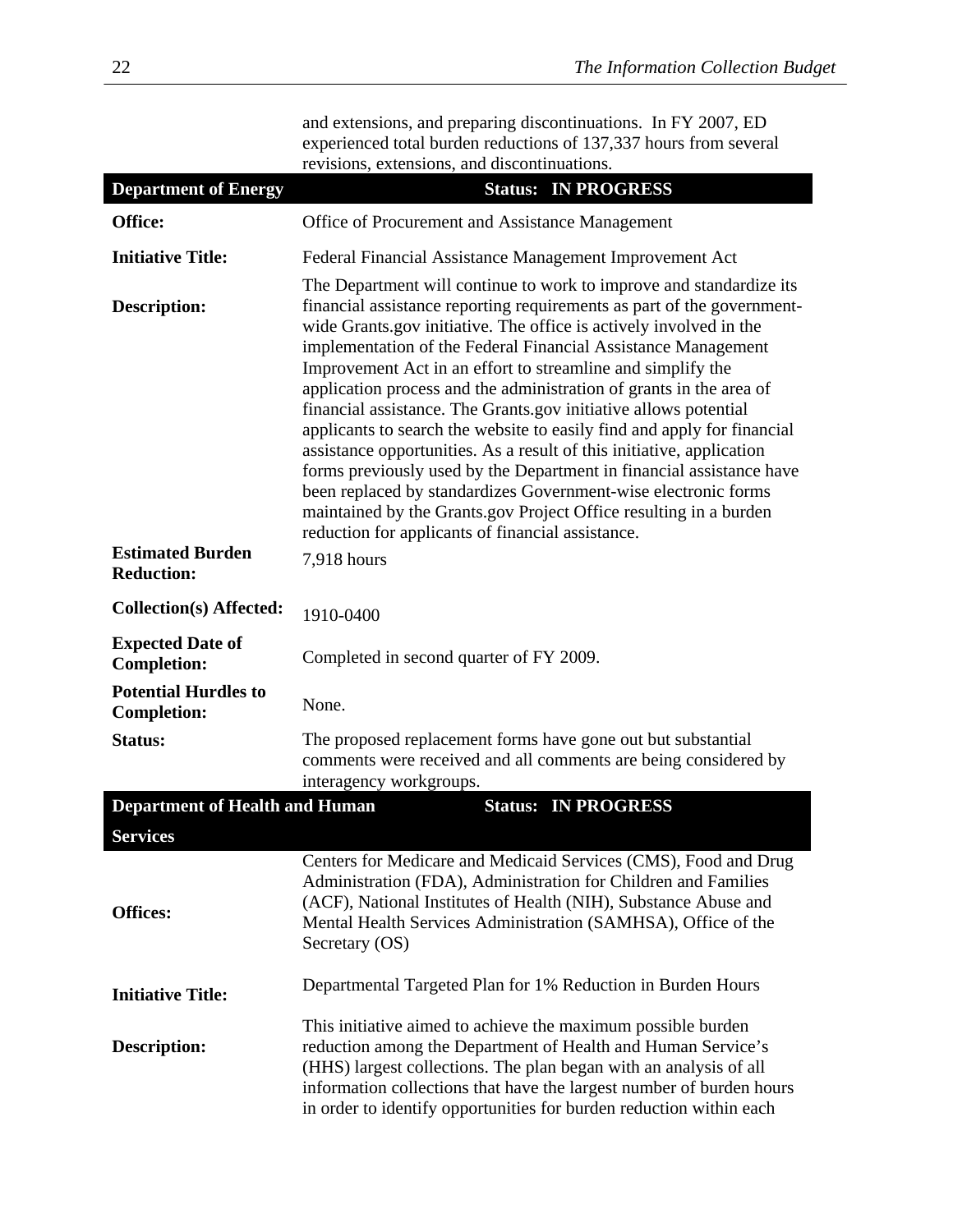|                                                   | collection. The initiative focused on improving the efficiency of<br>information collections by eliminating or revising obsolete forms,<br>promoting where feasible the increased use of electronic reporting<br>and electronic signatures for larger collections, working with agency<br>legislative staff to identify statutory paperwork burden, and<br>identifying data collections which can support decreased frequency of<br>reporting requirements.                                                                                                                                   |
|---------------------------------------------------|-----------------------------------------------------------------------------------------------------------------------------------------------------------------------------------------------------------------------------------------------------------------------------------------------------------------------------------------------------------------------------------------------------------------------------------------------------------------------------------------------------------------------------------------------------------------------------------------------|
| <b>Estimated Burden</b><br><b>Reduction:</b>      | 5,316,000 hours                                                                                                                                                                                                                                                                                                                                                                                                                                                                                                                                                                               |
| <b>Collection(s) Affected:</b>                    | 0910-0001, 0910-0014, 0910-0037, 0910-0073, 0910-0119, 0910-<br>0130,0910-0152, 0910-0230, 0910-0309, 0910-0381, 0910-0435,<br>0910-0442, 0910-0485, 0910-0520, 0910-0537, 0910-0538, 0910-<br>0578, 0910-0560, 0925-0001, 0930-0158, 0938-0008, 0938-0022,<br>0938-0550, 0938-0062, 0938-0214, 0938-0279, 0938-0302, 0938-<br>0463, 0938-0565, 0938-0566, 0938-0612, 0938-0679, 0938-0685,<br>0938-0739, 0938-0753, 0938-0760, 0938-0761, 0938-0907, 0938-<br>0920, 0938-0949, 0938-0957, 0938-0964, 0938-0978, 0938-0989,<br>0938-0999, 0970-0148, 0970-0166, 0980-0140,0990-0260,0990-0294 |
| <b>Expected Date of</b><br><b>Completion:</b>     | 2010                                                                                                                                                                                                                                                                                                                                                                                                                                                                                                                                                                                          |
| <b>Potential Hurdles to</b><br><b>Completion:</b> | Legislative or regulatory mandates. Technology<br>limitations.                                                                                                                                                                                                                                                                                                                                                                                                                                                                                                                                |
| <b>Status:</b>                                    | HHS's initiative remains ongoing at this time.                                                                                                                                                                                                                                                                                                                                                                                                                                                                                                                                                |
| <b>Department of Homeland Security</b>            | <b>Status: IN PROGRESS</b>                                                                                                                                                                                                                                                                                                                                                                                                                                                                                                                                                                    |
| Office:                                           | Federal Emergency Management Agency (FEMA)                                                                                                                                                                                                                                                                                                                                                                                                                                                                                                                                                    |
| <b>Initiative Title:</b>                          | Web-Based (e-Grants) Application and Reporting                                                                                                                                                                                                                                                                                                                                                                                                                                                                                                                                                |
| <b>Description:</b>                               | FEMA is working to integrate an agency-wide eGrants on-line<br>application that will be available to the public via the Internet. The<br>consolidation will carry a universal OMB control number thus<br>eliminating the need for various information collection requests.<br>FEMA will standardize the application and reporting requirements<br>across grant programs.                                                                                                                                                                                                                      |
| <b>Estimated Burden</b><br><b>Reduction:</b>      | 300,458 hours                                                                                                                                                                                                                                                                                                                                                                                                                                                                                                                                                                                 |
| <b>Collection(s) Affected:</b>                    | 1660-0025, 1660-0018, 1660-0058, 1660-0061, 1660-0071, 1660-<br>0072, 1660-0073, 1660-0076, 1660-0017, 1660-0085, 1660-0075                                                                                                                                                                                                                                                                                                                                                                                                                                                                   |
| <b>Expected Date of</b><br><b>Completion:</b>     | 2008                                                                                                                                                                                                                                                                                                                                                                                                                                                                                                                                                                                          |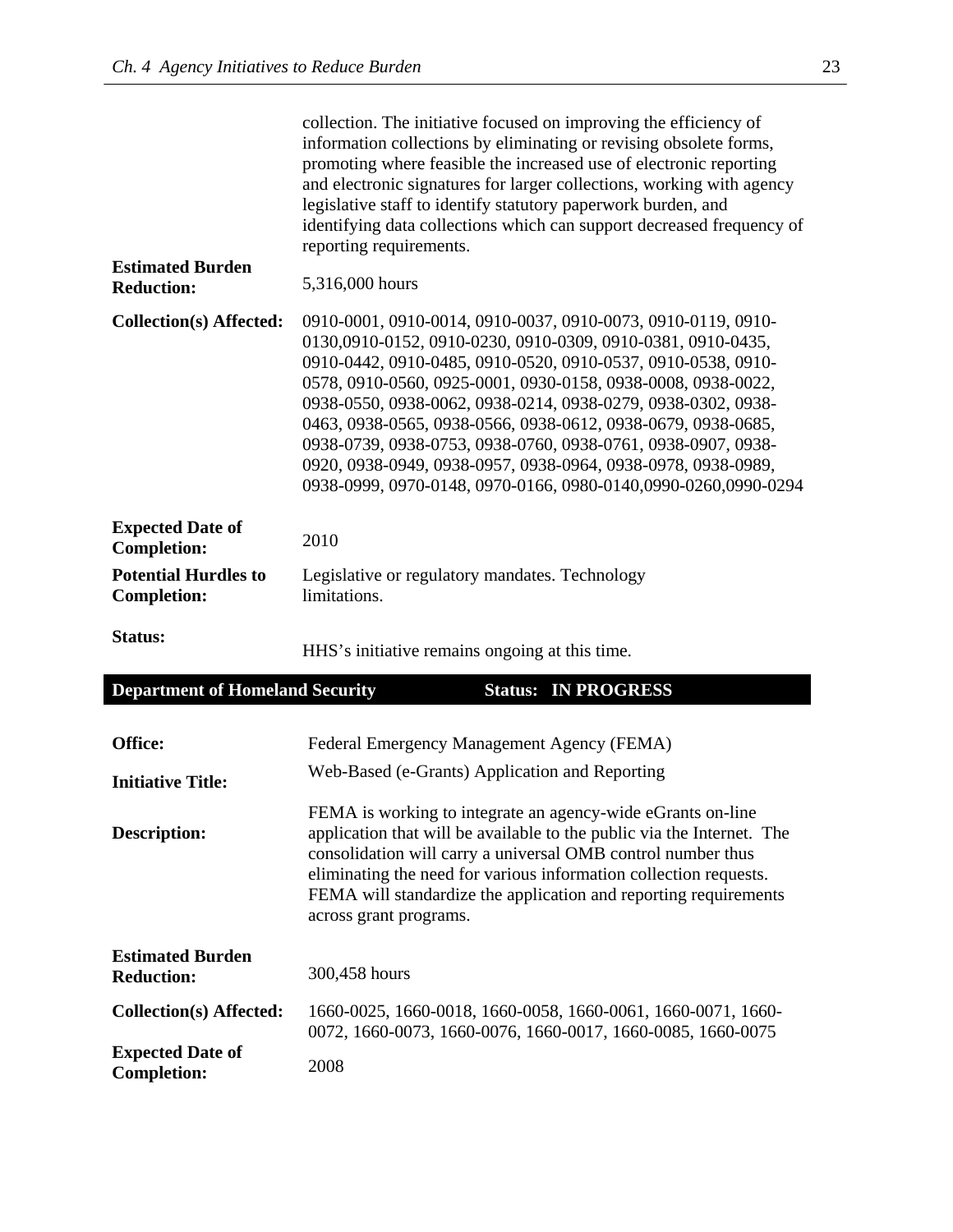| <b>Potential Hurdles to</b><br><b>Completion:</b>            | FEMA's ability to effectively coordinate with the various programs<br>on the need to develop fewer eGrants applications and reporting<br>mechanisms, aimed at having one web-based application able to<br>accommodate programs and DHS efficient move toward the<br>implementation of a DHS-wide electronic grant system and<br>adequate funding.                                                                                                                                                                                                                                     |
|--------------------------------------------------------------|---------------------------------------------------------------------------------------------------------------------------------------------------------------------------------------------------------------------------------------------------------------------------------------------------------------------------------------------------------------------------------------------------------------------------------------------------------------------------------------------------------------------------------------------------------------------------------------|
| Status:                                                      | In Progress                                                                                                                                                                                                                                                                                                                                                                                                                                                                                                                                                                           |
| <b>Department of Homeland Security</b>                       | <b>Status: IN PROGRESS</b>                                                                                                                                                                                                                                                                                                                                                                                                                                                                                                                                                            |
| Office:                                                      | U.S. Citizenship and Immigration Services (USCIS)                                                                                                                                                                                                                                                                                                                                                                                                                                                                                                                                     |
| <b>Initiative Title:</b>                                     | <b>Business Transformation – Account Based Processing</b>                                                                                                                                                                                                                                                                                                                                                                                                                                                                                                                             |
| <b>Description:</b>                                          | The U.S. Citizenship and Immigration Services (USCIS) Business<br>Transformation Project is an account based, electronic processing<br>initiative that eliminates the need for applicants, employers, and<br>attorneys to file redundant biographical or corporate data when<br>requesting benefits on their own behalf or on behalf of another<br>petitioner. Customers will create online accounts, which will store<br>customer centric data typically required to be filed with each form.<br>Burden reduction occurs when data is re-used between applications<br>and petitions. |
|                                                              | USCIS Business Transformation and transition to an account based<br>structure presently includes four distinct initiatives: Digitization,<br>Secure Information Management (SIMS), Enumeration, and<br>Biometric Storage System (BSS).                                                                                                                                                                                                                                                                                                                                                |
| <b>Estimated Burden</b><br><b>Reduction:</b>                 | 1,564,296 hours                                                                                                                                                                                                                                                                                                                                                                                                                                                                                                                                                                       |
| <b>Collection(s) Affected:</b>                               | 1615-0082, 1615-0013, 1615-0003, 1615-0040, 1615-0043, 1615-<br>0009, 1615-0010, 1615-0015, 1615-0048, 1615-0079, 1615-0001,<br>1615-0012, 1615-0018, 1615-0095, 1615-0020, 1615-0023, 1615-<br>0029, 1615-0030, 1615-0090, 1615-0032, 1615-0064, 1615-0005,<br>and 1615-0044                                                                                                                                                                                                                                                                                                         |
| <b>Expected Date of</b><br><b>Completion:</b>                | FY 2012                                                                                                                                                                                                                                                                                                                                                                                                                                                                                                                                                                               |
| <b>Potential Hurdles to</b><br><b>Completion:</b>            | Redesign of all forms currently used and concurrent redesign,<br>development, and implementation of supporting IT systems. Funding<br>limitations and deployment risks require incremental implementation.                                                                                                                                                                                                                                                                                                                                                                            |
| Status:                                                      | In Progress                                                                                                                                                                                                                                                                                                                                                                                                                                                                                                                                                                           |
| <b>Department of Housing and Urban</b><br><b>Development</b> | <b>COMPLETED</b><br><b>Status:</b>                                                                                                                                                                                                                                                                                                                                                                                                                                                                                                                                                    |
|                                                              |                                                                                                                                                                                                                                                                                                                                                                                                                                                                                                                                                                                       |

**Office:** Office of Departmental Grants Management and Oversight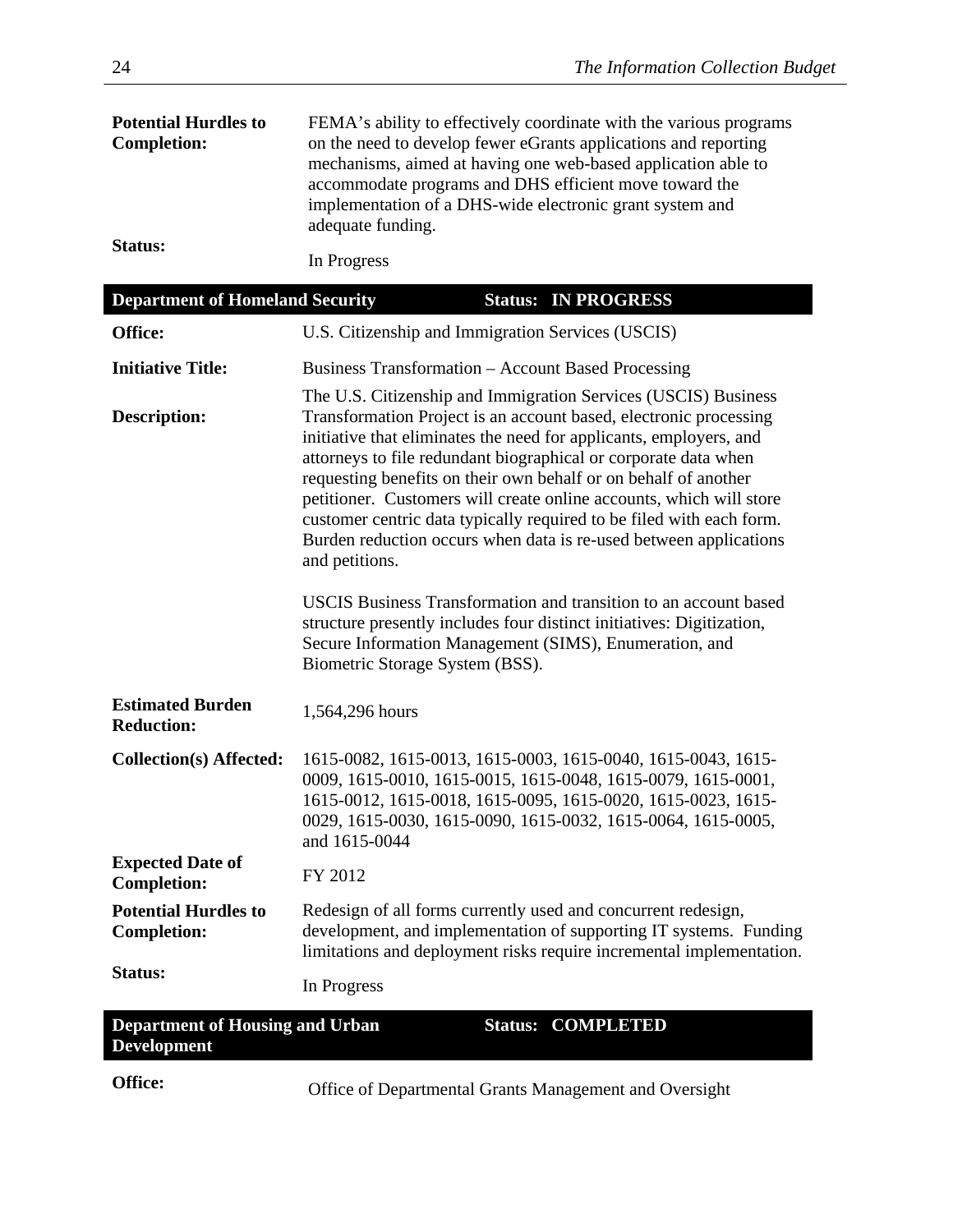| <b>Initiative Title:</b>                     | "Logic Model" Grant Performance Report Standard                                                                                                                                                                                                                                                                                                                                                                                                                                                                                                                                                                                                                                                                                                                                                                                                                                                                                                                    |
|----------------------------------------------|--------------------------------------------------------------------------------------------------------------------------------------------------------------------------------------------------------------------------------------------------------------------------------------------------------------------------------------------------------------------------------------------------------------------------------------------------------------------------------------------------------------------------------------------------------------------------------------------------------------------------------------------------------------------------------------------------------------------------------------------------------------------------------------------------------------------------------------------------------------------------------------------------------------------------------------------------------------------|
| <b>Description:</b>                          | Applicants of HUD Federal Financial Assistance are required to<br>indicate intended results and impacts of proposed grants<br>implementation. Grant recipients report against their baseline<br>performance standards. This process replaced various current<br>progress reporting requirements to reduce reporting burdens. It also<br>promotes greater emphasis on performance and results in grant<br>programs. The information is used by grantees to better manage<br>their programs and encourages self-evaluation to ensure time<br>progress and compliance. A revised Logic Model automates<br>responses through a drop down table listing. This was done in<br>response to customer concerns about the difficulty in putting<br>information in the previously approved form. This revision reduced<br>the burden dramatically as the new version of the form takes a third<br>of the time per response compared to the previous 18 hours per<br>response. |
| <b>Estimated Burden</b><br><b>Reduction:</b> | 445,225 hours                                                                                                                                                                                                                                                                                                                                                                                                                                                                                                                                                                                                                                                                                                                                                                                                                                                                                                                                                      |
| <b>Collection(s) Affected:</b>               | 2535-0114                                                                                                                                                                                                                                                                                                                                                                                                                                                                                                                                                                                                                                                                                                                                                                                                                                                                                                                                                          |
| <b>Date of Completion:</b>                   | September 2007                                                                                                                                                                                                                                                                                                                                                                                                                                                                                                                                                                                                                                                                                                                                                                                                                                                                                                                                                     |
| <b>Potential Hurdles:</b>                    | N/A                                                                                                                                                                                                                                                                                                                                                                                                                                                                                                                                                                                                                                                                                                                                                                                                                                                                                                                                                                |
| <b>Status:</b>                               | Completed.                                                                                                                                                                                                                                                                                                                                                                                                                                                                                                                                                                                                                                                                                                                                                                                                                                                                                                                                                         |

| <b>Department of Interior</b>                | <b>Status: COMPLETED</b>                                                                                                                                                                                                                                                                                                      |
|----------------------------------------------|-------------------------------------------------------------------------------------------------------------------------------------------------------------------------------------------------------------------------------------------------------------------------------------------------------------------------------|
| Office:                                      | U.S. Fish and Wildlife Service                                                                                                                                                                                                                                                                                                |
| <b>Initiative Title:</b>                     | Reduction of Forms used for Grant Applications                                                                                                                                                                                                                                                                                |
| Description:                                 | This initiative simplified the application process for grants administere<br>and Wildlife Service (Service) by reducing the numbers and different t<br>applicants must complete. The Service has increased its use of Grants.<br>eliminated ten forms associated with the grants application process.                         |
| <b>Estimated Burden</b><br><b>Reduction:</b> | 5,348 hours                                                                                                                                                                                                                                                                                                                   |
| Collection(s) Affected:                      | 1018-0049, Grant Agreement and Amendment to Grant Agreement<br>$(-5,250 \text{ hrs}, \text{OMB}$ approved $9/26/2006$ )<br>1018-0110, NEPA Compliance Checklist (-80 hrs, OMB approved<br>9/26/2006<br>1018-0111, Summary Information for Ranking National Coastal<br>Wetlands Grant Program Proposals (-18 hrs, OMB approved |
|                                              | 9/26/2006<br>1018-0123, International Conservation Grant Programs (OMB)                                                                                                                                                                                                                                                       |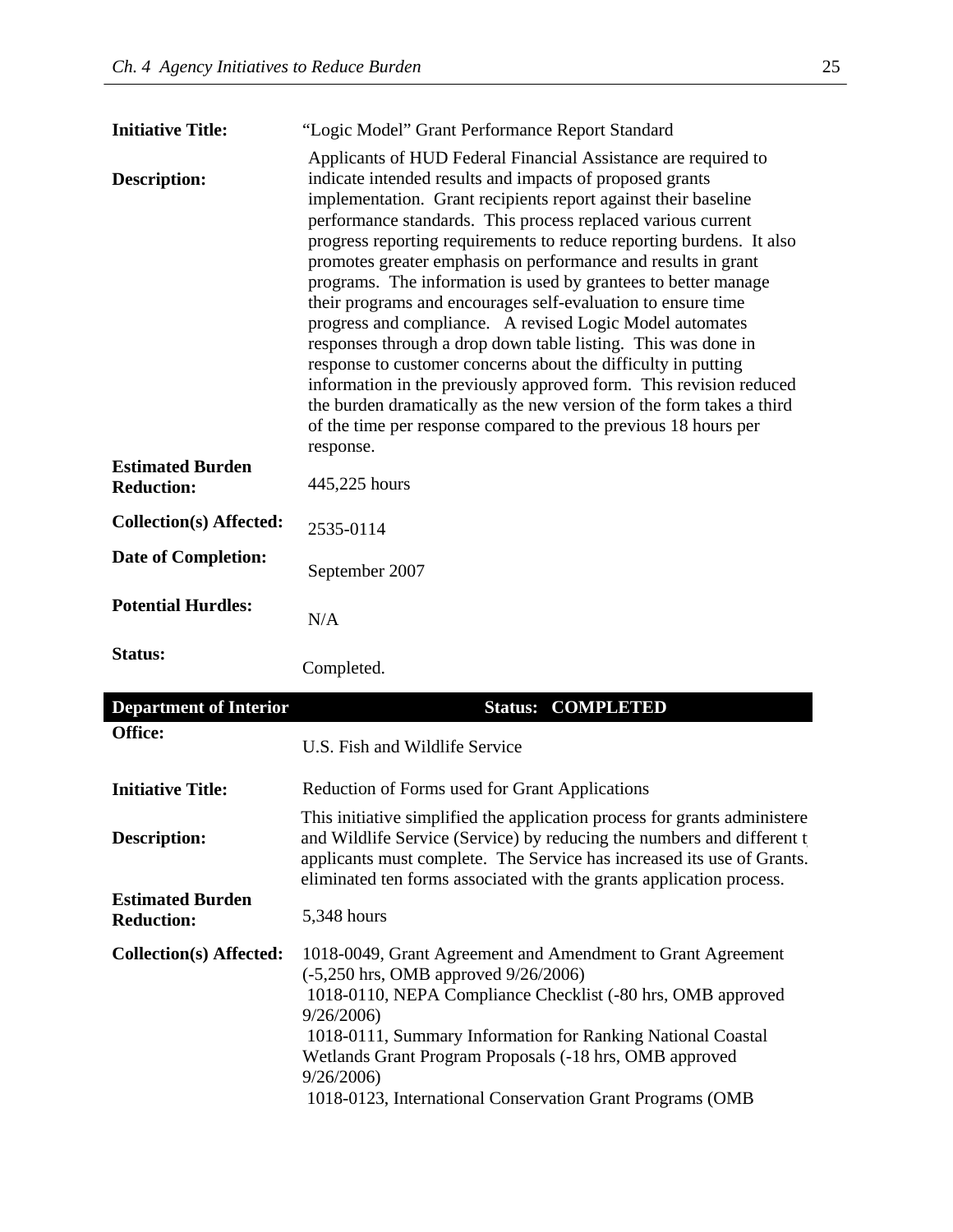|                                              | approved 8/30/2007). The Service replaced six forms with one new<br>form (FWS Form 3-2338). Use of this form will not reduce burden<br>on applicants; however, having only one form as the cover page for<br>all international grant programs will simplify procedures for<br>applicants and make applying for grants much easier.                                                                                                                                                                                                                                                                                                                                                                                                                                                                                               |
|----------------------------------------------|----------------------------------------------------------------------------------------------------------------------------------------------------------------------------------------------------------------------------------------------------------------------------------------------------------------------------------------------------------------------------------------------------------------------------------------------------------------------------------------------------------------------------------------------------------------------------------------------------------------------------------------------------------------------------------------------------------------------------------------------------------------------------------------------------------------------------------|
| <b>Date of Completion:</b>                   | August 2007.                                                                                                                                                                                                                                                                                                                                                                                                                                                                                                                                                                                                                                                                                                                                                                                                                     |
| <b>Potential Hurdles:</b>                    | None                                                                                                                                                                                                                                                                                                                                                                                                                                                                                                                                                                                                                                                                                                                                                                                                                             |
| Status:                                      | Completed.                                                                                                                                                                                                                                                                                                                                                                                                                                                                                                                                                                                                                                                                                                                                                                                                                       |
| <b>Department of Justice</b>                 | <b>Status: COMPLETED</b>                                                                                                                                                                                                                                                                                                                                                                                                                                                                                                                                                                                                                                                                                                                                                                                                         |
| Office:                                      | Federal Bureau of Investigation                                                                                                                                                                                                                                                                                                                                                                                                                                                                                                                                                                                                                                                                                                                                                                                                  |
| <b>Initiative Title:</b>                     | Cost Recovery Regulations, Communications Assistance for Law<br>Enforcement Act of 1994<br>This collection allowed telecommunications carriers to recover                                                                                                                                                                                                                                                                                                                                                                                                                                                                                                                                                                                                                                                                        |
| <b>Description:</b>                          | allowable costs associated with complying with the Communications<br>Assistance for Law Enforcement Act (CALEA), which went into<br>effect on October 25, 1994. In implementing the law, the FBI<br>adopted an initial strategy of entering into nationwide software<br>"Right-to-Use" (RTU) agreements with manufacturers of<br>telecommunications equipment. These solutions were distributed to<br>any telecommunications carrier with the corresponding equipment.<br>Further, the FBI adopted a secondary strategy of reimbursing<br>telecommunications carriers for certain costs associated with<br>deploying these solutions in their respective networks. As a result of<br>Congressional action, funds used for reimbursement (i.e., the<br>Telecommunications Carrier Compliance Fund [TCCF]) have been<br>rescinded. |
| <b>Estimated Burden</b><br><b>Reduction:</b> | 45,920 hours                                                                                                                                                                                                                                                                                                                                                                                                                                                                                                                                                                                                                                                                                                                                                                                                                     |
| <b>Collection(s) Affected:</b>               | 1110-0022, "Cost Recovery Regulations, Communications<br>Assistance for Law Enforcement Act of 1994"                                                                                                                                                                                                                                                                                                                                                                                                                                                                                                                                                                                                                                                                                                                             |
| <b>Date of Completion:</b>                   | April 2007                                                                                                                                                                                                                                                                                                                                                                                                                                                                                                                                                                                                                                                                                                                                                                                                                       |
| <b>Potential Hurdles:</b>                    | None                                                                                                                                                                                                                                                                                                                                                                                                                                                                                                                                                                                                                                                                                                                                                                                                                             |
| Status:                                      | Completed.                                                                                                                                                                                                                                                                                                                                                                                                                                                                                                                                                                                                                                                                                                                                                                                                                       |
| <b>Department of Justice</b>                 | <b>Status: IN PROGRESS</b>                                                                                                                                                                                                                                                                                                                                                                                                                                                                                                                                                                                                                                                                                                                                                                                                       |
| Office:                                      | Federal Bureau of Investigation                                                                                                                                                                                                                                                                                                                                                                                                                                                                                                                                                                                                                                                                                                                                                                                                  |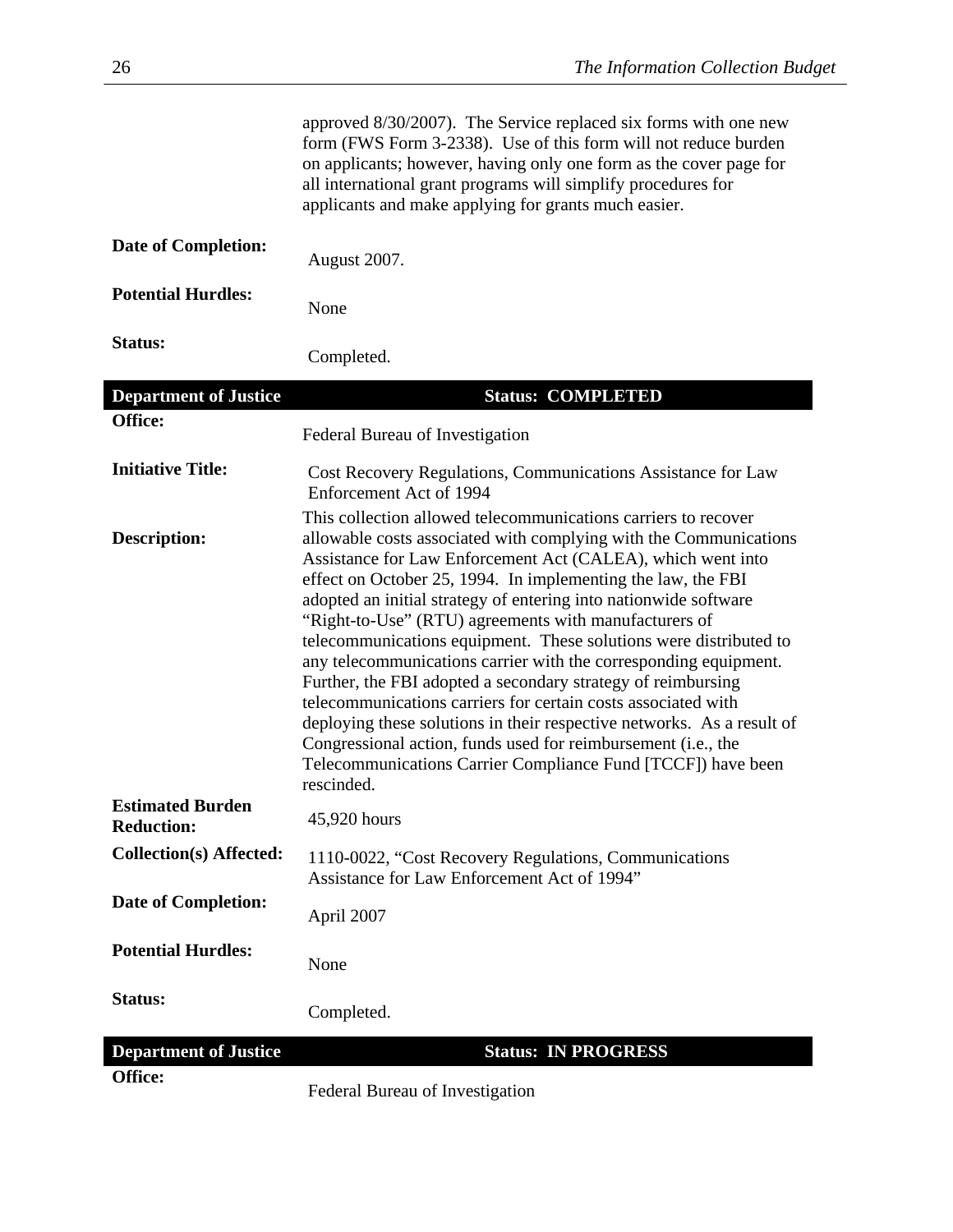| <b>Initiative Title:</b>                          | <b>Uniform Crime Reporting Program</b>                                                                                                                                                                                                                                                                                                                                                                                                                                                                                                                                                                                           |
|---------------------------------------------------|----------------------------------------------------------------------------------------------------------------------------------------------------------------------------------------------------------------------------------------------------------------------------------------------------------------------------------------------------------------------------------------------------------------------------------------------------------------------------------------------------------------------------------------------------------------------------------------------------------------------------------|
| <b>Description:</b>                               | The Attorney General designated the FBI to acquire, collect,<br>classify, and preserve national data on criminal offenses as Part of<br>the Uniform Crime Reports, under Title 28, Section 534, U.S. Code.<br>Acquisition, Preservation, and Exchange of Identification Records;<br>Appointment of officials. As States become eligible to submit data<br>to National Incident-Based Reporting System (NIBRS)<br>electronically, the States will no longer need to submit the data via<br>manual forms. UCR is in the process of updating its 1965 database<br>system to make it electronic and reduce the burden for next year. |
| <b>Estimated Burden</b><br><b>Reduction:</b>      | 97,927 hours                                                                                                                                                                                                                                                                                                                                                                                                                                                                                                                                                                                                                     |
| <b>Collection(s) Affected:</b>                    | 1110-0001                                                                                                                                                                                                                                                                                                                                                                                                                                                                                                                                                                                                                        |
| <b>Expected Date of</b><br><b>Completion:</b>     | FY 2012                                                                                                                                                                                                                                                                                                                                                                                                                                                                                                                                                                                                                          |
| <b>Potential Hurdles to</b><br><b>Completion:</b> | None.                                                                                                                                                                                                                                                                                                                                                                                                                                                                                                                                                                                                                            |
| Status:                                           | In Progress.                                                                                                                                                                                                                                                                                                                                                                                                                                                                                                                                                                                                                     |
| <b>Department of Labor</b>                        | <b>Status: IN PROGRESS</b>                                                                                                                                                                                                                                                                                                                                                                                                                                                                                                                                                                                                       |
|                                                   |                                                                                                                                                                                                                                                                                                                                                                                                                                                                                                                                                                                                                                  |
| Office:                                           | Office of the Chief Information Officer                                                                                                                                                                                                                                                                                                                                                                                                                                                                                                                                                                                          |
| <b>Initiative Title:</b>                          | <b>Internal E-Government Scorecard</b>                                                                                                                                                                                                                                                                                                                                                                                                                                                                                                                                                                                           |

currently approved under three OMB control numbers into one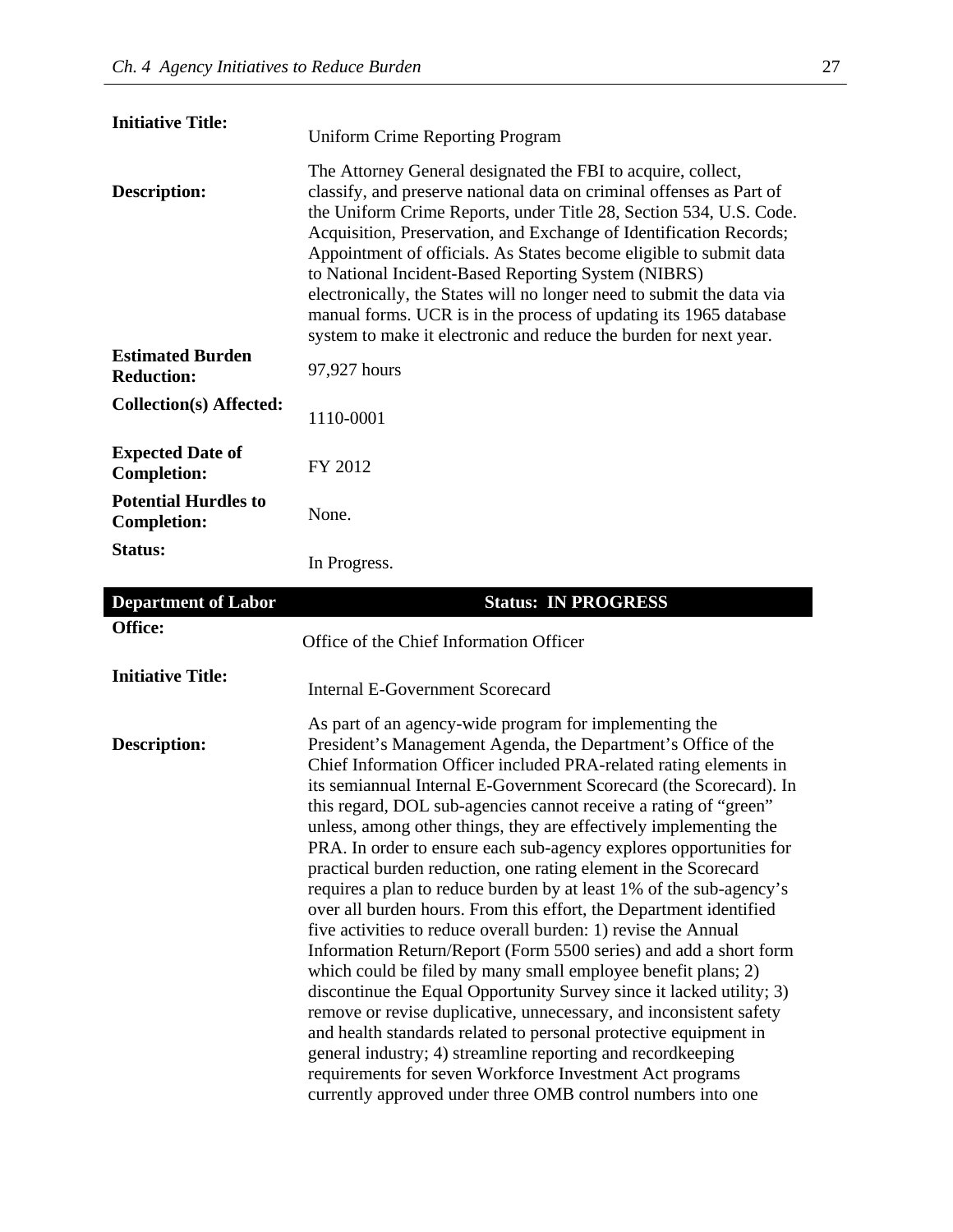|                                                    | collection of information; and 5) reduce burden by examining the<br>potential for streaming training requirements contained in health<br>standards.                                                                                                                                                                                                    |
|----------------------------------------------------|--------------------------------------------------------------------------------------------------------------------------------------------------------------------------------------------------------------------------------------------------------------------------------------------------------------------------------------------------------|
| <b>Total Burden</b><br><b>Reduction to Date:</b>   | 233,000 hours                                                                                                                                                                                                                                                                                                                                          |
| <b>Total Estimated</b><br><b>Burden Reduction:</b> | 1.7 million hours                                                                                                                                                                                                                                                                                                                                      |
| <b>Collection(s) Affected:</b>                     | 1210-0110, 1215-0196, 1218-0205, 1205-0NEW (1205-0420, 1205-<br>0240, 1205-0392), 1218-0061, 1218-0085, 1218-0092, 1218-0108,<br>1218-0126, 1218-0133, 1218-0170, and 1218-0185.                                                                                                                                                                       |
| <b>Expected Date of</b><br><b>Completion:</b>      | Ongoing (see Status below).                                                                                                                                                                                                                                                                                                                            |
| <b>Potential Hurdles to</b><br><b>Completion:</b>  | Rulemaking process and stakeholder acceptance.                                                                                                                                                                                                                                                                                                         |
| Status:                                            | Two initiative milestones have been completed:                                                                                                                                                                                                                                                                                                         |
|                                                    | In November 2007, DOL revised its Form 5500 series and<br>$\bullet$<br>introduced a shortened form (5500-SF) reducing burden by<br>23,000 hours. Further burden reduction of approximately<br>15,643 hours is expected in late 2008 due to increased<br>familiarity with the Form 5500-SF by filers.                                                   |
|                                                    | On September 30, 2006, DOL discontinued the Equal<br>٠<br>Opportunity Survey (See OMB Notice of Action dated<br>09/08/2006) reducing public paperwork burdens by 210,000<br>hours.                                                                                                                                                                     |
|                                                    | Three other initiative milestones are in progress:                                                                                                                                                                                                                                                                                                     |
|                                                    | 1218-0205: The Advance Notice of Proposed Rulemaking<br>$\bullet$<br>inter alia for 29 C.F.R. § 1910.132 was published on<br>December 21, 2006 (71 FR 76623). The Notice of Proposed<br>Rulemaking will be published in November 2008. The<br>potential burden saving is approximately 1.1 million hours.                                              |
|                                                    | 1205-0NEW (1205-0420, 1205-0240, 1205-0392): DOL<br>٠<br>plans to implement a collection titled, "Workforce<br>Investment Streamlined Performance Reporting System," in<br>Program Year 2009.                                                                                                                                                          |
|                                                    | 1218-0061, 1218-0085, 1218-0092, 1218-0108, 1218-0126,<br>1218-0133, 1218-0170, and 1218-0185: Advance Notice of<br>Proposed Rulemaking inter alia for 29 C.F.R. part 1910 was<br>published on December 21, 2006 (71 FR 76623) and the<br>Notice of Proposed Rulemaking will be published in<br>November 2008. The potential burden saving is at least |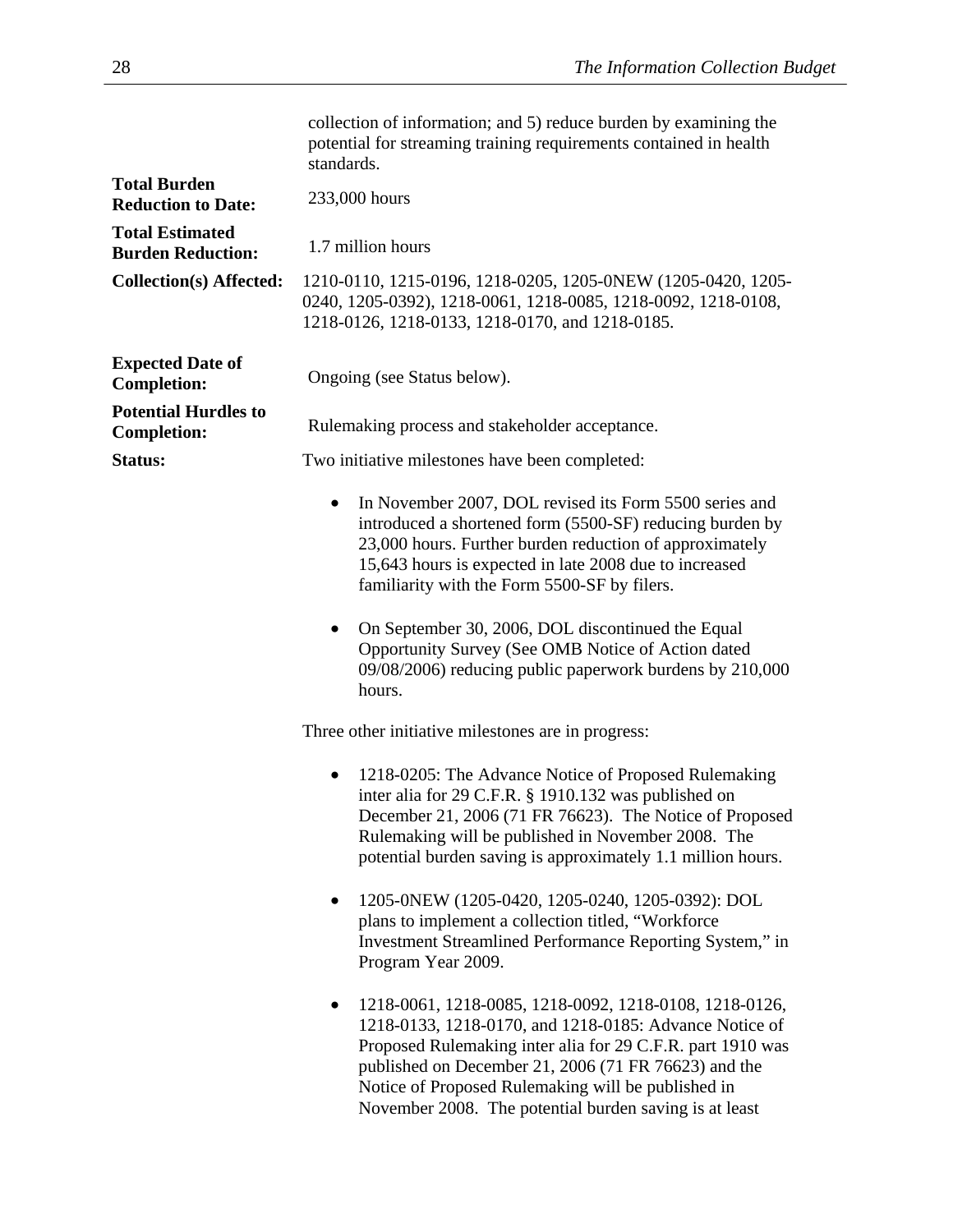8,000 hours.

| <b>Department of Labor</b>                         | <b>Status: IN PROGRESS</b>                                                                                                                                                                                                                                                                                                                                                                                                                                                                                                                                                                                                                                                                                                     |
|----------------------------------------------------|--------------------------------------------------------------------------------------------------------------------------------------------------------------------------------------------------------------------------------------------------------------------------------------------------------------------------------------------------------------------------------------------------------------------------------------------------------------------------------------------------------------------------------------------------------------------------------------------------------------------------------------------------------------------------------------------------------------------------------|
| Office:                                            | Occupational Safety and Health Administration                                                                                                                                                                                                                                                                                                                                                                                                                                                                                                                                                                                                                                                                                  |
|                                                    |                                                                                                                                                                                                                                                                                                                                                                                                                                                                                                                                                                                                                                                                                                                                |
| <b>Initiative Title:</b>                           | <b>Standard on Mechanical Power Presses</b>                                                                                                                                                                                                                                                                                                                                                                                                                                                                                                                                                                                                                                                                                    |
| <b>Description:</b>                                | The Occupational Safety and Health Administration (OSHA) is<br>updating the Mechanical Power Press Standard (29 C.F.R. §<br>1910.217) to address industry concerns that it is out-of-date and<br>could be less burdensome. One provision in this standard requires<br>employers to conduct inspections and prepare certification records of<br>mechanical power presses. Any modification to the frequency of<br>inspection or removal of the certification records will significantly<br>reduce the burden hours. OSHA published the Advance Notice of<br>Proposed Rulemaking on June 4, 2007 (72 FR 30729); has<br>completed analyzing public comments and expects to publish the<br>Notice of Proposed Rule Making in 2009. |
| <b>Total Burden</b><br><b>Reduction to Date:</b>   | None.                                                                                                                                                                                                                                                                                                                                                                                                                                                                                                                                                                                                                                                                                                                          |
| <b>Total Estimated</b><br><b>Burden Reduction:</b> | 1,373,054 hours                                                                                                                                                                                                                                                                                                                                                                                                                                                                                                                                                                                                                                                                                                                |
| <b>Collection(s) Affected:</b>                     | 1218-0229                                                                                                                                                                                                                                                                                                                                                                                                                                                                                                                                                                                                                                                                                                                      |
| <b>Expected Date of</b><br><b>Completion:</b>      | FY 2009                                                                                                                                                                                                                                                                                                                                                                                                                                                                                                                                                                                                                                                                                                                        |
| <b>Potential Hurdles to</b><br><b>Completion:</b>  | Regulatory delays and stakeholder acceptance.                                                                                                                                                                                                                                                                                                                                                                                                                                                                                                                                                                                                                                                                                  |
| <b>Status:</b>                                     | In Progress.                                                                                                                                                                                                                                                                                                                                                                                                                                                                                                                                                                                                                                                                                                                   |
| <b>Department of State</b>                         | <b>Status: COMPLETED</b>                                                                                                                                                                                                                                                                                                                                                                                                                                                                                                                                                                                                                                                                                                       |
| Office:                                            | Bureau of Consular Affairs, Overseas Citizens Services<br>(CA/OCS/PRI)                                                                                                                                                                                                                                                                                                                                                                                                                                                                                                                                                                                                                                                         |
| <b>Initiative Title:</b>                           | American Citizen Services, Internet Based Registration System<br>(IBRS)                                                                                                                                                                                                                                                                                                                                                                                                                                                                                                                                                                                                                                                        |
| <b>Description:</b>                                | The new electronic IBRS allows U.S. citizens residing or traveling<br>abroad to register their travel plans using the Internet prior to their<br>trip. The information is used to facilitate locating and contacting<br>U.S. citizens in the event of a major disaster, incident abroad,<br>evacuation, or a family emergency. The implementation of this<br>system allows for more accurate respondent and burden calculations<br>and reduces the number of hours respondents spend filling out paper                                                                                                                                                                                                                         |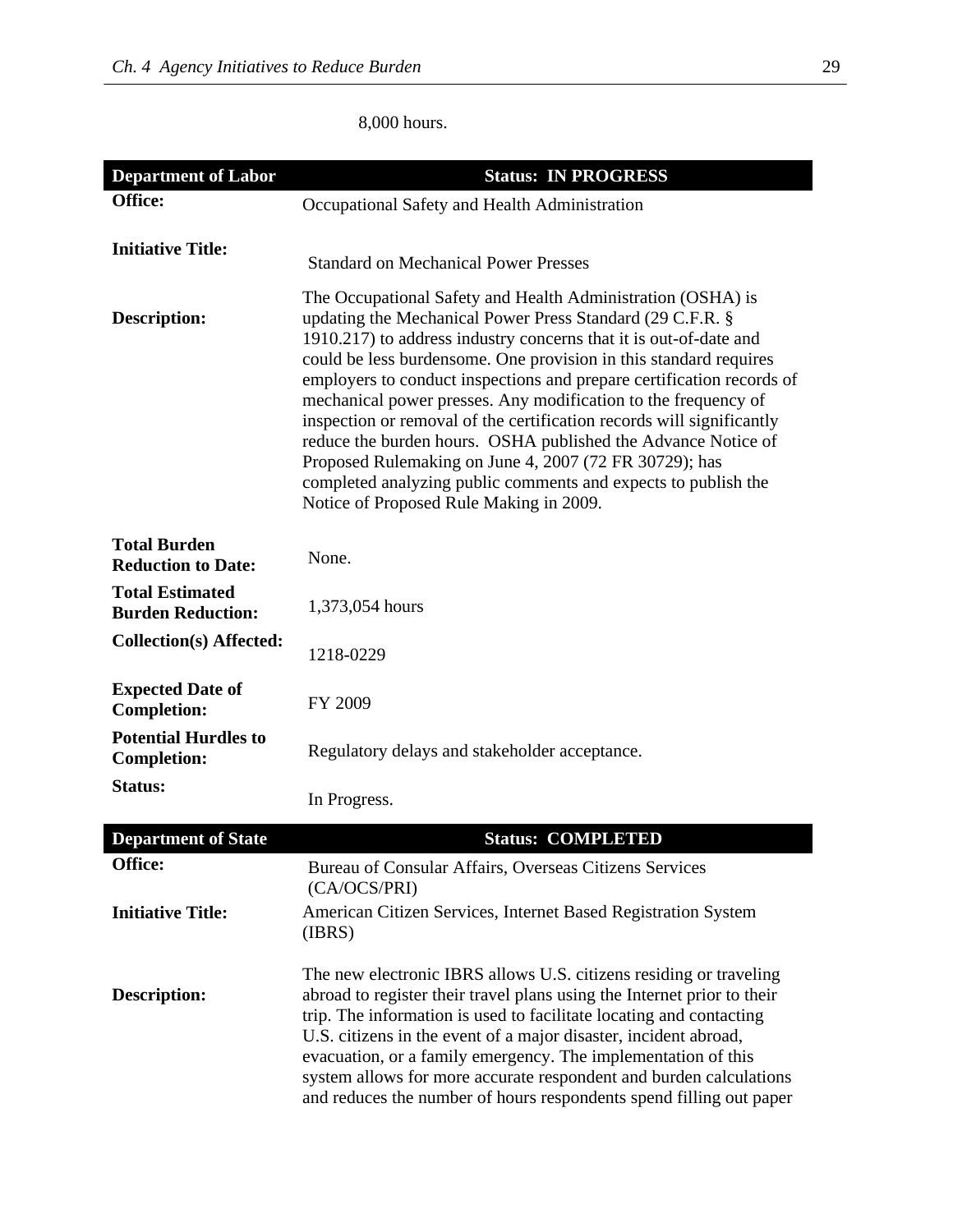|                                                   | forms.                                                                                                                                                                                                                                                                                                                                                                                                                                                                                                                                                                                                                         |
|---------------------------------------------------|--------------------------------------------------------------------------------------------------------------------------------------------------------------------------------------------------------------------------------------------------------------------------------------------------------------------------------------------------------------------------------------------------------------------------------------------------------------------------------------------------------------------------------------------------------------------------------------------------------------------------------|
| <b>Estimated Burden</b><br><b>Reduction:</b>      | 450,000 hours                                                                                                                                                                                                                                                                                                                                                                                                                                                                                                                                                                                                                  |
| Collection(s) Affected:                           | 1405-0152                                                                                                                                                                                                                                                                                                                                                                                                                                                                                                                                                                                                                      |
| <b>Date of Completion:</b>                        | <b>FY 2008</b>                                                                                                                                                                                                                                                                                                                                                                                                                                                                                                                                                                                                                 |
| <b>Potential Hurdles to</b><br><b>Completion:</b> | N/A                                                                                                                                                                                                                                                                                                                                                                                                                                                                                                                                                                                                                            |
| <b>Status:</b>                                    | Completed                                                                                                                                                                                                                                                                                                                                                                                                                                                                                                                                                                                                                      |
| <b>Department of State</b>                        | <b>Status: IN PROGRESS</b>                                                                                                                                                                                                                                                                                                                                                                                                                                                                                                                                                                                                     |
| Office:                                           | Bureau of Educational and Cultural Affairs (ECA/EC/PS)                                                                                                                                                                                                                                                                                                                                                                                                                                                                                                                                                                         |
| <b>Initiative Title:</b>                          | Annual Report by Sponsors of J-1 Exchange Visitor Program                                                                                                                                                                                                                                                                                                                                                                                                                                                                                                                                                                      |
| <b>Description:</b>                               | The Exchange Visitor Program Annual Report form provides a<br>means for sponsoring organizations to report a summary of<br>exchange visitor activity and an accounting of the number of Forms<br>DS-2019 used. It also provides a means for the Department to<br>maintain appropriate oversight of the Exchange Visitor Program.<br>This report will be integrated into the electronic SEVIS system<br>(Student and Exchange Visitor Information System). The ability to<br>provide information electronically will reduce the administrative<br>and financial burdens on the sponsors when submitting their annual<br>report. |
| <b>Estimated Burden</b><br><b>Reduction:</b>      | 500 hours                                                                                                                                                                                                                                                                                                                                                                                                                                                                                                                                                                                                                      |
| Collection(s) Affected:                           | 1405-0151                                                                                                                                                                                                                                                                                                                                                                                                                                                                                                                                                                                                                      |
| <b>Expected Date of</b><br><b>Completion:</b>     | September 2010                                                                                                                                                                                                                                                                                                                                                                                                                                                                                                                                                                                                                 |
| <b>Potential Hurdles:</b>                         | Revision of Form DS-3097 to meet electronic requirements and<br>Implementation by DHS in the Student and Exchange Visitor<br>Information System (SEVIS) II.                                                                                                                                                                                                                                                                                                                                                                                                                                                                    |
| <b>Status:</b>                                    | In Progress                                                                                                                                                                                                                                                                                                                                                                                                                                                                                                                                                                                                                    |
| <b>Department of Transportation</b>               | <b>Status: COMPLETED</b>                                                                                                                                                                                                                                                                                                                                                                                                                                                                                                                                                                                                       |
| Office:                                           | <b>Federal Aviation Administration</b>                                                                                                                                                                                                                                                                                                                                                                                                                                                                                                                                                                                         |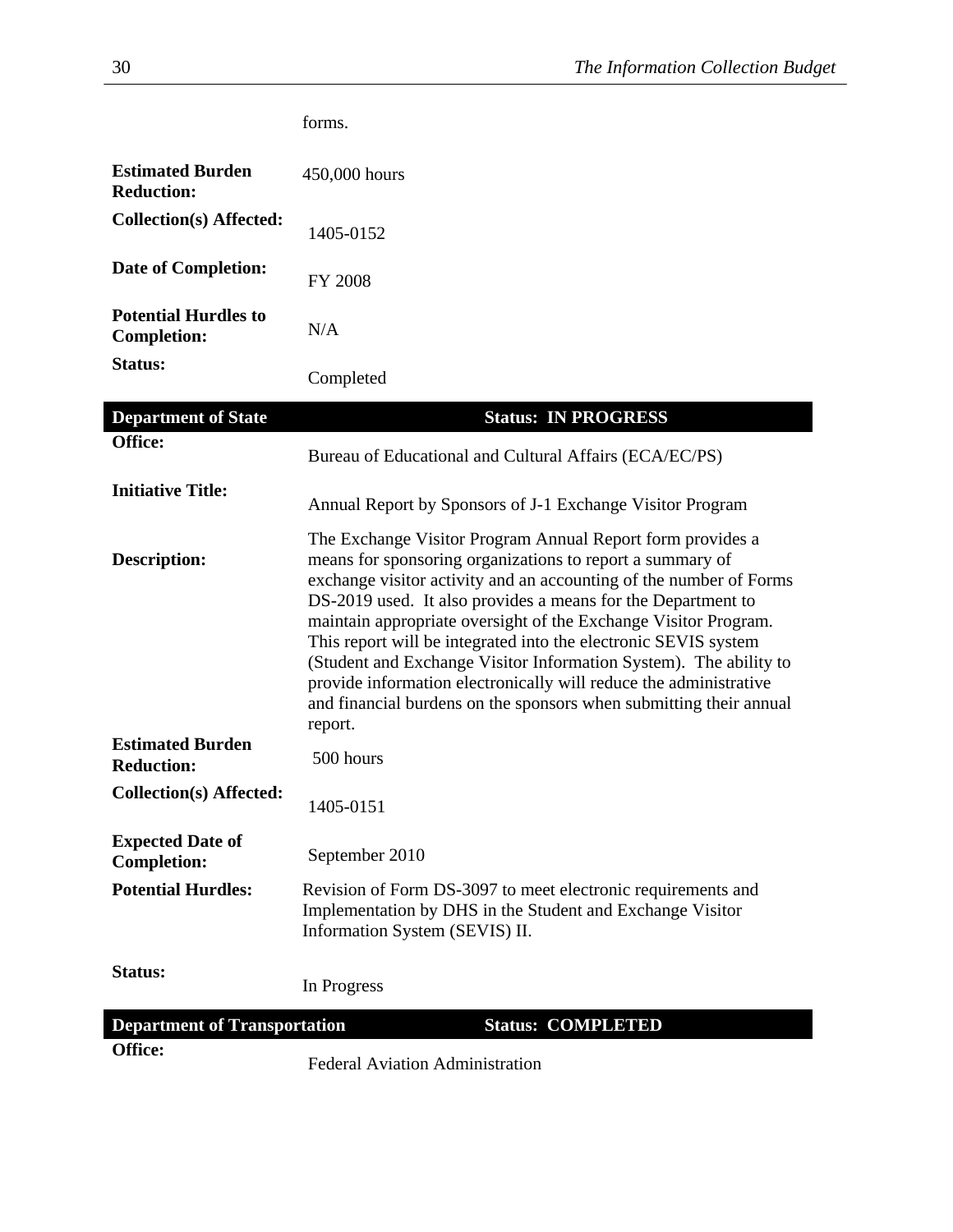| <b>Initiative Title:</b>                     | <b>Competition Plans, Passenger Facility Charges</b>                                                                                                                                                                                                                                                                 |
|----------------------------------------------|----------------------------------------------------------------------------------------------------------------------------------------------------------------------------------------------------------------------------------------------------------------------------------------------------------------------|
| <b>Description:</b>                          | Changes in filing requirements have substantially reduced the<br>hourly burden for reporting and record keeping. The original call for<br>reporting annually has been reduced to a call for reporting as needed<br>whenever a facility has a new user lease agreement or needs to file a<br>denial of access report. |
| <b>Estimated Burden</b><br><b>Reduction:</b> | 3,370 hours                                                                                                                                                                                                                                                                                                          |
| <b>Collection(s) Affected:</b>               | 2120-0661                                                                                                                                                                                                                                                                                                            |
| <b>Date of Completion:</b>                   | June 2007                                                                                                                                                                                                                                                                                                            |
| <b>Potential Hurdles:</b>                    | N/A                                                                                                                                                                                                                                                                                                                  |
| <b>Status:</b>                               | Completed.                                                                                                                                                                                                                                                                                                           |

| <b>Department of Transportation</b>           | <b>Status: IN PROGRESS</b>                                                                                                                                                                                                                                                                                                                                                                                                                                                                                                                                                                                                                                                                                                                                                                                                                                                                                                                                                                                            |
|-----------------------------------------------|-----------------------------------------------------------------------------------------------------------------------------------------------------------------------------------------------------------------------------------------------------------------------------------------------------------------------------------------------------------------------------------------------------------------------------------------------------------------------------------------------------------------------------------------------------------------------------------------------------------------------------------------------------------------------------------------------------------------------------------------------------------------------------------------------------------------------------------------------------------------------------------------------------------------------------------------------------------------------------------------------------------------------|
| Office:                                       | Federal Motor Carriers Safety Administration (FMCSA)                                                                                                                                                                                                                                                                                                                                                                                                                                                                                                                                                                                                                                                                                                                                                                                                                                                                                                                                                                  |
| <b>Initiative Title:</b>                      | Electronic On-Board Recorders (EOBRs) for Hours-of-Service<br>Compliance                                                                                                                                                                                                                                                                                                                                                                                                                                                                                                                                                                                                                                                                                                                                                                                                                                                                                                                                              |
| <b>Description:</b>                           | FMCSA proposed to amend the Federal Motor Carrier Safety<br>Regulations (FMCSRs) to incorporate new performance standards<br>for EOBRs installed in commercial motor vehicles (CMVs) in a<br>Notice of proposed rule making (NPRM). One provision of the<br>NPRM would require certain motor carriers with severe Hour-of-<br>Service (HOS) noncompliance records (i.e., the most chronic<br>violators who have a demonstrated history of poor HOS<br>compliance) to install and use EOBRs to record and manage their<br>drivers' HOS in accordance with the regulations in the proposed<br>Appendix C of 49 CFR Part 385. Under the proposed rulemaking,<br>FMCSA would also provide partial relief from HOS supporting<br>documents requirements for certain motor carriers that voluntarily<br>use EOBRs and encourage EOBR use by motor carriers of property<br>that have CMVs equipped with sleeper berths. DOT published an<br>NPRM on January 18, 2007; development of the final rule is still in<br>progress. |
| <b>Estimated Burden</b><br><b>Reduction:</b>  | 665,000 hours                                                                                                                                                                                                                                                                                                                                                                                                                                                                                                                                                                                                                                                                                                                                                                                                                                                                                                                                                                                                         |
| <b>Collection(s) Affected:</b>                | 2126-0001                                                                                                                                                                                                                                                                                                                                                                                                                                                                                                                                                                                                                                                                                                                                                                                                                                                                                                                                                                                                             |
| <b>Expected Date of</b><br><b>Completion:</b> | 2008                                                                                                                                                                                                                                                                                                                                                                                                                                                                                                                                                                                                                                                                                                                                                                                                                                                                                                                                                                                                                  |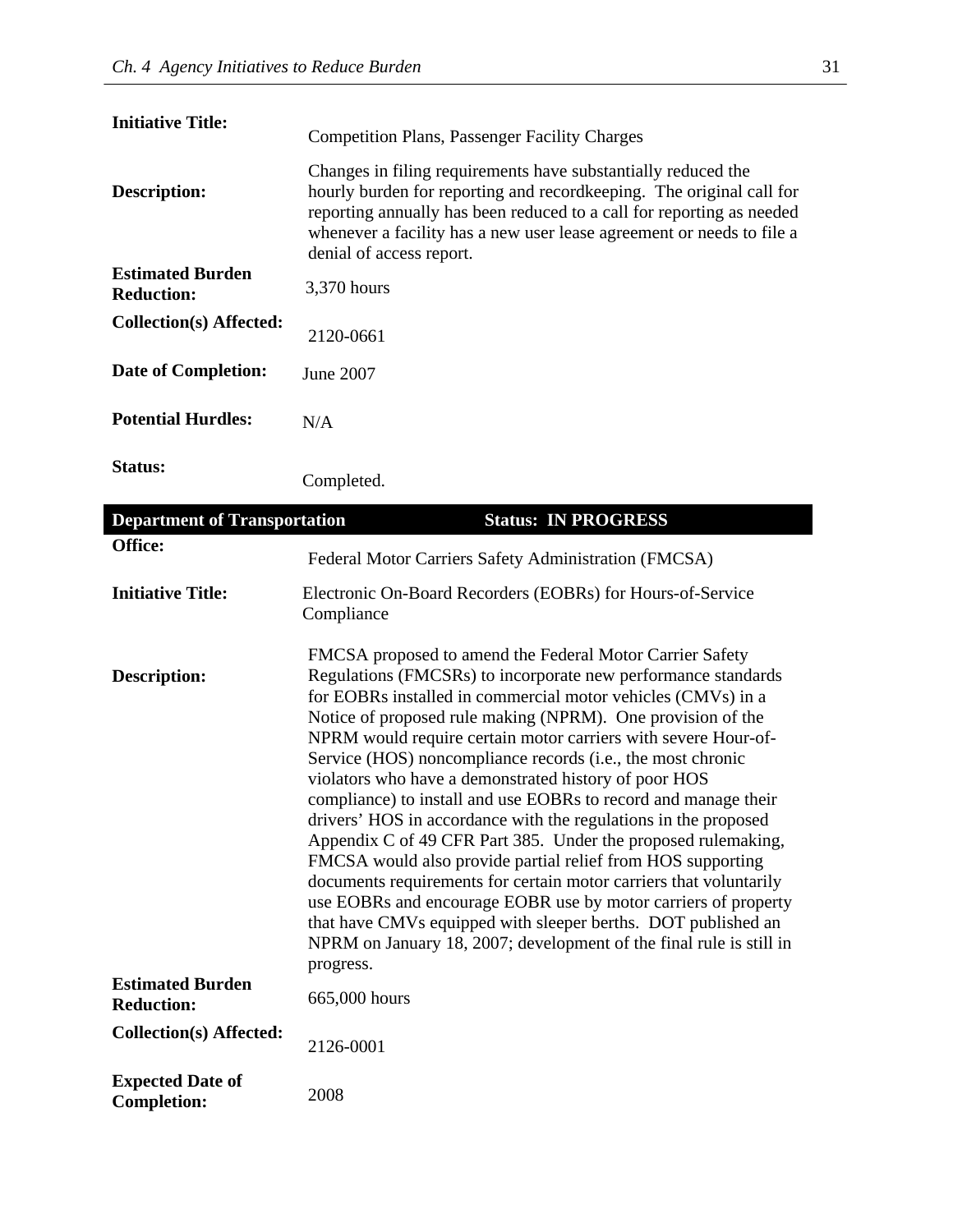| <b>Potential Hurdles:</b>                     | Finalization of regulation.                                                                                                                                                                                                                                                                                                                                                                                                                                                                                                    |
|-----------------------------------------------|--------------------------------------------------------------------------------------------------------------------------------------------------------------------------------------------------------------------------------------------------------------------------------------------------------------------------------------------------------------------------------------------------------------------------------------------------------------------------------------------------------------------------------|
| Status:                                       | In Progress.                                                                                                                                                                                                                                                                                                                                                                                                                                                                                                                   |
| <b>Department of Transportation</b>           | <b>Status: IN PROGRESS</b>                                                                                                                                                                                                                                                                                                                                                                                                                                                                                                     |
| Office:                                       | Federal Motor Carriers Safety Administration (FMCSA)                                                                                                                                                                                                                                                                                                                                                                                                                                                                           |
| <b>Initiative Title:</b>                      | <b>Unified Registration System</b>                                                                                                                                                                                                                                                                                                                                                                                                                                                                                             |
| <b>Description:</b>                           | FMCSA proposed the Unified Registration System (URS) that<br>would apply to almost every motor carrier, freight forwarder, and<br>broker required to register with DOT operating along the U.S.-<br>Mexico international border. Section 13908 of the Interstate<br>Commerce Commission Termination Act of 1995 (ICCTA) directed<br>the Secretary of Transportation to create a single, on-line Federal<br>system to replace the systems for issuing DOT numbers, licensing<br>and registration, and financial responsibility. |
| <b>Estimated Burden</b><br><b>Reduction:</b>  | 162,210 hours                                                                                                                                                                                                                                                                                                                                                                                                                                                                                                                  |
| <b>Collection(s) Affected:</b>                | 2126-0013, 2126-0016, 2126-0017, 2126-0018 and 2126-0019                                                                                                                                                                                                                                                                                                                                                                                                                                                                       |
| <b>Expected Date of</b><br><b>Completion:</b> | 05/2009                                                                                                                                                                                                                                                                                                                                                                                                                                                                                                                        |
| <b>Potential Hurdles:</b>                     | Unknown.                                                                                                                                                                                                                                                                                                                                                                                                                                                                                                                       |
| <b>Status:</b>                                | NPRM published on May 19, 2005. FMCSA will publish a<br>supplemental rulemaking to provide an opportunity for public notice<br>and comment on the new Safe, Accountable, Flexible, Efficient<br>Transportation Equity Act (SAFETEA-LU) impacts on the URS.<br>The completion date for the final rule is subject o the completion of<br>12 higher-priority rulemakings, as identified by the Secretary and<br>Administrator.                                                                                                    |
| <b>Department of Transportation</b>           | <b>Status: IN PROGRESS</b>                                                                                                                                                                                                                                                                                                                                                                                                                                                                                                     |
| Office:                                       |                                                                                                                                                                                                                                                                                                                                                                                                                                                                                                                                |
| <b>Initiative Title:</b>                      | Federal Transit Administration (FTA)<br>Metropolitan and Statewide Transportation Planning                                                                                                                                                                                                                                                                                                                                                                                                                                     |
| <b>Description:</b>                           | DOT's FTA and Federal Highway Administration (FHWA) jointly<br>carry out the Federal mandate to improve metropolitan and statewide<br>transportation under authority of Title 49, Chapter 53, and Title 23 of<br>the United States Code. The Metropolitan and Statewide<br>Transportation Planning programs provide financial assistance to<br>States for transportation planning, operations and capital                                                                                                                      |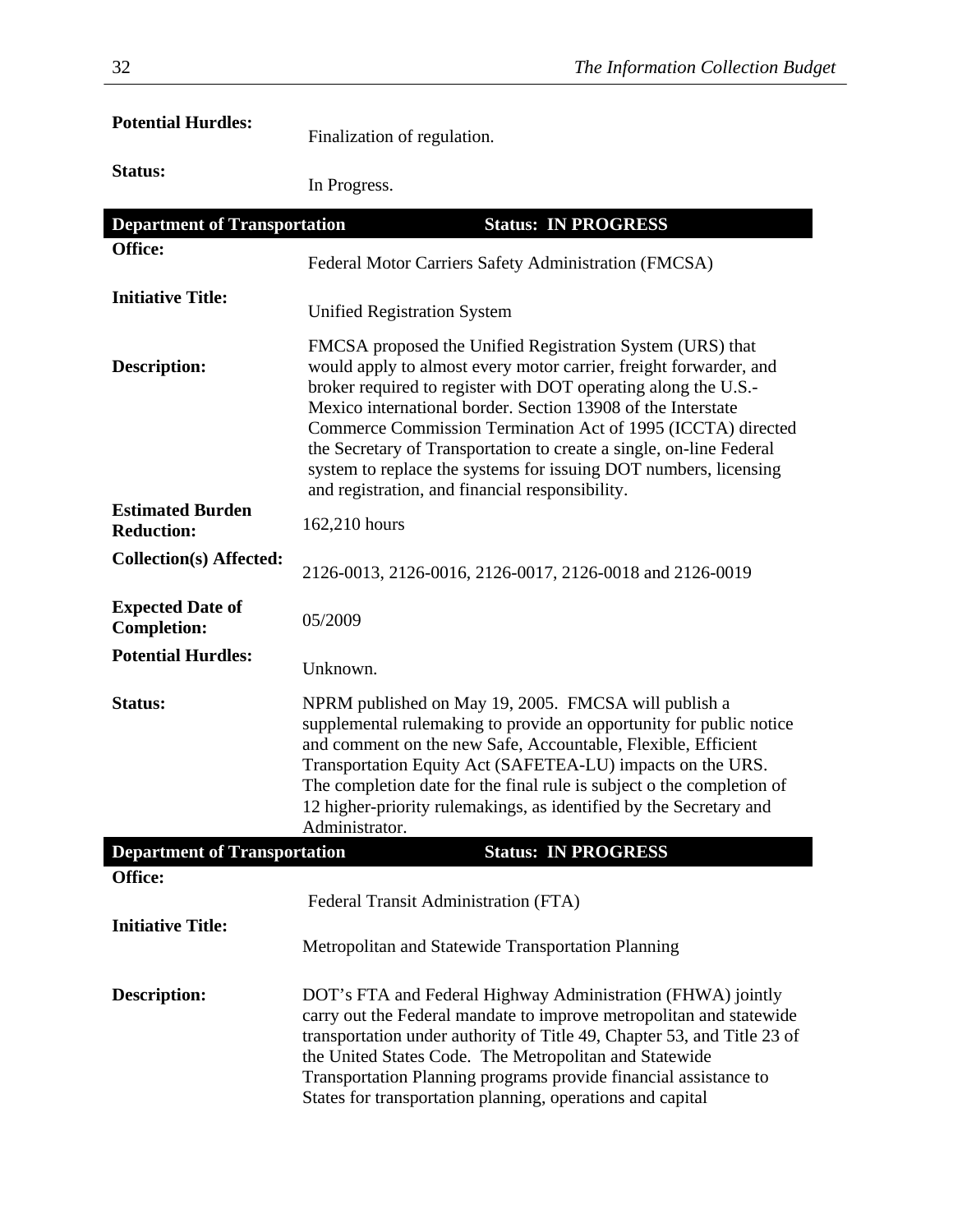|                                               | investments. The reporting frequency required for some reports has<br>been reduced as a result of the implementation of the transportation<br>reauthorization law of 2005 (SAFETEA-LU) and this resulted in a<br>reduction in burden hours.                                                                                                                                                                                                                               |
|-----------------------------------------------|---------------------------------------------------------------------------------------------------------------------------------------------------------------------------------------------------------------------------------------------------------------------------------------------------------------------------------------------------------------------------------------------------------------------------------------------------------------------------|
| <b>Estimated Burden</b><br><b>Reduction:</b>  | 64,605 hours                                                                                                                                                                                                                                                                                                                                                                                                                                                              |
| <b>Collection(s) Affected:</b>                | 2132-0529                                                                                                                                                                                                                                                                                                                                                                                                                                                                 |
|                                               |                                                                                                                                                                                                                                                                                                                                                                                                                                                                           |
| <b>Expected Date of</b><br><b>Completion:</b> | November 2008                                                                                                                                                                                                                                                                                                                                                                                                                                                             |
| <b>Potential Hurdles:</b>                     | None.                                                                                                                                                                                                                                                                                                                                                                                                                                                                     |
| Status:                                       | FTA and FHWA are reviewing the field's (FTA Regions $\&$<br>FHWA Divisions) oversight of the respondents' implementation<br>of program requirements to look for opportunities to streamline<br>the process and improve responsiveness. A survey of FTA<br>Regional and FHWA Divisional staff has just been completed and<br>recommendations will be made.                                                                                                                 |
| <b>Department of Transportation</b>           | <b>Status: IN PROGRESS</b>                                                                                                                                                                                                                                                                                                                                                                                                                                                |
|                                               |                                                                                                                                                                                                                                                                                                                                                                                                                                                                           |
| Office:                                       | National Highway Traffic Safety Administration (NHTSA)                                                                                                                                                                                                                                                                                                                                                                                                                    |
| <b>Initiative Title:</b>                      | Consolidated Vehicle Identification Number (VIN) Requirements<br>and Motor Vehicle Theft Prevention Standards                                                                                                                                                                                                                                                                                                                                                             |
| <b>Description:</b>                           | These standards specify physical requirements for the VIN and its<br>installation format and content to simplify information retrieval and<br>increase the efficiency of defect recall campaigns and identify likely<br>high theft vehicles. In accomplishing these requirements the burden<br>of record keeping hours are being streamlined. In last year's ICB,<br>NHTSA estimated a reduction of 440,000 hours. The reduction is<br>now estimated to be 609,397 hours. |
| <b>Estimated Burden</b><br><b>Reduction:</b>  | 609,397 hours                                                                                                                                                                                                                                                                                                                                                                                                                                                             |
| <b>Collection(s) Affected:</b>                | 2127-0510                                                                                                                                                                                                                                                                                                                                                                                                                                                                 |
| <b>Expected Date of</b><br><b>Completion:</b> | October 2008                                                                                                                                                                                                                                                                                                                                                                                                                                                              |
| <b>Potential Hurdles:</b>                     |                                                                                                                                                                                                                                                                                                                                                                                                                                                                           |
| Status:                                       | None<br>In Progress.                                                                                                                                                                                                                                                                                                                                                                                                                                                      |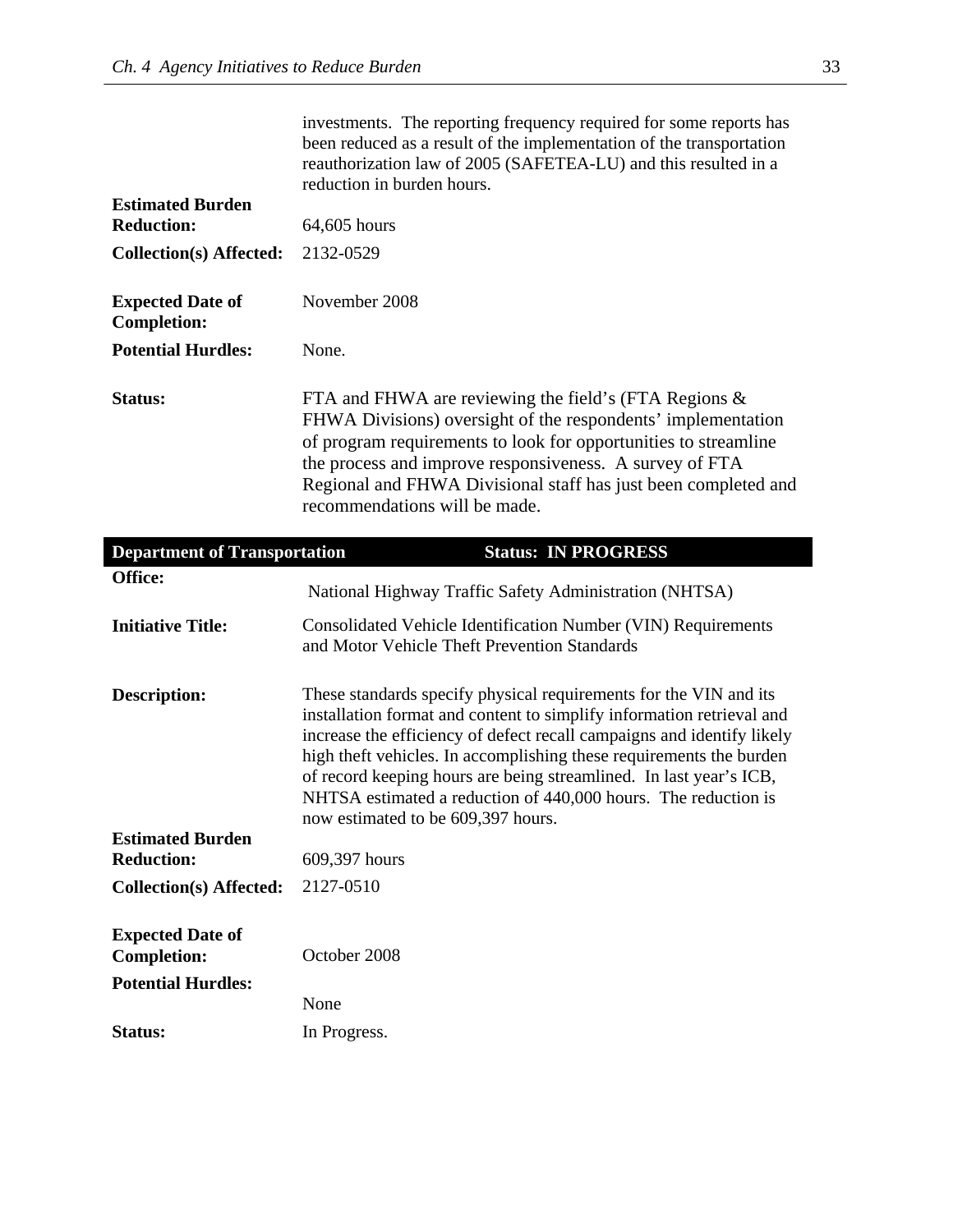| <b>Department of Treasury</b>  | <b>Status: COMPLETED</b>                                                                                                                                                                                                                                                                                                                                                                                                                                                                                                                       |
|--------------------------------|------------------------------------------------------------------------------------------------------------------------------------------------------------------------------------------------------------------------------------------------------------------------------------------------------------------------------------------------------------------------------------------------------------------------------------------------------------------------------------------------------------------------------------------------|
| Office:                        | Department of the Treasury, Internal Revenue Service (IRS), Office<br>of Taxpayer Burden Reduction                                                                                                                                                                                                                                                                                                                                                                                                                                             |
| <b>Initiative Title:</b>       | Form 940 Simplification                                                                                                                                                                                                                                                                                                                                                                                                                                                                                                                        |
| <b>Description:</b>            | Working with representatives from other Federal and State agencies,<br>along with a number of internal and external stakeholders, the IRS<br>Office of Taxpayer Burden Reduction created a "plain language"<br>Form 940 that is logical, easy to follow, and compatible with optical<br>scanning. This form was put into place beginning calendar year<br>2006, with the first returns due January 31, 2007. The new logical<br>sequence, visual cues, and separate Schedule A for multi-State<br>employers were key features of the new form. |
| <b>Estimated Burden</b>        |                                                                                                                                                                                                                                                                                                                                                                                                                                                                                                                                                |
| <b>Reduction:</b>              | 7.6 million hours (previously reported). Along with the estimated<br>burden reduction for the form completion, the first-year processing<br>results showed a significant decline in the number of Letter 0142C<br>(Unemployment Return Incomplete for Processing Form 940) sent to<br>taxpayers. The count dropped from 14,291 sent out seeking<br>information for the 2005 Form 940 to 2,942 sent out on the 2006<br>form.                                                                                                                    |
| <b>Collection(s) Affected:</b> | 1545-0028                                                                                                                                                                                                                                                                                                                                                                                                                                                                                                                                      |
| <b>Date of Completion:</b>     | 2007                                                                                                                                                                                                                                                                                                                                                                                                                                                                                                                                           |
| <b>Potential Hurdles:</b>      |                                                                                                                                                                                                                                                                                                                                                                                                                                                                                                                                                |
|                                | N/A                                                                                                                                                                                                                                                                                                                                                                                                                                                                                                                                            |
| <b>Status:</b>                 | Completed.                                                                                                                                                                                                                                                                                                                                                                                                                                                                                                                                     |
| <b>Department of Treasury</b>  | <b>Status: ON HOLD</b>                                                                                                                                                                                                                                                                                                                                                                                                                                                                                                                         |
| Office:                        | Department of the Treasury, Internal Revenue Service (IRS), Office                                                                                                                                                                                                                                                                                                                                                                                                                                                                             |
|                                | of Taxpayer Burden Reduction                                                                                                                                                                                                                                                                                                                                                                                                                                                                                                                   |

| <b>Initiative Title:</b> | Office in the Home (OIH), Form 8829, Business Use of Your Home,<br>Simplification |
|--------------------------|-----------------------------------------------------------------------------------|
|                          |                                                                                   |

|                     | Tax practitioners have identified Form 8829 as one of the most   |
|---------------------|------------------------------------------------------------------|
| <b>Description:</b> | burdensome Federal tax forms or schedules that must be completed |
|                     | by small business taxpayers. They stated that the Form 8829 has  |
|                     | three parts to complete and is difficult to explain to clients.  |
|                     | Additionally, the Small Business Administration (SBA) Office of  |
|                     | Advocacy included OIH in its 2008 Top 10 Rules for Review and    |
|                     | Reform. The Top 10 are drawn from over 80 rules nominated by     |
|                     | small business owners and their representatives as part of the   |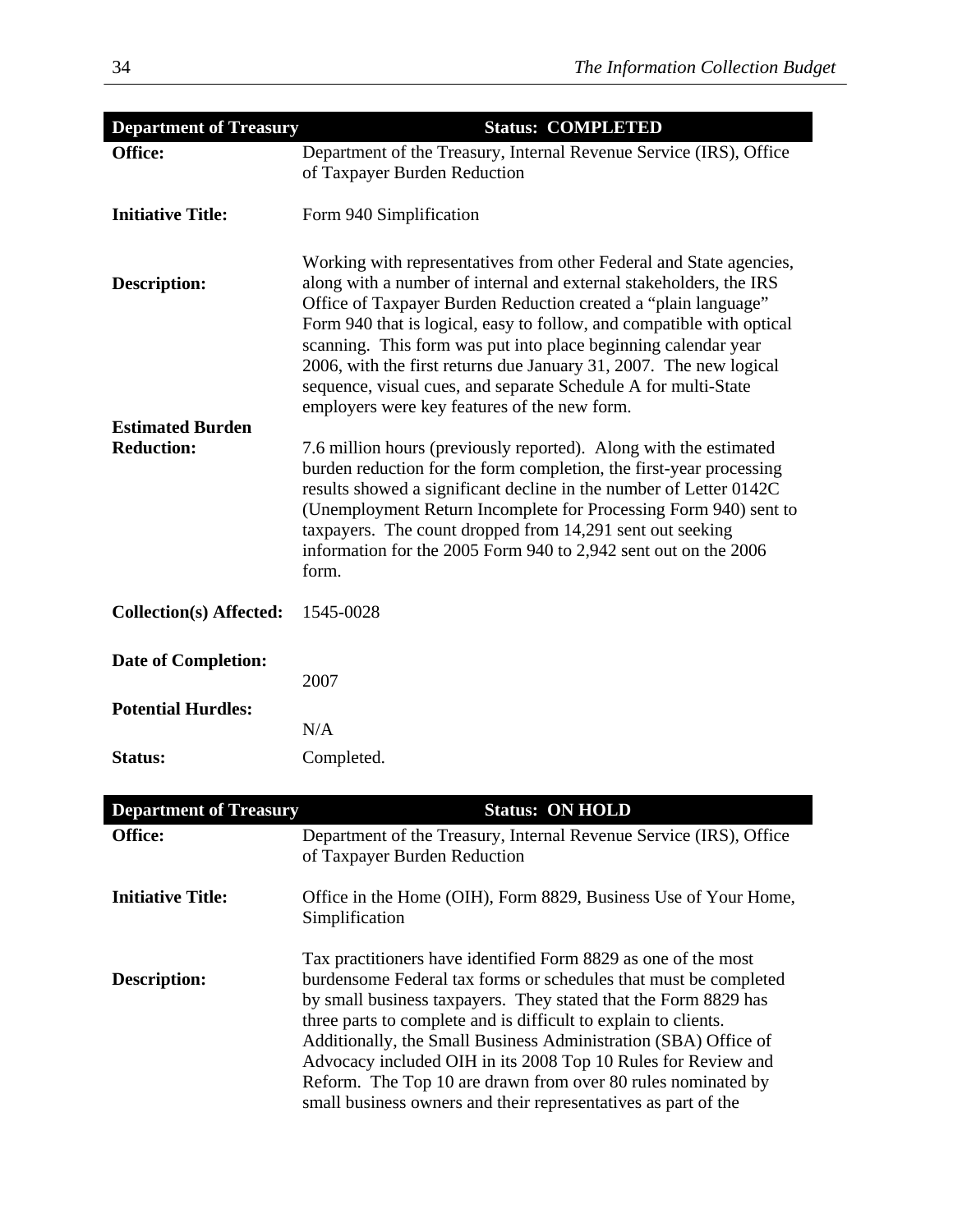|                                               | Regulatory Review and Reform (r3) initiative. The r3 initiative calls<br>for the IRS to permit a standard deduction for home-based<br>businesses, which constitute 53% of all small businesses.                                                                                                                                                                                                                                                                                                                                                                                                                                                                              |
|-----------------------------------------------|------------------------------------------------------------------------------------------------------------------------------------------------------------------------------------------------------------------------------------------------------------------------------------------------------------------------------------------------------------------------------------------------------------------------------------------------------------------------------------------------------------------------------------------------------------------------------------------------------------------------------------------------------------------------------|
|                                               | In the 2008 Advocate's Report to Congress, IRS National Taxpayer<br>Advocate questioned whether most taxpayers who are eligible to<br>take the deduction actually do so. The Advocate urged lawmakers to<br>offer taxpayers a simpler, optional method of calculating the home-<br>office deduction.                                                                                                                                                                                                                                                                                                                                                                         |
| <b>Estimated Burden</b>                       | To address these concerns, the TBR OIH project team proposed a<br>simplified optional method for use by Schedule C, F, and A filers to<br>calculate the amount of their deduction for business use of their<br>home by using a "dollar rate per square foot," similar to the standard<br>mileage rate for business use of automobiles. This approach would<br>reduce the taxpayer's burden in calculating the allowable deduction.                                                                                                                                                                                                                                           |
| <b>Reduction:</b>                             | Approximately 2.6 million of the 18.5 million Schedule C filers<br>claimed an OIH deduction in tax year 2003. In 2003, the average<br>recordkeeping, preparation time, etc., was 2.57 hours, and the total<br>burden for Schedule C filers who claimed OIH in Tax Year 2003<br>equaled 6.84 million hours. The IRS recognizes that many taxpayers<br>who may be eligible for the deduction do not claim it because of the<br>complexity of the computation.                                                                                                                                                                                                                  |
| <b>Collection(s) Affected:</b>                | 1545-0074                                                                                                                                                                                                                                                                                                                                                                                                                                                                                                                                                                                                                                                                    |
| <b>Expected Date of</b><br><b>Completion:</b> | Unknown – project currently on hold.                                                                                                                                                                                                                                                                                                                                                                                                                                                                                                                                                                                                                                         |
| <b>Potential Hurdles:</b>                     | After further examination of the issue and the laws surrounding<br>depreciation, Treasury decided a legislative solution may be more<br>viable. Because the law requires the recapture of depreciation<br>whether it is recognized or not, the exclusion of a depreciation factor<br>in the standard deduction appeared to create a legal hurdle. If a<br>depreciation factor was added to the standard deduction, recapturing<br>that depreciation could only offer pennies on the dollar for those<br>people in high-dollar areas, and it was decided this was not sound<br>policy. These hurdles currently preclude Treasury from pursuing an<br>administrative solution. |
| <b>Status:</b>                                | On hold.                                                                                                                                                                                                                                                                                                                                                                                                                                                                                                                                                                                                                                                                     |
| <b>Department of Treasury</b>                 | <b>Status: COMPLETED</b>                                                                                                                                                                                                                                                                                                                                                                                                                                                                                                                                                                                                                                                     |
| Office:                                       | Internal Revenue Service (IRS), Office of Taxpayer Burden<br>Reduction                                                                                                                                                                                                                                                                                                                                                                                                                                                                                                                                                                                                       |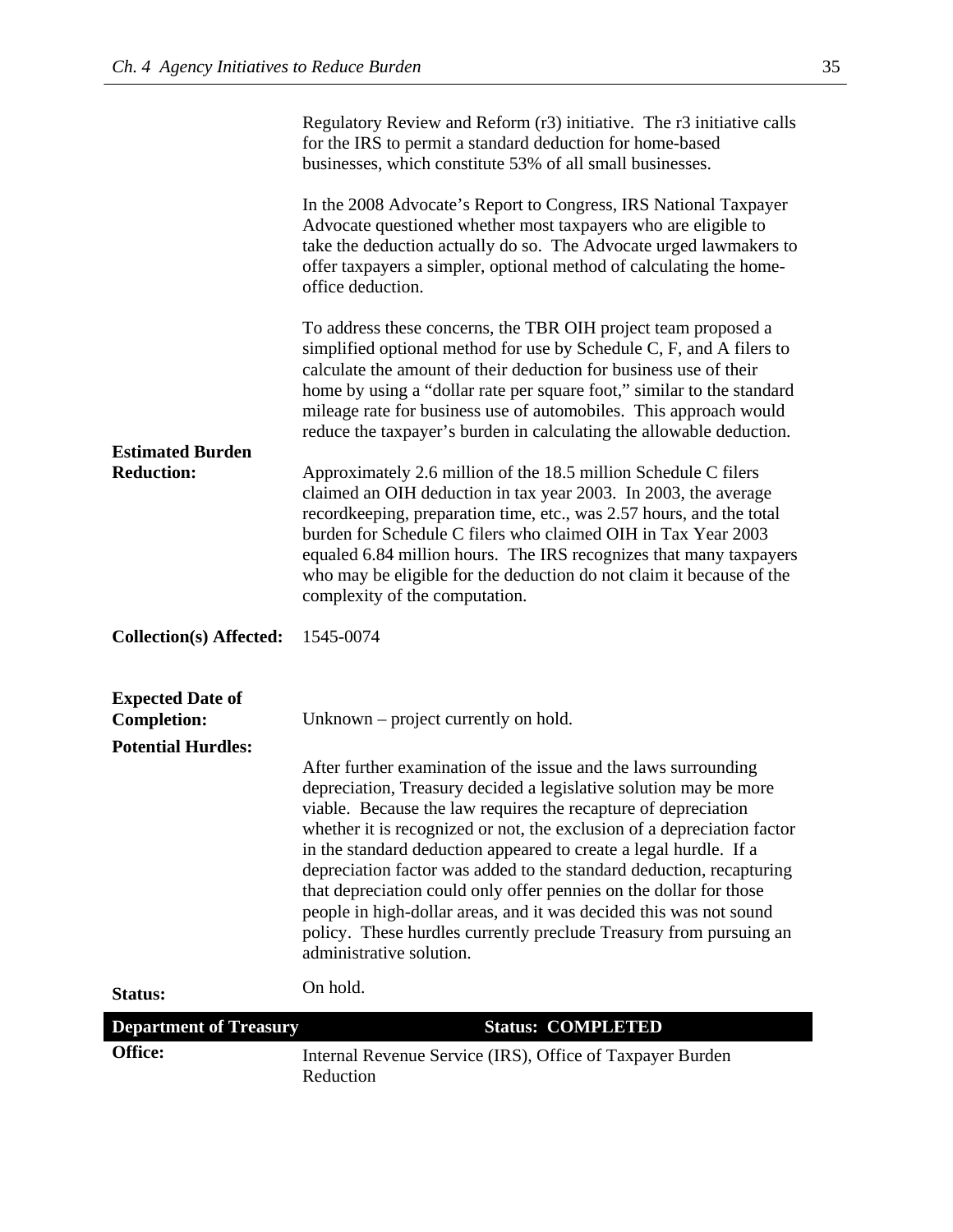| <b>Initiative Title:</b>                     | Simplification of the S-Corporation Election                                                                                                                                                                                                                                                                                                                                                                                                             |
|----------------------------------------------|----------------------------------------------------------------------------------------------------------------------------------------------------------------------------------------------------------------------------------------------------------------------------------------------------------------------------------------------------------------------------------------------------------------------------------------------------------|
| Description:                                 | Currently, 26 percent of Form 2553 filers are unsuccessful in filing<br>their first tax return. This initiative established a more efficient and<br>less burdensome process, making it easier for taxpayers to file the<br>return. Form 2553, the S-Corporation Election Form, was simplified<br>by reducing the information required, and the filing process was<br>simplified by making the due date of the election consistent with<br>other filings. |
| <b>Estimated Burden</b><br><b>Reduction:</b> | 8 million hours (preliminary estimate)                                                                                                                                                                                                                                                                                                                                                                                                                   |
| <b>Collection(s) Affected:</b>               | 1545-0130                                                                                                                                                                                                                                                                                                                                                                                                                                                |
| <b>Date of Completion:</b>                   | 2007                                                                                                                                                                                                                                                                                                                                                                                                                                                     |
| <b>Potential Hurdles:</b>                    | N/A                                                                                                                                                                                                                                                                                                                                                                                                                                                      |
| Status:                                      | Completed                                                                                                                                                                                                                                                                                                                                                                                                                                                |

| <b>Department of Treasury</b>                | <b>Status: IN PROGRESS</b>                                                                                                                                                                                                                                                                                                                                                                                                                                                                                                                                                                     |
|----------------------------------------------|------------------------------------------------------------------------------------------------------------------------------------------------------------------------------------------------------------------------------------------------------------------------------------------------------------------------------------------------------------------------------------------------------------------------------------------------------------------------------------------------------------------------------------------------------------------------------------------------|
| Office:                                      | Internal Revenue Service (IRS), Office of Taxpayer Burden<br>Reduction                                                                                                                                                                                                                                                                                                                                                                                                                                                                                                                         |
| <b>Initiative Title:</b>                     | Employers Annual Federal Tax Program (Form 944)                                                                                                                                                                                                                                                                                                                                                                                                                                                                                                                                                |
| <b>Description:</b>                          | Under previous law, most employers who withhold income taxes<br>from wages or who must pay social security or Medicare tax must<br>use Form 941, Employer's Quarterly Federal Tax Return, to<br>quarterly report those taxes.                                                                                                                                                                                                                                                                                                                                                                  |
|                                              | Starting with Tax Year 2006, certain eligible employers can file and<br>pay these taxes only once a year instead of every quarter using the<br>new annual Form 944. The information reported by taxpayers and<br>the layout of Form 944 is very similar to Form 941, but the primary<br>advantage is that it is filed once a year instead of quarterly. Small<br>employers are defined by the law as taxpayers whose total<br>employment tax liability is equal to \$1,000 or less. For Tax Year<br>2006, only employers that had received written notice from the IRS<br>could file Form 944. |
| <b>Estimated Burden</b><br><b>Reduction:</b> | Treasury's preliminary estimates indicate a reduction in time burden<br>for form completion and submission of 700,000 hours.                                                                                                                                                                                                                                                                                                                                                                                                                                                                   |
| <b>Collection(s) Affected:</b>               | 1545-2007, 1545-2010, and 1545-0029                                                                                                                                                                                                                                                                                                                                                                                                                                                                                                                                                            |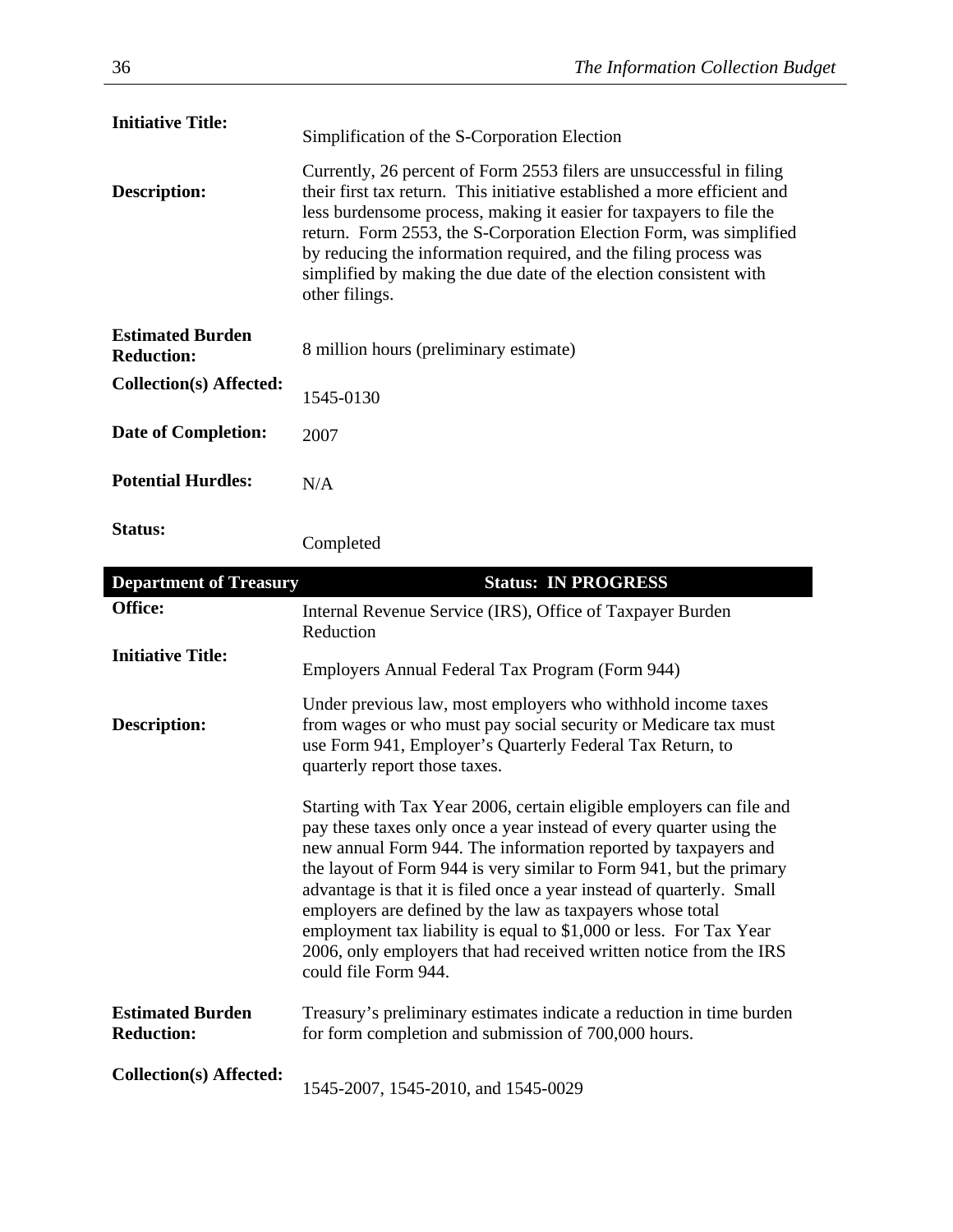| <b>Expected Date of</b><br><b>Completion:</b> | 2010                                                                                                                                                                                                                                                                                                                                                                                                                                                                                                                                                                                                                    |
|-----------------------------------------------|-------------------------------------------------------------------------------------------------------------------------------------------------------------------------------------------------------------------------------------------------------------------------------------------------------------------------------------------------------------------------------------------------------------------------------------------------------------------------------------------------------------------------------------------------------------------------------------------------------------------------|
| <b>Potential Hurdles:</b>                     | IRS is in a post-implementation data gathering phase of this project.<br>IRS is collecting internal and external input on the project to<br>determine if it does in fact reduce burden for small employers. Less<br>than 6 percent of this group of employers use a paid practitioner, so<br>IRS is doing user surveys in addition to the feedback gathered from<br>the practitioner community. Based on the data received from these<br>surveys, IRS will consider raising the threshold for participation,<br>making participation voluntary (currently it is mandatory) and other<br>similar changes to the program. |

### **Status:**

In progress.

| <b>Department of Treasury</b> | <b>Status: IN PROGRESS</b>                                                                                                                                                                                                                                                                                                                                           |
|-------------------------------|----------------------------------------------------------------------------------------------------------------------------------------------------------------------------------------------------------------------------------------------------------------------------------------------------------------------------------------------------------------------|
| Office:                       | Internal Revenue Service (IRS), Office of Taxpayer Burden<br>Reduction                                                                                                                                                                                                                                                                                               |
| <b>Initiative Title:</b>      | Web-based Tax Calculators on IRS.gov                                                                                                                                                                                                                                                                                                                                 |
| <b>Description:</b>           | There are three tax calculators currently deployed on IRS.gov, and<br>one scheduled to go online in late March 2007, that are designed to<br>help taxpayers complete certain tax forms and worksheets.                                                                                                                                                               |
|                               | Since the deployment of the Sales Tax Deduction Calculator in<br>January 2007, taxpayers can now figure the amount of the general<br>State and local sales tax they can deduct by answering a few<br>questions on the IRS gov website, rather than completing a<br>worksheet and using the optional sales tax tables located in the<br>instructions for Schedule A.  |
|                               | Taxpayers can choose to utilize the Alternative Minimum Tax<br>(AMT) Assistant on IRS.gov, in lieu of completing the "Worksheet"<br>to See if You Should Fill in Form 6251 – Line 45" of the Form 1040.<br>With just a few questions, the AMT Assistant can tell the taxpayer if<br>he or she will need to complete Form 6251 to determine the amount<br>of AMT due. |
|                               | Taxpayers complete the form W-4 so that their employer can<br>withhold Federal income tax from their pay. In order to determine<br>the correct amount to withhold, the taxpayer can either complete a<br>set of three worksheets that accompany the W-4, or they can use the<br>Withholding Calculator on the IRS.gov website.                                       |
|                               | The Economic Stimulus Payment Calculator, which is scheduled for<br>deployment on IRS.gov on March 17, is designed to help taxpayers<br>verify their eligibility for a stimulus payment this year, and to<br>determine the amount of payment they should expect. Taxpayers                                                                                           |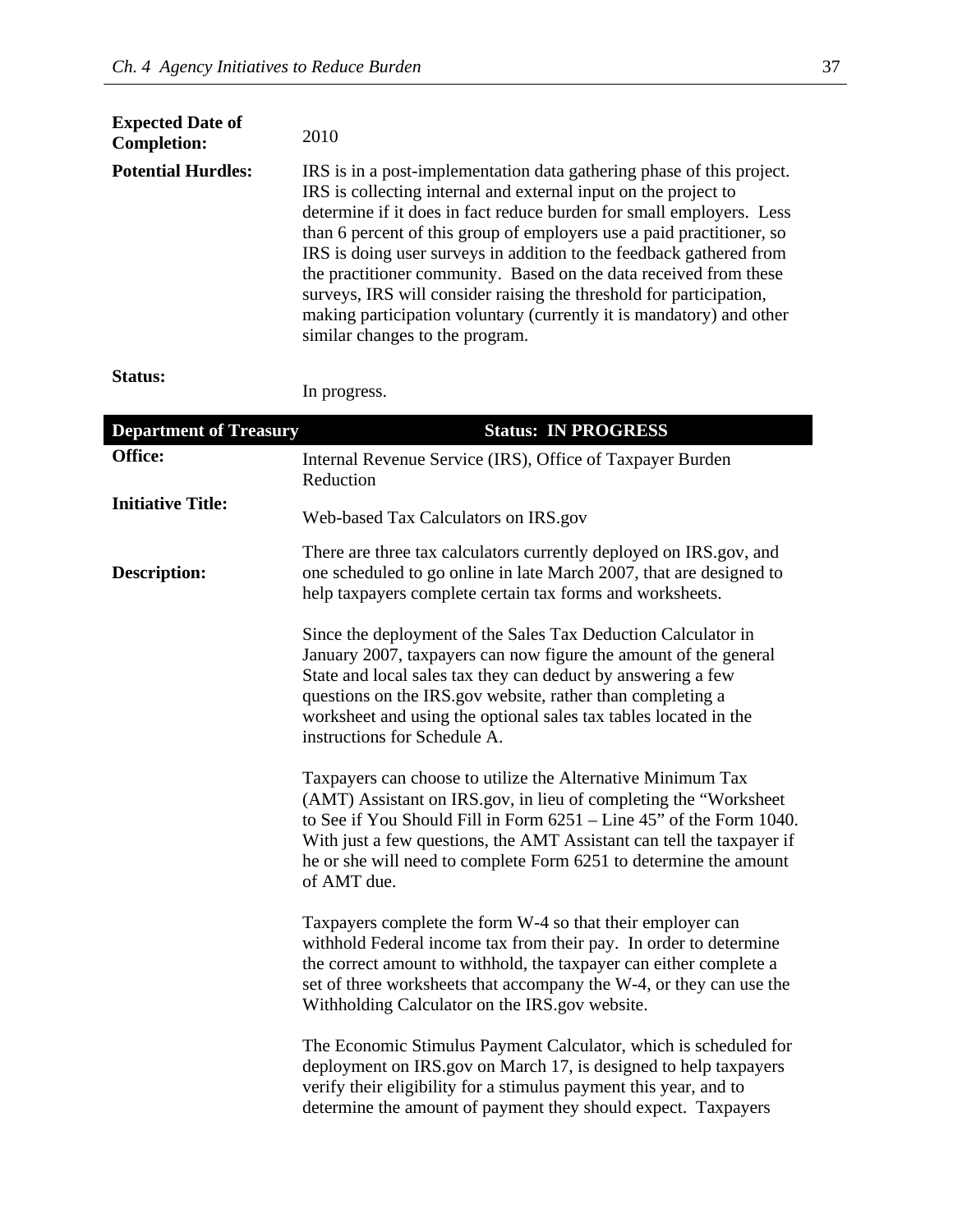|                                               | will anonymously enter just a few items from their 2007 tax return in<br>a few simple steps. The purpose is to help educate taxpayers and to<br>minimize the number of calls that they make to assistors.                                                                                                                                                                                                                                                                                                                             |  |
|-----------------------------------------------|---------------------------------------------------------------------------------------------------------------------------------------------------------------------------------------------------------------------------------------------------------------------------------------------------------------------------------------------------------------------------------------------------------------------------------------------------------------------------------------------------------------------------------------|--|
| <b>Estimated Burden</b><br><b>Reduction:</b>  | We estimate that during FY2007:<br>the State Tax Deduction Calculator reduced total taxpayer<br>time burden by 3,000 hours;<br>the AMT Assistant reduced total taxpayer time burden by<br>$\bullet$<br>21,000 hours; and the Withholding calculator reduced total<br>taxpayer time burden by 29,000 hours. There is no burden<br>reduction estimate available for the Economic Stimulus<br>Payment calculator.                                                                                                                        |  |
| <b>Collection(s) Affected:</b>                | 1545-0074                                                                                                                                                                                                                                                                                                                                                                                                                                                                                                                             |  |
| <b>Expected Date of</b><br><b>Completion:</b> | 2007 (2008 for the Economic Stimulus Payment Calculator)                                                                                                                                                                                                                                                                                                                                                                                                                                                                              |  |
| <b>Potential Hurdles:</b>                     | Three calculators are in place and functioning. The fourth<br>calculator, the Economic Stimulus Payment Calculator, is expected<br>to be implemented by the vendor in March 2008.                                                                                                                                                                                                                                                                                                                                                     |  |
| <b>Status:</b>                                | In progress                                                                                                                                                                                                                                                                                                                                                                                                                                                                                                                           |  |
| <b>Department of Treasury</b>                 | <b>Status: IN PROGRESS</b>                                                                                                                                                                                                                                                                                                                                                                                                                                                                                                            |  |
| Office:                                       | Internal Revenue Service (IRS), Office of Taxpayer Burden<br>Reduction                                                                                                                                                                                                                                                                                                                                                                                                                                                                |  |
| <b>Initiative Title:</b>                      | Electronic Installment Agreement Project                                                                                                                                                                                                                                                                                                                                                                                                                                                                                              |  |
| <b>Description:</b>                           | The vision for the Electronic Installment Agreement (e-IA) Project is<br>to automate Individual Master File (IMF) Installment Agreement<br>processing to the fullest extent possible by using the IRS Internet site<br>www.IRS.gov. The taxpayer will self-qualify, apply for an IA, and<br>receive notification of IA approval during an online session.<br>Additionally, e-IA will ensure more accurate payment postings,<br>decreased lockbox volumes, and reduced paper handling and mail<br>costs for both payments and notices. |  |

| <b>Estimated Burden</b><br><b>Reduction:</b>  | To be determined.                                                                   |  |
|-----------------------------------------------|-------------------------------------------------------------------------------------|--|
| Collection(s) Affected:                       | None identified.                                                                    |  |
| <b>Expected Date of</b><br><b>Completion:</b> | Phase III Release Target Date in late 2009; initial Release was<br>October 16, 2006 |  |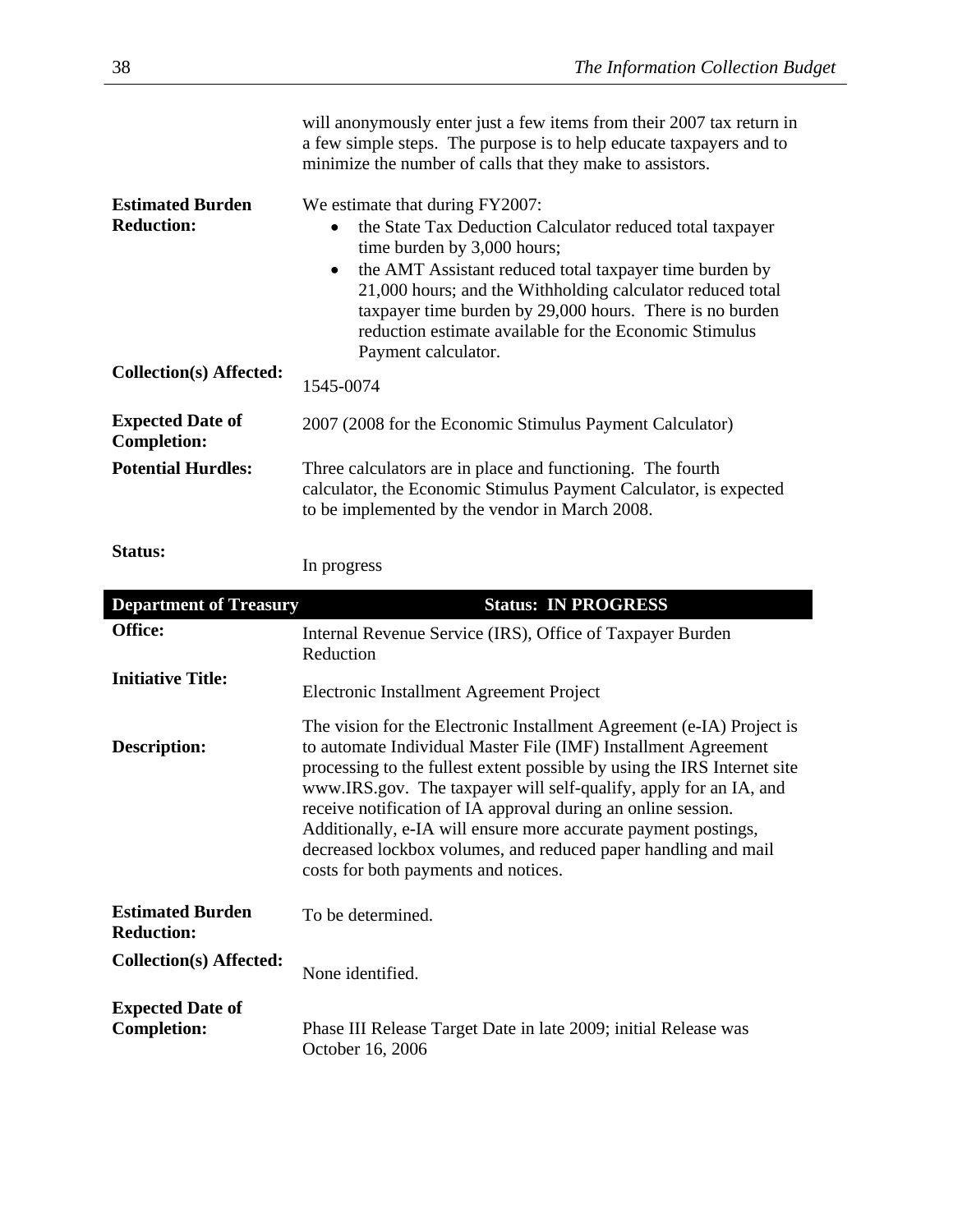## **Potential Hurdles:**

None identified.

**Status:** In Progress

| <b>Department of Treasury</b>                 | <b>Status: IN PROGRESS</b>                                                                                                                                                                                                                                                                                                                                                                                                                                                                                                                                                                                                                                                                                                         |  |
|-----------------------------------------------|------------------------------------------------------------------------------------------------------------------------------------------------------------------------------------------------------------------------------------------------------------------------------------------------------------------------------------------------------------------------------------------------------------------------------------------------------------------------------------------------------------------------------------------------------------------------------------------------------------------------------------------------------------------------------------------------------------------------------------|--|
| Office:                                       | Internal Revenue Service (IRS), Office of Taxpayer Burden<br>Reduction                                                                                                                                                                                                                                                                                                                                                                                                                                                                                                                                                                                                                                                             |  |
| <b>Initiative Title:</b>                      | Amended Form 94X                                                                                                                                                                                                                                                                                                                                                                                                                                                                                                                                                                                                                                                                                                                   |  |
| <b>Description:</b>                           | The Office of Taxpayer Burden Reduction currently has a project<br>underway to design new forms that will be used to correct<br>employment tax reporting errors. A single form for adjusting Forms<br>941, 943, 944, 945 will replace the 941c. This is a development that<br>has been requested by Reporting Agents and is greatly anticipated by<br>the industry. Currently, the Form 941c, Supporting Statement to<br>Correct Information, is used to correct employment taxes reported on<br>any Form 941, Employer's Quarterly Federal Tax Return or Form<br>945, Annual Return of Withheld Federal Income Tax, and other<br>similar forms. Due to the complexity of the form it is often filed<br>incomplete or incorrectly. |  |
| <b>Estimated Burden</b><br><b>Reduction:</b>  | To be determined.                                                                                                                                                                                                                                                                                                                                                                                                                                                                                                                                                                                                                                                                                                                  |  |
| <b>Collection(s) Affected:</b>                | 1545-0256                                                                                                                                                                                                                                                                                                                                                                                                                                                                                                                                                                                                                                                                                                                          |  |
| <b>Expected Date of</b><br><b>Completion:</b> | These new forms will be ready for filing in 2009.                                                                                                                                                                                                                                                                                                                                                                                                                                                                                                                                                                                                                                                                                  |  |
| <b>Potential Hurdles:</b>                     |                                                                                                                                                                                                                                                                                                                                                                                                                                                                                                                                                                                                                                                                                                                                    |  |
| <b>Status:</b>                                | In Progress                                                                                                                                                                                                                                                                                                                                                                                                                                                                                                                                                                                                                                                                                                                        |  |
| <b>Department of Veterans Affairs</b>         | <b>Status: IN PROGRESS</b>                                                                                                                                                                                                                                                                                                                                                                                                                                                                                                                                                                                                                                                                                                         |  |
| Office:                                       | Department of Veterans Affairs                                                                                                                                                                                                                                                                                                                                                                                                                                                                                                                                                                                                                                                                                                     |  |
| <b>Initiative Title:</b>                      | <b>Editable Forms</b>                                                                                                                                                                                                                                                                                                                                                                                                                                                                                                                                                                                                                                                                                                              |  |
| <b>Description:</b>                           | VHA is using Adobe Reader Extension to present forms that can be<br>filled on line, saved and edited. Using this format for forms that are<br>used multiple times by individuals will reduce the hour burden<br>significantly. For example:                                                                                                                                                                                                                                                                                                                                                                                                                                                                                        |  |
|                                               | VA Form 10-10EZR Health Benefits Renewal Form is<br>$\bullet$<br>required from certain veterans every year. The time burden<br>for this form is 24 minutes. By saving the form and only<br>needing to make minimal changes, a veteran would likely                                                                                                                                                                                                                                                                                                                                                                                                                                                                                 |  |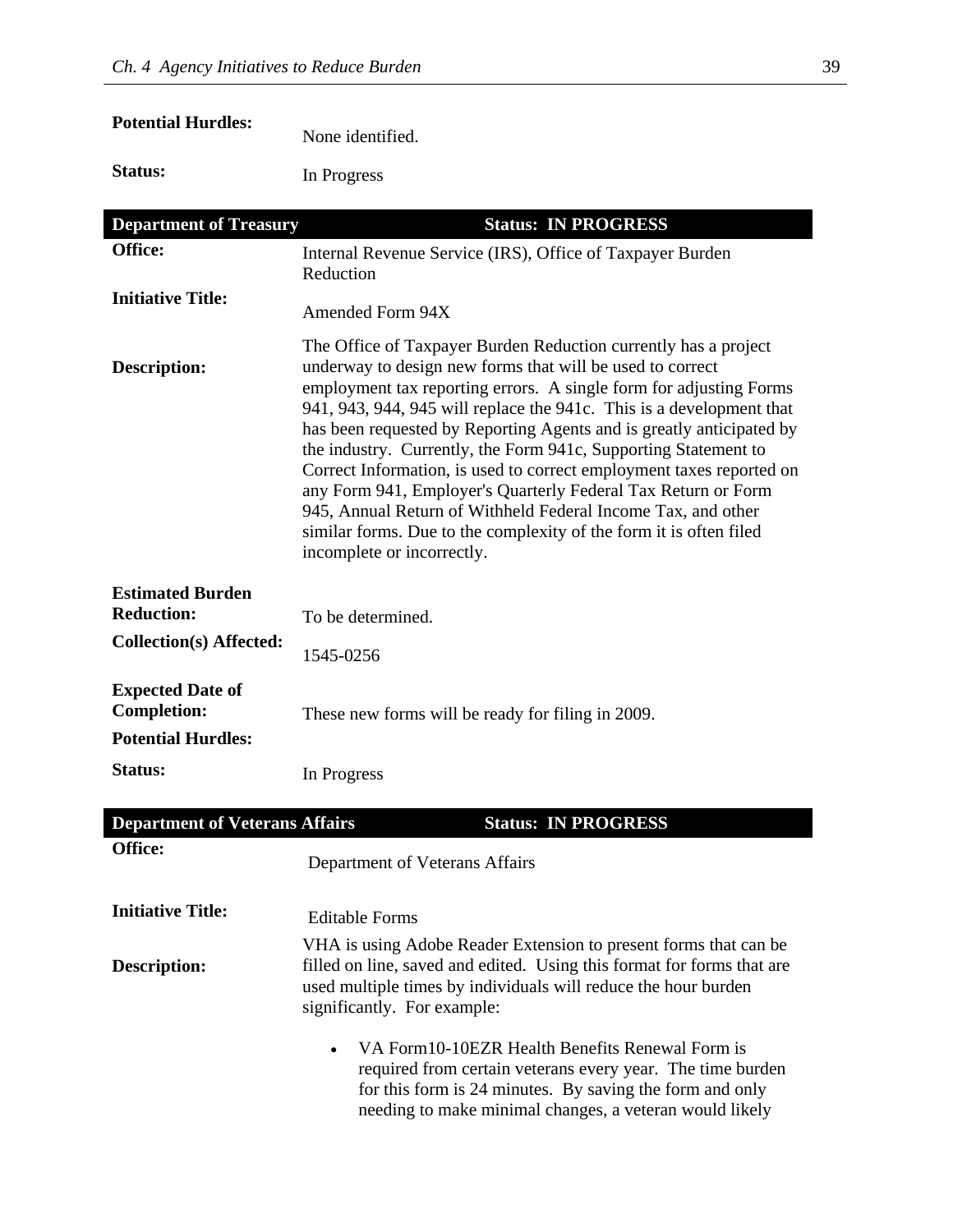|                                               | only take 4 minutes to review and complete the form for<br>2007. This would translate into an overall decrease in an<br>individual's burden by 20 minutes.<br>VA Form 10-7959a CHAMPVA Claim Form. This form is<br>$\bullet$<br>sent in whenever a CHAMPVA beneficiary makes a claim<br>for payment for medical services. The burden time is 10<br>minutes. However, unless there has been a change in any<br>information, the beneficiary needs only to print and sign the<br>form for each subsequent submission. This probably takes 1<br>minute. This is a potential savings of 9 minutes per<br>submission.                                                                              |
|-----------------------------------------------|-----------------------------------------------------------------------------------------------------------------------------------------------------------------------------------------------------------------------------------------------------------------------------------------------------------------------------------------------------------------------------------------------------------------------------------------------------------------------------------------------------------------------------------------------------------------------------------------------------------------------------------------------------------------------------------------------|
| <b>Estimated Burden</b><br><b>Reduction:</b>  | If beneficiaries reuse these forms the total reduction will be 84,152<br>burden hours.                                                                                                                                                                                                                                                                                                                                                                                                                                                                                                                                                                                                        |
| <b>Collection(s) Affected:</b>                | 2900-0091, 2900-0219                                                                                                                                                                                                                                                                                                                                                                                                                                                                                                                                                                                                                                                                          |
| <b>Expected Date of</b><br><b>Completion:</b> | 2008                                                                                                                                                                                                                                                                                                                                                                                                                                                                                                                                                                                                                                                                                          |
| <b>Potential Hurdles:</b>                     | None                                                                                                                                                                                                                                                                                                                                                                                                                                                                                                                                                                                                                                                                                          |
| Status:                                       | In Progress                                                                                                                                                                                                                                                                                                                                                                                                                                                                                                                                                                                                                                                                                   |
|                                               |                                                                                                                                                                                                                                                                                                                                                                                                                                                                                                                                                                                                                                                                                               |
| <b>Department of Veterans Affairs</b>         | <b>Status: IN PROGRESS</b>                                                                                                                                                                                                                                                                                                                                                                                                                                                                                                                                                                                                                                                                    |
| Office:                                       | Department of Veterans Affairs                                                                                                                                                                                                                                                                                                                                                                                                                                                                                                                                                                                                                                                                |
| <b>Initiative Title:</b>                      | VA Loan Electronic Reporting Interface (VALERI) and Loan<br><b>Administration Redesign</b>                                                                                                                                                                                                                                                                                                                                                                                                                                                                                                                                                                                                    |
| <b>Description:</b>                           | Loan Guaranty Service has developed an initiative to modernize its<br>supplemental servicing and claims payment functions. As a<br>byproduct of the delegated authority and electronic reporting<br>directed by this initiative, the paperwork burden will be<br>dramatically reduced for servicers who service the 2.1 million VA-<br>guaranteed home loans. This initiative changes the reporting of<br>delinquent loans and submission of claims from a paper-based<br>system to a completely electronic system, allows servicers to take<br>many actions that previously required filling out OMB-approved<br>forms for VA approval, and eliminates reporting to VA of certain<br>events. |
| <b>Estimated Burden</b><br><b>Reduction:</b>  | 41,547 hours                                                                                                                                                                                                                                                                                                                                                                                                                                                                                                                                                                                                                                                                                  |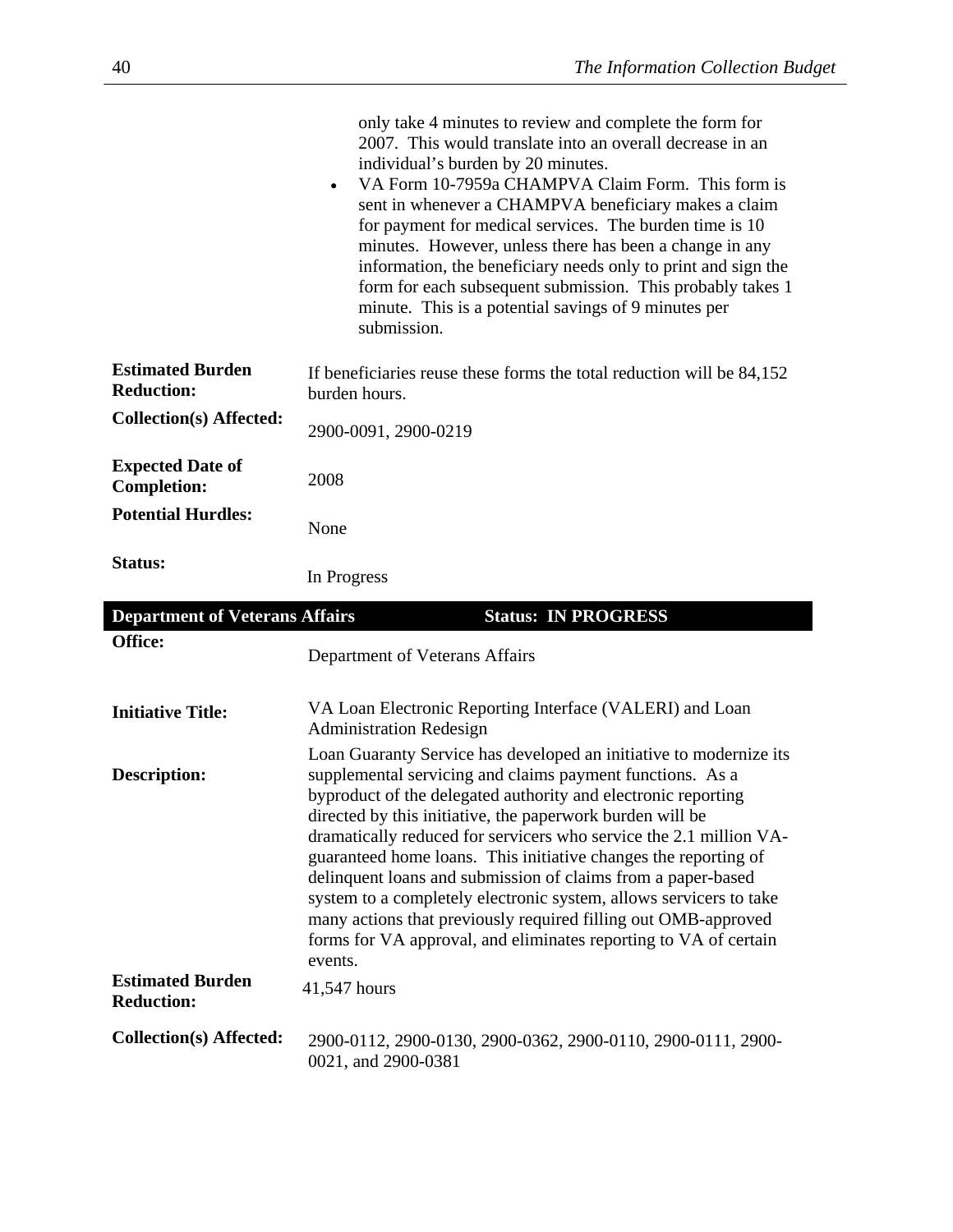| <b>Expected Date of</b><br><b>Completion:</b> | The phased implementation of the VALERI initiative began on<br>February 20, 2008, and is expected to be completed by January<br>2009. |  |
|-----------------------------------------------|---------------------------------------------------------------------------------------------------------------------------------------|--|
| <b>Potential Hurdles:</b>                     | None                                                                                                                                  |  |
| Status:                                       | In Progress                                                                                                                           |  |
| <b>Environmental Protection Agency</b>        | <b>Status: IN PROGRESS</b>                                                                                                            |  |
| Office:                                       | Office of Congressional & Intergovernmental Relations                                                                                 |  |
| <b>Initiative Title:</b>                      | State Reporting Burden and Measures Streamlining Initiatives                                                                          |  |

|                                               | State Reporting Burden and Measures Streamming Initiatives                                                                                                                                                                                                                                                                                                                                      |
|-----------------------------------------------|-------------------------------------------------------------------------------------------------------------------------------------------------------------------------------------------------------------------------------------------------------------------------------------------------------------------------------------------------------------------------------------------------|
| <b>Description:</b>                           | In 2007, EPA collected State recommendations for high-<br>burden/low-value reporting requirements that might be streamlined,<br>eliminated or otherwise improved. EPA determined which<br>recommendations it could implement in 2008 and is working with<br>states to do so. EPA will continue to work with the States in 2009<br>and beyond on longer-term opportunities for burden reduction. |
| <b>Estimated Burden</b><br><b>Reduction:</b>  | A preliminary assessment by EPA estimates potential burden<br>reduction for states of 1%.                                                                                                                                                                                                                                                                                                       |
| <b>Collection(s) Affected:</b>                | 2040-0004: Discharge Monitoring Reports<br>2040-0250: Concentrated Animal Feeding Operations<br>2050-0095: Superfund Site Evaluation<br>2060-0084: Ambient Air Quality Surveillance<br>2060-0088: Air Emissions Reporting                                                                                                                                                                       |
| <b>Expected Date of</b><br><b>Completion:</b> | 2012-2015                                                                                                                                                                                                                                                                                                                                                                                       |

| <b>Potential Hurdles:</b> | Reporting reduction estimates are completely contingent on a wide<br>range of variables including State agreement, available resources,<br>public acceptance, and State ability to calculate accurately the<br>reduced reporting. Reductions are also contingent upon State<br>adoption of the Exchange Network for virtually all data exchanges<br>with EPA. Implementation of some State recommendations is<br>contingent on regulatory or statutory changes, and EPA's ability to<br>obtain the needed program management information from other<br>sources. |
|---------------------------|-----------------------------------------------------------------------------------------------------------------------------------------------------------------------------------------------------------------------------------------------------------------------------------------------------------------------------------------------------------------------------------------------------------------------------------------------------------------------------------------------------------------------------------------------------------------|
| Status:                   | In Progress                                                                                                                                                                                                                                                                                                                                                                                                                                                                                                                                                     |

| <b>Federal Communications Commission</b> |                                          | <b>Status: COMPLETED</b> |
|------------------------------------------|------------------------------------------|--------------------------|
| <b>Office:</b>                           | <b>Federal Communications Commission</b> |                          |
| <b>Initiative Title:</b>                 | Numbering Resource Optimization          |                          |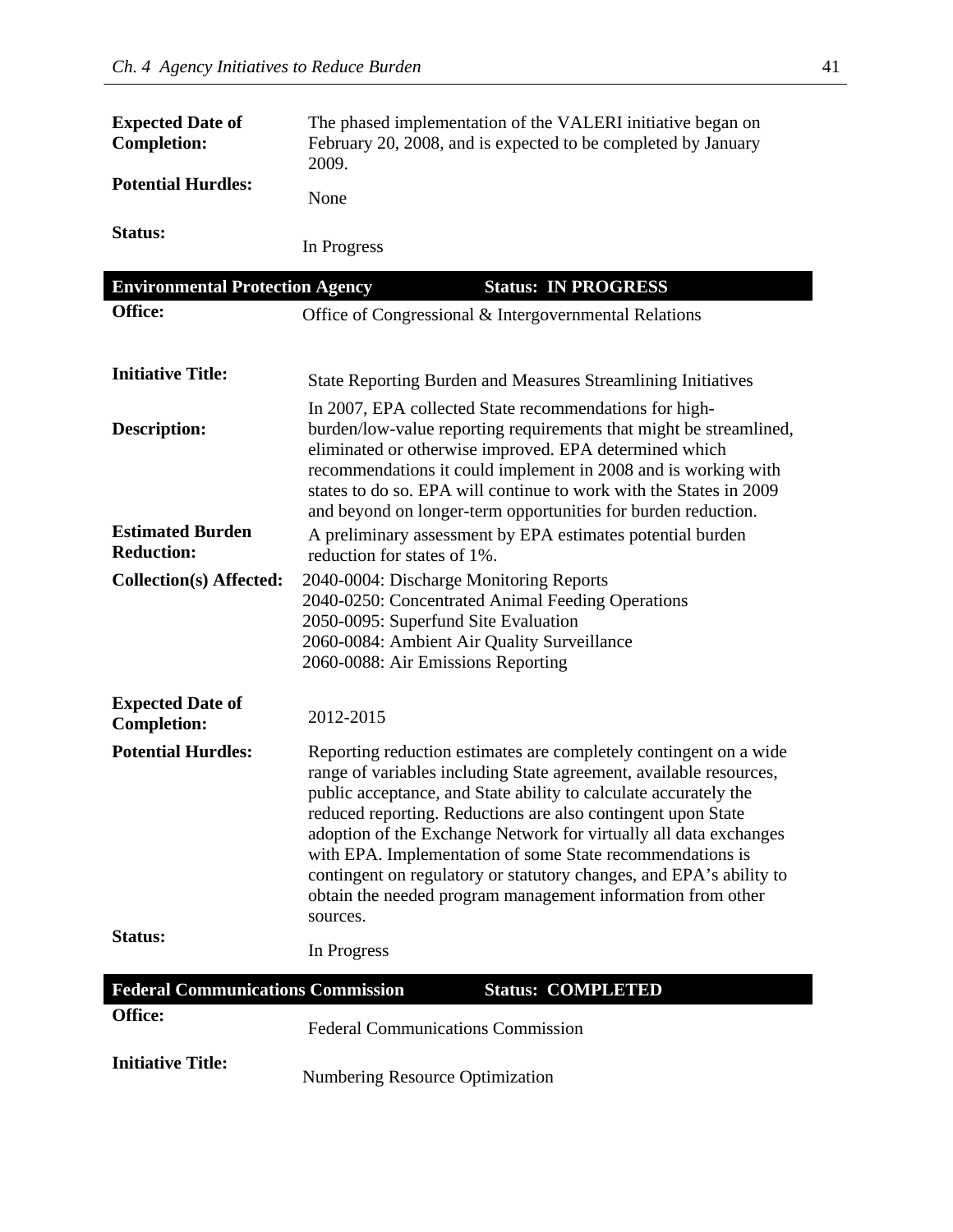| <b>Description:</b>                          | Carriers that receive numbering resources from the North American<br>Numbering Plan (NANP) Administrator or receive numbering<br>resources from the Pooling Administrator must report forecast and<br>utilization data semi-annually. The data collected from FCC Form<br>502 help the Commission manage the ten-digit NANP.<br>Participating carriers are also required to maintain detailed internal<br>records of their number usage. The information is used by the FCC,<br>state regulatory commissions, and the NANP Administrator to<br>monitor numbering resource utilization. The reduction is a result of<br>a review of the NANP program which will result in the elimination<br>of a section of the data collection that is no longer required.                                                                                                                                                                                                                                                                                                                                                                                                                                                                                                                                                                 |
|----------------------------------------------|-----------------------------------------------------------------------------------------------------------------------------------------------------------------------------------------------------------------------------------------------------------------------------------------------------------------------------------------------------------------------------------------------------------------------------------------------------------------------------------------------------------------------------------------------------------------------------------------------------------------------------------------------------------------------------------------------------------------------------------------------------------------------------------------------------------------------------------------------------------------------------------------------------------------------------------------------------------------------------------------------------------------------------------------------------------------------------------------------------------------------------------------------------------------------------------------------------------------------------------------------------------------------------------------------------------------------------|
| <b>Estimated Burden</b><br><b>Reduction:</b> | 48,520 hours                                                                                                                                                                                                                                                                                                                                                                                                                                                                                                                                                                                                                                                                                                                                                                                                                                                                                                                                                                                                                                                                                                                                                                                                                                                                                                                |
| <b>Collection(s) Affected:</b>               | 3060-0895                                                                                                                                                                                                                                                                                                                                                                                                                                                                                                                                                                                                                                                                                                                                                                                                                                                                                                                                                                                                                                                                                                                                                                                                                                                                                                                   |
| <b>Date of Completion:</b>                   | May 2007                                                                                                                                                                                                                                                                                                                                                                                                                                                                                                                                                                                                                                                                                                                                                                                                                                                                                                                                                                                                                                                                                                                                                                                                                                                                                                                    |
| <b>Potential Hurdles:</b>                    | None                                                                                                                                                                                                                                                                                                                                                                                                                                                                                                                                                                                                                                                                                                                                                                                                                                                                                                                                                                                                                                                                                                                                                                                                                                                                                                                        |
| Status:                                      | Completed.                                                                                                                                                                                                                                                                                                                                                                                                                                                                                                                                                                                                                                                                                                                                                                                                                                                                                                                                                                                                                                                                                                                                                                                                                                                                                                                  |
| <b>Federal Deposit Insurance Corporation</b> | <b>Status:</b><br><b>IN PROGRESS</b>                                                                                                                                                                                                                                                                                                                                                                                                                                                                                                                                                                                                                                                                                                                                                                                                                                                                                                                                                                                                                                                                                                                                                                                                                                                                                        |
| Office:                                      | Federal Deposit Insurance Corporation (FDIC)                                                                                                                                                                                                                                                                                                                                                                                                                                                                                                                                                                                                                                                                                                                                                                                                                                                                                                                                                                                                                                                                                                                                                                                                                                                                                |
| <b>Initiative Title:</b>                     | <b>Call Report Revision</b>                                                                                                                                                                                                                                                                                                                                                                                                                                                                                                                                                                                                                                                                                                                                                                                                                                                                                                                                                                                                                                                                                                                                                                                                                                                                                                 |
| <b>Description:</b>                          | Pursuant to Section 604 of the Financial Services Regulatory Relief<br>Act of 2006, the FDIC, in conjunction with the other Federal<br>banking agencies, reviewed the information collected from insured<br>banks in the Consolidated Reports of Condition and Income (Call<br>Report; OMB No. 3064-0052) by October 12, 2007. The Federal<br>Financial Institutions Examination Council has established an<br>interagency working group to analyze the review results and to make<br>recommendations for changes to the Call Report. The target date for<br>implementing any reporting revisions resulting from the working<br>group recommendations is March 31, 2009. The FDIC's goal to<br>achieve a five percent burden reduction for the Call Report was not<br>achieved by March 31, 2008. Any decreases in future reporting<br>burden may be offset by an increase in reporting requirements<br>brought about by the changing credit markets and the need to collect<br>additional information from financial institutions regarding<br>residential mortgage lending, credit risk, trust activities and<br>securitization. However, the FDIC and the other Call Report<br>agencies are committed to eliminating Call Report data that are no<br>longer of sufficient utility to justify their continued collection. |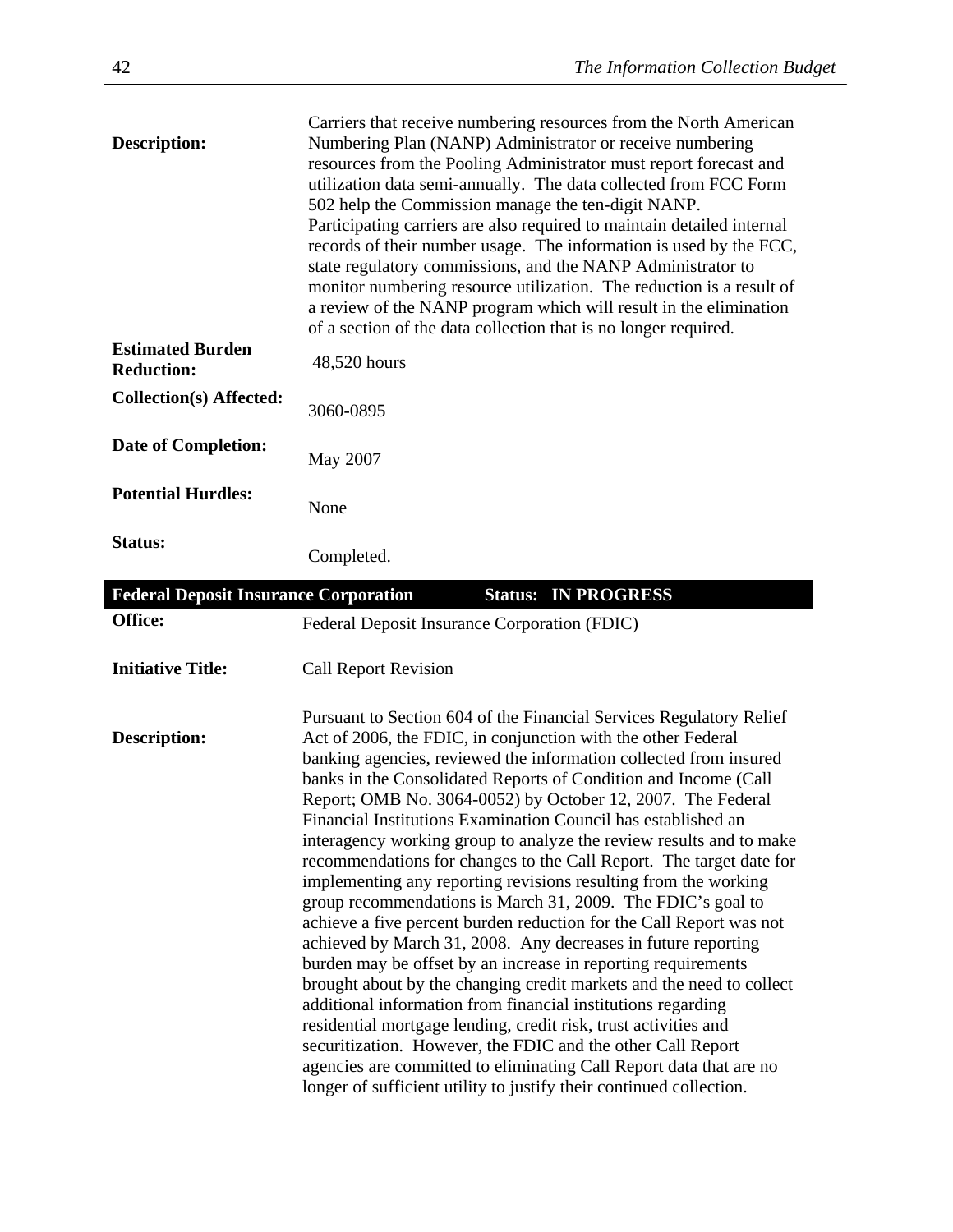| <b>Estimated Burden</b><br><b>Reduction:</b> | To be determined.                                                                                                                                                                                                                                                                                                                 |
|----------------------------------------------|-----------------------------------------------------------------------------------------------------------------------------------------------------------------------------------------------------------------------------------------------------------------------------------------------------------------------------------|
| Collection(s) Affected:                      | Consolidated Reports of Condition and Income (Call Report; OMB<br>No. 3064-0052).                                                                                                                                                                                                                                                 |
| <b>Date of Completion:</b>                   | March 31, 2009                                                                                                                                                                                                                                                                                                                    |
| <b>Potential Hurdles:</b>                    | Because no one agency unilaterally controls the content of the Call<br>Report, and because the data needs of the agencies participating in<br>the review are not necessarily identical, interagency negotiation will<br>be needed to achieve consensus on which reporting requirements are<br>no longer necessary or appropriate. |
| <b>Status:</b>                               | In Progress                                                                                                                                                                                                                                                                                                                       |

| <b>Federal Energy Regulatory Commission</b>       | <b>Status: IN PROGRESS</b>                                                                                                                                                                                                                                                                                                                                                                                                                                                                                                                                                                                                                                                                                                                                                                                                                 |
|---------------------------------------------------|--------------------------------------------------------------------------------------------------------------------------------------------------------------------------------------------------------------------------------------------------------------------------------------------------------------------------------------------------------------------------------------------------------------------------------------------------------------------------------------------------------------------------------------------------------------------------------------------------------------------------------------------------------------------------------------------------------------------------------------------------------------------------------------------------------------------------------------------|
| Office:                                           | Federal Energy Regulatory Commission (FERC)                                                                                                                                                                                                                                                                                                                                                                                                                                                                                                                                                                                                                                                                                                                                                                                                |
| <b>Initiative Title:</b>                          | FERC Information Assessment Team (FIAT)                                                                                                                                                                                                                                                                                                                                                                                                                                                                                                                                                                                                                                                                                                                                                                                                    |
| Description:                                      | The Federal Energy Regulatory Commission established in January<br>2004 the FERC Information Assessment Team (FIAT). The FIAT<br>will evaluate the agencies information collections and filing<br>requirements, assess the practical utility of each information<br>collection, and propose ways to reduce the reporting burden on<br>industry through the elimination, reduction, streamlining and /or<br>reformatting of collections. In addition, the FIAT will examine how<br>FERC currently assesses the burden of its information collections<br>and propose a plan to integrate a continuous Commission-wide<br>review of current and new information needs. Of the Commission's<br>61 information collections, the Team will choose 20 information<br>collections to study and develop recommendations for fifteen<br>collections. |
| <b>Estimated Burden</b><br><b>Reduction:</b>      | 11,182 hours                                                                                                                                                                                                                                                                                                                                                                                                                                                                                                                                                                                                                                                                                                                                                                                                                               |
| <b>Collection(s) Affected:</b>                    | 1902-0024, 1902-0096, 1902-0043, 1902-0099, 1902-0114, 1902-<br>0137, 1902-0138, 1902-0140, 1902-0168, 1902-0171, 1902-0086,<br>1902-0004, 1902-0144, 1902-0019, 1902-0073.                                                                                                                                                                                                                                                                                                                                                                                                                                                                                                                                                                                                                                                                |
| <b>Expected Date of</b><br><b>Completion:</b>     | 2009                                                                                                                                                                                                                                                                                                                                                                                                                                                                                                                                                                                                                                                                                                                                                                                                                                       |
| <b>Potential Hurdles to</b><br><b>Completion:</b> | Several information collections identified are required by statute<br>and therefore cannot be eliminated unless legislation is introduced<br>to change the statute.                                                                                                                                                                                                                                                                                                                                                                                                                                                                                                                                                                                                                                                                        |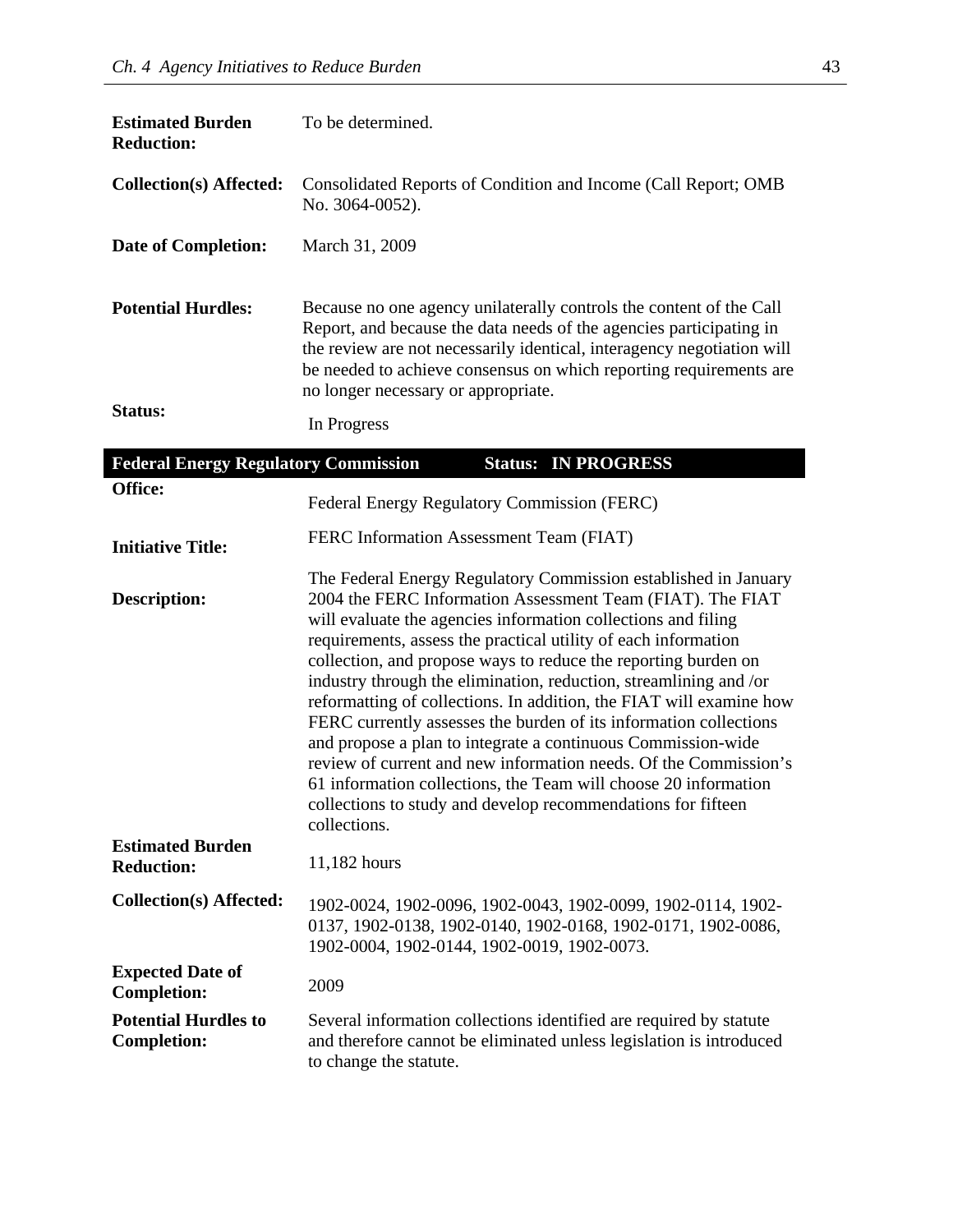| Of the information collections identified, the Commission has taken<br>Status:<br>action on the following:<br>1902-0024- Proposed to be eliminated in 2007 (-7,008 hours);<br>1902-0096 is the subject of the e-tariff (see Electronic Filing of<br>Documents below); 1902-0004, Form 73 was modified to conform<br>to automated data bases; 1902-0043 was part of the filings<br>included in the efiling $6.1$ release $(-1,320$ hours). $1902 - 0073$<br>resulted in streamlined requirements (-548 hours). 1902-0140 is<br>currently the subject of an electronic filing initiative with a potential<br>reduction of 2,150 hours.<br>1902-0024: The Commission is amending its regulations to<br>eliminate FERC Form No. 423, "Monthly Report of Cost and<br>Quality of Fuels for Electric Plants". The Commission is<br>eliminating collection of the FERC Form No. 423 following the<br>December 2007 report, which was due February $15th$ , 2008. The<br>Commission anticipates issuance of a final rule in March 2008. This<br>will result in a reduction of 6,828 hours.<br>1902-0140: On April 19 <sup>th</sup> , 2007 the Commission issued a final rule<br>amending its regulations to provide for the electronic filing of<br>FERC Form No. 714, Annual Electric Control and Planning Area<br>Report. Paper filings are no longer accepted. However, no<br>substantive changes were made to the information reported. IN<br>order to accommodate filers to the new software, a forty-five day |                                                                  |
|------------------------------------------------------------------------------------------------------------------------------------------------------------------------------------------------------------------------------------------------------------------------------------------------------------------------------------------------------------------------------------------------------------------------------------------------------------------------------------------------------------------------------------------------------------------------------------------------------------------------------------------------------------------------------------------------------------------------------------------------------------------------------------------------------------------------------------------------------------------------------------------------------------------------------------------------------------------------------------------------------------------------------------------------------------------------------------------------------------------------------------------------------------------------------------------------------------------------------------------------------------------------------------------------------------------------------------------------------------------------------------------------------------------------------------------------------------------------------------------------------------|------------------------------------------------------------------|
|                                                                                                                                                                                                                                                                                                                                                                                                                                                                                                                                                                                                                                                                                                                                                                                                                                                                                                                                                                                                                                                                                                                                                                                                                                                                                                                                                                                                                                                                                                            |                                                                  |
|                                                                                                                                                                                                                                                                                                                                                                                                                                                                                                                                                                                                                                                                                                                                                                                                                                                                                                                                                                                                                                                                                                                                                                                                                                                                                                                                                                                                                                                                                                            |                                                                  |
|                                                                                                                                                                                                                                                                                                                                                                                                                                                                                                                                                                                                                                                                                                                                                                                                                                                                                                                                                                                                                                                                                                                                                                                                                                                                                                                                                                                                                                                                                                            |                                                                  |
| 2,150 hours.                                                                                                                                                                                                                                                                                                                                                                                                                                                                                                                                                                                                                                                                                                                                                                                                                                                                                                                                                                                                                                                                                                                                                                                                                                                                                                                                                                                                                                                                                               | extension was granted. The Commission anticipates a reduction of |
| <b>Federal Energy Regulatory Commission</b><br><b>Status: IN PROGRESS</b>                                                                                                                                                                                                                                                                                                                                                                                                                                                                                                                                                                                                                                                                                                                                                                                                                                                                                                                                                                                                                                                                                                                                                                                                                                                                                                                                                                                                                                  |                                                                  |

| Feueral Ellergy Regulatory Commission        | Status. IN I NOGNESS                                                                                                                                                                                                                                                                                                                                                                                                                                                                                                            |
|----------------------------------------------|---------------------------------------------------------------------------------------------------------------------------------------------------------------------------------------------------------------------------------------------------------------------------------------------------------------------------------------------------------------------------------------------------------------------------------------------------------------------------------------------------------------------------------|
| <b>Office:</b>                               | Federal Energy Regulatory Commission (FERC)                                                                                                                                                                                                                                                                                                                                                                                                                                                                                     |
| <b>Initiative Title:</b>                     | Electronic Filing of Documents                                                                                                                                                                                                                                                                                                                                                                                                                                                                                                  |
| Description:                                 | Electronic filing of documents is an e-Government initiative to<br>expand the types of electronic documents the Commission would<br>accept. On July 7, 2004, FERC proposed in RMO I-5-000 that<br>future tariff filings be made over the Internet with software<br>developed by the Commission. This initiative will make it easier for<br>regulated entities to file and view tariffs and rate schedules, and to<br>facilitate tariff research by permitting companies to submit tariffs<br>and rate schedules electronically. |
| <b>Estimated Burden</b><br><b>Reduction:</b> | 26,923 hours                                                                                                                                                                                                                                                                                                                                                                                                                                                                                                                    |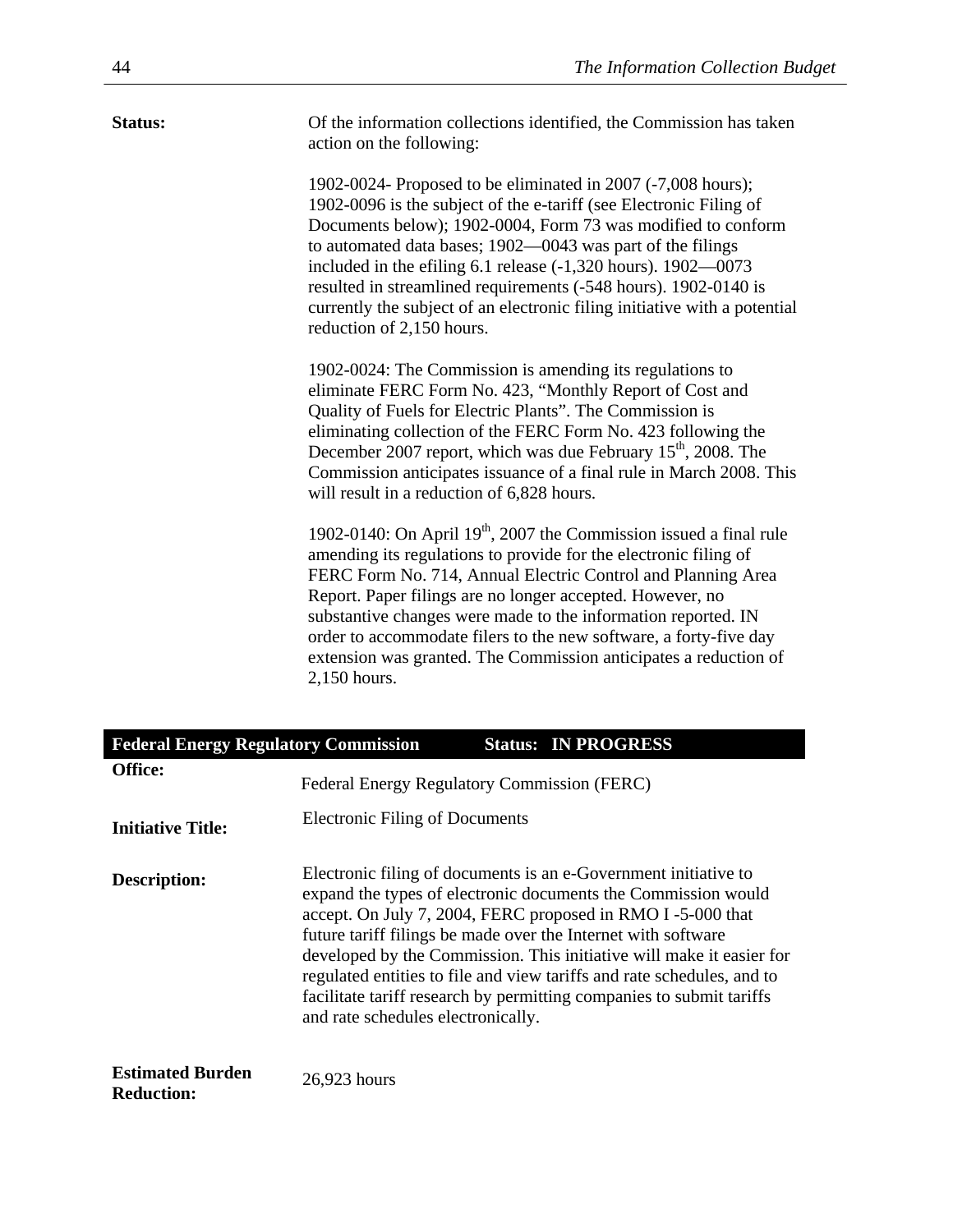| <b>Collection(s) Affected:</b>                    | 1902-0096, 1902-0154, 1902-0086, and 1902-0089                                                                                                                                                                                                                                                                                                                                                                                                                                                                                                                                                                                                                                                                                                                                                                                     |
|---------------------------------------------------|------------------------------------------------------------------------------------------------------------------------------------------------------------------------------------------------------------------------------------------------------------------------------------------------------------------------------------------------------------------------------------------------------------------------------------------------------------------------------------------------------------------------------------------------------------------------------------------------------------------------------------------------------------------------------------------------------------------------------------------------------------------------------------------------------------------------------------|
| <b>Expected Date of</b><br><b>Completion:</b>     | The Commission hopes to issue a Final Rule in the fall of 2008 and<br>then begin development of the eTariff application with an anticipated<br>roll out during 2009.                                                                                                                                                                                                                                                                                                                                                                                                                                                                                                                                                                                                                                                               |
| <b>Potential Hurdles to</b><br><b>Completion:</b> | Application problems with the prototype software.                                                                                                                                                                                                                                                                                                                                                                                                                                                                                                                                                                                                                                                                                                                                                                                  |
| <b>Status:</b>                                    | The anticipated roll out is scheduled for Spring 2009. Staff has<br>reviewed comments received in response to the technical<br>conferences based on the 2004 proposal Industry was concerned with<br>the applicability of the proposal on their business processes as<br>opposed to the tariff document. To resolve these issues the<br>Commission requested the North American Energy Standards Board<br>(NAESB) to propose electronic communication standards and<br>guidelines to be used for making electronic tariff filings and<br>establishing the data elements for an electronic tariff for all five tariff<br>programs. In March 2008 NAESB's Executive Committee voted in<br>favor of a recommended set of electronic communication standards<br>and guidelines, which the Commission expects NAESB to file<br>shortly. |

| <b>Federal Energy Regulatory Commission</b> | <b>Status: IN PROGRESS</b>                                                                                                                                                                                                                                                                                                                                                                                                                                                                                                                                                                                                                                                                                                                                                                                       |  |
|---------------------------------------------|------------------------------------------------------------------------------------------------------------------------------------------------------------------------------------------------------------------------------------------------------------------------------------------------------------------------------------------------------------------------------------------------------------------------------------------------------------------------------------------------------------------------------------------------------------------------------------------------------------------------------------------------------------------------------------------------------------------------------------------------------------------------------------------------------------------|--|
| Office:                                     | Federal Energy Regulatory Commission (FERC)                                                                                                                                                                                                                                                                                                                                                                                                                                                                                                                                                                                                                                                                                                                                                                      |  |
| <b>Initiative Title:</b>                    | e-Filings                                                                                                                                                                                                                                                                                                                                                                                                                                                                                                                                                                                                                                                                                                                                                                                                        |  |
| Description:                                | In Order No. 619, FERC established an electronic filing initiative to<br>meet the goals of the Government Paperwork Elimination Act,<br>which directed agencies to provide for optimal use and acceptance of<br>electronic documents and signatures and electronic recordkeeping,<br>where practical, by October 2003. On November 15, 2007, the<br>Commission issued a Final Rule, RM07-16-000, Order No. 703,<br>"Filing via the Internet" 73 Fed. Reg. 65659 (November 23, 2007)<br>revising its regulations for implementing the next version of its<br>system for filing documents via the Internet, eFiling 7.0. The Final<br>Rule allows the option of filing all documents in Commission<br>proceedings through the eFiling interface except for specified<br>exceptions, and of utilizing online forms. |  |
|                                             | The changes implemented in the Final Rule means that categories<br>such as oversized documents and most confidential documents will<br>be accepted via eFiling. However, at this time, there are principal<br>exceptions, and they are tariffs, tariff revisions and rate change<br>applications; some forms; and documents that are subject to<br>protective orders.                                                                                                                                                                                                                                                                                                                                                                                                                                            |  |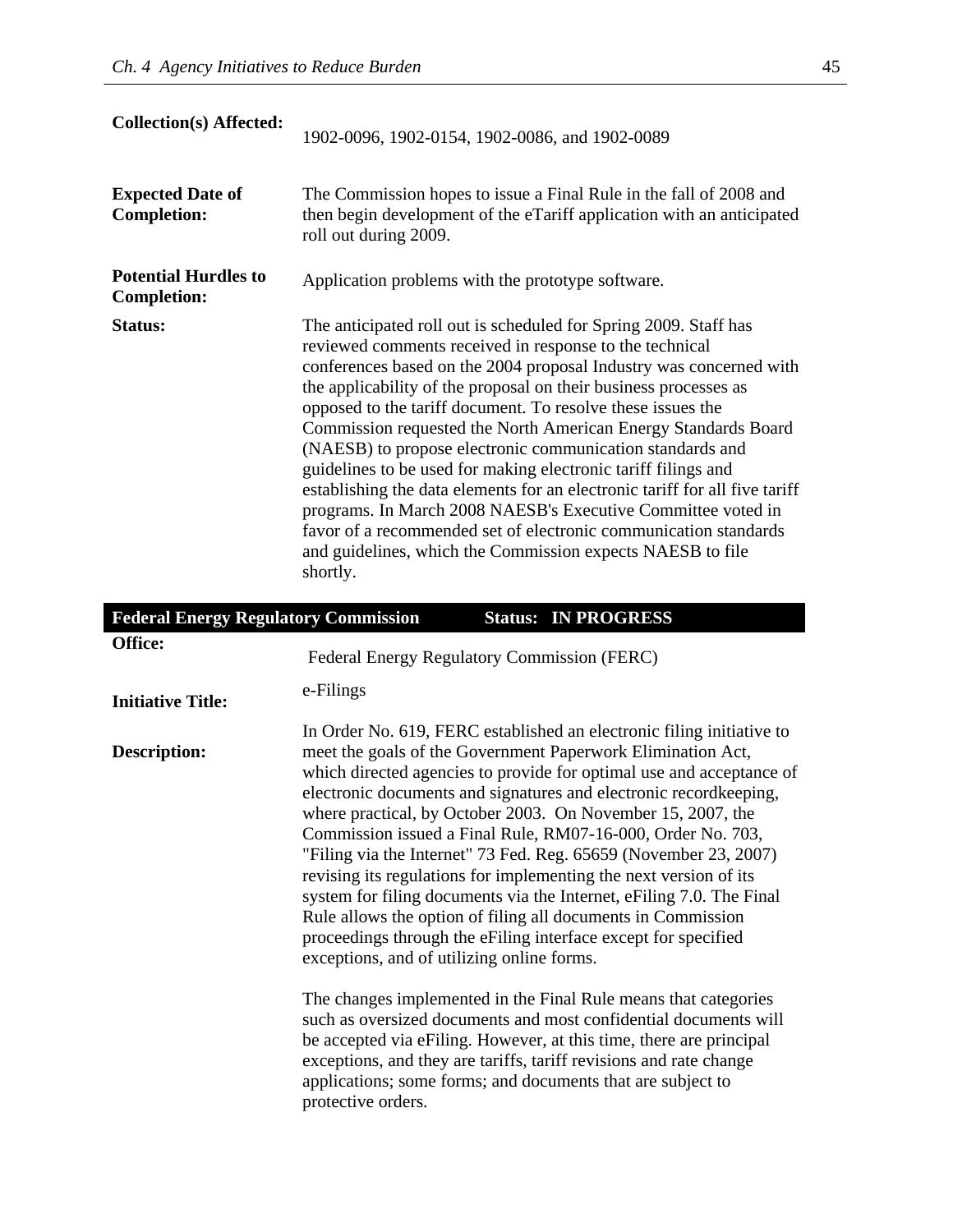|                                                                | The Final Rule became effective on December 24, 2007. However,<br>implementation of eFiling 7.0 was implemented on March 3, 2008.<br>The Commission has already issued instructions specifying<br>acceptable file formats for filings submitted on CD-ROM, DVD and<br>other electronic media. These can be found at<br>httD:/Iwww.ferc.e.ovlheJplsubmission-guidelelectronic-media.asp.<br>At this time, the eFiling system will accept documents in their native<br>formats. This includes both text or word processing documents, and<br>other more specialized documents such as spreadsheets and maps. It<br>will also accept text documents in searchable formats, including<br>scanned documents that have been saved in searchable form. Audio<br>and video files will be accepted only in waveform audio format<br>(.wav) for audio content and either audio-video Interleave (.avi) or<br>quicktime (.mov) files for video content, except where submitters are<br>specifically instructed otherwise. The Commission Intends, as far as<br>practicable, to continue decreasing its reliance on paper documents<br>and to continue to upgrade eFiling capabilities in furtherance of the<br><b>FERC's responsibilities under the Government Paperwork</b><br>Elimination Act. |
|----------------------------------------------------------------|---------------------------------------------------------------------------------------------------------------------------------------------------------------------------------------------------------------------------------------------------------------------------------------------------------------------------------------------------------------------------------------------------------------------------------------------------------------------------------------------------------------------------------------------------------------------------------------------------------------------------------------------------------------------------------------------------------------------------------------------------------------------------------------------------------------------------------------------------------------------------------------------------------------------------------------------------------------------------------------------------------------------------------------------------------------------------------------------------------------------------------------------------------------------------------------------------------------------------------------------------------------------------------------|
| <b>Estimated Burden</b><br><b>Reduction:</b>                   | To be determined                                                                                                                                                                                                                                                                                                                                                                                                                                                                                                                                                                                                                                                                                                                                                                                                                                                                                                                                                                                                                                                                                                                                                                                                                                                                      |
| <b>Collection(s) Affected:</b>                                 | 1902-0215, 1902-0216, 1902-0217, 1902-0218                                                                                                                                                                                                                                                                                                                                                                                                                                                                                                                                                                                                                                                                                                                                                                                                                                                                                                                                                                                                                                                                                                                                                                                                                                            |
| <b>Expected Date of</b><br><b>Completion:</b>                  | 2008                                                                                                                                                                                                                                                                                                                                                                                                                                                                                                                                                                                                                                                                                                                                                                                                                                                                                                                                                                                                                                                                                                                                                                                                                                                                                  |
| <b>Potential Hurdles to</b><br><b>Completion:</b>              | Enabling all remaining document types                                                                                                                                                                                                                                                                                                                                                                                                                                                                                                                                                                                                                                                                                                                                                                                                                                                                                                                                                                                                                                                                                                                                                                                                                                                 |
| Status:                                                        | In Progress.                                                                                                                                                                                                                                                                                                                                                                                                                                                                                                                                                                                                                                                                                                                                                                                                                                                                                                                                                                                                                                                                                                                                                                                                                                                                          |
| <b>National Aeronautics and Space</b><br><b>Administration</b> | <b>Status: IN PROGRESS</b>                                                                                                                                                                                                                                                                                                                                                                                                                                                                                                                                                                                                                                                                                                                                                                                                                                                                                                                                                                                                                                                                                                                                                                                                                                                            |
| <b>Office</b>                                                  | <b>Office of Procurement</b>                                                                                                                                                                                                                                                                                                                                                                                                                                                                                                                                                                                                                                                                                                                                                                                                                                                                                                                                                                                                                                                                                                                                                                                                                                                          |
| <b>Initiative Title:</b>                                       | Analysis of Forms used in NASA Acquisition Process, Leading to<br><b>Consolidation of Information Collections</b>                                                                                                                                                                                                                                                                                                                                                                                                                                                                                                                                                                                                                                                                                                                                                                                                                                                                                                                                                                                                                                                                                                                                                                     |
| <b>Description</b>                                             | NASA uses many information collection instruments to support the<br>agency's acquisition process. For example, forms to collect<br>information on bids and proposals, purchase orders and bank card<br>orders, and reports for contracts, while similar, vary depending on<br>their overall value. This initiative will work with the President's<br>Business Gateway E-Government Initiative to identify and assess<br>these related collection activities. The initiative may also review                                                                                                                                                                                                                                                                                                                                                                                                                                                                                                                                                                                                                                                                                                                                                                                           |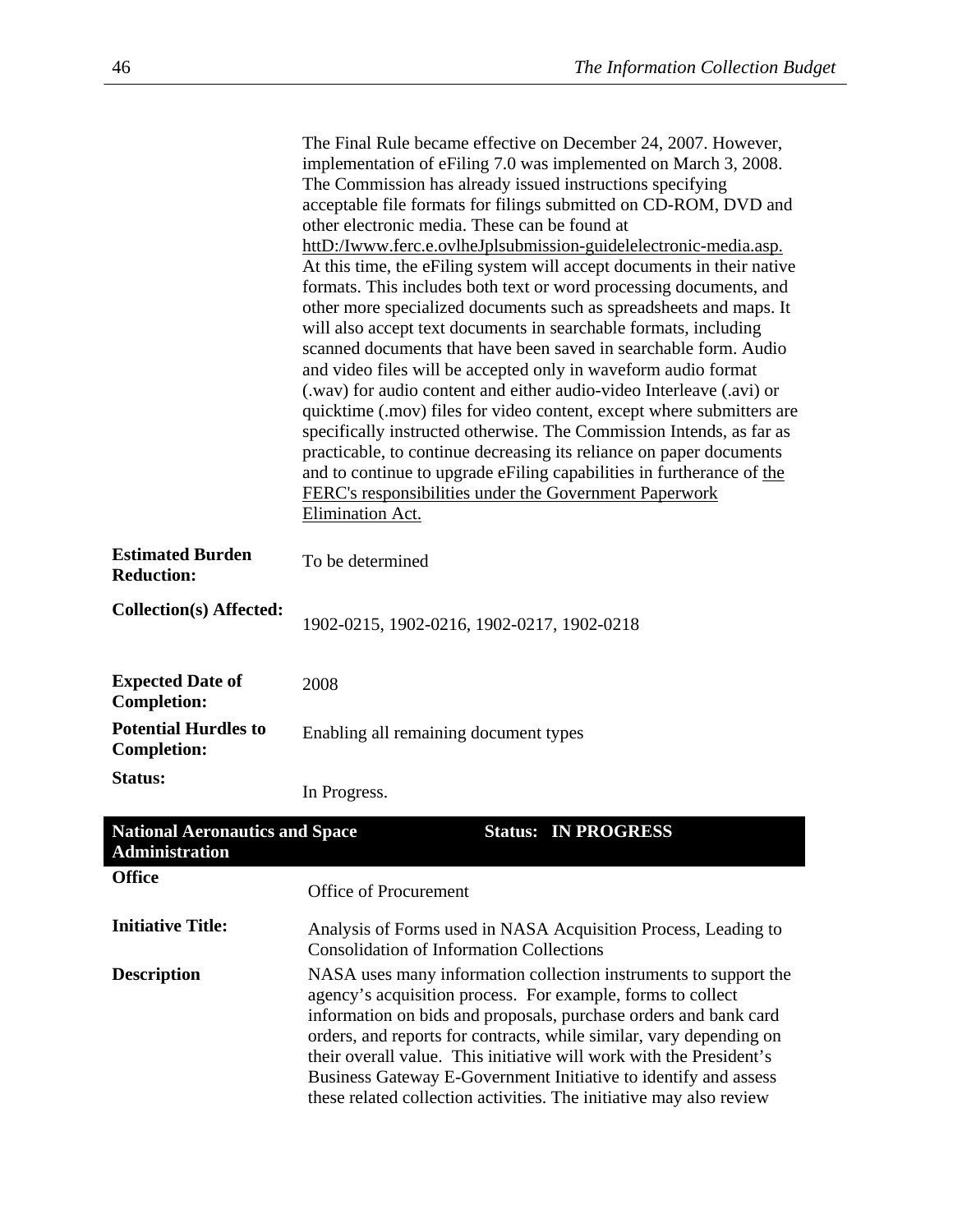|                                               | other collections indirectly supporting the acquisition process,<br>including information collections used to establish cooperative<br>agreements, grants, Space Act Agreements, and other acquisition<br>arrangements.                                                                                                                                                                                                                                                                                               |
|-----------------------------------------------|-----------------------------------------------------------------------------------------------------------------------------------------------------------------------------------------------------------------------------------------------------------------------------------------------------------------------------------------------------------------------------------------------------------------------------------------------------------------------------------------------------------------------|
|                                               | This initiative has made excellent progress. To date, analysis of the<br>affected collections has resulted in the information collection 2800-<br>0088 being discontinued. A burden decrease of 803,040 hours was<br>affected. 2700-0088 was an authorized collection of two redundant<br>reports (inventions and property) which information are also<br>collected by other NASA ICRs, 2700-0009 and 2700-0017,<br>respectively. Further analysis is continuing and additional burden<br>reductions are anticipated. |
| <b>Estimated Burden</b><br><b>Reduction:</b>  | Up to $1,000,000$ hours                                                                                                                                                                                                                                                                                                                                                                                                                                                                                               |
| <b>Collection(s) Affected:</b>                | 2700-0009, 2700-0017, 2700-0047, 2700-0048, 2700-0054, 2700-<br>0063, 2700-0073, 2700-0085, 2700-0086, 2700-0087, 2700-0088,<br>2700-0089, 2700-0092, 2700-0095, 2700-0101, and 2700-0124.                                                                                                                                                                                                                                                                                                                            |
| <b>Expected Date of</b><br><b>Completion:</b> | September 30, 2009.                                                                                                                                                                                                                                                                                                                                                                                                                                                                                                   |
| <b>Potential Hurdles to</b><br>completion     | Review and consolidation of legacy acquisition systems.                                                                                                                                                                                                                                                                                                                                                                                                                                                               |
| Status:                                       | In Progress.                                                                                                                                                                                                                                                                                                                                                                                                                                                                                                          |

| <b>Nuclear Regulatory Commission</b>          | <b>Status: IN PROGRESS</b>                                                                                                                                                                                                                                                                                                                                                                                                                                                             |
|-----------------------------------------------|----------------------------------------------------------------------------------------------------------------------------------------------------------------------------------------------------------------------------------------------------------------------------------------------------------------------------------------------------------------------------------------------------------------------------------------------------------------------------------------|
| <b>Office</b>                                 | Office of Federal and State Materials and Environmental<br>Management Programs (FSME) (Formerly Office of Nuclear<br>Material Safety and Safeguards)                                                                                                                                                                                                                                                                                                                                   |
| <b>Initiative Title:</b>                      | Web-Based Licensing (previously Project Safesource Phase I)                                                                                                                                                                                                                                                                                                                                                                                                                            |
| <b>Description:</b>                           | The NRC is developing an initiative to provide materials licensees<br>with the option of using an electronic system to apply for licenses,<br>amend licenses, and conduct other license-related transactions. The<br>on-line system will validate the input to ensure quality and avoid<br>delays due to application deficiencies. Routine administrative data<br>updates may be accomplished on-line, eliminating the need for<br>some types of correspondence and consequent delays. |
| <b>Estimated Burden</b><br><b>Reduction:</b>  | 7,032 hours                                                                                                                                                                                                                                                                                                                                                                                                                                                                            |
| Collection(s) Affected:                       | 3150-0120, 3150-0017, 3150-0016, 3150-0001, 3150-0007, 3150-<br>0010, 3150-0158, and 3150--0130                                                                                                                                                                                                                                                                                                                                                                                        |
| <b>Expected Date of</b><br><b>Completion:</b> | Winter 2009                                                                                                                                                                                                                                                                                                                                                                                                                                                                            |
| <b>Potential Hurdles to</b><br>completion:    | Requires new acquisition to complete system development.                                                                                                                                                                                                                                                                                                                                                                                                                               |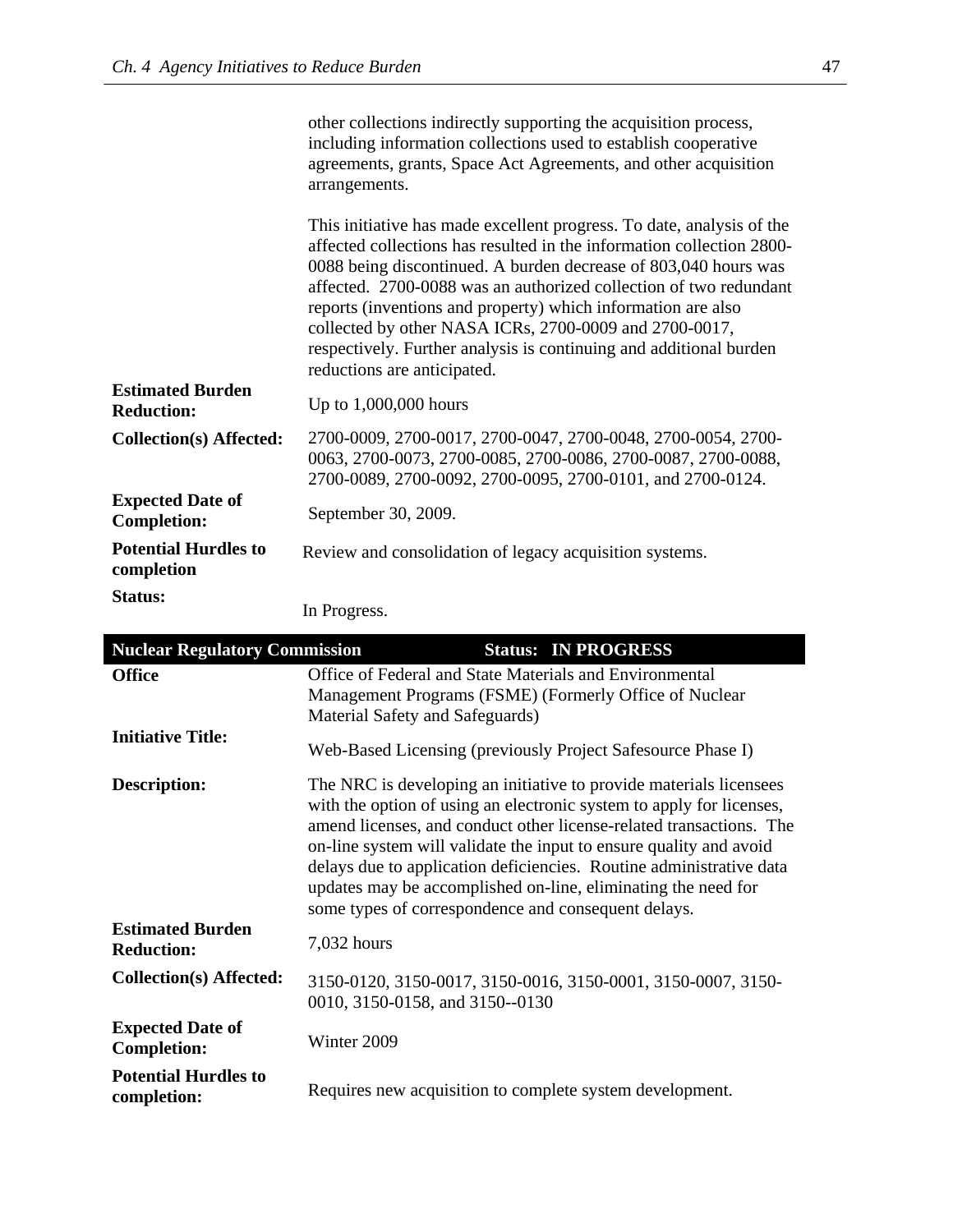| Status:                                      | Awaiting approval of acquisition to complete system development.<br>Project Safesource (Web-Based Licensing Safesource Phase I) was<br>expected to be online by October 2007. The contract for this project<br>expired before rollout occurred and NRC is currently preparing a<br>new acquisition to complete system development.                                                                                                                                                                                                                                                                                                                                                                                                                                                                                   |
|----------------------------------------------|----------------------------------------------------------------------------------------------------------------------------------------------------------------------------------------------------------------------------------------------------------------------------------------------------------------------------------------------------------------------------------------------------------------------------------------------------------------------------------------------------------------------------------------------------------------------------------------------------------------------------------------------------------------------------------------------------------------------------------------------------------------------------------------------------------------------|
| <b>Nuclear Regulatory Commission</b>         | <b>Status: COMPLETED</b>                                                                                                                                                                                                                                                                                                                                                                                                                                                                                                                                                                                                                                                                                                                                                                                             |
| <b>Office</b>                                | Office of Nuclear Reactor Regulation (NRR)                                                                                                                                                                                                                                                                                                                                                                                                                                                                                                                                                                                                                                                                                                                                                                           |
| <b>Initiative Title:</b>                     | Revision to Occupational Dose Records, Labeling Containers, and<br>the Total Effective Dose Equivalent                                                                                                                                                                                                                                                                                                                                                                                                                                                                                                                                                                                                                                                                                                               |
| <b>Description:</b>                          | The NRC is proposing to revise its regulations in 10 CFR Parts 19,<br>and 20, related to the reporting of annual dose to workers, 10 CFR<br>19.13, and the labeling of certain containers holding licensed<br>material, 10 CFR 20.1905, and the requirement to provide<br>cumulative occupational radiation dose records, 10 CFR 20.2104.<br>The proposed rule provisions would reduce the burden for Part 19<br>by requiring that dose reports be provided only to individuals<br>exceeding specified limits or who request the reports and also<br>reduce the burden for NRC Form 4 by eliminating the need to<br>provide cumulative occupational dose history reports except for<br>planned special exposures. The rule would eliminate specific<br>labeling requirements for containers kept in protected areas. |
| <b>Estimated Burden</b><br><b>Reduction:</b> | 20,851 hours                                                                                                                                                                                                                                                                                                                                                                                                                                                                                                                                                                                                                                                                                                                                                                                                         |
| <b>Collection(s) Affected:</b>               | 3150-0005, and 3150-0044, 10 CFR Parts 19, and NRC Form 4                                                                                                                                                                                                                                                                                                                                                                                                                                                                                                                                                                                                                                                                                                                                                            |
| <b>Date of Completion:</b>                   | February 2008.                                                                                                                                                                                                                                                                                                                                                                                                                                                                                                                                                                                                                                                                                                                                                                                                       |
| <b>Potential Hurdles to</b><br>completion:   | None                                                                                                                                                                                                                                                                                                                                                                                                                                                                                                                                                                                                                                                                                                                                                                                                                 |
| <b>Status:</b>                               | Initiative completed 2/6/08 (3150-0044) and 2/8/08 (3150-0005).<br>The final rule became effective 2/15/08.                                                                                                                                                                                                                                                                                                                                                                                                                                                                                                                                                                                                                                                                                                          |
| <b>National Science Foundation</b>           | <b>Status: In Progress</b>                                                                                                                                                                                                                                                                                                                                                                                                                                                                                                                                                                                                                                                                                                                                                                                           |
| <b>Office</b>                                | Office of Budget, Finance and Award Administration                                                                                                                                                                                                                                                                                                                                                                                                                                                                                                                                                                                                                                                                                                                                                                   |
| <b>Initiative Title:</b>                     | National Science Foundation Proposal and Award Information - NSF<br>Proposal and Award Policies & Procedures Manual.                                                                                                                                                                                                                                                                                                                                                                                                                                                                                                                                                                                                                                                                                                 |
| <b>Description:</b>                          | When this initiative was originally written in 2007 for the FY 2007<br>Information Collection Budget, NSF was anticipating a possible<br>tangible burden reduction of 10,000 hours. Since that time,<br>however, and after significant consideration, NSF has determined<br>that this burden reduction may not be possible at this time, due<br>largely to administrative and policy changes that have been enacted<br>since that initiative was proposed. While actual burden hours may                                                                                                                                                                                                                                                                                                                             |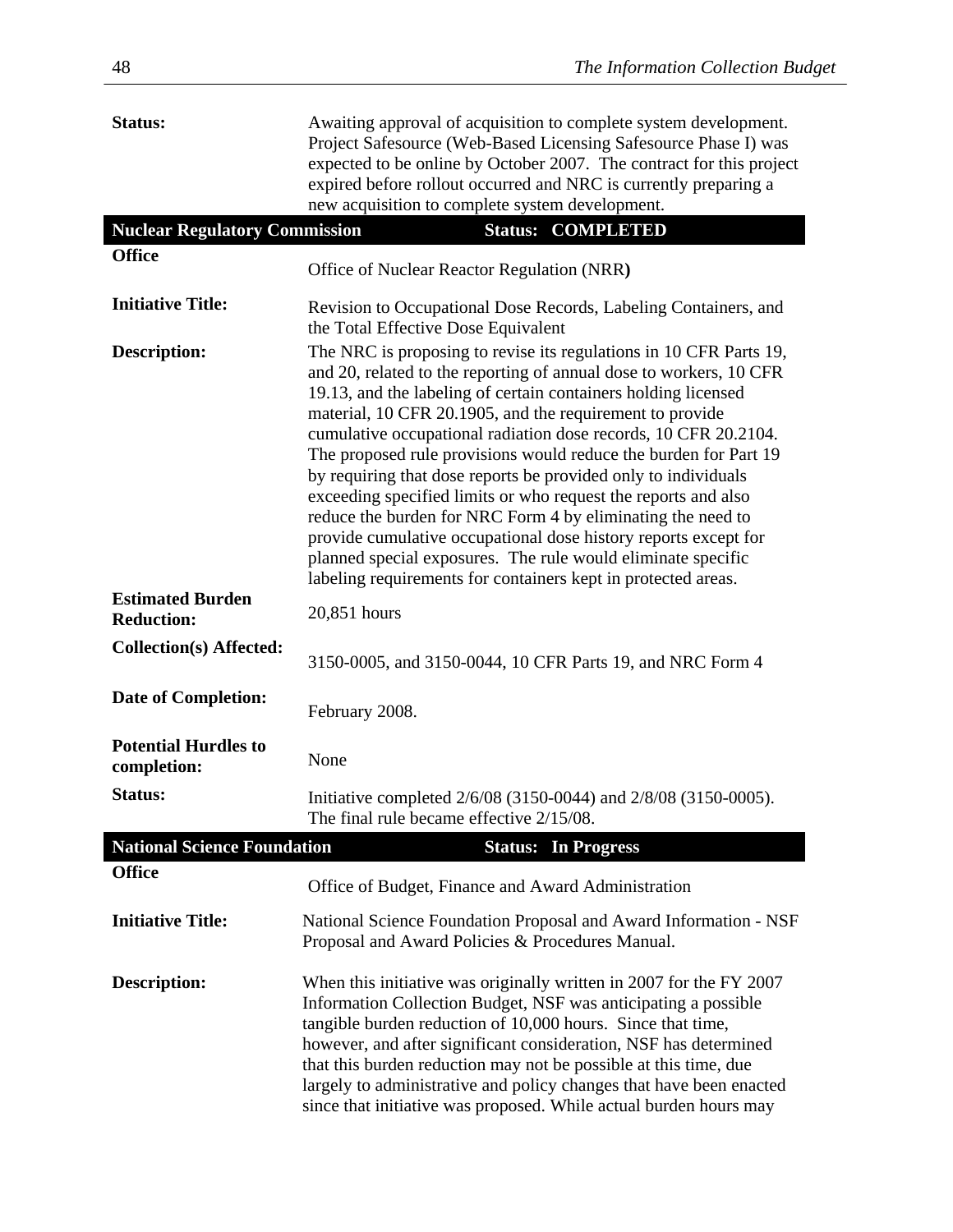|                                               | this initiative including:                                                                                                                                                                                                                                                                                                                                             |
|-----------------------------------------------|------------------------------------------------------------------------------------------------------------------------------------------------------------------------------------------------------------------------------------------------------------------------------------------------------------------------------------------------------------------------|
|                                               | 1. Improving both the awareness and knowledge of the complete set<br>of NSF policies and procedural documents;<br>2. Increasing ease of access to the policies and procedures that<br>govern the entire grant lifecycle;<br>3. Eliminating duplicative coverage between the two documents;<br>4. Increasing the transparency of our proposal and award process;<br>and |
|                                               | 5. Allowing NSF to better manage amendments between the two<br>documents necessitated by administrative changes.                                                                                                                                                                                                                                                       |
|                                               | These process improvements may lead to future burden reductions<br>as personnel who conduct grants management activities become<br>more familiar with these new streamlined grants management<br>activities.                                                                                                                                                           |
| <b>Estimated Burden</b><br><b>Reduction:</b>  | To be determined.                                                                                                                                                                                                                                                                                                                                                      |
| <b>Collection(s) Affected:</b>                | 3145-0058                                                                                                                                                                                                                                                                                                                                                              |
| <b>Expected Date of</b><br><b>Completion:</b> | To be determined.                                                                                                                                                                                                                                                                                                                                                      |
| <b>Potential Hurdles to</b><br>completion:    | None                                                                                                                                                                                                                                                                                                                                                                   |
| <b>Status:</b>                                | In progress.                                                                                                                                                                                                                                                                                                                                                           |

not be reduced, NSF has found that there are intangible benefits from

| <b>Small Business Administration</b> | <b>Status: In Progress</b>                                                                                                                                                                                                                                                                                                                                                                                                                                                                                                                                                                                                                                                                                                                                                                                                                                                                                                                                                                 |
|--------------------------------------|--------------------------------------------------------------------------------------------------------------------------------------------------------------------------------------------------------------------------------------------------------------------------------------------------------------------------------------------------------------------------------------------------------------------------------------------------------------------------------------------------------------------------------------------------------------------------------------------------------------------------------------------------------------------------------------------------------------------------------------------------------------------------------------------------------------------------------------------------------------------------------------------------------------------------------------------------------------------------------------------|
| <b>Office</b>                        | Office of Disaster Assistance (ODA)                                                                                                                                                                                                                                                                                                                                                                                                                                                                                                                                                                                                                                                                                                                                                                                                                                                                                                                                                        |
| <b>Initiative Title:</b>             | Disaster Credit Management Modernization (DCMM)                                                                                                                                                                                                                                                                                                                                                                                                                                                                                                                                                                                                                                                                                                                                                                                                                                                                                                                                            |
| Description:                         | Section 7(b) of the Small Business Act, 15 U.S.C. 636, as amended,<br>authorizes SBA to make loans to victims of declared disasters.<br>Homeowners, renters, and business owners are eligible to apply for<br>assistance. The DCMM initiative is accomplished through the<br>development and implementation of the Disaster Credit<br>Management System (DCMS). For purposes of this initiative, the<br>affected public is disaster loan applicants. This initiative was<br>implemented throughout FY05 and into the first quarter of FY06. It<br>created a fully integrated "Electronic Loan Process" that provides<br>access to data and information technology tools across the Office of<br>Disaster Assistance and to its major stakeholders. The benefits have<br>been significant with the paperless processing of loan applications<br>including the electronic transfer of assignments to field inspectors<br>and loan officers. Processing applications and loans electronically |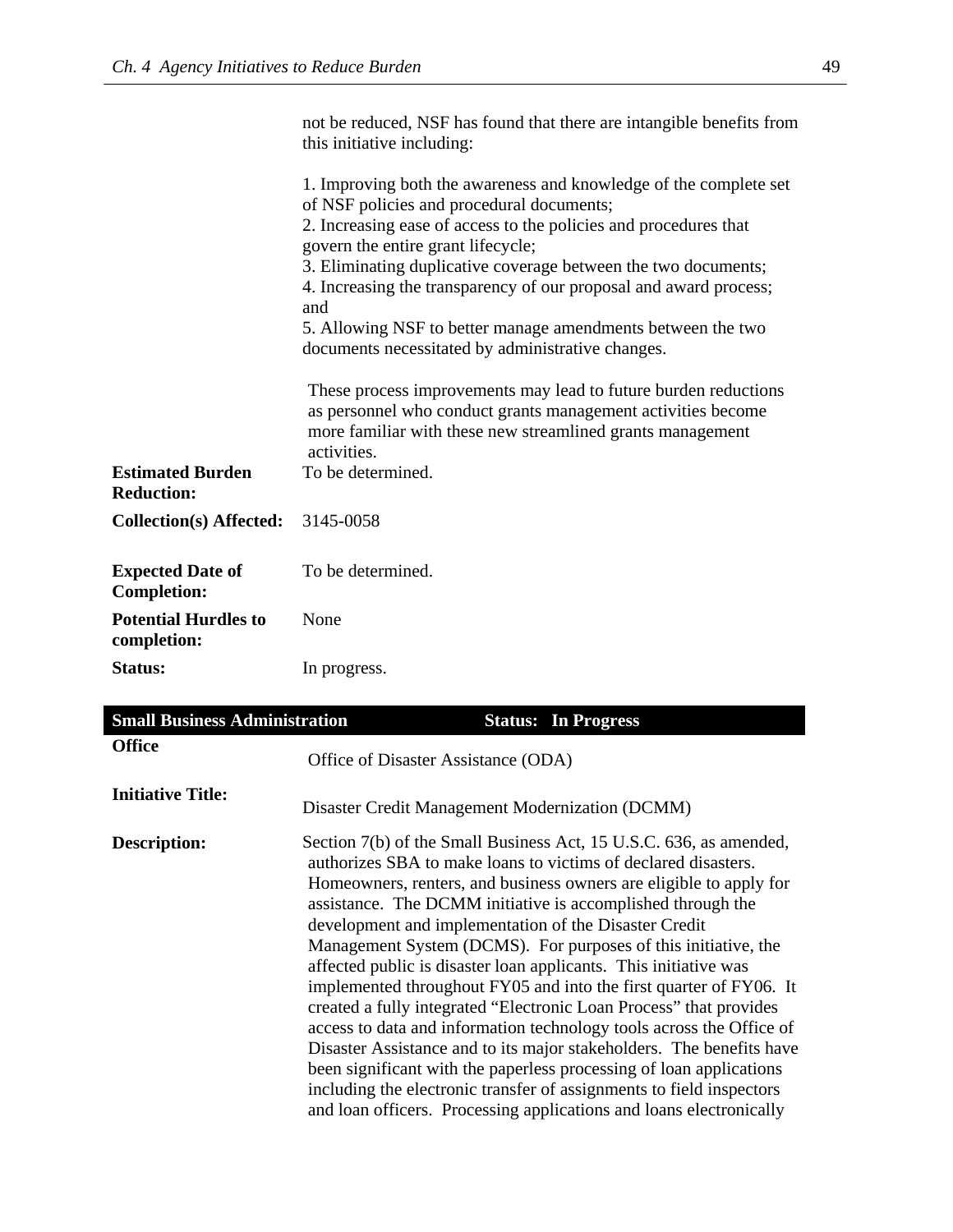|                                               | has minimized the need for physical files, which had been<br>physically passed from person to person and department to<br>department within a single geographic area in order to be processed.<br>Dependency on the physical files causes delays in processing and<br>physical files can be misplaced or lost. Electronic files have<br>enabled system users to have access to critical key data allowing<br>various processes to occur simultaneously, without having to wait<br>on physical files. This concept alone enhances our ability to meet<br>our performance goals for processing 85 percent of home loans<br>within 10 days and 85 percent of business and EIDL loans within 16<br>days. In addition, our customer satisfaction can be improved by<br>eliminating burdensome and duplicative paperwork. The initiative<br>is on-going with the development of additional improvements aimed<br>at improving customer service such as providing on-line loan<br>application capability for disaster victims. The on-line application |
|-----------------------------------------------|-------------------------------------------------------------------------------------------------------------------------------------------------------------------------------------------------------------------------------------------------------------------------------------------------------------------------------------------------------------------------------------------------------------------------------------------------------------------------------------------------------------------------------------------------------------------------------------------------------------------------------------------------------------------------------------------------------------------------------------------------------------------------------------------------------------------------------------------------------------------------------------------------------------------------------------------------------------------------------------------------------------------------------------------------|
|                                               | capability referred to as the Electronic Loan Application (ELA) is<br>planned for release in the third quarter of FY08 and considered a<br>subsystem of the DCMS.                                                                                                                                                                                                                                                                                                                                                                                                                                                                                                                                                                                                                                                                                                                                                                                                                                                                               |
| <b>Estimated Burden</b><br><b>Reduction:</b>  | The ELA analysis will be completed in 2008. We anticipate a<br>reduction in burden hours by utilizing the ELA as compared to the<br>paper version during FY09.                                                                                                                                                                                                                                                                                                                                                                                                                                                                                                                                                                                                                                                                                                                                                                                                                                                                                  |
| <b>Collection(s) Affected:</b>                | 3245-0017, SBA 5, Business Loan Application, 1368                                                                                                                                                                                                                                                                                                                                                                                                                                                                                                                                                                                                                                                                                                                                                                                                                                                                                                                                                                                               |
|                                               | 3245-0018, SBA 5C, Home Loan Application                                                                                                                                                                                                                                                                                                                                                                                                                                                                                                                                                                                                                                                                                                                                                                                                                                                                                                                                                                                                        |
|                                               | 3245-0326, SBA 5M, Pre-Disaster Mitigation Small Business Loan<br>Application                                                                                                                                                                                                                                                                                                                                                                                                                                                                                                                                                                                                                                                                                                                                                                                                                                                                                                                                                                   |
|                                               | 3245-0084, SBA 700, Disaster Home Loan/Business Loan Inquiry<br>Record                                                                                                                                                                                                                                                                                                                                                                                                                                                                                                                                                                                                                                                                                                                                                                                                                                                                                                                                                                          |
|                                               | 3245-0136, SBA 987, Disaster Survey Worksheet                                                                                                                                                                                                                                                                                                                                                                                                                                                                                                                                                                                                                                                                                                                                                                                                                                                                                                                                                                                                   |
| <b>Expected Date of</b><br><b>Completion:</b> | The implementation of DCMS was accelerated throughout FY 2005<br>and completed within ODA by October 1, 2005. The<br>implementation of the ELA is planned to be in the third quarter of<br>FY08 with completion of planned functionality in the first quarter of<br>FY09.                                                                                                                                                                                                                                                                                                                                                                                                                                                                                                                                                                                                                                                                                                                                                                       |
| <b>Potential Hurdles to</b><br>completion:    | The initiative is on-going within ODA to improve response and<br>cycle times for internal processes and ultimately the delivery of<br>assistance to disaster victims. The initiative was severely challenged<br>during FY 2006 due to the unprecedented volume of loan<br>applications received following the 2005 hurricane season.                                                                                                                                                                                                                                                                                                                                                                                                                                                                                                                                                                                                                                                                                                            |
| Status:                                       | In Progress.                                                                                                                                                                                                                                                                                                                                                                                                                                                                                                                                                                                                                                                                                                                                                                                                                                                                                                                                                                                                                                    |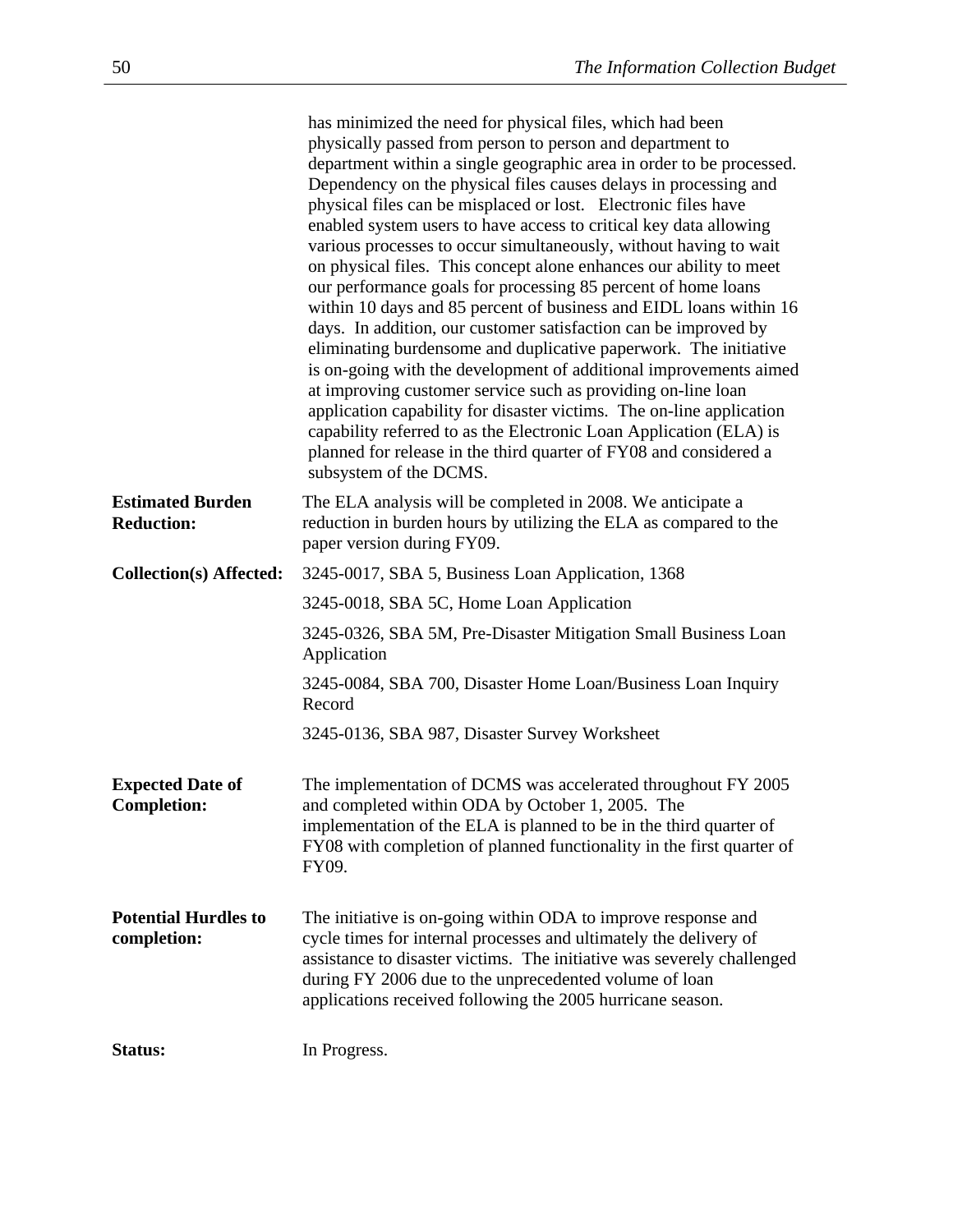| <b>Small Business Administration</b>         | <b>Status: COMPLETED</b>                                                                                                                                                                                                                                                                                                                                                                                                                                                                                                                                                                                                                                                                                                                                                                                                                                                                   |
|----------------------------------------------|--------------------------------------------------------------------------------------------------------------------------------------------------------------------------------------------------------------------------------------------------------------------------------------------------------------------------------------------------------------------------------------------------------------------------------------------------------------------------------------------------------------------------------------------------------------------------------------------------------------------------------------------------------------------------------------------------------------------------------------------------------------------------------------------------------------------------------------------------------------------------------------------|
| <b>Office</b>                                | Office of Surety Guarantees (OSG)                                                                                                                                                                                                                                                                                                                                                                                                                                                                                                                                                                                                                                                                                                                                                                                                                                                          |
|                                              |                                                                                                                                                                                                                                                                                                                                                                                                                                                                                                                                                                                                                                                                                                                                                                                                                                                                                            |
| <b>Initiative Title:</b>                     | <b>SBG Electronic Processing System</b>                                                                                                                                                                                                                                                                                                                                                                                                                                                                                                                                                                                                                                                                                                                                                                                                                                                    |
|                                              |                                                                                                                                                                                                                                                                                                                                                                                                                                                                                                                                                                                                                                                                                                                                                                                                                                                                                            |
| <b>Description:</b>                          | Through the Surety Bond Guarantee (SBG) Program, SBA<br>guarantees a portion of a surety's losses and expenses incurred as a<br>result of a small contractor's default on a bonded contract.<br>According to the provisions in Title IV, Part B, Section 411 of the<br>Small Business Investment Act (SBIA), SBA must have a<br>reasonable assurance that it is in the Government's best interest to<br>grant SBG assistance to prospective applicants. The SBIA also<br>gives SBA the authority to reimburse participating sureties for<br>claims in the event of a contractor default. Applicable regulations<br>are found at 13 CFR, Part 115. In conjunction with OSG's initiative<br>to re-engineer the prior approval process, forms used in the<br>application process were revised to consolidate the information<br>collected, and eliminate the redundancies in the information. |
| <b>Estimated Burden</b><br><b>Reduction:</b> | 13,059 hours                                                                                                                                                                                                                                                                                                                                                                                                                                                                                                                                                                                                                                                                                                                                                                                                                                                                               |
| <b>Collection(s) Affected:</b>               | 3245-0007                                                                                                                                                                                                                                                                                                                                                                                                                                                                                                                                                                                                                                                                                                                                                                                                                                                                                  |
| <b>Date of Completion:</b>                   | September 24, 2007                                                                                                                                                                                                                                                                                                                                                                                                                                                                                                                                                                                                                                                                                                                                                                                                                                                                         |
| <b>Potential Hurdles to</b><br>completion:   | None                                                                                                                                                                                                                                                                                                                                                                                                                                                                                                                                                                                                                                                                                                                                                                                                                                                                                       |
| Status:                                      | Completed.                                                                                                                                                                                                                                                                                                                                                                                                                                                                                                                                                                                                                                                                                                                                                                                                                                                                                 |
|                                              |                                                                                                                                                                                                                                                                                                                                                                                                                                                                                                                                                                                                                                                                                                                                                                                                                                                                                            |
| <b>Small Business Administration</b>         | <b>Status: COMPLETED</b>                                                                                                                                                                                                                                                                                                                                                                                                                                                                                                                                                                                                                                                                                                                                                                                                                                                                   |
| <b>Office</b>                                | Office of Business Development                                                                                                                                                                                                                                                                                                                                                                                                                                                                                                                                                                                                                                                                                                                                                                                                                                                             |
| <b>Initiative Title:</b>                     | <b>Business Development Automation System</b>                                                                                                                                                                                                                                                                                                                                                                                                                                                                                                                                                                                                                                                                                                                                                                                                                                              |
| <b>Description:</b>                          | This initiative provides for the continued development and<br>maintenance of an internet-based system to automate all of the<br>material business process of the $8(a)$ program. The on-line form<br>replaces the current paper-based form, and the applicant will find it<br>easier to complete. It will offer on-line help to explain the contents<br>of each input field, and create a customized supporting document                                                                                                                                                                                                                                                                                                                                                                                                                                                                   |

checklist for each applicant. Currently, at least half the paper applications received by SBA for processing are incomplete. These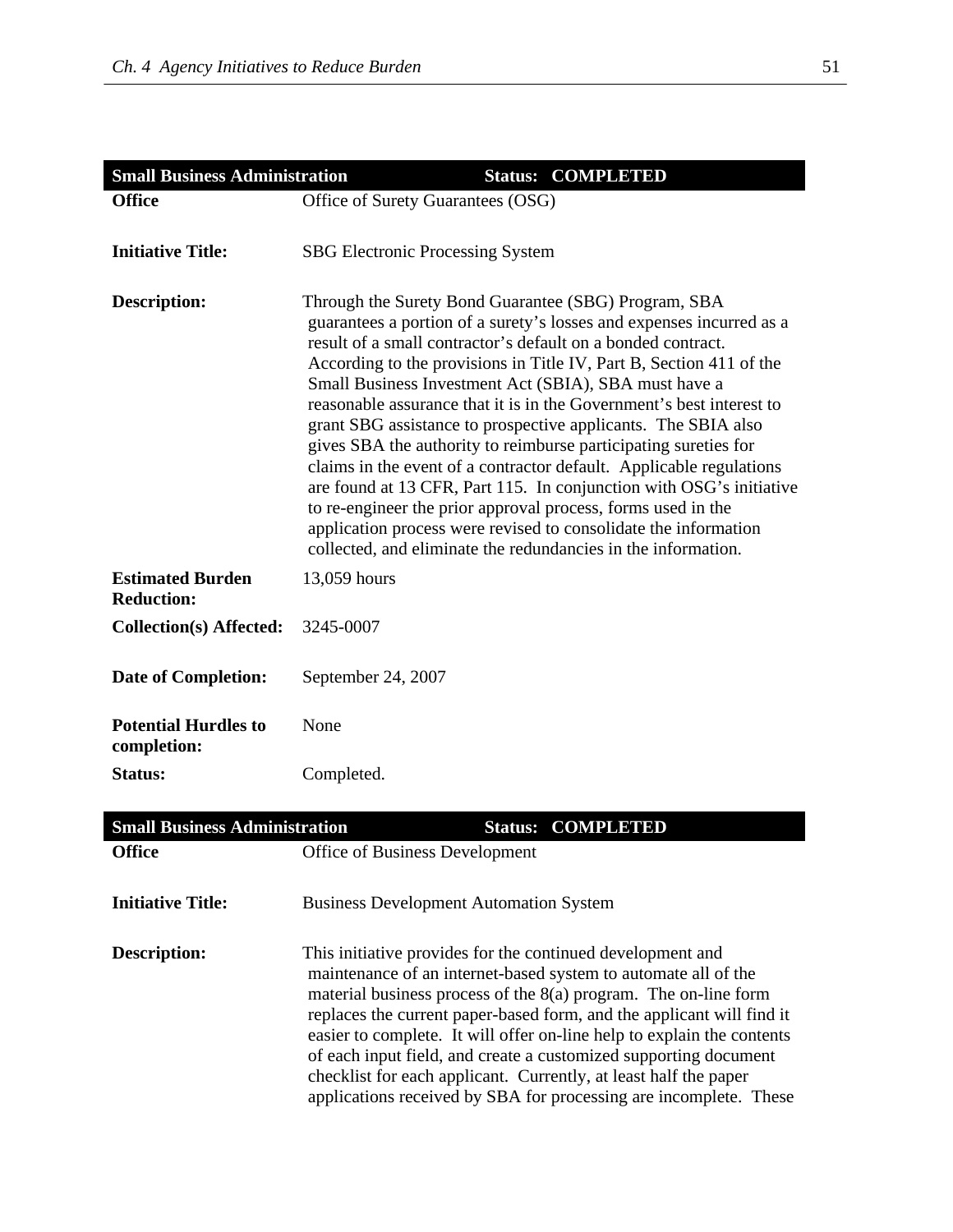| applications must be returned to the sender for him/her to make the |
|---------------------------------------------------------------------|
| necessary corrections and then re-submit to the SBA. This back-     |
| and-forth process can occur several times for a given application.  |
| The automated system will only allow completed application to be    |
| submitted to the SBA, eliminating this process, and thus reducing   |
| the burden on the public.                                           |

| <b>Estimated Burden</b><br>Reduction:      | 9,053 hours |
|--------------------------------------------|-------------|
| <b>Collection(s) Affected:</b>             | 3245-0331   |
| <b>Date of Completion:</b>                 | FY 2008     |
| <b>Potential Hurdles to</b><br>completion: | <b>None</b> |
| Status:                                    | Completed.  |

| <b>Securities and Exchange Commission</b>    |                                                                                                                            | <b>Status: COMPLETED</b>                                                                                                                                                                                                                                                                                                                                                                                                          |
|----------------------------------------------|----------------------------------------------------------------------------------------------------------------------------|-----------------------------------------------------------------------------------------------------------------------------------------------------------------------------------------------------------------------------------------------------------------------------------------------------------------------------------------------------------------------------------------------------------------------------------|
| <b>Office</b>                                | Securities and Exchange Commission                                                                                         |                                                                                                                                                                                                                                                                                                                                                                                                                                   |
| <b>Initiative Title:</b>                     | Securities under Section $12(g)$ , and Duty to File Reports under<br>Section 15(d), of the Securities Exchange Act of 1934 | Termination of a Foreign Private Issuer's Registration of a Class of                                                                                                                                                                                                                                                                                                                                                              |
| <b>Description:</b>                          | Section 15(d) of the Exchange Act                                                                                          | Rule 12h-6 The Commission amended the rules that govern when a<br>foreign private issuer may: (1) terminate the registration of a class<br>of equity securities under Section $12(g)$ of the Securities Exchange<br>Act of 1934 and the corresponding duty to file reports required<br>under Section 13(a) of the Exchange Act; and $(2)$ cease its reporting<br>obligations regarding a class of equity or debt securities under |
| <b>Estimated Burden</b><br><b>Reduction:</b> | 693,968 hours                                                                                                              |                                                                                                                                                                                                                                                                                                                                                                                                                                   |
| Collection(s) Affected:                      | 0381; 3235-0116                                                                                                            | Forms 20-F; 40-F and 6-K; OMB Control. Nos. 3235-0288; 3235-                                                                                                                                                                                                                                                                                                                                                                      |
| <b>Date of Completion:</b>                   | February 2007                                                                                                              |                                                                                                                                                                                                                                                                                                                                                                                                                                   |
| <b>Potential Hurdles to</b><br>completion:   | N/A                                                                                                                        |                                                                                                                                                                                                                                                                                                                                                                                                                                   |
| Status:                                      | Completed                                                                                                                  |                                                                                                                                                                                                                                                                                                                                                                                                                                   |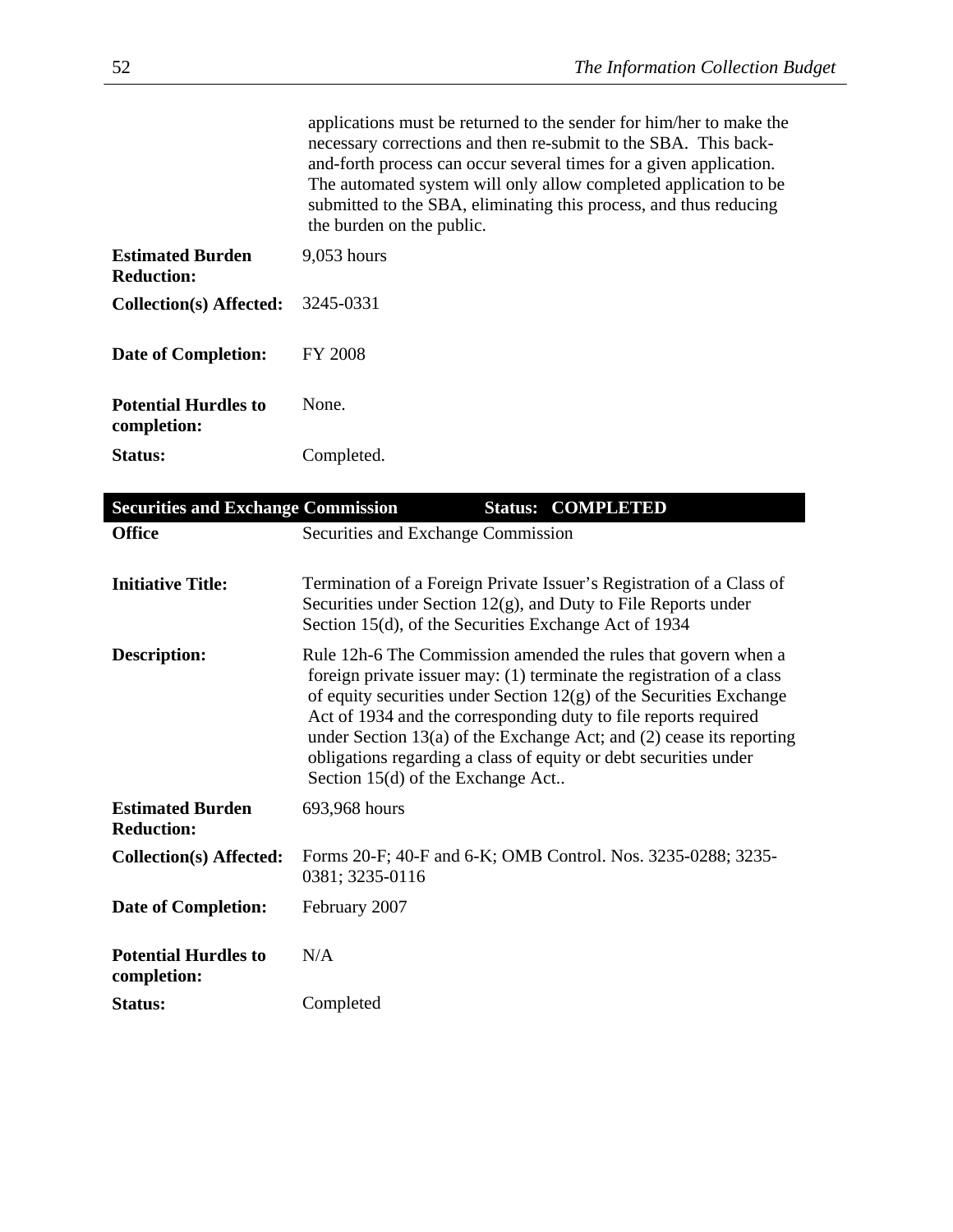| <b>Social Security Administration</b>                   | <b>Status: IN PROGRESS</b>                                                                                                                                                                                                                                                                                                                                                                                                                                                                                                                                                                                             |
|---------------------------------------------------------|------------------------------------------------------------------------------------------------------------------------------------------------------------------------------------------------------------------------------------------------------------------------------------------------------------------------------------------------------------------------------------------------------------------------------------------------------------------------------------------------------------------------------------------------------------------------------------------------------------------------|
| <b>Office</b>                                           | Social Security Administration                                                                                                                                                                                                                                                                                                                                                                                                                                                                                                                                                                                         |
| <b>Initiative Title:</b>                                | Social Security Number Verification Service (SSNVS)                                                                                                                                                                                                                                                                                                                                                                                                                                                                                                                                                                    |
| <b>Description:</b>                                     | Employers frequently verify employee names and Social Security<br>Numbers (SSNs) to ensure accurate wage reporting and tax data.<br>Accurate wage and tax data achieve several goals: 1) they guarantee<br>correct Internal Revenue Service (IRS) W-2 forms; 2) they enable<br>corrections of previously inaccurate W-2 forms; 3) they allow<br>employers to file tax returns electronically; and 4) they aid the IRS<br>in processing employee tax information.                                                                                                                                                       |
| <b>Estimated Burden</b><br><b>Reduction:</b>            | SSA originally projected that by FY 2009, they would realize a<br>100,000-hour burden decrease to these forms due to SSNVS.                                                                                                                                                                                                                                                                                                                                                                                                                                                                                            |
| Collection(s) Affected:                                 | OMB No. 0960-0669, the Electronic Verification Service<br>OMB No. 0960-0508 (forms SSA-L2765, SSA-L3365, and SSA-<br>$L4002$ )                                                                                                                                                                                                                                                                                                                                                                                                                                                                                         |
| <b>Expected Date of</b><br><b>Completion:</b>           | SSA anticipates the full burden reduction for this initiative will be<br>realized by FY 2009.                                                                                                                                                                                                                                                                                                                                                                                                                                                                                                                          |
| <b>Potential Hurdles to</b><br>completion:              | None.                                                                                                                                                                                                                                                                                                                                                                                                                                                                                                                                                                                                                  |
| <b>Status:</b><br><b>Social Security Administration</b> | SSA plans to remove SSNVS from the active burden reduction<br>initiative list after this year. Although SSA anticipates that<br>increasing members of the public will continue to use SSNVS in the<br>next year and a half, SSA has completed its rollout of the program,<br>and is on target for our burden reduction projections.<br><b>Status: IN PROGRESS</b>                                                                                                                                                                                                                                                      |
| <b>Office</b>                                           | Social Security Administration                                                                                                                                                                                                                                                                                                                                                                                                                                                                                                                                                                                         |
| <b>Initiative Title:</b>                                | Electronic Death Registration (EDR)                                                                                                                                                                                                                                                                                                                                                                                                                                                                                                                                                                                    |
| <b>Description:</b>                                     | In FY 2005, SSA implemented a streamlined process, the Electronic<br>Death Registration System (EDRS), to update death report data<br>records. Using EDRS, States can verify the Social Security<br>Numbers (SSNs) of deceased individuals via an online interchange<br>of data with SSA before the States submit actual death reports to<br>SSA. Because States verify SSNs before submitting actual death<br>reports, the Agency's Death Alert, Control and Update System<br>(DACUS) can process these reports as first-party reports of death,<br>and the system terminates benefits without the need for SSA field |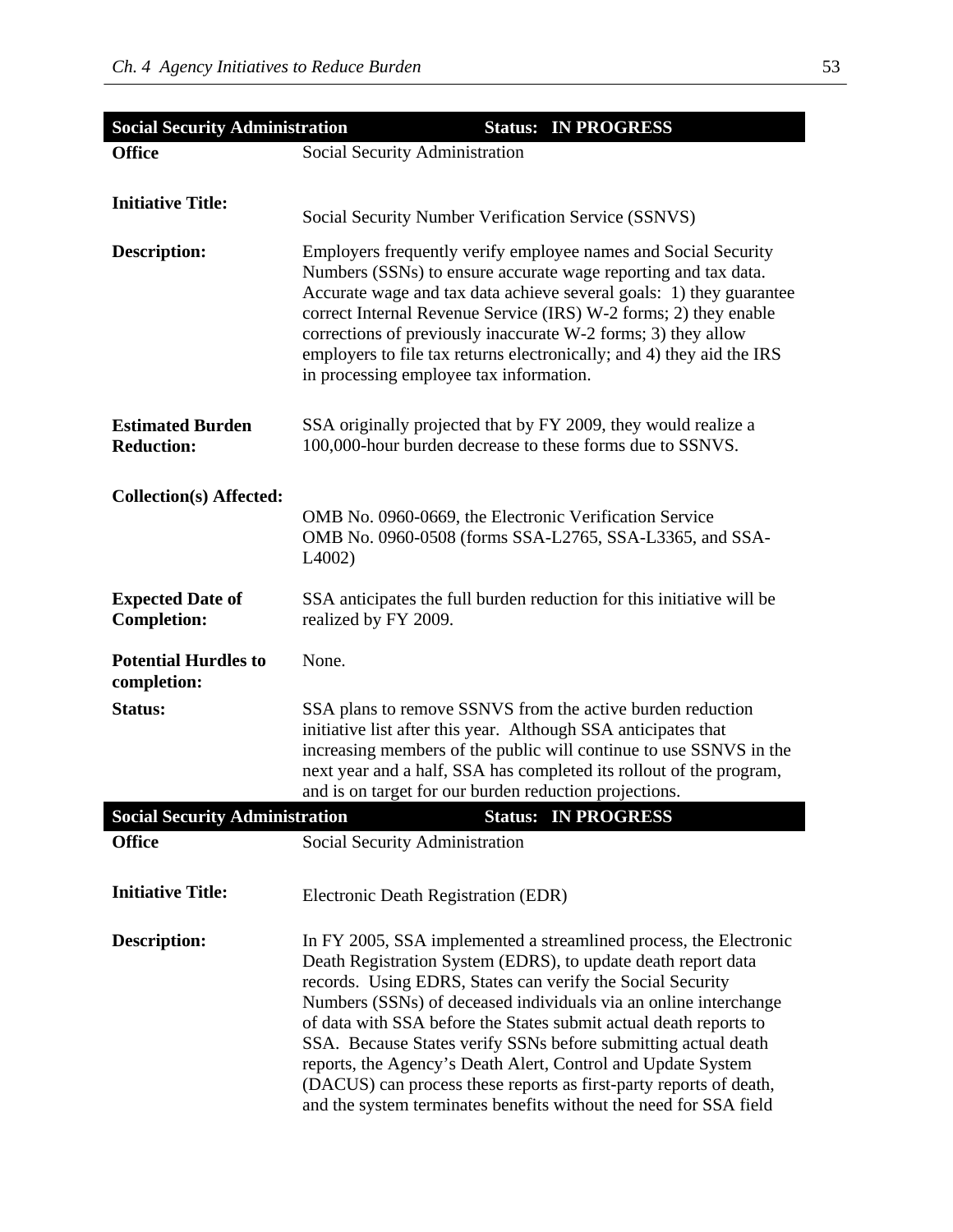|                                               | office death input.                                                                                                                                                                                                                                                                                                                                                                                                                                                                                                                                                                                                                                                                                                                                                                                                                                              |
|-----------------------------------------------|------------------------------------------------------------------------------------------------------------------------------------------------------------------------------------------------------------------------------------------------------------------------------------------------------------------------------------------------------------------------------------------------------------------------------------------------------------------------------------------------------------------------------------------------------------------------------------------------------------------------------------------------------------------------------------------------------------------------------------------------------------------------------------------------------------------------------------------------------------------|
| <b>Estimated Burden</b><br><b>Reduction:</b>  | To date, 32 States are using EDR to report death data to SSA. EDR<br>has achieved a total burden reduction of 44,134 hours (the burden<br>reductions for FYs 2005 and 2006 in the projections chart and the<br>FY 2007 burden reduction). As more states enroll in EDR, SSA<br>anticipates that burden savings will grow.                                                                                                                                                                                                                                                                                                                                                                                                                                                                                                                                        |
| <b>Collection(s) Affected:</b>                | SSA-721, Statement of Death by a Funeral Director (OMB No.<br>0960-0142).                                                                                                                                                                                                                                                                                                                                                                                                                                                                                                                                                                                                                                                                                                                                                                                        |
| <b>Expected Date of</b><br><b>Completion:</b> | We anticipate that all 50 States and three U.S. territories will use<br>EDR by 2011, at which time this initiative will be complete.                                                                                                                                                                                                                                                                                                                                                                                                                                                                                                                                                                                                                                                                                                                             |
| <b>Potential Hurdles to</b><br>completion:    | When SSA first reported this initiative in the FY 2007 ICB, they<br>anticipated the following possible hurdles to completion:<br>Ability of the States to enter into agreements with HHS<br>(HHS was given the authority to grant authority for EDR<br>agreements in FY 2007 under the Intelligence Reform and<br>Terrorist Prevention Act);<br>States' ability to absorb the initial start-up and maintenance<br>$\bullet$<br>costs;<br>Security and privacy concerns;<br>Variation in individual State's readiness for automation;<br>Variation in State and Federal agency data needs;<br>$\bullet$<br>Executive buy-in and commitment.<br>$\bullet$<br>Although these are legitimate concerns, they have not prevented the<br>first 32 States from enrolling in EDR, and SSA does not anticipate<br>they will deter the remaining States from participating. |
| <b>Status:</b>                                | In Progress                                                                                                                                                                                                                                                                                                                                                                                                                                                                                                                                                                                                                                                                                                                                                                                                                                                      |
| <b>Social Security Administration</b>         | <b>Status: IN PROGRESS</b>                                                                                                                                                                                                                                                                                                                                                                                                                                                                                                                                                                                                                                                                                                                                                                                                                                       |
| <b>Office</b>                                 | Social Security Administration                                                                                                                                                                                                                                                                                                                                                                                                                                                                                                                                                                                                                                                                                                                                                                                                                                   |
| <b>Initiative Title:</b>                      | <b>Electronic Records Express</b>                                                                                                                                                                                                                                                                                                                                                                                                                                                                                                                                                                                                                                                                                                                                                                                                                                |
| <b>Description:</b>                           | Electronic Records Express (ERE) is a new SSA initiative designed<br>to streamline the existing paper-based disability claims evidence<br>submission process. ERE provides users with multiple convenient,<br>secure, and fast electronic records submission options for submitting<br>disability claims-related evidence such as health, school, and other<br>records to SSA.<br>ERE will benefit professionals such as medical providers (including<br>hospitals, clinics, doctors, and health information managers), school                                                                                                                                                                                                                                                                                                                                   |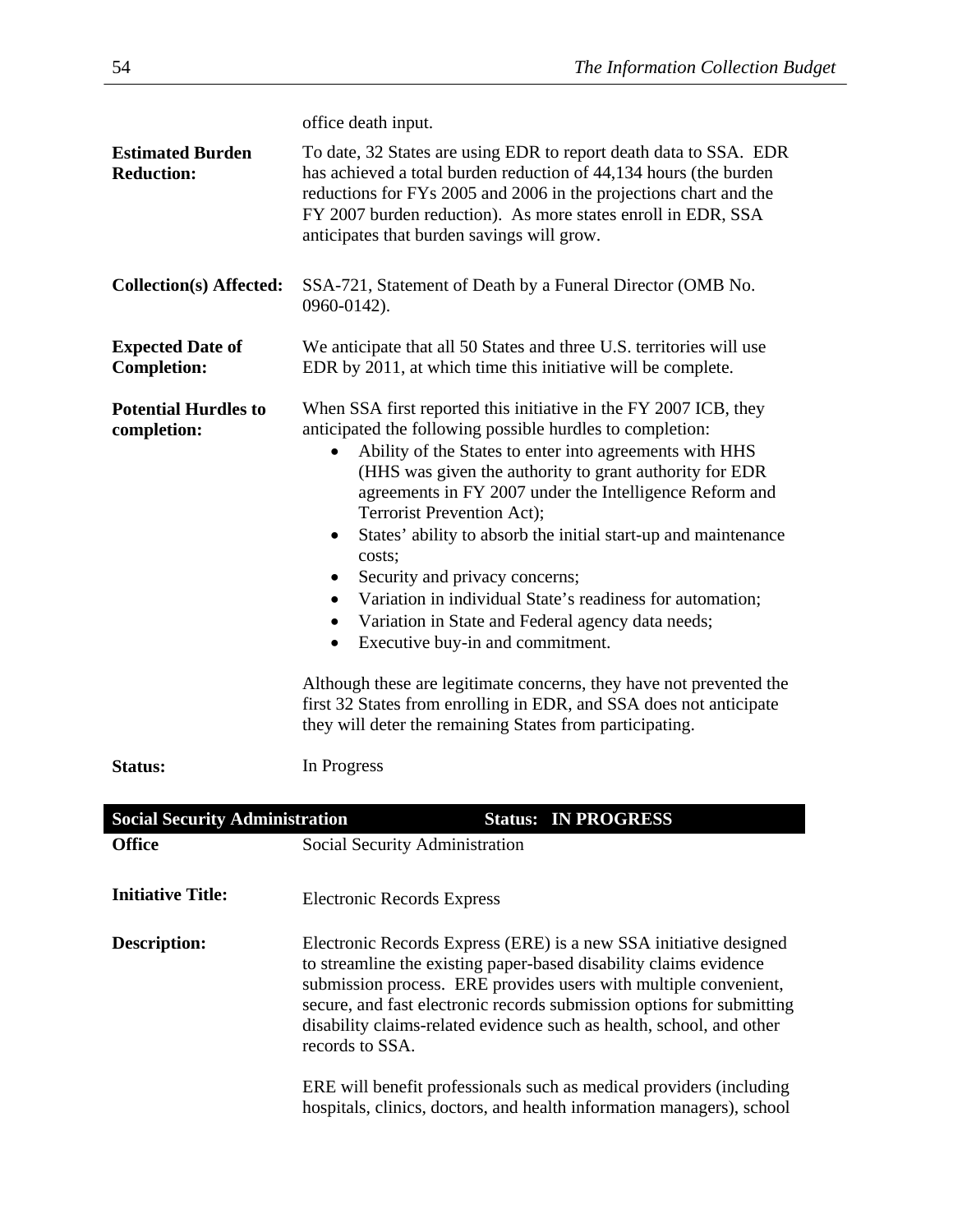|                                                                  | professionals, and third parties (including attorneys and claimant<br>representatives), all of whom may submit evidence to SSA or the<br>state Disability Determination Services (DDS) on behalf of an SSA<br>disability applicant. Participants can send records directly to SSA or<br>the state DDS via the Internet, fax, or scanner/Internet for multiple<br>patient document batches. By enabling the rapid electronic<br>transmission of information, ERE: 1) expedites the disability<br>decision process time for patients; 2) decreases the amount of time it<br>takes to reimburse service providers; and 3) saves resources for<br>service providers. |
|------------------------------------------------------------------|------------------------------------------------------------------------------------------------------------------------------------------------------------------------------------------------------------------------------------------------------------------------------------------------------------------------------------------------------------------------------------------------------------------------------------------------------------------------------------------------------------------------------------------------------------------------------------------------------------------------------------------------------------------|
| <b>Total Burden</b><br><b>Reduction:</b>                         | 573,333 hours                                                                                                                                                                                                                                                                                                                                                                                                                                                                                                                                                                                                                                                    |
| <b>Collection(s) Affected:</b><br><b>Expected Date of</b>        | 0960-0555 (Clearance of Information Collections Conducted by<br>State DDS on Behalf of SSA)<br>2011                                                                                                                                                                                                                                                                                                                                                                                                                                                                                                                                                              |
| <b>Completion:</b><br><b>Potential Hurdles to</b><br>completion: | Depending on the transmission method, it may take time for sources<br>to transition from a paper-based environment to using an electronic<br>medium.                                                                                                                                                                                                                                                                                                                                                                                                                                                                                                             |
| Status:                                                          | In Progress                                                                                                                                                                                                                                                                                                                                                                                                                                                                                                                                                                                                                                                      |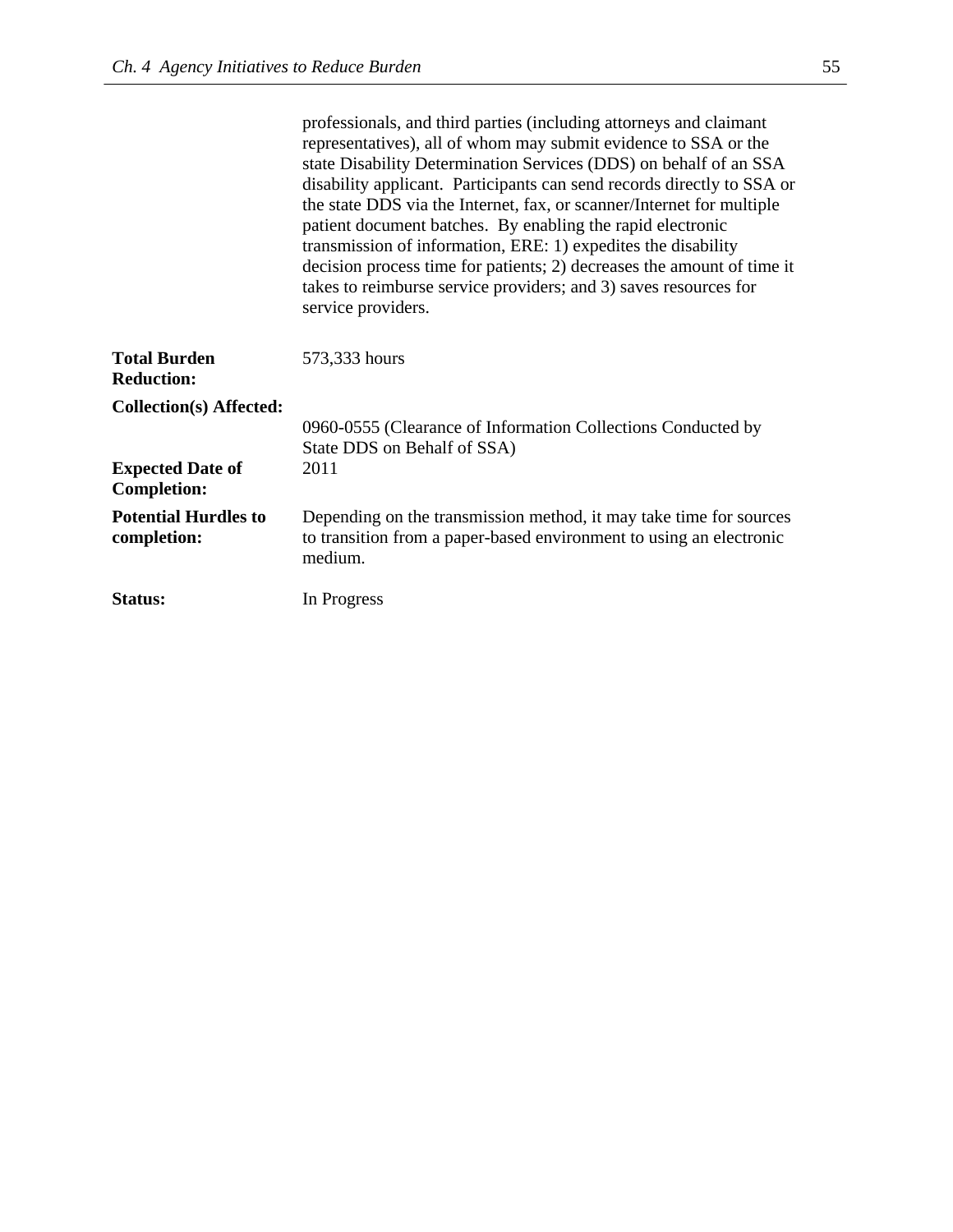# **Appendix A. FY 2007 Significant Paperwork Reductions and Increases**

The Paperwork Reduction Act of 1995 (PRA) assigns responsibility for the agency's information collection activities to the head of each agency, supported by its Chief Information Officer (CIO). Agencies are expected to develop and coordinate initiatives that will produce meaningful improvements for the public. This includes reducing the amount of paperwork required of the public.

This appendix highlights significant burden changes agencies made in FY 2007. To identify the source of the burden reduction or increase, the appendix is divided into sub-categories. For reductions, these exhibits of burden changes are organized as follows: cutting redundancy, using information technology, changing regulations, changing forms, and miscellaneous actions. For increases in burden, the exhibits are placed into three categories: caused by statute, changing regulations, miscellaneous actions. When legislation results in an increase in burden to achieve the benefits of the law or new program, the appendix includes the statute title and public law number when available.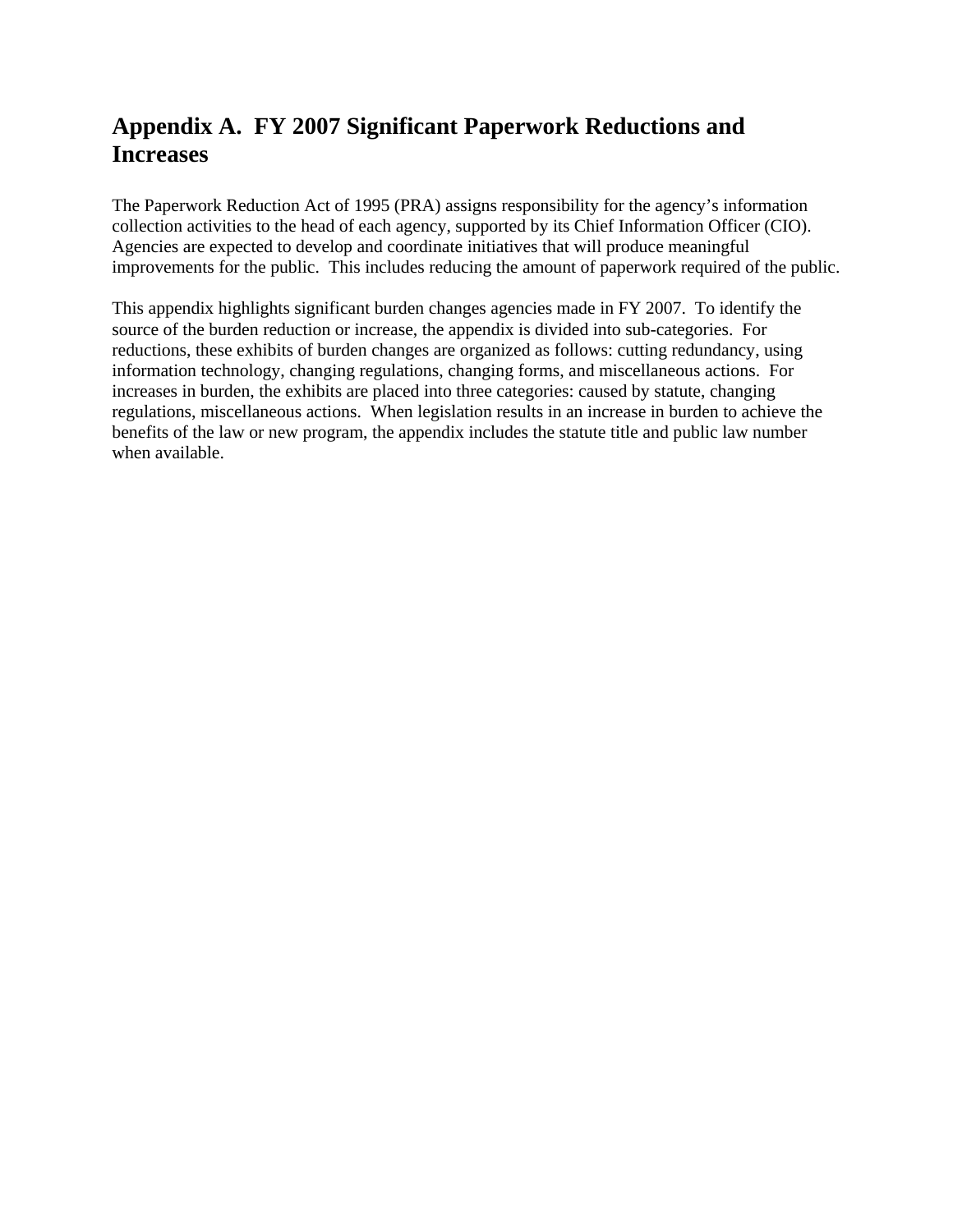## **FY 2007 Burden Reduction from Changing Regulations**

| <b>Department of Defense</b>                                        |                                                                                                                                                                                                                                                                                                                                                                                                                                                                                                                                                                                                                                                                                                                                                                                                                  |
|---------------------------------------------------------------------|------------------------------------------------------------------------------------------------------------------------------------------------------------------------------------------------------------------------------------------------------------------------------------------------------------------------------------------------------------------------------------------------------------------------------------------------------------------------------------------------------------------------------------------------------------------------------------------------------------------------------------------------------------------------------------------------------------------------------------------------------------------------------------------------------------------|
| <b>OMB Control Number:</b>                                          | 0704-0229                                                                                                                                                                                                                                                                                                                                                                                                                                                                                                                                                                                                                                                                                                                                                                                                        |
| <b>Title:</b>                                                       | Defense Federal Acquisition Regulation Supplement Part 225, Foreign<br>Acquisition, and related clauses                                                                                                                                                                                                                                                                                                                                                                                                                                                                                                                                                                                                                                                                                                          |
| <b>Purpose of the Collection:</b>                                   | Part of this information collection ensures contractor compliance with<br>restrictions on the acquisition of foreign products. Other required information<br>enable compliance with trade agreements and memoranda of understanding,<br>which promote reciprocal trade with U.S. allies. DoD also provides information<br>to the Department of Commerce with regard to identification of expenditures in<br>the United States.                                                                                                                                                                                                                                                                                                                                                                                   |
| <b>How Reduction Achieved:</b>                                      | In March and October of 2006 final rules eliminated several requirements<br>associated with Part 225.                                                                                                                                                                                                                                                                                                                                                                                                                                                                                                                                                                                                                                                                                                            |
| <b>Change in Burden:</b>                                            | $-303,900$ hours                                                                                                                                                                                                                                                                                                                                                                                                                                                                                                                                                                                                                                                                                                                                                                                                 |
| <b>Department of Health and Human Services</b>                      |                                                                                                                                                                                                                                                                                                                                                                                                                                                                                                                                                                                                                                                                                                                                                                                                                  |
| <b>OMB Control Number:</b>                                          | 0910-0513                                                                                                                                                                                                                                                                                                                                                                                                                                                                                                                                                                                                                                                                                                                                                                                                        |
| <b>Title:</b>                                                       | Applications for FDA Approval to Market a New Drug: Patient Listing<br>Requirements and Application of 30-month Stays on Approval of Abbreviated<br><b>New Drug Applications</b>                                                                                                                                                                                                                                                                                                                                                                                                                                                                                                                                                                                                                                 |
| <b>Purpose of the Collection:</b><br><b>How Reduction Achieved:</b> | The proposal would amend FDA's patient listing requirements for new drug<br>applications (NDAs). The proposal would clarify the types of patents that must<br>and must not be listed and revise the declaration that NDA applicants must<br>provide regarding their patents to help ensure that NDA applicants list only<br>appropriate patents. The proposal would also revise the regulations regarding the<br>effective date of approval for certain abbreviated new drug applications<br>(ANDAs) and certain applications submitted under section $505(b)(2)$ of the<br>Federal Food, Drug, and Cosmetic Act (505(b)(2) applications).<br>The information collection burden will decrease from the estimate made in the<br>June 2003 final rule to 8,840 hours. Certain sections of the June 2003 final rule |
|                                                                     | regarding the application of 30-month stays on approval of certain ANDAs and<br>certain other new drug applications, known as 505(b)(2) applications, submitted<br>under the act, were superseded by the Medicare Prescription Drug, Improvement,<br>and Modernization Act of 2003, signed December 8, 2003 which were included<br>in the estimated annual reporting burden to describe an information collection<br>burden associated with the revoked sections of the regulations.                                                                                                                                                                                                                                                                                                                             |
| <b>Change in Burden:</b>                                            | -490,965 hours                                                                                                                                                                                                                                                                                                                                                                                                                                                                                                                                                                                                                                                                                                                                                                                                   |
| <b>Department of Transportation</b>                                 |                                                                                                                                                                                                                                                                                                                                                                                                                                                                                                                                                                                                                                                                                                                                                                                                                  |
| <b>OMB Control Number:</b>                                          | 2105-0529                                                                                                                                                                                                                                                                                                                                                                                                                                                                                                                                                                                                                                                                                                                                                                                                        |
| <b>Title:</b>                                                       | Procedures for Transportation Drug and Alcohol Testing Program                                                                                                                                                                                                                                                                                                                                                                                                                                                                                                                                                                                                                                                                                                                                                   |
| <b>Purpose of the Collection:</b>                                   | Under the Omnibus Transportation Employee Testing Act of 1991, DOT is<br>required to implement a drug and alcohol testing program in the Transportation<br>industry. This specific requirement is elaborated in 49 CFR Part 40 (Procedures<br>for Transportation Drug and Alcohol Testing Programs).                                                                                                                                                                                                                                                                                                                                                                                                                                                                                                             |
| <b>How Reduction Achieved:</b>                                      | The program change was a result of a regulatory change in which the random<br>alcohol testing rates for each DOT agency was reduced to from 25% to 10%.                                                                                                                                                                                                                                                                                                                                                                                                                                                                                                                                                                                                                                                          |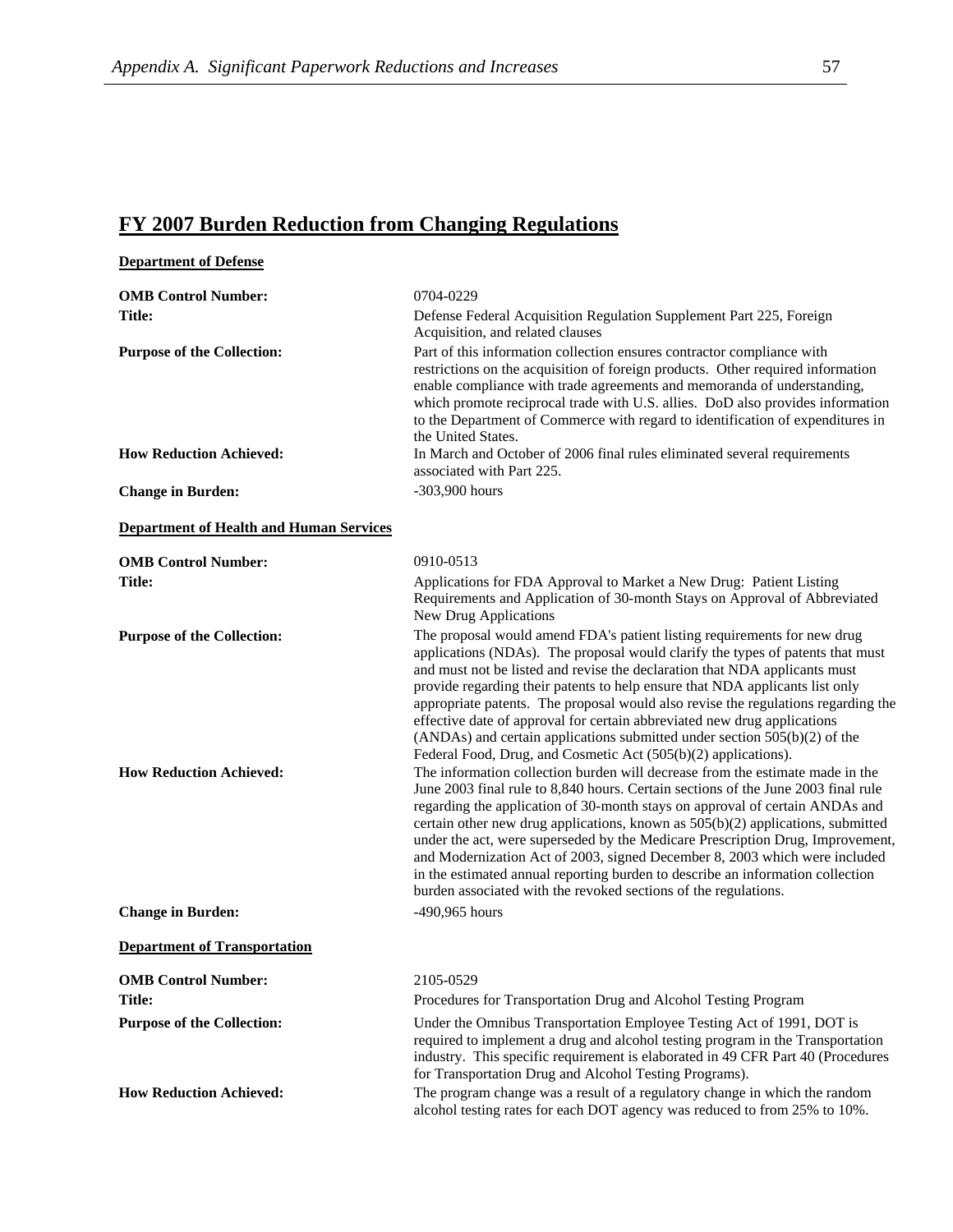| <b>Change in Burden:</b>                    | $-157,957$ hours                                                                                                                                                                                                                                                                                                                                                                                                                                                                                                                                                                                                                                                                                                                       |
|---------------------------------------------|----------------------------------------------------------------------------------------------------------------------------------------------------------------------------------------------------------------------------------------------------------------------------------------------------------------------------------------------------------------------------------------------------------------------------------------------------------------------------------------------------------------------------------------------------------------------------------------------------------------------------------------------------------------------------------------------------------------------------------------|
| <b>Environmental Protection Agency</b>      |                                                                                                                                                                                                                                                                                                                                                                                                                                                                                                                                                                                                                                                                                                                                        |
| <b>OMB Control Number:</b><br><b>Title:</b> | 2050-0021<br>Spill Prevention, Control and Countermeasure (SPCC) Plans (Final Rule)                                                                                                                                                                                                                                                                                                                                                                                                                                                                                                                                                                                                                                                    |
| <b>Purpose of the Collection:</b>           | The Oil Pollution Prevention regulation (40 CFR part 112) requires and<br>establishes procedures for the preparation and implementation of Spill<br>Prevention, Control, and Countermeasure (SPCC) Plans. SPCC Plans help<br>minimize the potential for oil discharges by non-transportation-related onshore<br>and offshore facilities into or upon the navigable waters of the United States or<br>adjoining shorelines or from affecting certain natural resources. The 2006 rule<br>amendments reduce the burden of the SPCC regulation, with expected benefits<br>for small entities. The rule amendments reduce the regulatory burden on<br>qualified facilities and facilities with qualified oil-filled operational equipment. |
| <b>How Reduction Achieved:</b>              | Program changes reflect the 2006 revisions to the SPCC rule, which affect both<br>per-facility costs and the number of affected facilities.                                                                                                                                                                                                                                                                                                                                                                                                                                                                                                                                                                                            |
| <b>Change in Burden:</b>                    | $-504,261$ hours                                                                                                                                                                                                                                                                                                                                                                                                                                                                                                                                                                                                                                                                                                                       |
| <b>OMB Control Number:</b>                  | 2070-0093                                                                                                                                                                                                                                                                                                                                                                                                                                                                                                                                                                                                                                                                                                                              |
| Title:<br><b>Purpose of the Collection:</b> | Toxic Chemical Release Reporting (Form R) (Renewal)<br>Under the Emergency Planning and Community Right-to-Know Act (EPCAR)<br>section 313 and section 6607 or the Pollution Prevention Act (PPA) of 1990,<br>respondents submit information concerning toxic chemical releases into the air,<br>land and water. Respondents report one chemical per Form R. Collected data<br>are made available through EPA's Envirofacts and Toxics Release Inventory<br>Explorer databases.                                                                                                                                                                                                                                                        |
| <b>How Reduction Achieved:</b>              | The TRI final rule to expand Form A eligibility provides overall burden<br>reduction of approximately 123,404 hours based on a decrease in the Form R<br>burden that outweighs the increase in the Form A burden (i.e., 402,298 hours of<br>Form R burden reduction minus 279,495 hours of Form A burden increase).                                                                                                                                                                                                                                                                                                                                                                                                                    |
| <b>Change in Burden:</b>                    | $-402,298$ hours                                                                                                                                                                                                                                                                                                                                                                                                                                                                                                                                                                                                                                                                                                                       |
| <b>DOD/GSA/NASA (FAR)</b>                   |                                                                                                                                                                                                                                                                                                                                                                                                                                                                                                                                                                                                                                                                                                                                        |
| <b>OMB Control Number:</b>                  | 9000-0075                                                                                                                                                                                                                                                                                                                                                                                                                                                                                                                                                                                                                                                                                                                              |
| Title:                                      | Government Property - Part 45; Clauses 52.245-2; -4; -5 thru -11; -17 thru 19                                                                                                                                                                                                                                                                                                                                                                                                                                                                                                                                                                                                                                                          |
| <b>Purpose of the Collection:</b>           | Part 45 and Section 52.245 of the FAR prescribe policies and procedures for<br>providing Government property, and reporting, redistributing and disposing of<br>contractor inventory. Firms provided Government furnished property under<br>Federal contracts must maintain records of the property and report status.                                                                                                                                                                                                                                                                                                                                                                                                                 |
| <b>How Reduction Achieved:</b>              | This submission request represents a total rewrite of FAR Part 45 and its<br>associated clauses in Part 52. Significant proposed changes include: combining<br>selected FAR property clauses into a single clause; deleting outdated clauses and<br>other language; establishing a life-cycle approach to property management; and<br>sanctioning the use of consensus standards and/or industry-leading standards and<br>practices for property management.                                                                                                                                                                                                                                                                           |
| <b>Change in Burden:</b>                    | -349,455 hours                                                                                                                                                                                                                                                                                                                                                                                                                                                                                                                                                                                                                                                                                                                         |

## **Securities and Exchange Commission**

| <b>OMB Control Number:</b> | 3235-0288   |
|----------------------------|-------------|
| Title:                     | Form $20-F$ |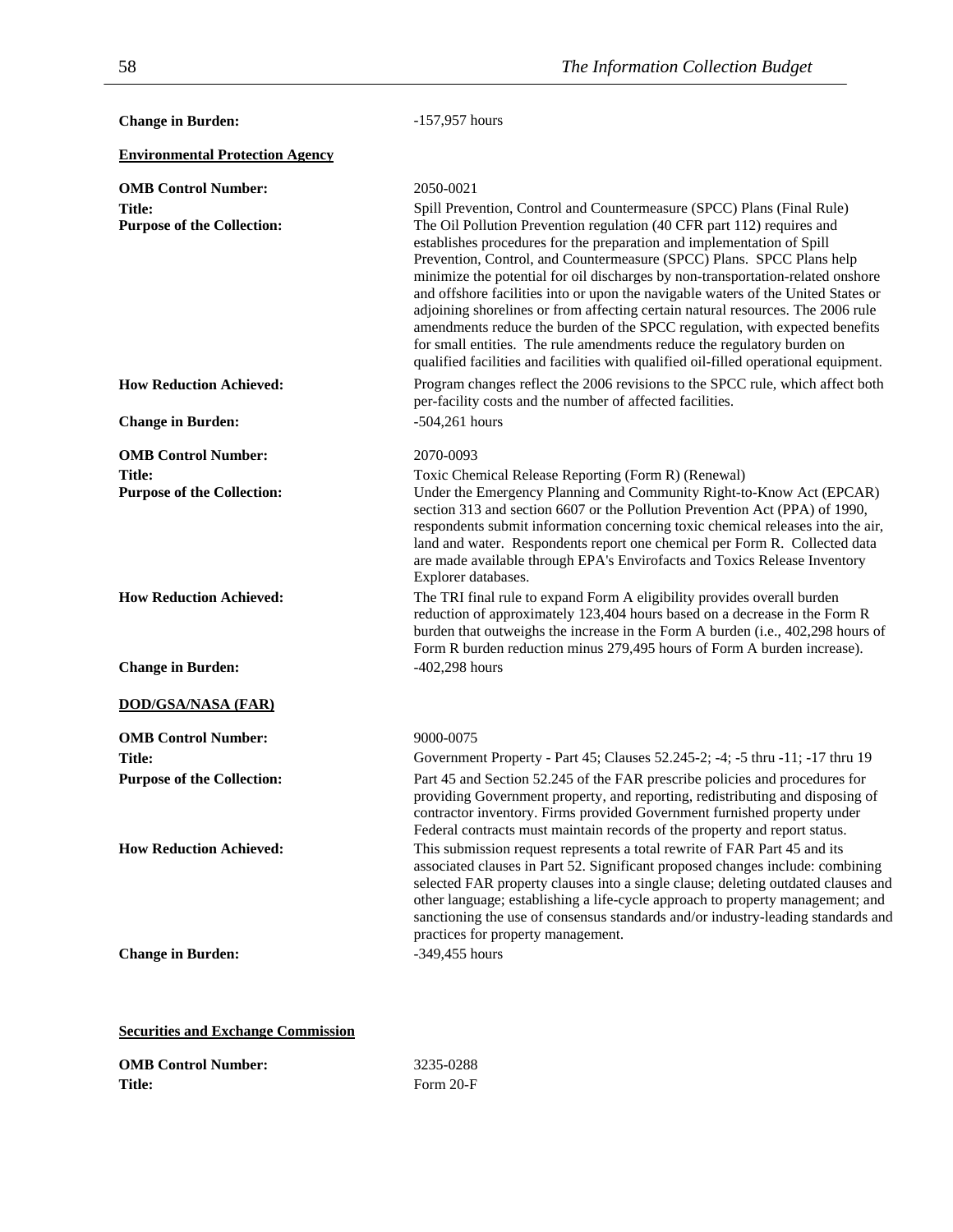| <b>Purpose of the Collection:</b> | Form 20-F is used by foreign private issuers to either register a class of securities<br>under the Exchange Act or to satisfy their annual report obligations pursuant to<br>Sections 13 and 15(d) of the Exchange Act.                                                                                                                                                                                                                                                                                                         |
|-----------------------------------|---------------------------------------------------------------------------------------------------------------------------------------------------------------------------------------------------------------------------------------------------------------------------------------------------------------------------------------------------------------------------------------------------------------------------------------------------------------------------------------------------------------------------------|
| <b>How Reduction Achieved:</b>    | As a result of the Commission's adoption of Exchange Act Rule 12h-6 (Release<br>No. 34-55540), it will be easier for a foreign private issuer to exit the Exchange<br>Act registration and reporting regime when there is relatively little U.S. investor<br>interest in its securities. Although Form 20-F was not amended as part of the<br>rulemaking, the Commission expects that fewer foreign private issuers will file<br>Form 20-F reports as a result of the rulemaking. This form reflects the expected<br>reduction. |
| <b>Change in Burden:</b>          | $-154,312$ hours                                                                                                                                                                                                                                                                                                                                                                                                                                                                                                                |

## **FY 2007 Burden Reduction from Cutting Redundancy**

#### **Department of Health and Human Services**

| <b>OMB Control Number:</b><br><b>Title:</b> | 0917-0030<br>Indian Health Service (his) Forms to Implement the Privacy Rule (45 CFR Parts<br>160 and 164)                                                                                                                                                                                                                                                                                                    |
|---------------------------------------------|---------------------------------------------------------------------------------------------------------------------------------------------------------------------------------------------------------------------------------------------------------------------------------------------------------------------------------------------------------------------------------------------------------------|
| <b>Purpose of the Collection:</b>           | This collection of information is made necessary by the DHHS Rule entitled<br>'Standards for Privacy of Individually Identifiable Health Information' ('Privacy<br>Rule') (456 CFR Parts 160 and 164). Considered a covered entity under the<br>Privacy Rule, the IHS is subject to the Rule and must develop and implement<br>methods to meet the information collection requirements contained in the rule. |
| <b>How Reduction Achieved:</b>              | The burden is less because the forms were edited to ease the burden of each<br>patient. Redundancy was eliminated.                                                                                                                                                                                                                                                                                            |
| <b>Change in Burden:</b>                    | $-168.950$ hours                                                                                                                                                                                                                                                                                                                                                                                              |

## **FY 2007 Burden Reduction from Changing Forms**

#### **Department of Housing and Urban Development**

| <b>OMB Control Number:</b>          | 2577-0169                                                                                                                                                                                                                                                                                                                                                                                                                                               |
|-------------------------------------|---------------------------------------------------------------------------------------------------------------------------------------------------------------------------------------------------------------------------------------------------------------------------------------------------------------------------------------------------------------------------------------------------------------------------------------------------------|
| Title:                              | Housing Choice Voucher Program                                                                                                                                                                                                                                                                                                                                                                                                                          |
| <b>Purpose of the Collection:</b>   | Public Housing Authorities' (PHA) apply for funding to assist very low-income<br>families lease or purchase housing. PHAs maintain records on participant<br>eligibility, until acceptability, lease and/or housing assistance payments, and<br>budget and payment documentation.                                                                                                                                                                       |
| <b>How Reduction Achieved:</b>      | This revision reflects a decrease in total hours because the hours for the financial<br>documents decreased while additional hours were allocated for Housing Choice<br>Voucher transfers and contracts of sale under the homeownership option. The<br>number of financial forms decreased from five to one; however the submissions<br>decreased from five (one submission per form annually) to four quarterly<br>electronic submissions of one form. |
| <b>Change in Burden:</b>            | $-124,892$ hours                                                                                                                                                                                                                                                                                                                                                                                                                                        |
| <b>Department of Transportation</b> |                                                                                                                                                                                                                                                                                                                                                                                                                                                         |
| <b>OMB Control Number:</b>          | 2105-0510                                                                                                                                                                                                                                                                                                                                                                                                                                               |
| Title:                              | Uniform Report of DBE Awards and Commitments and other DBE Program<br>Collections                                                                                                                                                                                                                                                                                                                                                                       |
| <b>Purpose of the Collection:</b>   | This collection concerns reports of DBE participation from DOT recipients to<br>FHWA, FTA, and FAA.                                                                                                                                                                                                                                                                                                                                                     |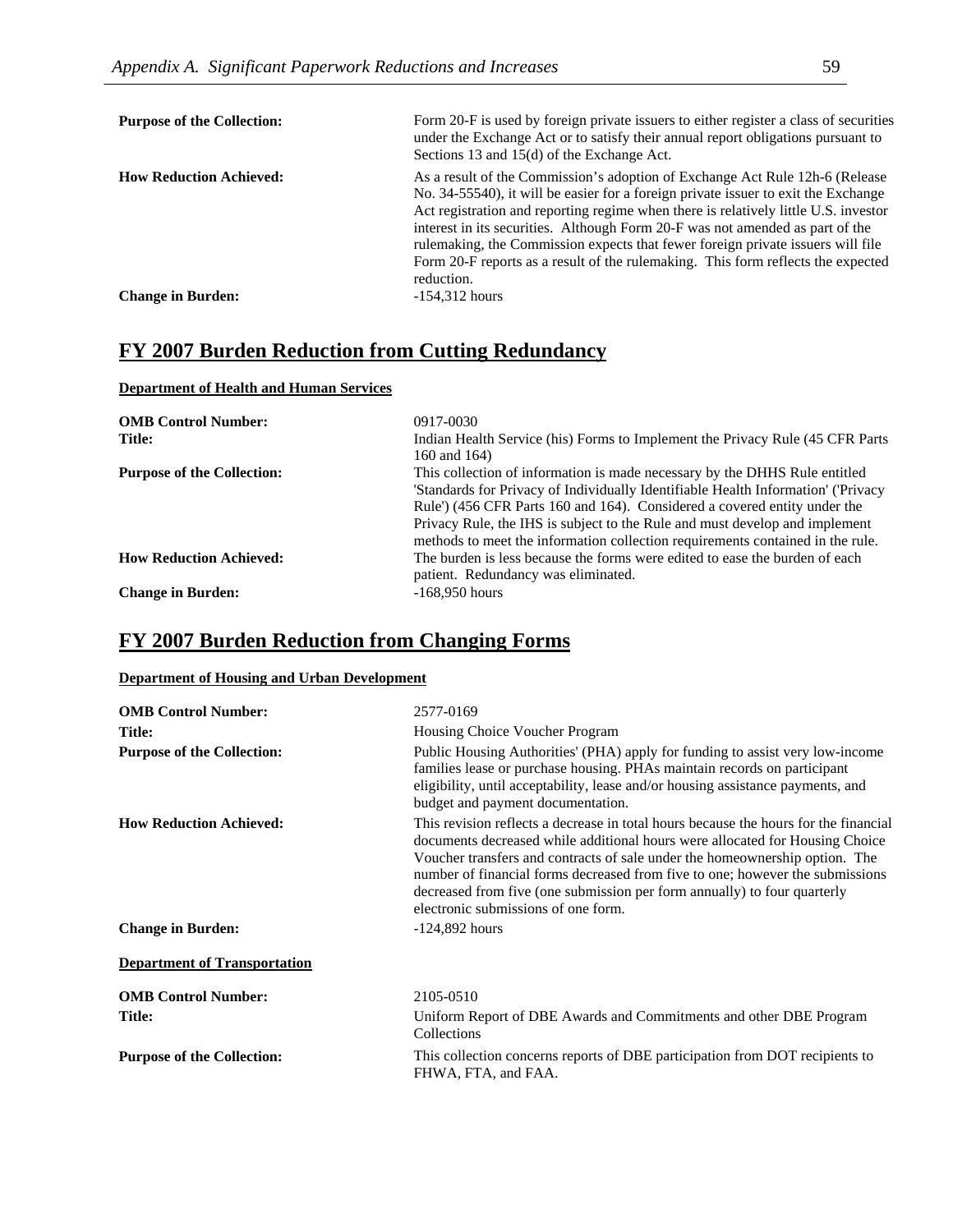| <b>How Reduction Achieved:</b>                                      | The difference in the hours numbers between the previous and current collections<br>is that, in the interim, DOT reduced the reporting frequency for recipients and<br>also streamlined the form.                                                                                                                                                                                                                                                                                                                                                                                                      |
|---------------------------------------------------------------------|--------------------------------------------------------------------------------------------------------------------------------------------------------------------------------------------------------------------------------------------------------------------------------------------------------------------------------------------------------------------------------------------------------------------------------------------------------------------------------------------------------------------------------------------------------------------------------------------------------|
| <b>Change in Burden:</b>                                            | $-145,683$ hours                                                                                                                                                                                                                                                                                                                                                                                                                                                                                                                                                                                       |
| <b>Department of the Treasury</b>                                   |                                                                                                                                                                                                                                                                                                                                                                                                                                                                                                                                                                                                        |
| <b>OMB Control Number:</b>                                          | 1545-0028                                                                                                                                                                                                                                                                                                                                                                                                                                                                                                                                                                                              |
| Title:                                                              | Employer's Annual Federal Unemployment (FUTA) Tax Return (Form 940);<br>Planilla Para La Declaracion Anual Del Patrono-La Contribucion Federal Para El<br>Desempleo (FUTA)(Form 940-PR)                                                                                                                                                                                                                                                                                                                                                                                                                |
| <b>Purpose of the Collection:</b>                                   | Internal Revenue Code (IRC) section 3301 imposes a tax on employees based on<br>the first \$7,000 of taxable annual wages paid to each employee. IRS uses the<br>information reported on Forms 940 and 940-PR (Puerto Rico) to ensure that<br>employers have reported and figured the correct FUTA Wages and tax.                                                                                                                                                                                                                                                                                      |
| <b>How Reduction Achieved:</b>                                      | IRS completely redesigned Form 940 to enable optical scanning and to reduce<br>errors made by filers. Burden was reduced through several deletions, and<br>through the reorganization of the form into eight distinct parts, adding line-by-<br>line explanations for clarity. IRS also redesigned the instructions for Form 940<br>to provide clearer directions, including line-by-line instructions, examples and<br>worksheets. In addition, IRS added limited State Agency contact information to<br>the instructions as a reference for questions regarding State unemployment<br>contributions. |
| <b>Change in Burden:</b>                                            | $-8,067,640$ hours                                                                                                                                                                                                                                                                                                                                                                                                                                                                                                                                                                                     |
| <b>OMB Control Number:</b>                                          | 1545-0704                                                                                                                                                                                                                                                                                                                                                                                                                                                                                                                                                                                              |
| Title:                                                              | Information Return of U.S. Persons with Respect To Certain Foreign                                                                                                                                                                                                                                                                                                                                                                                                                                                                                                                                     |
| <b>Purpose of the Collection:</b>                                   | Corporations<br>Form 5471 and related schedules are used by U.S. persons that have an interest<br>in a foreign corporation. The form is used to report income from the foreign<br>corporation. The form and schedules are used to satisfy the reporting<br>requirements of sections 6035, 6038 and 6046 and the regulations there under<br>pertaining to the involvement of U.S. persons with certain foreign corporations.                                                                                                                                                                            |
| <b>How Reduction Achieved:</b>                                      | A revision of the form and instruction created the following changes: Three<br>attachments were deleted, eight code references were added, and 37 line items<br>were deleted. Ten code references were deleted and 18 line items were added,<br>due to the revision of Schedule J. Schedule M revision resulted in deletion of<br>one code reference and seven line items. Schedule N was obsolete and no<br>changes were made to Schedule O.                                                                                                                                                          |
| <b>Change in Burden:</b>                                            | -354,889 hours                                                                                                                                                                                                                                                                                                                                                                                                                                                                                                                                                                                         |
| <b>OMB Control Number:</b>                                          | 1545-1809                                                                                                                                                                                                                                                                                                                                                                                                                                                                                                                                                                                              |
| Title:                                                              | Credit for Employer-Provided Child Care Facilities and Services                                                                                                                                                                                                                                                                                                                                                                                                                                                                                                                                        |
| <b>Purpose of the Collection:</b><br><b>How Reduction Achieved:</b> | Qualified employers use Form 8882 to request a credit for employer-provided<br>child care facilities and services. Section 45F provides credit based on costs<br>incurred by an employer in providing childcare facilities and resource and<br>referral services. The credit is 25% of the qualified childcare expenditures plus<br>10% of the qualified childcare resource and referral expenditures for the tax year,<br>up to a maximum credit of \$150,000 per tax year.<br>IRS deleted 17 line items and two code references.                                                                     |
| <b>Change in Burden:</b>                                            | $-3,026,664$ hours                                                                                                                                                                                                                                                                                                                                                                                                                                                                                                                                                                                     |
|                                                                     |                                                                                                                                                                                                                                                                                                                                                                                                                                                                                                                                                                                                        |
| <b>OMB Control Number:</b><br>Title:                                | 1545-1810<br>Credit for Small Employer Pension Plan Startup Costs                                                                                                                                                                                                                                                                                                                                                                                                                                                                                                                                      |
|                                                                     |                                                                                                                                                                                                                                                                                                                                                                                                                                                                                                                                                                                                        |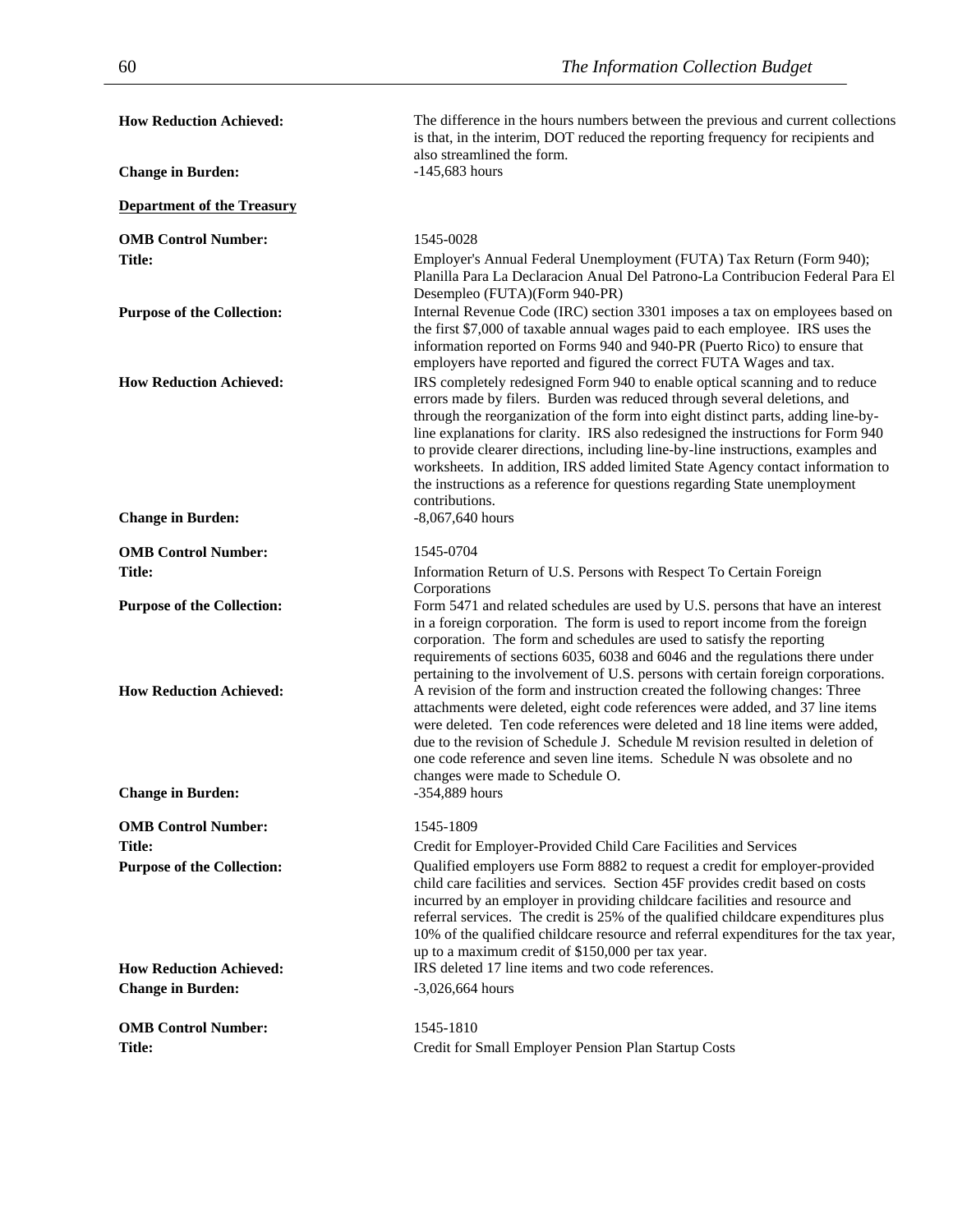| <b>Purpose of the Collection:</b>        | Qualified small employers use Form 8881 to request a credit for start up costs<br>related to eligible retirement plans. Form 8881 implements section 45E, which<br>provides a credit based on costs incurred by an employer in establishing or<br>administering an eligible employer plan or for the retirement related education of<br>employees with respect to the plan. The credit is 50% of the qualified costs for<br>the tax year, up to a maximum credit of \$500 for the first tax year and each of the<br>two subsequent tax years.          |
|------------------------------------------|--------------------------------------------------------------------------------------------------------------------------------------------------------------------------------------------------------------------------------------------------------------------------------------------------------------------------------------------------------------------------------------------------------------------------------------------------------------------------------------------------------------------------------------------------------|
| <b>How Reduction Achieved:</b>           | IRS deleted seven lines from Form 8881 which resulted in a program burden<br>change.                                                                                                                                                                                                                                                                                                                                                                                                                                                                   |
| <b>Change in Burden:</b>                 | -291,335 hours                                                                                                                                                                                                                                                                                                                                                                                                                                                                                                                                         |
| <b>Federal Communications Commission</b> |                                                                                                                                                                                                                                                                                                                                                                                                                                                                                                                                                        |
| <b>OMB Control Number:</b>               | 3060-1088                                                                                                                                                                                                                                                                                                                                                                                                                                                                                                                                              |
| <b>Title:</b>                            | Revision of FCC Form 1088                                                                                                                                                                                                                                                                                                                                                                                                                                                                                                                              |
| <b>Purpose of the Collection:</b>        | This revised information collection requests OMB approval of a significantly<br>improved Form 1088. This form, first approved in March 2007, is used to<br>collect complaint information in regard to the "Do-Not-Call" and "Junk Fax<br>Protection" acts, and other related consumer protection issues such as<br>prerecorded messages, automatic telephone dialing systems, and unsolicited<br>commercial email messages to wireless telecommunications devices (cell<br>phones, pagers).                                                            |
| <b>How Reduction Achieved:</b>           | The Commission is revising the collection to reflect: (a) an improved FCC Form<br>1088, and (b) the re-evaluation of the total annual hourly and cost burdens for<br>the currently approved information collection.                                                                                                                                                                                                                                                                                                                                    |
| <b>Change in Burden:</b>                 | $-274,400$ hours                                                                                                                                                                                                                                                                                                                                                                                                                                                                                                                                       |
| <b>Social Security Administration</b>    |                                                                                                                                                                                                                                                                                                                                                                                                                                                                                                                                                        |
| <b>OMB Control Number:</b>               | 0960-0555                                                                                                                                                                                                                                                                                                                                                                                                                                                                                                                                              |
| <b>Title:</b>                            | Information Collections Conducted by State Disability Determination Services<br>on Behalf of SSA                                                                                                                                                                                                                                                                                                                                                                                                                                                       |
| <b>Purpose of the Collection:</b>        | The information collections are conducted in support of SSA's disability<br>programs. The consultative exam (CE) report medical evidence of record and<br>pain report are used in the determination of disability. The information collected<br>from potential CE providers is used to verify the providers' credentials and<br>licenses. The information collected from claimants is used to obtain release of<br>medical information and to confirm scheduled CE appointments. The<br>respondents are medical provider and claimants for disability. |
| <b>How Reduction Achieved:</b>           | The overall total burden for this collection has been reduced by 1,747,387 hours.<br>This reduction is due to: 1) the elimination of pain symptom information, which<br>is now collected by other SSA forms and 2) the introduction of new electronic<br>methods of submission which reduce response time.                                                                                                                                                                                                                                             |
| <b>Change in Burden:</b>                 | $-1,746,637$ hours                                                                                                                                                                                                                                                                                                                                                                                                                                                                                                                                     |

# **FY 2007 Burden Reduction from Using Information Technology**

#### **Department of State**

| <b>OMB Control Number:</b>        | 1405-0152                                                                                                                                                                                                                                                                                                                                                               |
|-----------------------------------|-------------------------------------------------------------------------------------------------------------------------------------------------------------------------------------------------------------------------------------------------------------------------------------------------------------------------------------------------------------------------|
| <b>Title:</b>                     | American Citizen Services Internet Based Registration System (IBRS)                                                                                                                                                                                                                                                                                                     |
| <b>Purpose of the Collection:</b> | This is an Internet-based system to permit U.S. citizens residing or traveling<br>aboard to register their destination and emergency contacts with the Department<br>of State. This will permit the Department and U.S. embassies and consulates<br>abroad to communicate with U.S. citizens during periods of crisis or disaster, and<br>provide emergency assistance. |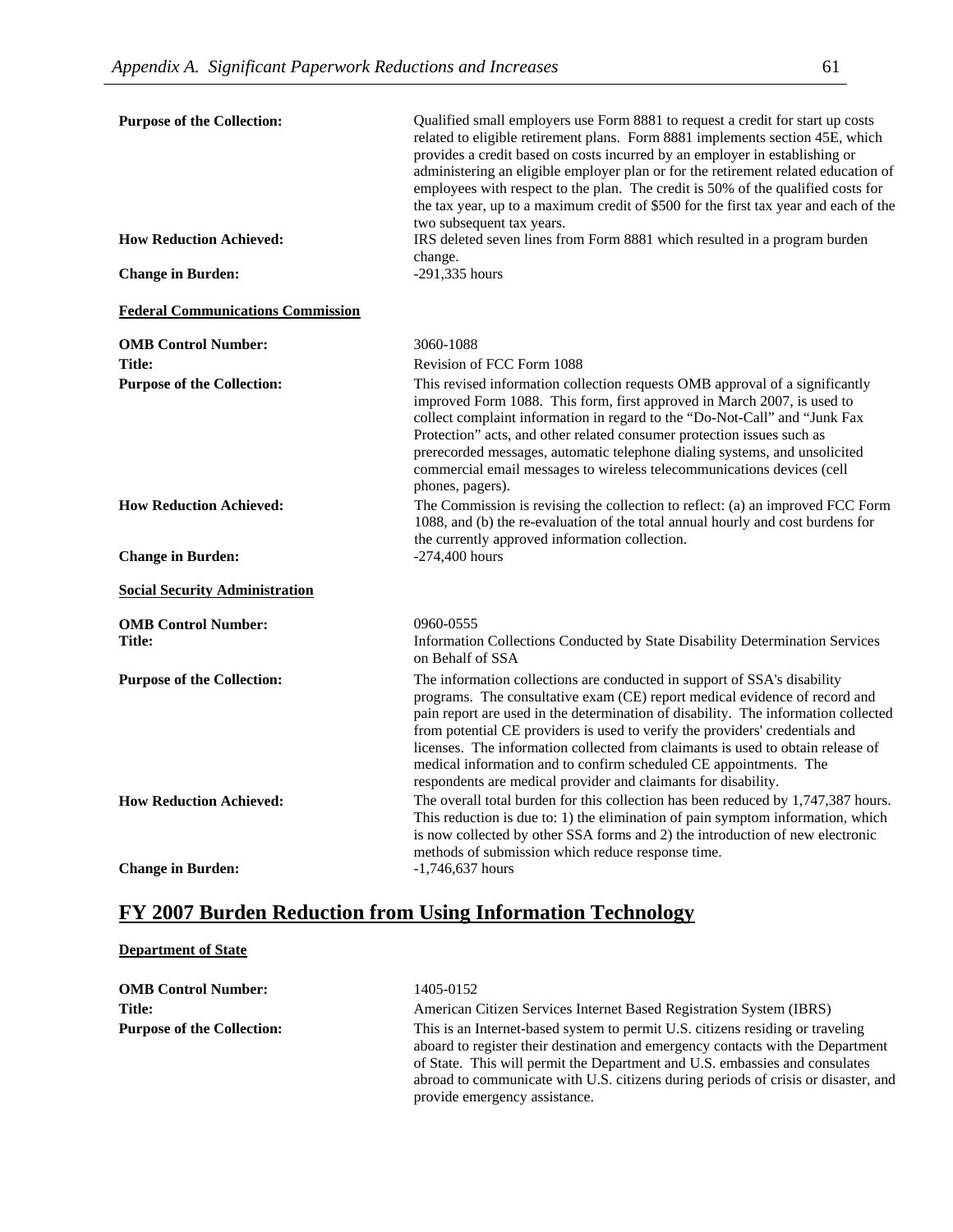| <b>How Reduction Achieved:</b>        | Burden change due to removal of in-person application requirement and decrease<br>in number of respondents.                                                                                                                                                                                                                                                                                                                                                                                                                                                                                                     |
|---------------------------------------|-----------------------------------------------------------------------------------------------------------------------------------------------------------------------------------------------------------------------------------------------------------------------------------------------------------------------------------------------------------------------------------------------------------------------------------------------------------------------------------------------------------------------------------------------------------------------------------------------------------------|
| <b>Change in Burden:</b>              | $-450,000$ hours                                                                                                                                                                                                                                                                                                                                                                                                                                                                                                                                                                                                |
| <b>Social Security Administration</b> |                                                                                                                                                                                                                                                                                                                                                                                                                                                                                                                                                                                                                 |
| <b>OMB Control Number:</b>            | 0960-0577                                                                                                                                                                                                                                                                                                                                                                                                                                                                                                                                                                                                       |
| Title:                                | Disability Report - Child                                                                                                                                                                                                                                                                                                                                                                                                                                                                                                                                                                                       |
| <b>Purpose of the Collection:</b>     | All three versions of this information collection, the paper SSA-3820, the online<br>i3820, and the EDCS, which is input by the Claims Representative during an<br>interview, collect the same information. The claimant has the option to complete<br>the SSA-3820, complete the Internet application (i3820), or provide the<br>information during a personal interview. The claimant provides information on<br>the limitations imposed by the alleged disability and the sources of medical and<br>educational evidence. The information is used by the evaluators to make a<br>determination on the claim. |
| <b>How Reduction Achieved:</b>        | The public reporting burden has changed due to an increase in the number of<br>Internet-completed forms and a decrease in paper completion.                                                                                                                                                                                                                                                                                                                                                                                                                                                                     |
| <b>Change in Burden:</b>              | $-209,367$ hours                                                                                                                                                                                                                                                                                                                                                                                                                                                                                                                                                                                                |

# **FY 2007 Burden Reduction from Miscellaneous Actions**

#### **Department of Commerce**

| <b>OMB Control Number:</b>        | 0607-0444                                                                                                                                                                                                                                                                                                                                                                                                                                                                                                                                                       |
|-----------------------------------|-----------------------------------------------------------------------------------------------------------------------------------------------------------------------------------------------------------------------------------------------------------------------------------------------------------------------------------------------------------------------------------------------------------------------------------------------------------------------------------------------------------------------------------------------------------------|
| <b>Title:</b>                     | 2007 Company Organization Survey                                                                                                                                                                                                                                                                                                                                                                                                                                                                                                                                |
| <b>Purpose of the Collection:</b> | The Census Bureau conducts the annual Company Organization Survey (COS) in<br>order to update and maintain a central, multi-purpose Business Register (BR). In<br>particular, the COS supplies critical information on the composition,<br>organizational structure, and operating characteristics of multi-establishment<br>companies. The BR provides sampling populations and enumeration lists for the<br>Census Bureau's economic surveys and censuses as well as providing the basis<br>for the annual County Business Patterns (CBP) statistical series. |
| <b>How Reduction Achieved:</b>    | The Census Bureau gathered most multi-location establishment data as part of<br>the Economic Census.                                                                                                                                                                                                                                                                                                                                                                                                                                                            |
| <b>Change in Burden:</b>          | $-111,834$ hours                                                                                                                                                                                                                                                                                                                                                                                                                                                                                                                                                |
| <b>OMB Control Number:</b>        | 0607-0905                                                                                                                                                                                                                                                                                                                                                                                                                                                                                                                                                       |
| <b>Title:</b>                     | 2004 Panel of the Survey of Income and Program Participation Waves 10, 11 &<br>12                                                                                                                                                                                                                                                                                                                                                                                                                                                                               |
| <b>Purpose of the Collection:</b> | This survey will provide improved statistics on income distribution and provides<br>data not previously available on eligibility for and participation in government<br>programs. Changes in status and participation will be measured over time.<br>These data will support policy and program planning. All people 15 years old or<br>older in sample households are interviewed.                                                                                                                                                                             |
| <b>How Reduction Achieved:</b>    | Census is limiting the sample for the 2004 Wave 10, 11, and 12 interviews to<br>21,292 households per wave, decreasing the burden to 44,799 hours through<br>January 2008.                                                                                                                                                                                                                                                                                                                                                                                      |
| <b>Change in Burden:</b>          | $-103,229$ hours                                                                                                                                                                                                                                                                                                                                                                                                                                                                                                                                                |
| <b>OMB Control Number:</b>        | 0651-0031                                                                                                                                                                                                                                                                                                                                                                                                                                                                                                                                                       |
| <b>Title:</b>                     | Patent Processing (Updating)                                                                                                                                                                                                                                                                                                                                                                                                                                                                                                                                    |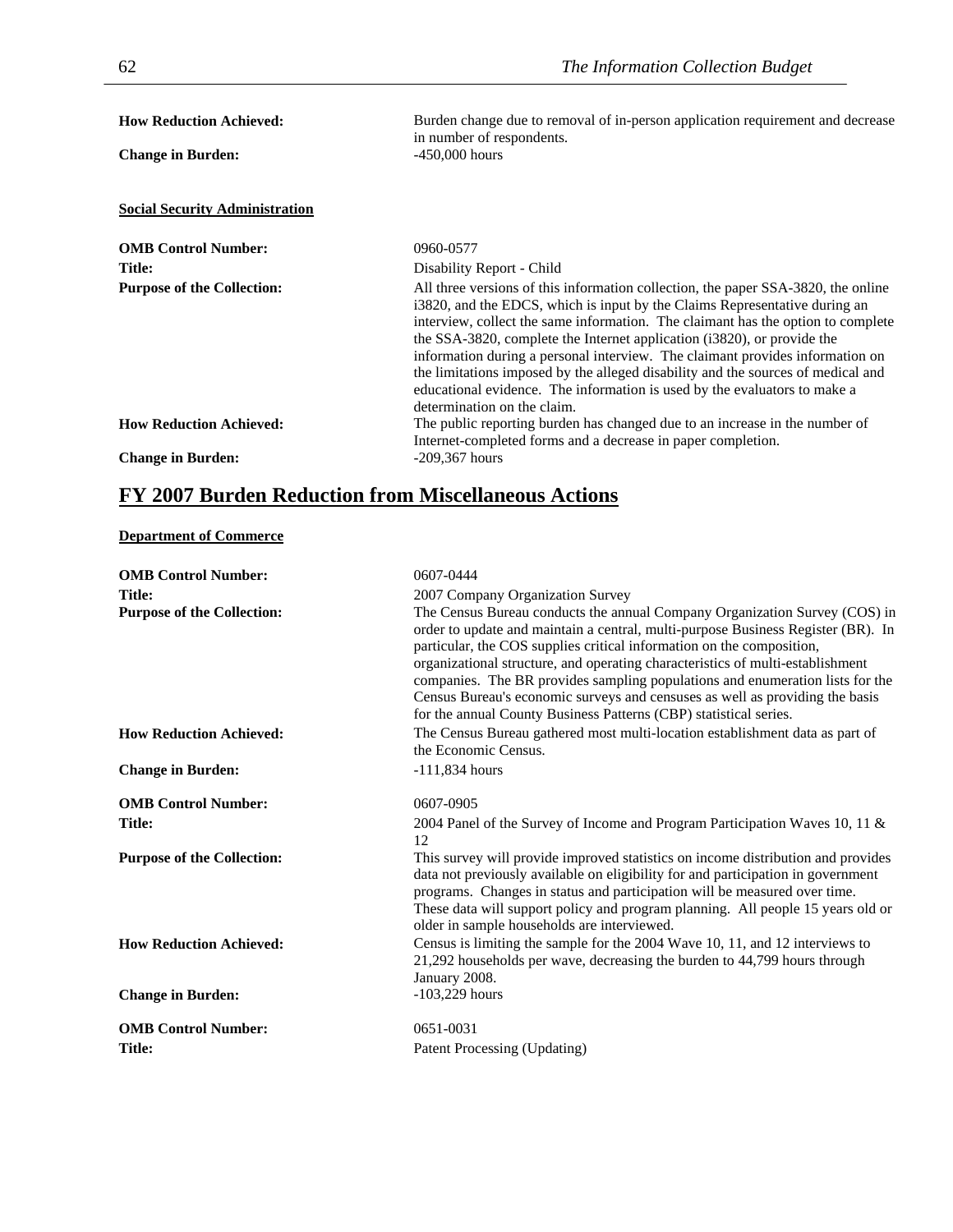| <b>Purpose of the Collection:</b>                          | This collection of information is required by 35 U.S.C. sec. 101 et.seq. and is<br>administered through 37 CFR Part 1. During the pendency of a patent<br>application or the period of enforceability of a patent, situations arise that require<br>collection of information for the USPTO to further process the patent or<br>application. This information can be used by the USPTO to continue the<br>processing of the patent or application or to ensure that applicants are complying<br>with the patent regulations.                                                                                                                                                                                                                                               |
|------------------------------------------------------------|----------------------------------------------------------------------------------------------------------------------------------------------------------------------------------------------------------------------------------------------------------------------------------------------------------------------------------------------------------------------------------------------------------------------------------------------------------------------------------------------------------------------------------------------------------------------------------------------------------------------------------------------------------------------------------------------------------------------------------------------------------------------------|
| <b>How Reduction Achieved:</b>                             | Based on public comment, the USPTO revised its estimates for the burden<br>required to provide examination support documents and petitions for further<br>continued examination under pending proposed rules.                                                                                                                                                                                                                                                                                                                                                                                                                                                                                                                                                              |
| <b>Change in Burden:</b>                                   | 196,800 hours                                                                                                                                                                                                                                                                                                                                                                                                                                                                                                                                                                                                                                                                                                                                                              |
| <b>Department of Health and Human Services</b>             |                                                                                                                                                                                                                                                                                                                                                                                                                                                                                                                                                                                                                                                                                                                                                                            |
| <b>OMB Control Number:</b>                                 | 0935-0118                                                                                                                                                                                                                                                                                                                                                                                                                                                                                                                                                                                                                                                                                                                                                                  |
| <b>Title:</b>                                              | Medical Expenditure Panel Survey Household Component and Medical Provider<br>Component (MEPS-HC and MEPS-MPC through 2009)                                                                                                                                                                                                                                                                                                                                                                                                                                                                                                                                                                                                                                                 |
| <b>Purpose of the Collection:</b>                          | The MEPS includes the collection of data from household and medical providers<br>to provide nationally representative unbiased estimates of health care use and<br>expenditures for the U.S. civilian noninstitutionalized population.                                                                                                                                                                                                                                                                                                                                                                                                                                                                                                                                     |
| <b>How Reduction Achieved:</b>                             | Differences in the questionnaire between the existing MEPS instrument are<br>minor and limited to two areas. Questions ascertaining whether household<br>members have had specific diseases or condition have been moved from round 3<br>and 5 to round 1. Questions about sore throat were removed and questions about<br>chronic bronchitis, high cholesterol, cancer, and ADHD/ADD were added. In<br>addition, questions that ascertain family relationships among members of the<br>household have been revised for ease of administration. In this later instance, the<br>changes do not change the nature of the data collected but rather increase the<br>ease with which the respondent and interviewer can record the information, thus<br>reducing the burden.   |
| <b>Change in Burden:</b>                                   | $-164,664$ hours                                                                                                                                                                                                                                                                                                                                                                                                                                                                                                                                                                                                                                                                                                                                                           |
| <b>OMB Control Number:</b>                                 | 0938-0760                                                                                                                                                                                                                                                                                                                                                                                                                                                                                                                                                                                                                                                                                                                                                                  |
| <b>Title:</b>                                              | Medicare and Medicaid Programs OASIS Collection Requirements as Part of the<br>CoPs for HHAs and Supp. Regs. in 42 CFR 48.55, 484.205, 484.245, 484.250                                                                                                                                                                                                                                                                                                                                                                                                                                                                                                                                                                                                                    |
| <b>Purpose of the Collection:</b>                          | This collection requires HHAs to use a standard core assessment data set, the<br>OASIS, to collect information and to evaluate adult non-maternity patients. In<br>addition, data from the OASIS will be used for purposes of case mix adjusting<br>patients under home health PPS and will facilitate the production of necessary<br>case mix information at relevant time points in the patient's home health stay.<br>Modifications were previously made to the OASIS forms to allow for the<br>preservation of masking of personally identifiable information for the non-<br>Medicare/non-Medicaid individuals.                                                                                                                                                       |
| <b>How Reduction Achieved:</b><br><b>Change in Burden:</b> | CMS will be removing or modifying existing questions in the OASIS data set to<br>accommodate the requirements referenced above. In addition, as a result of the<br>proposed changes of CMS-1541-P, CMS expects that the claims processing<br>system will automatically adjust the therapy visits, upward and downward on the<br>final claim, according to the information on the final claim. Consequently, the<br>HHA will no longer have to withdraw and resubmit a revised claim when the<br>number of therapy visits delivered to the patient is higher than the level report on<br>the RAP. Therefore, CMS believes the burden increase associated with these<br>changes is negated by the removal or modification of several current data items.<br>$-288,367$ hours |
| <b>OMB Control Number:</b>                                 | 0938-0931                                                                                                                                                                                                                                                                                                                                                                                                                                                                                                                                                                                                                                                                                                                                                                  |
| <b>Title:</b>                                              | National Provider Identifier (NPI) Application and Update Form and Supporting<br>Regs in 45 CFR 142.408, 45 CFR 162.408, 45 CFR 162.406                                                                                                                                                                                                                                                                                                                                                                                                                                                                                                                                                                                                                                    |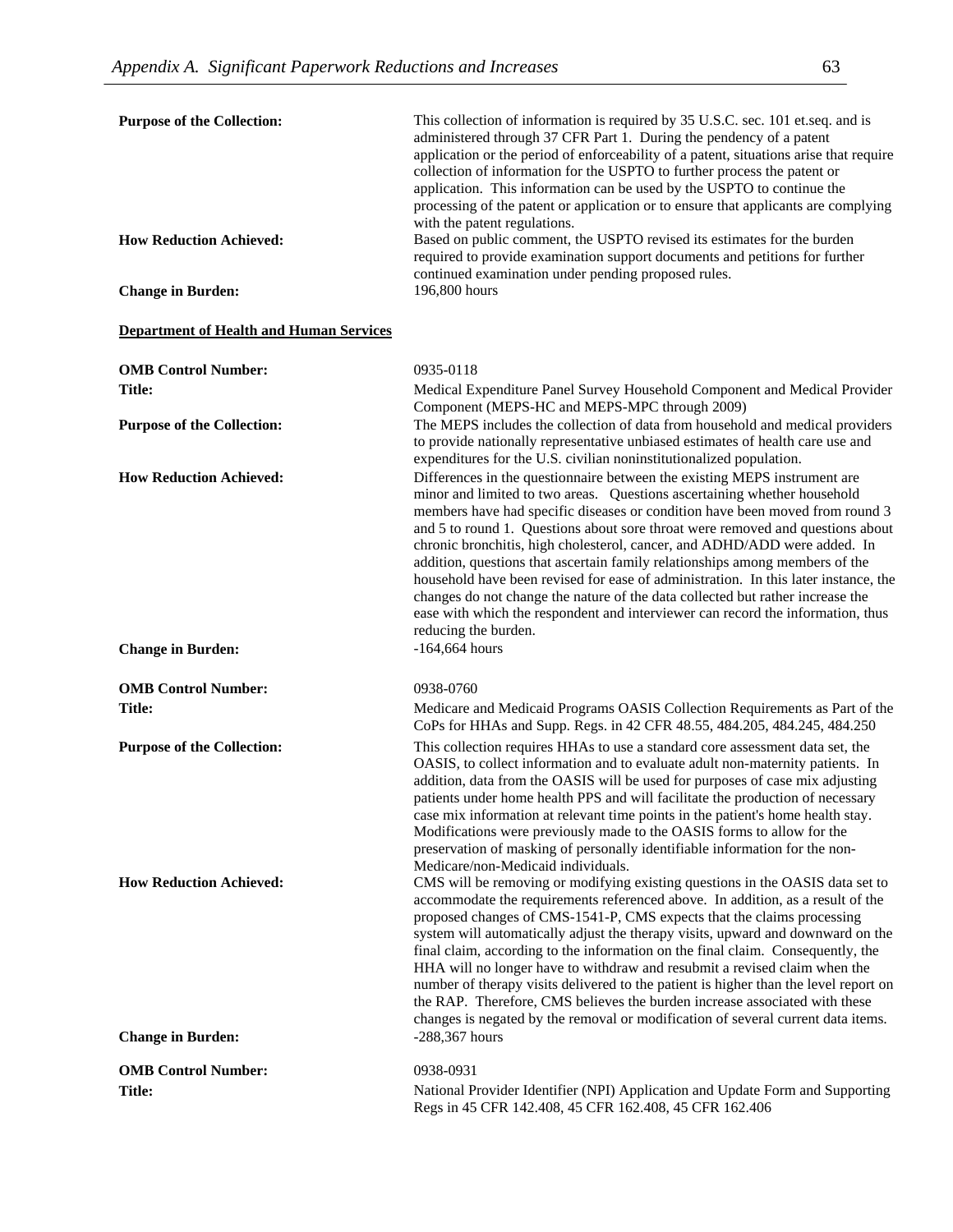| <b>Purpose of the Collection:</b>           | The form will be used by health care providers to apply for NPIs and to update<br>the information collected from them whenever it changes.                                                                                                                                                                                                                                                                                                                                                                          |
|---------------------------------------------|---------------------------------------------------------------------------------------------------------------------------------------------------------------------------------------------------------------------------------------------------------------------------------------------------------------------------------------------------------------------------------------------------------------------------------------------------------------------------------------------------------------------|
| <b>How Reduction Achieved:</b>              | The NPI Application/Update form has been revised to further assist in uniquely<br>identifying health care providers and provide additional guidance on how to                                                                                                                                                                                                                                                                                                                                                       |
| <b>Change in Burden:</b>                    | accurately complete the form.<br>-339,568 hours                                                                                                                                                                                                                                                                                                                                                                                                                                                                     |
| <b>OMB Control Number:</b>                  | 0938-0992                                                                                                                                                                                                                                                                                                                                                                                                                                                                                                           |
| Title:<br><b>Purpose of the Collection:</b> | Medicare Part D Reporting Requirements<br>MMA provides CMS the statutory authority to require all Part D Sponsors (MA-<br>PDs and PDPs) to report data related to their operational costs, services, and<br>fiscal soundness. These data will be analyzed for oversight and monitoring                                                                                                                                                                                                                              |
|                                             | purposes, as well as potentially initiating other groups within the agency to<br>perform functions such as fraud/waste/abuse investigations, audit activities, and<br>compliance.                                                                                                                                                                                                                                                                                                                                   |
| <b>How Reduction Achieved:</b>              | Changes were made to the data collection instrument as a result of public<br>comments received, and overall experiences from the Part D program since<br>January 2006.                                                                                                                                                                                                                                                                                                                                              |
| <b>Change in Burden:</b>                    | $-101,634$ hours                                                                                                                                                                                                                                                                                                                                                                                                                                                                                                    |
| <b>OMB Control Number:</b>                  | 0970-0223                                                                                                                                                                                                                                                                                                                                                                                                                                                                                                           |
| <b>Title:</b>                               | State Self-Assessment Review and Report                                                                                                                                                                                                                                                                                                                                                                                                                                                                             |
| <b>Purpose of the Collection:</b>           | The Self-Assessment reports are intended to give States the opportunity to assess<br>whether they are meeting Federal requirements for providing child support<br>services and providing the best services possible. In addition, these reports are<br>used by OCSE to monitor State compliance in areas critical to successful State<br>child support programs.                                                                                                                                                    |
| <b>How Reduction Achieved:</b>              | The reduction in the burden hours estimate is due to a review and standardization<br>of reporting requirements. The initial reporting burden included time for States<br>to develop complex computer programs to generate the required information.<br>Now that the initial programming is complete, the collection is much less<br>burdensome.                                                                                                                                                                     |
| <b>Change in Burden:</b>                    | $-208,548$ hours                                                                                                                                                                                                                                                                                                                                                                                                                                                                                                    |
| <b>Department of Justice</b>                |                                                                                                                                                                                                                                                                                                                                                                                                                                                                                                                     |
| <b>OMB Control Number:</b>                  | 1140-0032                                                                                                                                                                                                                                                                                                                                                                                                                                                                                                           |
| <b>Title:</b>                               | Records of Acquisition and Disposition, Collection of Firearms                                                                                                                                                                                                                                                                                                                                                                                                                                                      |
| <b>Purpose of the Collection:</b>           | The records are used by DOJ in criminal investigations and compliance<br>inspections in fulfilling its mission to enforce the gun control laws.                                                                                                                                                                                                                                                                                                                                                                     |
| <b>How Reduction Achieved:</b>              | The number of respondents decreased for this information collection. A portion<br>of the respondents are collectors and they are no longer required to maintain                                                                                                                                                                                                                                                                                                                                                     |
| <b>Change in Burden:</b>                    | records.<br>$-378,831$ hours                                                                                                                                                                                                                                                                                                                                                                                                                                                                                        |
| <b>Department of Labor</b>                  |                                                                                                                                                                                                                                                                                                                                                                                                                                                                                                                     |
| <b>OMB Control Number:</b><br>Title:        | 1215-0188<br>Labor Organization and Auxiliary Reports                                                                                                                                                                                                                                                                                                                                                                                                                                                               |
| <b>Purpose of the Collection:</b>           | The Labor-Management Reporting and Disclosure Act (LMRDA) requires<br>unions to file annual financial reports, and copies of their constitution and bylaws<br>with DOL. Under certain circumstances, reports are required of union officers<br>and employees, employers, labor relations consultants, and surety companies.<br>All reports are available for public disclosure. Filers are required to retain<br>supporting records for five years; unions are required to retain election records<br>for one year. |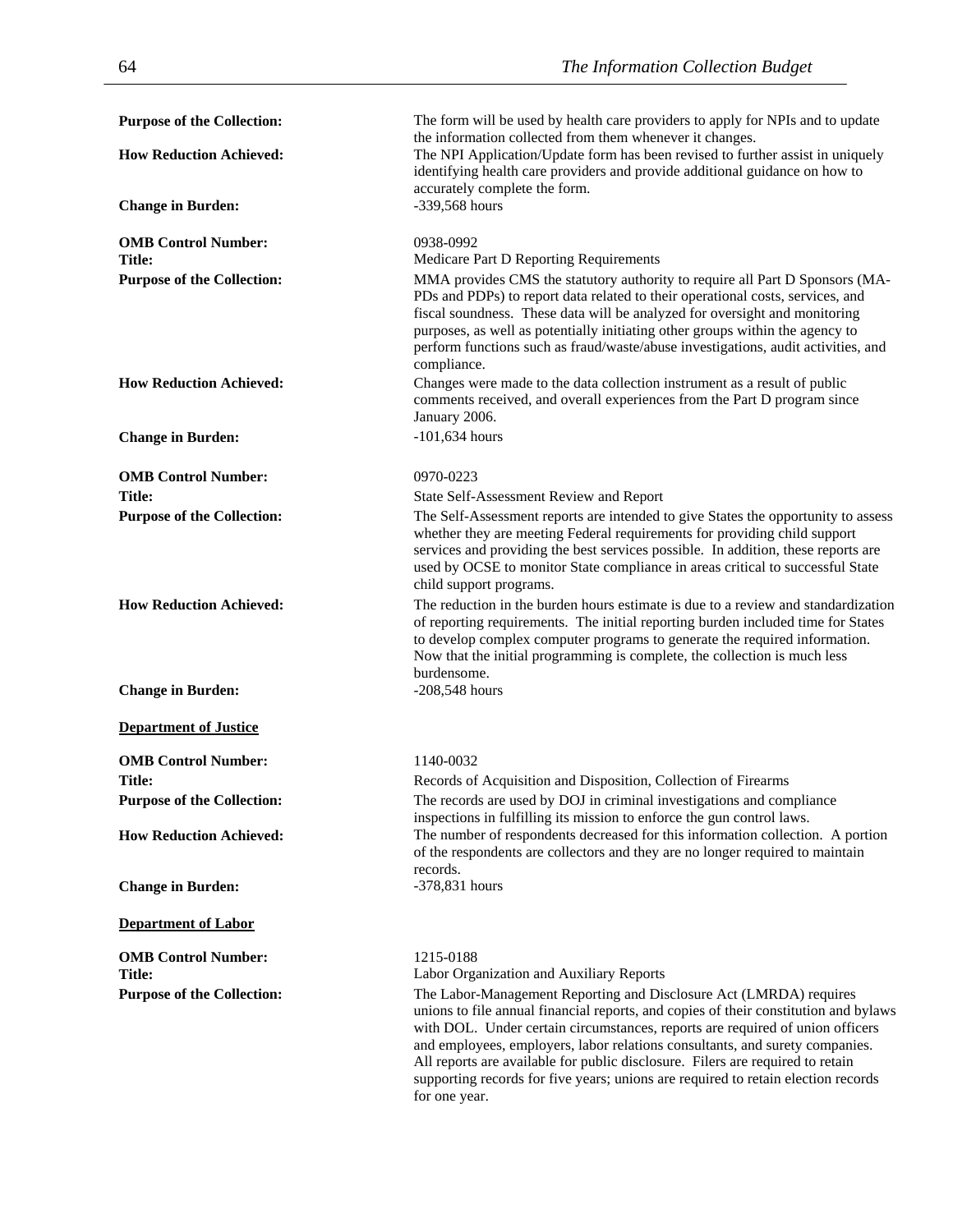| <b>How Reduction Achieved:</b>                       | The burden decrease primarily reflects the narrowed reporting scope of Form T-                                                                                                                                                                                                                                                                                                                                                                                                                                                                                    |
|------------------------------------------------------|-------------------------------------------------------------------------------------------------------------------------------------------------------------------------------------------------------------------------------------------------------------------------------------------------------------------------------------------------------------------------------------------------------------------------------------------------------------------------------------------------------------------------------------------------------------------|
| <b>Change in Burden:</b>                             | -988,656 hours                                                                                                                                                                                                                                                                                                                                                                                                                                                                                                                                                    |
| <b>Federal Energy Regulatory Commission</b>          |                                                                                                                                                                                                                                                                                                                                                                                                                                                                                                                                                                   |
| <b>OMB Control Number:</b>                           | 1902-0058                                                                                                                                                                                                                                                                                                                                                                                                                                                                                                                                                         |
| Title:                                               | Application for License/Relicense for Water Projects with Greater than 5 MW<br>Capacity                                                                                                                                                                                                                                                                                                                                                                                                                                                                           |
| <b>Purpose of the Collection:</b>                    | The information collected by FERC is in the format of a written application for a<br>license or exemption and is used by the FERC staff to determine the board<br>impact of the hydropower license application. Under the Authority of Part 1 of<br>the Federal Power Act, FERC has the authority to issue licenses for hydroelectric<br>projects on the waters over which Congress has jurisdiction.                                                                                                                                                             |
| <b>How Reduction Achieved:</b>                       | FERC implemented a program change due to agency action.                                                                                                                                                                                                                                                                                                                                                                                                                                                                                                           |
| <b>Change in Burden(Migration):</b>                  | $-363,324$ hours                                                                                                                                                                                                                                                                                                                                                                                                                                                                                                                                                  |
| <b>National Aeronautics and Space Administration</b> |                                                                                                                                                                                                                                                                                                                                                                                                                                                                                                                                                                   |
| <b>OMB Control Number:</b>                           | 2700-0087                                                                                                                                                                                                                                                                                                                                                                                                                                                                                                                                                         |
| Title:                                               | NASA acquisition process, bids and proposals for contracts with an estimated<br>value less than \$500,000                                                                                                                                                                                                                                                                                                                                                                                                                                                         |
| <b>Purpose of the Collection:</b>                    | Information collection is required to evaluate bids and proposals from offerors to<br>award contracts for required goods and services in support of NASA's mission.                                                                                                                                                                                                                                                                                                                                                                                               |
| <b>How Reduction Achieved:</b>                       | Number of respondents has decreased due to change in mission and streamlining<br>of acquisition process.                                                                                                                                                                                                                                                                                                                                                                                                                                                          |
| <b>Change in Burden:</b>                             | $-1,334,100$ hours                                                                                                                                                                                                                                                                                                                                                                                                                                                                                                                                                |
| <b>Social Security Administration</b>                |                                                                                                                                                                                                                                                                                                                                                                                                                                                                                                                                                                   |
| <b>OMB Control Number:</b>                           | 0960-0145                                                                                                                                                                                                                                                                                                                                                                                                                                                                                                                                                         |
| Title:                                               | Statement for Determining Continuing Eligibility for Supplemental Security<br><b>Income Payments</b>                                                                                                                                                                                                                                                                                                                                                                                                                                                              |
| <b>Purpose of the Collection:</b>                    | SSA uses form SSA-8202-BK to conduct low- and middle-error profile (LEP-<br>MEP) telephone or face-to-face redetermination (RZ) interviews with SSI<br>recipients and representative payees. The information is used to determine<br>whether SSI recipients meet all statutory and regulatory requirements for SSI<br>eligibility and whether they have been and are still receiving the correct payment<br>amount. Form SSA-8202-OCR-SM collects similar information to Form SSA-<br>8202-BK; however, it is used exclusively in LEP RZ cases on a 6-year cycle. |
| <b>How Reduction Achieved:</b>                       | The decrease in the public reporting burden is the result of the agency reducing<br>the number of SSI redeterminations.                                                                                                                                                                                                                                                                                                                                                                                                                                           |
| <b>Change in Burden:</b>                             | $-207,817$ hours                                                                                                                                                                                                                                                                                                                                                                                                                                                                                                                                                  |
| <b>OMB Control Number:</b>                           | 0960-0416                                                                                                                                                                                                                                                                                                                                                                                                                                                                                                                                                         |
| <b>Title:</b>                                        | Statement for determining continuing eligibility for Supplemental Security<br>Income Payments                                                                                                                                                                                                                                                                                                                                                                                                                                                                     |
| <b>Purpose of the Collection:</b>                    | Form SSA-8203-BK is used in high-error probability (HEP) redeterminations<br>cases to determine whether SSI recipients continue to meet requirements for SSI<br>eligibility, and whether they are receiving the correct payment amount. The<br>information is normally completed in field offices via personal contact using the<br>automated Modernized SSI Claims System (MSSICS). The paper form is used<br>only when a systems limitation prevents the interview from being completed on<br>MSSICS. Respondents are recipient of title XVI SSI benefits.      |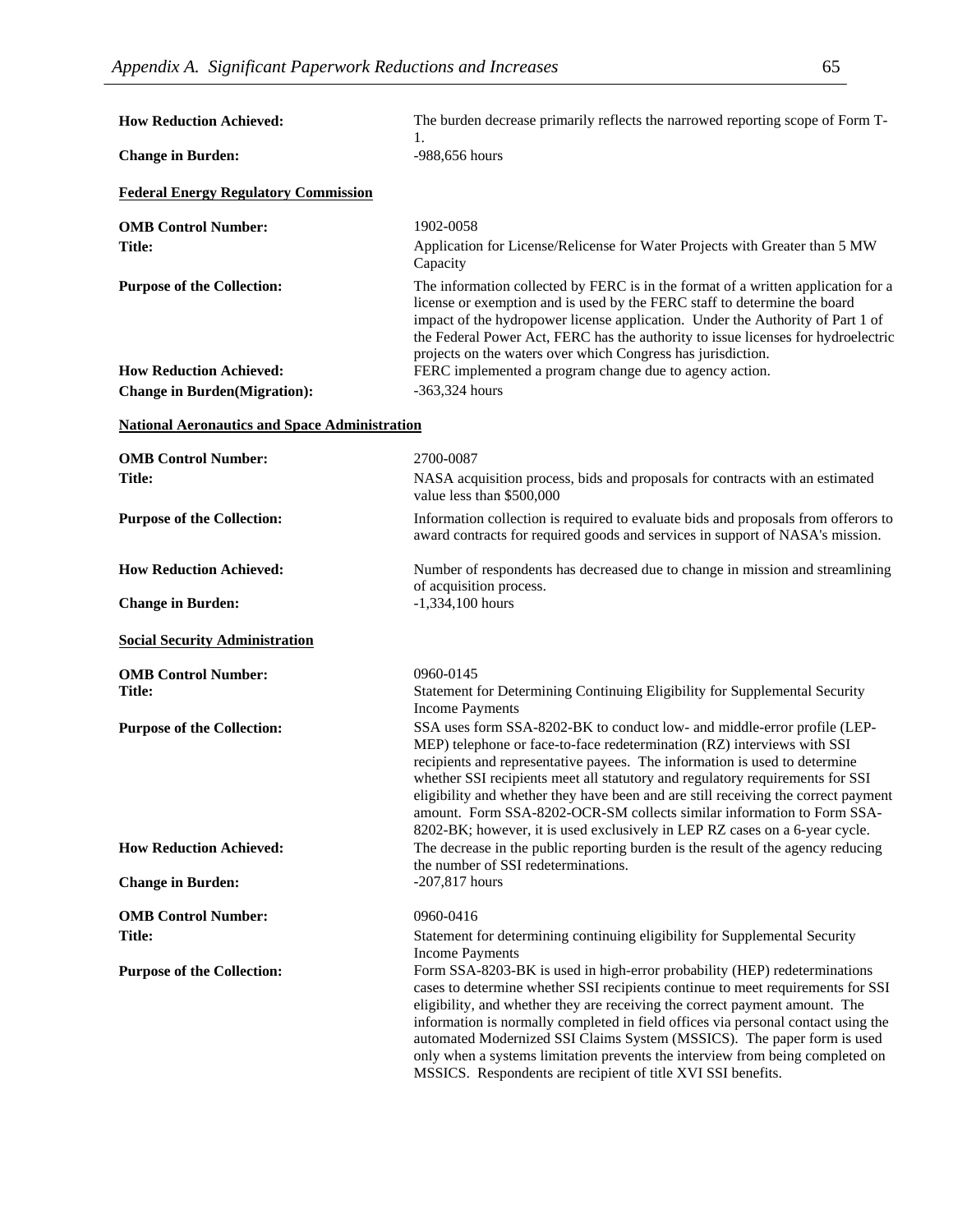| <b>How Reduction Achieved:</b> | The overall public burden for this collection has substantially decreased because<br>SSA is planning to conduct less HEP RZ cases. The reduction in work years is a<br>result of a corresponding reduction in number of forms completed. In addition,<br>Signature Proxy is now available to respondents completing the collection which<br>also results in addition time savings. |
|--------------------------------|------------------------------------------------------------------------------------------------------------------------------------------------------------------------------------------------------------------------------------------------------------------------------------------------------------------------------------------------------------------------------------|
|                                |                                                                                                                                                                                                                                                                                                                                                                                    |

**Change in Burden:**  $-228,606$  hours

## **FY 2007 Burden Increases from Statutory Requirements**

### **Department of Agriculture**

| <b>OMB Control Number:</b>                         | 0584-0026                                                                                                                                                                                                                                                                                                                                                                                                                                                                                                                                                                                                                                                      |
|----------------------------------------------------|----------------------------------------------------------------------------------------------------------------------------------------------------------------------------------------------------------------------------------------------------------------------------------------------------------------------------------------------------------------------------------------------------------------------------------------------------------------------------------------------------------------------------------------------------------------------------------------------------------------------------------------------------------------|
| <b>Title:</b>                                      | 7 CFR Part 245, Determining Eligibility for Free & Reduced Price Meals                                                                                                                                                                                                                                                                                                                                                                                                                                                                                                                                                                                         |
| <b>Purpose of the Collection:</b>                  | To establish program eligibility and insure that the program is administered<br>according to statutory and USDA implementing regulations.                                                                                                                                                                                                                                                                                                                                                                                                                                                                                                                      |
| <b>Why Increase Occurred:</b>                      | FNS is amending 7 CFR 245 by codifying requirements concerning disclosure of<br>children's free and reduced priced meals and free milk eligibility information in<br>the Child Nutrition Programs.                                                                                                                                                                                                                                                                                                                                                                                                                                                             |
| <b>Change in Burden:</b>                           | 700,889 hours                                                                                                                                                                                                                                                                                                                                                                                                                                                                                                                                                                                                                                                  |
| <b>Statute Title and Public Law:</b>               | Richard B. Russell National School Lunch Act (42 USC 1758)                                                                                                                                                                                                                                                                                                                                                                                                                                                                                                                                                                                                     |
| <b>OMB Control Number:</b>                         | 0584-0541                                                                                                                                                                                                                                                                                                                                                                                                                                                                                                                                                                                                                                                      |
| Title:                                             | Senior Farmers' Market Nutrition Program (SFMNP)                                                                                                                                                                                                                                                                                                                                                                                                                                                                                                                                                                                                               |
| <b>Purpose of the Collection:</b>                  | To establish eligibility, monitor, and assure program administration in<br>accordance with statutory and Agency regulations.                                                                                                                                                                                                                                                                                                                                                                                                                                                                                                                                   |
| <b>Why Increase Occurred:</b>                      | This is new information collection.                                                                                                                                                                                                                                                                                                                                                                                                                                                                                                                                                                                                                            |
| <b>Change in Burden:</b>                           | 412,362 hours                                                                                                                                                                                                                                                                                                                                                                                                                                                                                                                                                                                                                                                  |
| <b>Statute Title and Public Law:</b>               | Farm Security and Rural Investment Act of 2002 (Pub.L. 107-171)                                                                                                                                                                                                                                                                                                                                                                                                                                                                                                                                                                                                |
| <b>Department of Health and Human Services</b>     |                                                                                                                                                                                                                                                                                                                                                                                                                                                                                                                                                                                                                                                                |
| <b>OMB Control Number:</b>                         | 0930-0285                                                                                                                                                                                                                                                                                                                                                                                                                                                                                                                                                                                                                                                      |
| <b>Title:</b><br><b>Purpose of the Collection:</b> | The Consumer Level National Outcome Measures (NOMs)<br>This data activity is to provide a level of consistency with the NOMs domain in<br>SAMHSA-wide data collection and reporting of performance measures across all<br>of its Centers and programs. This particular activity will promote the use of<br>consistent measures among CMHS programs, grantees and contractors The<br>Consumer NOMs recommended by CMHS are a result of extensive examination<br>and recommendations, by panels of staff, experts, and grantees. Wherever<br>feasible, the proposed measures are consistent with or build upon previous data<br>development efforts within CMHS. |
| <b>Why Increase Occurred:</b>                      | This is a new data collection.                                                                                                                                                                                                                                                                                                                                                                                                                                                                                                                                                                                                                                 |
| <b>Change in Burden:</b>                           | 100,058 hours                                                                                                                                                                                                                                                                                                                                                                                                                                                                                                                                                                                                                                                  |
| <b>Statute Title and Public Law:</b>               | SAMHSA (5 USC 501)                                                                                                                                                                                                                                                                                                                                                                                                                                                                                                                                                                                                                                             |
| <b>Department of Homeland Security</b>             |                                                                                                                                                                                                                                                                                                                                                                                                                                                                                                                                                                                                                                                                |
| <b>OMB Control Number:</b>                         | 1670-0007                                                                                                                                                                                                                                                                                                                                                                                                                                                                                                                                                                                                                                                      |
| <b>Title:</b>                                      | Chemical Security Assessment Tool (CSAT)                                                                                                                                                                                                                                                                                                                                                                                                                                                                                                                                                                                                                       |
| <b>Purpose of the Collection:</b>                  | In order to comply with the chemical facility security regulations required by<br>FY07 DHS Appropriations Bill, information must be collected from chemical<br>facility owners and operators. New regulations gave DHS the authority and<br>responsibility to collect information from all chemical facilities across the<br>country. DHS must understand how each facility operates so that the facility can                                                                                                                                                                                                                                                  |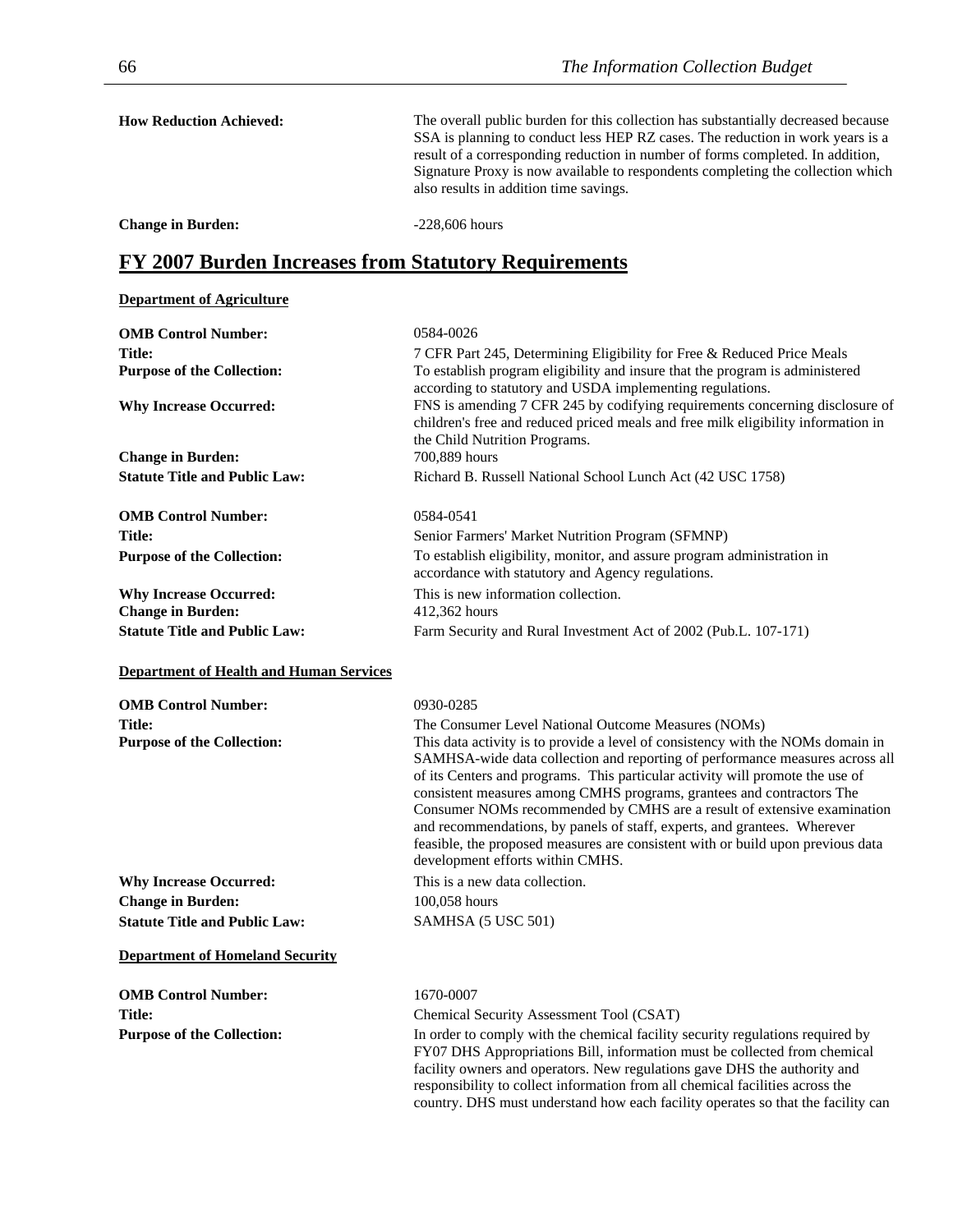| <b>Why Increase Occurred:</b><br><b>Change in Burden:</b><br><b>Statute Title and Public Law:</b> | be placed into a tier. Once the tier has been established, DHS can determine if<br>the appropriate security and risk mitigation documentation is appropriate.<br>This is a new collection.<br>1,277,200<br>Fiscal Year 2007 Homeland Security Appropriations Act (Pub.L. 109-295)                                                                                                                                                                                                                                                                                                                                                                |
|---------------------------------------------------------------------------------------------------|--------------------------------------------------------------------------------------------------------------------------------------------------------------------------------------------------------------------------------------------------------------------------------------------------------------------------------------------------------------------------------------------------------------------------------------------------------------------------------------------------------------------------------------------------------------------------------------------------------------------------------------------------|
| <b>Department of Housing and Urban Development</b>                                                |                                                                                                                                                                                                                                                                                                                                                                                                                                                                                                                                                                                                                                                  |
| <b>OMB Control Number:</b>                                                                        | 2502-0565                                                                                                                                                                                                                                                                                                                                                                                                                                                                                                                                                                                                                                        |
| Title:                                                                                            | Servicemembers Civil Relief                                                                                                                                                                                                                                                                                                                                                                                                                                                                                                                                                                                                                      |
| <b>Purpose of the Collection:</b>                                                                 | Federal law requires lenders to send a statement or notice to homeowners in<br>default explaining the mortgage and foreclosure rights of servicemembers and<br>their dependents under the Servicemembers Civil Relief Act (50 U.S.C. App.<br>501 et seq.). This notification must be made within 45 days from the date the<br>missed payment was due unless the homeowner pays the overdue amount before<br>the expiration of the 45-day period. All conventional mortgage loans and loans<br>insured by HUD are subject to the new notification requirement.                                                                                    |
| <b>Why Increase Occurred:</b>                                                                     | The statutory amendment directed HUD to develop a form for the new required<br>creditor notice of servicemember mortgage and foreclosure rights under the<br>Servicemembers Civil Relief Act Mortgagees and their servicers may use this<br>general form for required notices on all conventional and government insured<br>home loans.                                                                                                                                                                                                                                                                                                          |
| <b>Change in Burden:</b>                                                                          | 533,744 hours                                                                                                                                                                                                                                                                                                                                                                                                                                                                                                                                                                                                                                    |
| <b>Statute Title and Public Law:</b>                                                              | Servicemembers Civil Relief Act (Pub. L. 108-189)                                                                                                                                                                                                                                                                                                                                                                                                                                                                                                                                                                                                |
| <b>Department of State</b>                                                                        |                                                                                                                                                                                                                                                                                                                                                                                                                                                                                                                                                                                                                                                  |
| <b>OMB Control Number:</b>                                                                        | 1405-0004                                                                                                                                                                                                                                                                                                                                                                                                                                                                                                                                                                                                                                        |
| Title:                                                                                            | Application for a U.S. Passport                                                                                                                                                                                                                                                                                                                                                                                                                                                                                                                                                                                                                  |
| <b>Purpose of the Collection:</b>                                                                 | This form collects information necessary to establish nationality, identity, and<br>entitlement to the issuance of passports to U.S. citizens and non-citizen nationals.                                                                                                                                                                                                                                                                                                                                                                                                                                                                         |
| <b>Why Increase Occurred:</b>                                                                     | The changes detailed in this request are the result of the implementation of the<br>Air portion of the Western Hemisphere Travel Initiative (WHTI). Adjustments in<br>burden and costs are due to the increase in number of passport requests because<br>of this rule requiring passports for all travelers departing from/arriving to the<br>United States at air ports-of-entry from within the Western Hemisphere. The<br>actual Passport Application form (DS-11) is not being changed.                                                                                                                                                      |
| <b>Change in Burden:</b>                                                                          | 2,550,000 hours; \$205,200,000                                                                                                                                                                                                                                                                                                                                                                                                                                                                                                                                                                                                                   |
| <b>Statute Title and Public Law:</b>                                                              | Intelligence Reform and Terrorism Prevention Act of 2004 (Pub.L. 108-408)                                                                                                                                                                                                                                                                                                                                                                                                                                                                                                                                                                        |
| <b>OMB Control Number:</b>                                                                        | 1405-0147                                                                                                                                                                                                                                                                                                                                                                                                                                                                                                                                                                                                                                        |
| <b>Title:</b>                                                                                     | Recording, Reporting, and Data collection Requirements Under 22 CFR Part 62,<br>the Exchange Visitor Program -- Student and Exchange Visitor Information<br>System (SEVIS)                                                                                                                                                                                                                                                                                                                                                                                                                                                                       |
| <b>Purpose of the Collection:</b>                                                                 | The regulations set forth in 22 CFR Part 62 implement the Department of State's<br>Exchange Visitor Program, including the use of SEVIS (Subpart F) to facilitate<br>timely reporting and monitoring of international students and exchange visitors<br>(EVs) in the US. SEVIS is an Internet-based application for electronically<br>tracking and reporting on EVs, and enables schools and program sponsors to<br>transmit information electronically to the Bureau of Immigration and Customs<br>Enforcement and the Department of State. Additional non-electronic<br>requirements under 22 CFR Part 62 are also covered in this submission. |
| <b>Why Increase Occurred:</b>                                                                     | The change in burden hours reflects the addition of the category of intern and<br>additional reporting of information and gathering of supporting documentation<br>necessary for compliance with regulatory changes adopted in 1993 (22 CFR Part<br>$62)$ .                                                                                                                                                                                                                                                                                                                                                                                      |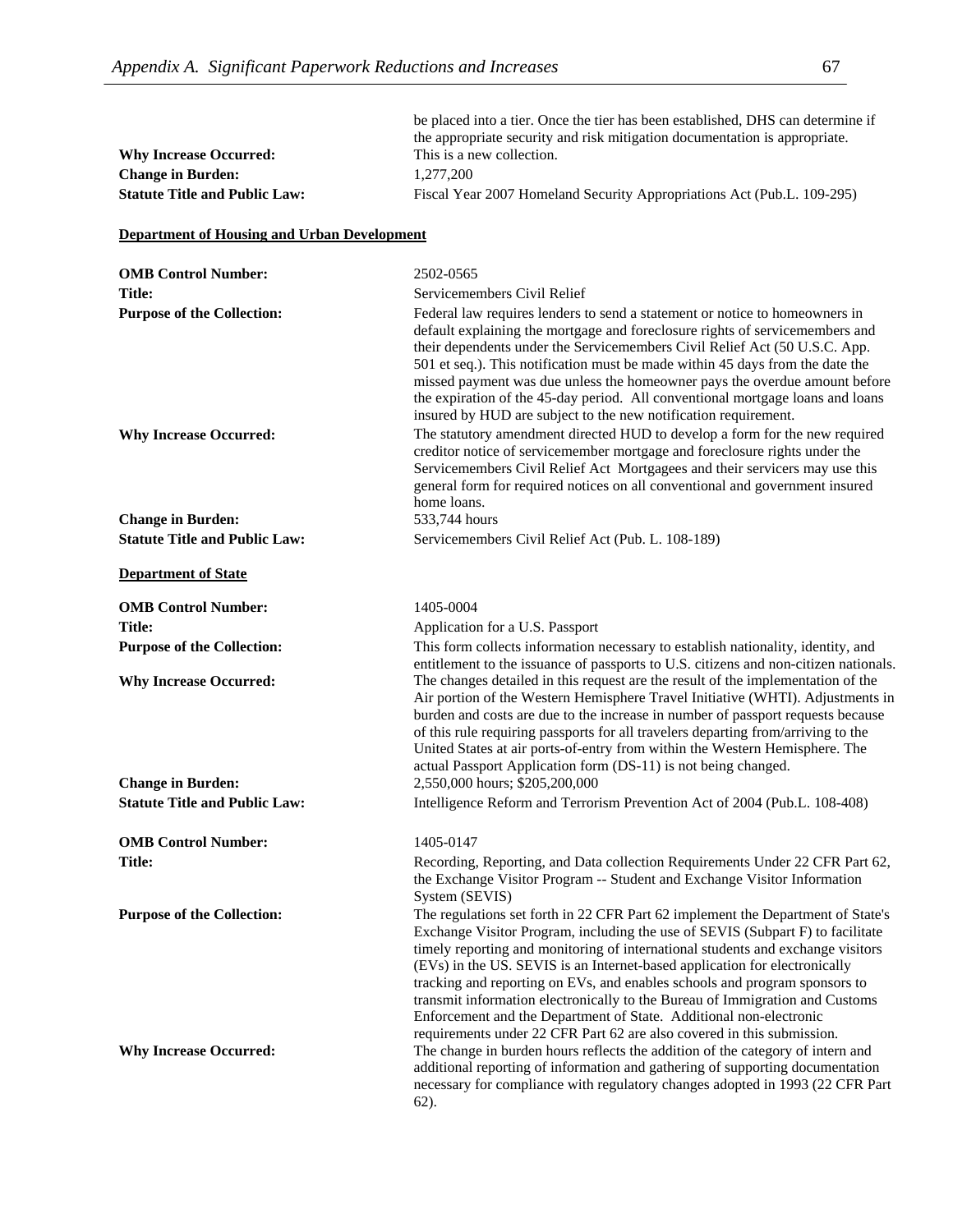| <b>Change in Burden:</b>                                  | 164,034 hours                                                                                                                                                                                                                                                                                                                                                                                                                                                                                                                                                                                                                                                                                                                             |
|-----------------------------------------------------------|-------------------------------------------------------------------------------------------------------------------------------------------------------------------------------------------------------------------------------------------------------------------------------------------------------------------------------------------------------------------------------------------------------------------------------------------------------------------------------------------------------------------------------------------------------------------------------------------------------------------------------------------------------------------------------------------------------------------------------------------|
| <b>Statute Title and Public Law:</b>                      | Illegal Immigrant Reform and Immigrant Responsibility Act of 1966 (Pub.L.<br>$104 - 208$                                                                                                                                                                                                                                                                                                                                                                                                                                                                                                                                                                                                                                                  |
| <b>Department of the Treasury</b>                         |                                                                                                                                                                                                                                                                                                                                                                                                                                                                                                                                                                                                                                                                                                                                           |
| <b>OMB Control Number:</b>                                | 1545-0074                                                                                                                                                                                                                                                                                                                                                                                                                                                                                                                                                                                                                                                                                                                                 |
| Title:                                                    | U.S. Individual Income Tax Return                                                                                                                                                                                                                                                                                                                                                                                                                                                                                                                                                                                                                                                                                                         |
| <b>Purpose of the Collection:</b>                         | These forms and schedules are used by individuals to report their income tax                                                                                                                                                                                                                                                                                                                                                                                                                                                                                                                                                                                                                                                              |
|                                                           | liability. The data is used to verify that the items reported on the forms are                                                                                                                                                                                                                                                                                                                                                                                                                                                                                                                                                                                                                                                            |
|                                                           | correct, and also for general statistical use. Form 5695, Residential Energy<br>Credits, has been added to this ICR.                                                                                                                                                                                                                                                                                                                                                                                                                                                                                                                                                                                                                      |
| <b>Why Increase Occurred:</b>                             | IRS added Form 5695 to this approval number.                                                                                                                                                                                                                                                                                                                                                                                                                                                                                                                                                                                                                                                                                              |
| <b>Change in Burden:</b>                                  | 71,500,000 hours; \$2,258,600,000                                                                                                                                                                                                                                                                                                                                                                                                                                                                                                                                                                                                                                                                                                         |
| <b>Statute Title and Public Law:</b>                      | American Jobs Creation Act of 2004 (Pub.L. 108-357)                                                                                                                                                                                                                                                                                                                                                                                                                                                                                                                                                                                                                                                                                       |
| <b>OMB Control Number:</b>                                | 1545-2051                                                                                                                                                                                                                                                                                                                                                                                                                                                                                                                                                                                                                                                                                                                                 |
| Title:                                                    | Form 8913, Credit for Federal Telephone Excise Tax Paid                                                                                                                                                                                                                                                                                                                                                                                                                                                                                                                                                                                                                                                                                   |
| <b>Purpose of the Collection:</b>                         | In May 2006, the IRS issued Notice 2006-50 stating "taxpayers may be entitled<br>to request a credit or refund of the Federal excise tax on nontaxable telephone<br>service. The refund period is for nontaxable service billed after February 28,<br>2003 and before August 1, 2006. The credit or refund must be claimed on a 2006<br>income tax return. Form 8913 has been developed to allow taxpayers to compute<br>the actual amount of refund for each month of the 14 refund periods. Taxpayers<br>must also calculate the interest due on the refund. Factors have been provided<br>for each refund period. The tax and interest is combined on Form 8913 and one<br>amount is transferred to the appropriate income tax return. |
| <b>Why Increase Occurred:</b>                             | IRS was required to refund this tax because of court decisions that interpreted tax<br>legislation. Accordingly, OMB classified the program change as due to statute,<br>since the burden is legislatively driven.                                                                                                                                                                                                                                                                                                                                                                                                                                                                                                                        |
| <b>Change in Burden:</b>                                  | 67,600,000 hours                                                                                                                                                                                                                                                                                                                                                                                                                                                                                                                                                                                                                                                                                                                          |
| <b>OMB Control Number:</b>                                | 1545-2083                                                                                                                                                                                                                                                                                                                                                                                                                                                                                                                                                                                                                                                                                                                                 |
| <b>Title:</b>                                             | Form 8921 - Applicable Insurance Contracts Information Return                                                                                                                                                                                                                                                                                                                                                                                                                                                                                                                                                                                                                                                                             |
| <b>Purpose of the Collection:</b>                         | To comply with IRC section 6050V, as added by the Pension Protection Act of<br>2006, an applicable exempt organization must file a Form 8921 for each<br>structured transaction under which it makes reportable acquisitions of applicable<br>insurance contracts. The information gathered will be used by the Treasury to<br>issue a two-year report to Congress.                                                                                                                                                                                                                                                                                                                                                                       |
| <b>Why Increase Occurred:</b><br><b>Change in Burden:</b> | Form 8921 is a new form with 141 line items and 8 code references.<br>1,794,500 hours                                                                                                                                                                                                                                                                                                                                                                                                                                                                                                                                                                                                                                                     |
| <b>Statute Title and Public Law:</b>                      | Pension Protection Act of 2006 (Pub.L. 109-280)                                                                                                                                                                                                                                                                                                                                                                                                                                                                                                                                                                                                                                                                                           |
| <b>Federal Energy Regulatory Commission</b>               |                                                                                                                                                                                                                                                                                                                                                                                                                                                                                                                                                                                                                                                                                                                                           |
| <b>OMB Control Number:</b>                                |                                                                                                                                                                                                                                                                                                                                                                                                                                                                                                                                                                                                                                                                                                                                           |
| <b>Title:</b>                                             | 1902-0215<br>Annual Report for Centralized Service Companies                                                                                                                                                                                                                                                                                                                                                                                                                                                                                                                                                                                                                                                                              |
| <b>Purpose of the Collection:</b>                         | In RM06-11-000, FERC is adding a new Uniform System of Accounts for                                                                                                                                                                                                                                                                                                                                                                                                                                                                                                                                                                                                                                                                       |
|                                                           | Centralized Service Companies and new preservation of records requirements as<br>new Parts 367 and 368. Form No.60 provides financial reporting by centralized<br>service companies, i.e., service companies that are not special purpose<br>companies, consistent with the new Uniform System of Accounts; and to provide<br>for electronic filing of Form No. 60.                                                                                                                                                                                                                                                                                                                                                                       |
| <b>Why Increase Occurred:</b>                             | This final rule reflects the addition of service companies (38) who must now<br>comply with the Uniform System of Accounts and records retention<br>requirements in Parts 101, 125, 201 and 225 of the Commission's regulations.                                                                                                                                                                                                                                                                                                                                                                                                                                                                                                          |
| <b>Change in Burden:</b>                                  | 327,371 hours; \$6,696,000                                                                                                                                                                                                                                                                                                                                                                                                                                                                                                                                                                                                                                                                                                                |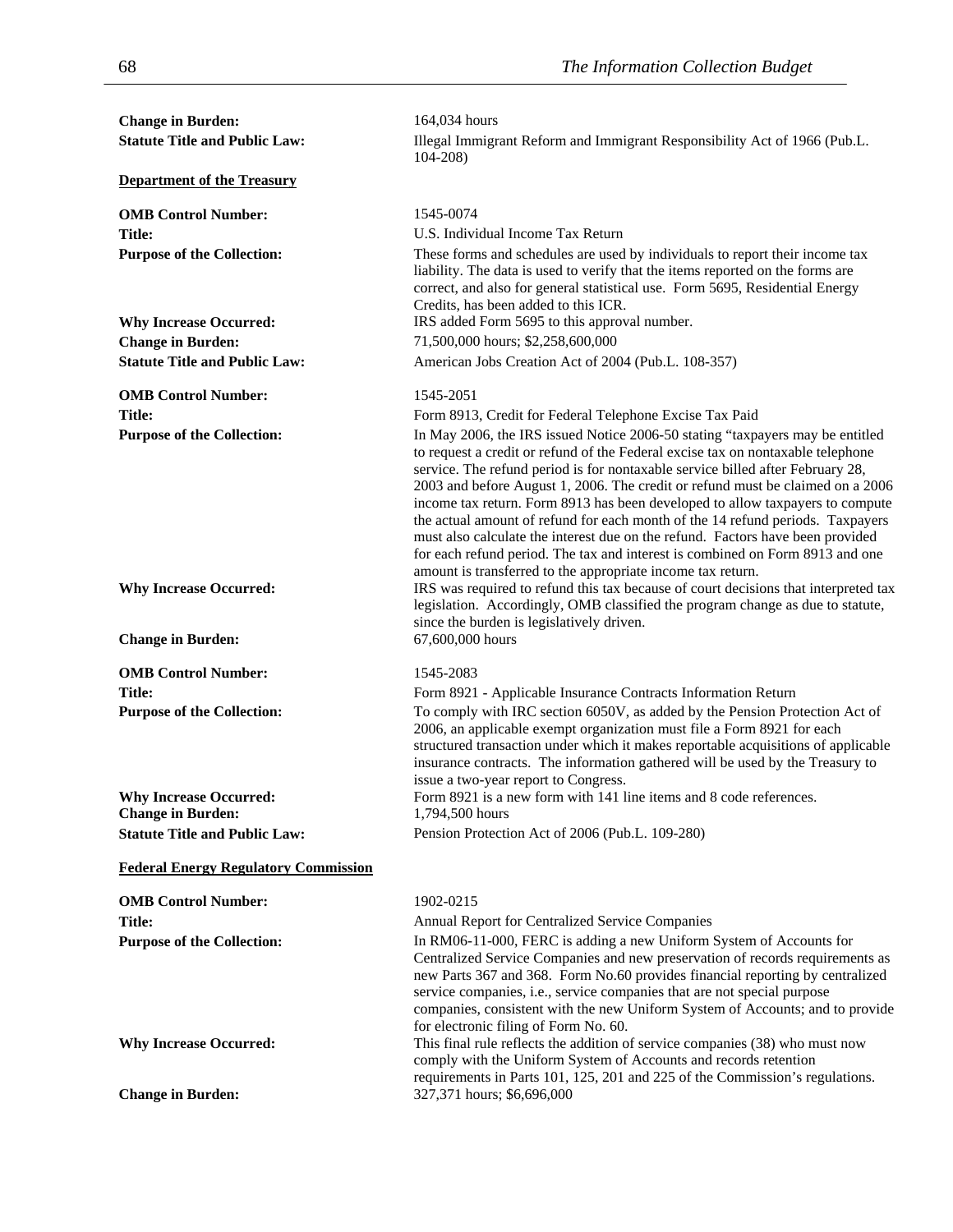| <b>Statute Title and Public Law:</b>                                             | Energy Policy Act of 2005 (Pub.L. 109-58)                                                                                                                                                                                                                                                                                                                                                                                                                                                                                                                                                                     |
|----------------------------------------------------------------------------------|---------------------------------------------------------------------------------------------------------------------------------------------------------------------------------------------------------------------------------------------------------------------------------------------------------------------------------------------------------------------------------------------------------------------------------------------------------------------------------------------------------------------------------------------------------------------------------------------------------------|
| <b>OMB Control Number:</b><br><b>Title:</b><br><b>Purpose of the Collection:</b> | 1902-0244<br>Mandatory Reliability Standards for the Bulk-Power System<br>FERC is implementing the Electricity Modernization Act of 2005 which added a<br>new section 215 to the Federal Power Act. FERC proposes to approve 83 of 107<br>proposed Reliability Standards, including six of the eight regional differences,<br>and the Glossary of Terms Used in Reliability Standards developed by the North<br>American Electric Reliability Council. Bulk-Power System means facilities and                                                                                                                 |
| <b>Why Increase Occurred:</b><br><b>Change in Burden:</b>                        | control systems necessary for operating an interconnected electric energy<br>transmission network and electric energy from generating facilities needed to<br>maintain transmission system reliability.<br>The Final Rule approves 83 Reliability Standards. Compliance with these<br>Reliability Standards will be mandatory and enforceable for the applicable<br>categories of entities identified in each Reliability Standard. The Reliability<br>Standards approved in this Final Rule are necessary for the reliable operation of<br>the nation's interconnected Bulk-Power System.<br>1,252,680 hours |
| <b>Statute Title and Public Law:</b>                                             | Energy Policy Act of 2005 (Pub.L. 109-58)                                                                                                                                                                                                                                                                                                                                                                                                                                                                                                                                                                     |
| <b>Nuclear Regulatory Commission</b>                                             |                                                                                                                                                                                                                                                                                                                                                                                                                                                                                                                                                                                                               |
| <b>OMB Control Number:</b>                                                       | 3150-0203                                                                                                                                                                                                                                                                                                                                                                                                                                                                                                                                                                                                     |
| <b>Title:</b>                                                                    | 10 CFR Parts 20, 30, 31, 32, & 35, 'Requirements for Expanded Definition of<br>Byproduct Material,' Final Rule, and NRC Forms 4, 5, 313, 314 & 664                                                                                                                                                                                                                                                                                                                                                                                                                                                            |
| <b>Purpose of the Collection:</b><br><b>Why Increase Occurred:</b>               | The collection provides information for licensing and compliance with licensing<br>for discrete sources of radium-226, accelerator-produced radioactive materials,<br>and discrete sources of naturally occurring radioactive material, as required by<br>the Energy Policy Act of 2005 (EPAct).<br>The Energy Policy Act of 2005 required regulation of discrete radium-226                                                                                                                                                                                                                                  |
| <b>Change in Burden:</b>                                                         | sources or accelerator-produced radioactive material used for commercial,<br>medical, or research activities.<br>120,888 hours                                                                                                                                                                                                                                                                                                                                                                                                                                                                                |
| <b>Statute Title and Public Law:</b>                                             | Energy Policy Act of 2005 (Pub.L. 109-58)                                                                                                                                                                                                                                                                                                                                                                                                                                                                                                                                                                     |

# **FY 2007 Burden Increases from Miscellaneous Actions**

### **Department of Agriculture**

| <b>OMB Control Number:</b><br>Title:<br><b>Purpose of the Collection:</b> | 0575-0172<br>Direct Single Family Housing Loan and Grant Programs<br>USDA uses the information collected to make prudent credit and program<br>decisions. Without this information, the agency would be unable to determine if<br>a borrower would qualify for services or determine assistance eligibility under |
|---------------------------------------------------------------------------|-------------------------------------------------------------------------------------------------------------------------------------------------------------------------------------------------------------------------------------------------------------------------------------------------------------------|
| <b>Why Increase Occurred:</b><br><b>Change in Burden:</b>                 | current regulations and statutes.<br>This final rule is adopting homeownership education requirements resulting in a<br>program change increase.<br>121,768 hours                                                                                                                                                 |
| <b>OMB Control Number:</b>                                                | 0579-0316                                                                                                                                                                                                                                                                                                         |
| <b>Title:</b>                                                             | 14th Periodic Amendment; Importation of Fruits and Vegetables                                                                                                                                                                                                                                                     |
| <b>Purpose of the Collection:</b>                                         | To certify that U.S. phytosanitary requirements and other conditions of import<br>have been met.                                                                                                                                                                                                                  |
| <b>Why Increase Occurred:</b>                                             | This is a new program which requires collection of information via foreign                                                                                                                                                                                                                                        |
| <b>Change in Burden:</b>                                                  | phytosanitary certificates, trapping, record keeping, labeling of boxes, and<br>inspection by NPPO.                                                                                                                                                                                                               |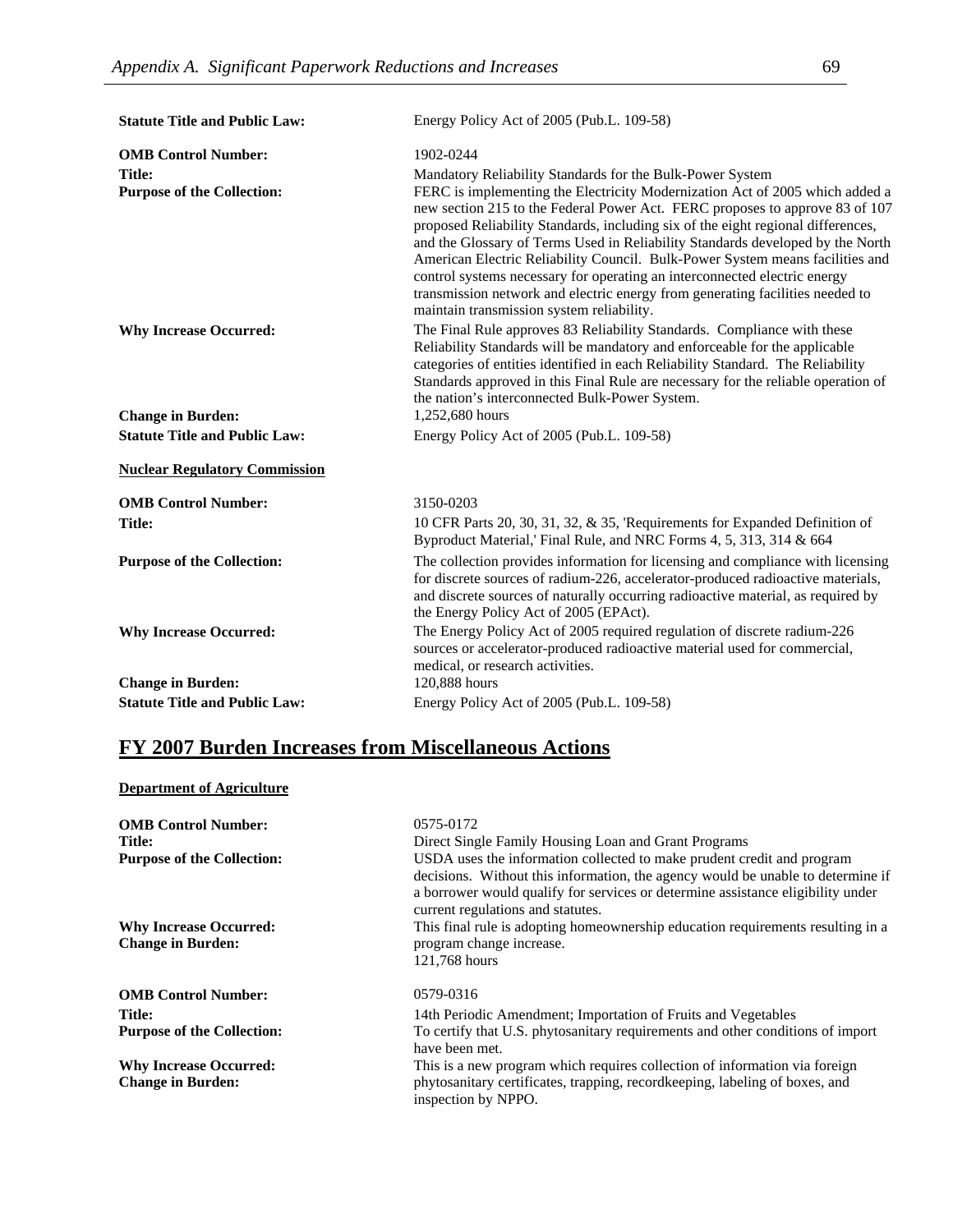|                                                                    | 121,541 hours                                                                                                                                                                                                                                                                                                                                                                                                                                                                                                                                                                                                                                                                                                                                                                                                                                        |
|--------------------------------------------------------------------|------------------------------------------------------------------------------------------------------------------------------------------------------------------------------------------------------------------------------------------------------------------------------------------------------------------------------------------------------------------------------------------------------------------------------------------------------------------------------------------------------------------------------------------------------------------------------------------------------------------------------------------------------------------------------------------------------------------------------------------------------------------------------------------------------------------------------------------------------|
| <b>OMB Control Number:</b>                                         | 0584-0540                                                                                                                                                                                                                                                                                                                                                                                                                                                                                                                                                                                                                                                                                                                                                                                                                                            |
| Title:                                                             | Data Collection Related to Institutions and Organizations                                                                                                                                                                                                                                                                                                                                                                                                                                                                                                                                                                                                                                                                                                                                                                                            |
| <b>Purpose of the Collection:</b>                                  | This submission incorporates the requirements under Executive Order 13279 and<br>13280 that State agencies would collect and report information related to faith-<br>based and community organizations.<br>This is a new collection.                                                                                                                                                                                                                                                                                                                                                                                                                                                                                                                                                                                                                 |
| <b>Why Increase Occurred:</b>                                      |                                                                                                                                                                                                                                                                                                                                                                                                                                                                                                                                                                                                                                                                                                                                                                                                                                                      |
| <b>Change in Burden:</b>                                           | 131,966 hours                                                                                                                                                                                                                                                                                                                                                                                                                                                                                                                                                                                                                                                                                                                                                                                                                                        |
| <b>Department of Commerce</b>                                      |                                                                                                                                                                                                                                                                                                                                                                                                                                                                                                                                                                                                                                                                                                                                                                                                                                                      |
| <b>OMB Control Number:</b>                                         | 0607-0151                                                                                                                                                                                                                                                                                                                                                                                                                                                                                                                                                                                                                                                                                                                                                                                                                                            |
| <b>Title:</b>                                                      | The Boundary and Annexation Survey (BAS)                                                                                                                                                                                                                                                                                                                                                                                                                                                                                                                                                                                                                                                                                                                                                                                                             |
| <b>Purpose of the Collection:</b>                                  | The Census Bureau conducts the Boundary and Annexation Survey (BAS)<br>annually to collect boundary updates and other information about selected legally<br>defined geographic areas for the censuses, statistical programs and Federal<br>legislative programs. The BAS is the only nationwide source of information<br>documenting the creation of new, and dissolution of old, incorporated<br>municipalities, minor civil divisions (MCDs), and counties and equivalent areas,<br>as well as changes in the boundaries of municipalities, MCDs, counties, and<br>Federally recognized American Indian areas, which include reservations and off-<br>reservation trust lands.                                                                                                                                                                     |
| <b>Why Increase Occurred:</b>                                      | There is a change in burden for two reasons. First, the number of respondents<br>has increased from 12,000 to 34,000 due to the change in the BAS mailing<br>universe. Secondly, Census introduced new methods of participation which<br>changed the response time. Census mails an Advance Response notice to the<br>initial BAS universe of 40,000 in September. The governments notify Census<br>through Advance Response if they have changes. Based on this, Census only<br>mails BAS materials to those entities.                                                                                                                                                                                                                                                                                                                              |
| <b>Change in Burden:</b>                                           | 105,250 hours                                                                                                                                                                                                                                                                                                                                                                                                                                                                                                                                                                                                                                                                                                                                                                                                                                        |
| <b>OMB Control Number:</b>                                         | 0607-0795                                                                                                                                                                                                                                                                                                                                                                                                                                                                                                                                                                                                                                                                                                                                                                                                                                            |
| Title:                                                             | Local Update of Census Addresses (LUCA) Program                                                                                                                                                                                                                                                                                                                                                                                                                                                                                                                                                                                                                                                                                                                                                                                                      |
| <b>Purpose of the Collection:</b><br><b>Why Increase Occurred:</b> | The LUCA Program was developed by the U.S. Census Bureau to meet the<br>requirements of the Census Address List Improvement Act of 1994, P.L. 103-<br>430. Participating governments may review the Census Bureau's confidential<br>list of individuals' home addresses and provide to the Census Bureau address<br>additions, corrections, deletions, and/or the identification of corrected address<br>counts for census blocks; street and street attribute updates; and legal boundary<br>updates. The Census Bureau will use the LUCA program to help develop the<br>housing unit and group quarters (e.g., college dormitory, nursing home,<br>correctional facility, etc.) address information that it will need to conduct the<br>2010 Decennial Census.<br>The increase in burden is attributable to the fact that this collection is being |
|                                                                    | resubmitted as a reinstatement of a previously approved collection for which<br>approval has expired.                                                                                                                                                                                                                                                                                                                                                                                                                                                                                                                                                                                                                                                                                                                                                |
| <b>Change in Burden:</b>                                           | 3,907,173 hours                                                                                                                                                                                                                                                                                                                                                                                                                                                                                                                                                                                                                                                                                                                                                                                                                                      |
| <b>OMB Control Number:</b>                                         | 0607-0919                                                                                                                                                                                                                                                                                                                                                                                                                                                                                                                                                                                                                                                                                                                                                                                                                                            |
| <b>Title:</b>                                                      | 2008 Census Dress Rehearsal                                                                                                                                                                                                                                                                                                                                                                                                                                                                                                                                                                                                                                                                                                                                                                                                                          |
| <b>Purpose of the Collection:</b>                                  | In order to meet constitutional and legislative mandates, the Census Bureau<br>conduct a 2010 Census that is cost-effective, improves coverage, and reduces<br>operational risk. The purpose and scope of the 2008 Census Dress Rehearsal is<br>to assist in designing and implementing an optimal re-engineered 2010 Census.<br>The 2008 Census Dress Rehearsal will attempt to integrate the various operations                                                                                                                                                                                                                                                                                                                                                                                                                                    |

and procedures planned for the 2010 Census under as close to census-like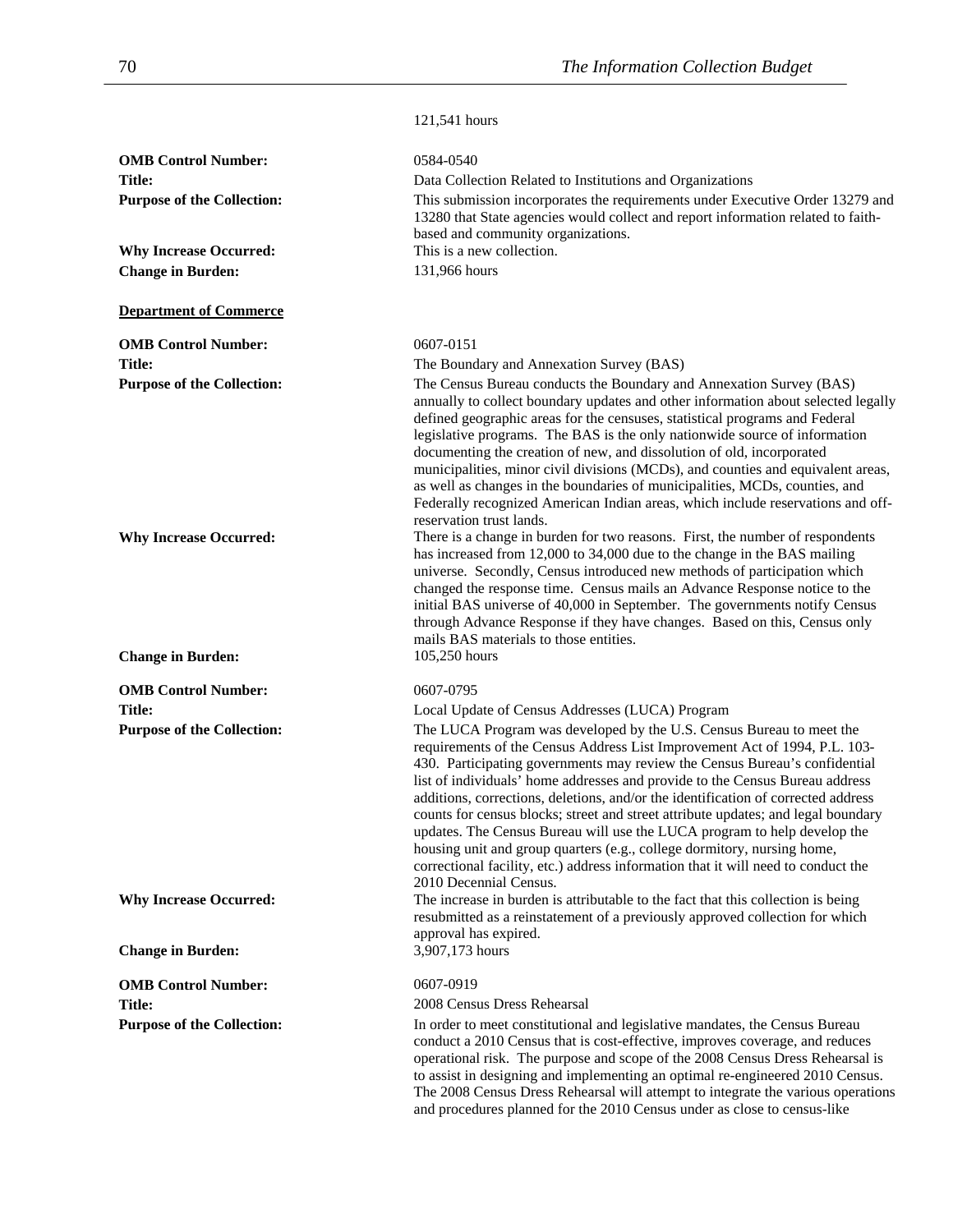|                                                                                                | conditions as possible.                                                                                                                                                                                                                                                                                                                                                                                                                                                                                                                                                                                                                                                                                                                                                                                                                                                                                                                                                                                |
|------------------------------------------------------------------------------------------------|--------------------------------------------------------------------------------------------------------------------------------------------------------------------------------------------------------------------------------------------------------------------------------------------------------------------------------------------------------------------------------------------------------------------------------------------------------------------------------------------------------------------------------------------------------------------------------------------------------------------------------------------------------------------------------------------------------------------------------------------------------------------------------------------------------------------------------------------------------------------------------------------------------------------------------------------------------------------------------------------------------|
| <b>Why Increase Occurred:</b>                                                                  | The increase in burden is attributable to the fact that this collection is being<br>submitted as a reinstatement of a previously approved collection for which<br>approval has expired.                                                                                                                                                                                                                                                                                                                                                                                                                                                                                                                                                                                                                                                                                                                                                                                                                |
| <b>Change in Burden:</b>                                                                       | 101,501 hours                                                                                                                                                                                                                                                                                                                                                                                                                                                                                                                                                                                                                                                                                                                                                                                                                                                                                                                                                                                          |
| <b>OMB Control Number:</b>                                                                     | 0607-0932                                                                                                                                                                                                                                                                                                                                                                                                                                                                                                                                                                                                                                                                                                                                                                                                                                                                                                                                                                                              |
| Title:                                                                                         | 2007 Economic Census -- Commodity Flow Survey (CFS)                                                                                                                                                                                                                                                                                                                                                                                                                                                                                                                                                                                                                                                                                                                                                                                                                                                                                                                                                    |
| <b>Purpose of the Collection:</b>                                                              | The 2007 CFS provides a crucial, unique set of transportation statistics. Results<br>will show origin-destination flows of commodities with key characteristics of<br>mode, value, weight, ton-miles and average miles per shipment. These data are<br>needed by transportation decision makers at the Federal and local levels to<br>analyze, maintain, and improve the transportation infrastructure.<br>This is a new collection.                                                                                                                                                                                                                                                                                                                                                                                                                                                                                                                                                                   |
| <b>Why Increase Occurred:</b>                                                                  |                                                                                                                                                                                                                                                                                                                                                                                                                                                                                                                                                                                                                                                                                                                                                                                                                                                                                                                                                                                                        |
| <b>Change in Burden:</b>                                                                       | 800,000 hours                                                                                                                                                                                                                                                                                                                                                                                                                                                                                                                                                                                                                                                                                                                                                                                                                                                                                                                                                                                          |
| <b>Department of Education</b>                                                                 |                                                                                                                                                                                                                                                                                                                                                                                                                                                                                                                                                                                                                                                                                                                                                                                                                                                                                                                                                                                                        |
| <b>OMB Control Number:</b>                                                                     | 1820-0027                                                                                                                                                                                                                                                                                                                                                                                                                                                                                                                                                                                                                                                                                                                                                                                                                                                                                                                                                                                              |
| <b>Title:</b>                                                                                  | Application for Grants under Disability and Rehabilitation Research                                                                                                                                                                                                                                                                                                                                                                                                                                                                                                                                                                                                                                                                                                                                                                                                                                                                                                                                    |
| <b>Purpose of the Collection:</b><br><b>Why Increase Occurred:</b><br><b>Change in Burden:</b> | NIDRR provides grants for research and related activities in Rehabilitation of<br>Individuals with disabilities. The grant application package contains program<br>profiles, standard forms, program regulations, sample rating forms, and<br>transmitting instructions. Applications are primarily institutions of higher<br>education, but may also includes hospitals, State Rehabilitation education<br>agencies and voluntary and profit organizations.<br>Applicants will increase due to the dissemination of NIDRR's priorities and<br>regulatory programs to spread the word on availability of funds. This has been<br>accomplished through increased visibility and outreach by the NIDRR Director<br>and staff. Posting competitions on the Grants.gov web site has increased interest<br>for these applications. Most of the current increased burden from 20,000 burden<br>hours to 130,000 is base on extensive discussions over recent years with past<br>applicants.<br>110,000 hours |
| <b>OMB Control Number:</b>                                                                     | 1845-0001                                                                                                                                                                                                                                                                                                                                                                                                                                                                                                                                                                                                                                                                                                                                                                                                                                                                                                                                                                                              |
| Title:                                                                                         | Free Application for Federal Student Aid (FAFSA)                                                                                                                                                                                                                                                                                                                                                                                                                                                                                                                                                                                                                                                                                                                                                                                                                                                                                                                                                       |
| <b>Purpose of the Collection:</b><br><b>Why Increase Occurred:</b>                             | The FAFSA collects identifying and financial information from students<br>applying for Federal student aid for postsecondary education, and is used to<br>calculate Expected Family Contribution and determine eligibility for grants and<br>loans, under Title IV of the HEA.<br>The FAFSA4caster is a new tool being added to FAFSA on the web. It is a tool<br>to inform high school juniors and their families of their estimated EFC and                                                                                                                                                                                                                                                                                                                                                                                                                                                                                                                                                          |
| <b>Change in Burden:</b>                                                                       | inform them if they will be eligible for a Federal PELL Grant. It will also reduce<br>the time needed to complete the FAFSA in their Senior year. The estimate is that<br>834,750 juniors will use the tool which takes 25 minutes to complete. The<br>burden hour increase is due to the addition of this new tool.<br>350,595 hours                                                                                                                                                                                                                                                                                                                                                                                                                                                                                                                                                                                                                                                                  |
|                                                                                                |                                                                                                                                                                                                                                                                                                                                                                                                                                                                                                                                                                                                                                                                                                                                                                                                                                                                                                                                                                                                        |
| <b>OMB Control Number:</b>                                                                     | 1845-0008                                                                                                                                                                                                                                                                                                                                                                                                                                                                                                                                                                                                                                                                                                                                                                                                                                                                                                                                                                                              |
| Title:                                                                                         | Student Aid Report (SAR)                                                                                                                                                                                                                                                                                                                                                                                                                                                                                                                                                                                                                                                                                                                                                                                                                                                                                                                                                                               |
| <b>Purpose of the Collection:</b><br><b>Why Increase Occurred:</b>                             | The SAR is used to notify FAFSA applicants of their eligibility to receive<br>Federal student aid under the student financial assistance programs authorized<br>under the Title IV of the Higher Education Act of 1965, as amended, and provide<br>an opportunity for applicants to correct or update the information they provided<br>on their FAFSA.<br>The 116,667 increase in burden hours is a result of more individuals enrolling in                                                                                                                                                                                                                                                                                                                                                                                                                                                                                                                                                            |
|                                                                                                |                                                                                                                                                                                                                                                                                                                                                                                                                                                                                                                                                                                                                                                                                                                                                                                                                                                                                                                                                                                                        |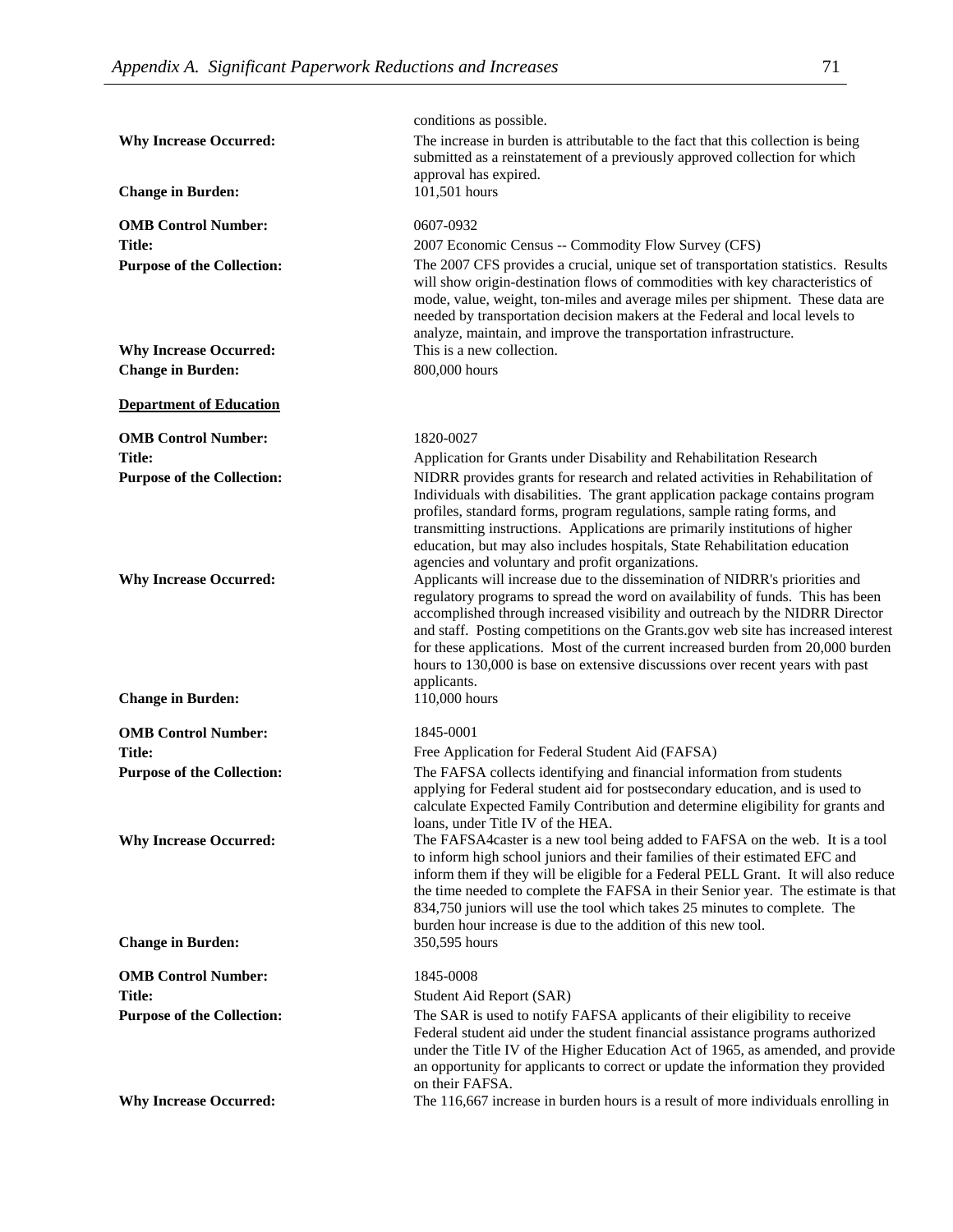| <b>Change in Burden:</b>                       | postsecondary education and applying for Federal assistance thereby increasing<br>the overall number of FAFSA applicants and SAR recipients. Despite the<br>increase in burden hours shown, ED is projecting a decrease in the time spent on<br>each FAFSA and SAR in the future because more recipients are opting to submit<br>their information via electronic processes, which is less burdensome to applicants<br>than the paper process.<br>116,667 hours                                                                                                                                                    |
|------------------------------------------------|--------------------------------------------------------------------------------------------------------------------------------------------------------------------------------------------------------------------------------------------------------------------------------------------------------------------------------------------------------------------------------------------------------------------------------------------------------------------------------------------------------------------------------------------------------------------------------------------------------------------|
| <b>OMB Control Number:</b>                     | 1845-0069                                                                                                                                                                                                                                                                                                                                                                                                                                                                                                                                                                                                          |
| <b>Title:</b>                                  | Federal PLUS Loan Application and Master Promissory Note, Endorser<br>Addendum, and School Certification                                                                                                                                                                                                                                                                                                                                                                                                                                                                                                           |
| <b>Purpose of the Collection:</b>              | The Federal PLUS Loan Application and Master Promissory Note is the means<br>by which an eligible parent borrower applies for and agrees to repay a Federal<br>PLUS Loan. If an applicant for a Federal PLUS Loan is determined to have an<br>adverse credit history and obtains an endorser, the Endorser Addendum is the<br>means by which the endorser agrees to repay the loan if the borrower does not<br>repay it. The School Certifications form is the means by which a school certifies<br>a borrower's eligibility for a Federal PLUS Loan if the school does not certify<br>eligibility electronically. |
| <b>Why Increase Occurred:</b>                  | Eligibility for Federal PLUS Loans was extended to graduate and professional                                                                                                                                                                                                                                                                                                                                                                                                                                                                                                                                       |
| <b>Change in Burden:</b>                       | students. Previously, Federal PLUS Loans were available only to parents of<br>dependent undergraduate students. This change increased the number of Federal<br>PLUS Loan borrowers.<br>126,850 hours                                                                                                                                                                                                                                                                                                                                                                                                               |
| <b>Department of Health and Human Services</b> |                                                                                                                                                                                                                                                                                                                                                                                                                                                                                                                                                                                                                    |

| <b>OMB Control Number:</b>        | 0910-0606                                                                                                                                                                                                                                                                                                                                                                                                                                                                                                                                                                                                                                             |
|-----------------------------------|-------------------------------------------------------------------------------------------------------------------------------------------------------------------------------------------------------------------------------------------------------------------------------------------------------------------------------------------------------------------------------------------------------------------------------------------------------------------------------------------------------------------------------------------------------------------------------------------------------------------------------------------------------|
| <b>Title:</b>                     | Current Good Manufacturing Practice in Manufacturing, Packaging, Labeling, or<br><b>Holding Operations for Dietary Supplements</b>                                                                                                                                                                                                                                                                                                                                                                                                                                                                                                                    |
| <b>Purpose of the Collection:</b> | The Federal Food, Drug, and Cosmetic Act gives the Food and Drug<br>Administration (FDA) explicit authority to establish Current Good<br>Manufacturing Practice for dietary supplements. A dietary supplement is<br>adulterated if "it has been prepared, packed, or held under conditions that do not<br>meet current good manufacturing practice regulations." FDA has authority to<br>"prescribe good manufacturing practices for dietary supplements."                                                                                                                                                                                            |
| <b>Why Increase Occurred:</b>     | FDA established record keeping requirements to ensure that firms follow<br>CGMPs so that they ensure the quality of their dietary supplements during<br>manufacturing, packaging, labeling, or holding operations.                                                                                                                                                                                                                                                                                                                                                                                                                                    |
| <b>Change in Burden:</b>          | 1,085,570 hours                                                                                                                                                                                                                                                                                                                                                                                                                                                                                                                                                                                                                                       |
| <b>OMB Control Number:</b>        | 0920-0753                                                                                                                                                                                                                                                                                                                                                                                                                                                                                                                                                                                                                                             |
| <b>Title:</b>                     | Evaluation of the Centers for Disease Control and Prevention's Consumer<br>Response Services Center (CDC-INFO)                                                                                                                                                                                                                                                                                                                                                                                                                                                                                                                                        |
| <b>Purpose of the Collection:</b> | The Centers for Disease Control and Prevention proposes to conduct continual<br>national evaluation of the agency's Consumer Response Services Center called<br>CDC-INFO. CDC-INFO is a proactive, unified, and integrated approach to the<br>delivery of public health information. CDC-INFO is designed to contribute to<br>improving the health and safety of the public. Customers are defined as any<br>individual or group seeking health or public health information from CDC. This<br>includes the public, media, medical and healthcare professionals, public health<br>professionals, partner groups, businesses, researchers, and others. |
| <b>Why Increase Occurred:</b>     | This is a new information collection. The proposed study and attendant data<br>collection activities will help support CDC in achieving its information<br>dissemination objective 'to ensure consistent, timely, reliable health information<br>is disseminated to meet the needs of a evolving diversity of consumers (public,<br>health professionals, researchers, etc.) and to address variations in inquiry<br>volumes related to public health emergencies, news events, and dynamic, shifting                                                                                                                                                 |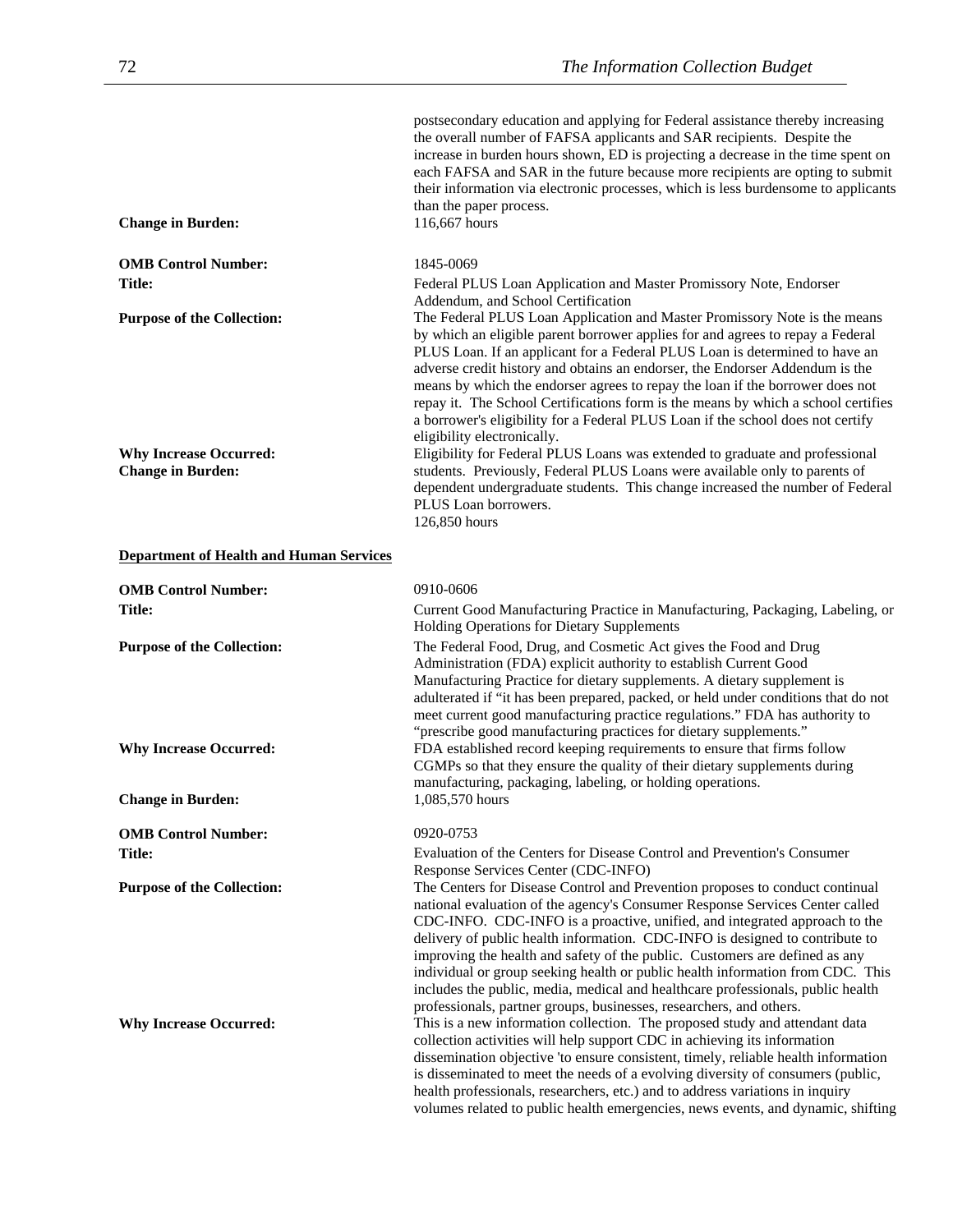|                                   | public health priorities' (CDC-INFO Request for Funding Announcement).                                                                                              |
|-----------------------------------|---------------------------------------------------------------------------------------------------------------------------------------------------------------------|
| <b>Change in Burden:</b>          | 176,286 hours                                                                                                                                                       |
| <b>OMB Control Number:</b>        | 0938-0692                                                                                                                                                           |
| Title:                            | Medicare and Medicare Advantage Programs; Notification Procedures for                                                                                               |
|                                   | Hospital Discharges: Important Message From Medicare                                                                                                                |
| <b>Purpose of the Collection:</b> | As a result of the Weichardt v. Leavitt class action lawsuit, CMS proposed that                                                                                     |
|                                   | hospitals and Medicare Advantage plans deliver a new advance notice of                                                                                              |
|                                   | discharge to Medicare beneficiaries who are receiving inpatient hospital services.                                                                                  |
|                                   | In response to public comments, CMS set forth a final rule, CMS-4105-F, for                                                                                         |
|                                   | how hospitals must notify Medicare beneficiaries who are hospital inpatients<br>about their hospital discharge rights. Under the final rule, hospitals will use a   |
|                                   | revised version of the Important Message from Medicare (IM), an existing                                                                                            |
|                                   | statutorily required notice, to explain the discharge rights.                                                                                                       |
| <b>Why Increase Occurred:</b>     | The currently approved burden involves hospital delivery of the IM without a                                                                                        |
|                                   | signature, at 1 minute per beneficiary, to an estimated 12.5 million admitted                                                                                       |
|                                   | Medicare beneficiaries annually. As a result of the Weichardt v. Leavitt class<br>action lawsuit, CMS required hospitals to issue the IM to the currently estimated |
|                                   | 13 million admitted Medicare beneficiaries annually within two days of                                                                                              |
|                                   | admission, and obtain the signature of the beneficiary or his or her                                                                                                |
|                                   | representative. Therefore, hospitals will need an extra 14 minutes on average to                                                                                    |
| <b>Change in Burden:</b>          | deliver the IM to 500,000 more beneficiaries.<br>3,041,667 hours                                                                                                    |
|                                   |                                                                                                                                                                     |
| <b>OMB Control Number:</b>        | 0938-0732                                                                                                                                                           |
| Title:                            | The Medicare Managed Care CAHPS Survey and Supporting Regulations                                                                                                   |
| <b>Purpose of the Collection:</b> | The new Medicare CAHPS survey is a shortened version of the Medicare                                                                                                |
|                                   | Advantage (MA) and Medicare fee-for-service (MFFS) CAHPS surveys, with<br>additional questions on the experiences of persons enrolled in a Medicare                 |
|                                   | prescription drug plan (PDP).                                                                                                                                       |
| <b>Why Increase Occurred:</b>     | For 2007, the number of plans to be included in the survey has grown from 208                                                                                       |
|                                   | in the 2005 MA survey, to now include 509 MA-PD plans and 81 freestanding                                                                                           |
|                                   | PDP <sub>s</sub> .                                                                                                                                                  |
| <b>Change in Burden:</b>          | 142,550 hours                                                                                                                                                       |
| <b>OMB Control Number:</b>        | 0938-0918                                                                                                                                                           |
| Title:                            | National Voluntary Hospital Reporting Initiative--Hospital Quality Measures                                                                                         |
| <b>Purpose of the Collection:</b> | The purpose is to collect data to produce valid, reliable, comparable and salient                                                                                   |
|                                   | quality measures to provide a potent stimulus for clinicians and providers to                                                                                       |
|                                   | improve the quality of care they provide. This voluntary reporting initiative in<br>which hospitals may participate is a significant step toward a more informed    |
|                                   | public and a means to sustain health care quality improvement. The data is                                                                                          |
|                                   | currently being collected from hospitals by CMS. The hospitals submitting data                                                                                      |
|                                   | have volunteered to participate in public reporting.                                                                                                                |
| <b>Why Increase Occurred:</b>     | The increase in burden is due to an increase in the number of data elements being<br>submitted.                                                                     |
| <b>Change in Burden:</b>          | 345,776 hours                                                                                                                                                       |
| <b>OMB Control Number:</b>        | 0938-1012                                                                                                                                                           |
| <b>Title:</b>                     | Payment Error Rate Measurement - State Medicaid and SCHIP Eligibility                                                                                               |
| <b>Purpose of the Collection:</b> | The Improper Payments Information Act (IPIA) of 2002 requires CMS to                                                                                                |
|                                   | produce national error rates for Medicaid and SCHIP. To comply with the IPIA,                                                                                       |
|                                   | CMS needs the information to be collected in order to provide some Federal                                                                                          |
|                                   | overview of state eligibility determinations to ensure correctness and consistency                                                                                  |
|                                   | among states and to use the State-specific error rates as the basis for calculating<br>national eligibility error rates for Medicaid and SCHIP.                     |
| <b>Why Increase Occurred:</b>     | This is a new information collection.                                                                                                                               |
|                                   |                                                                                                                                                                     |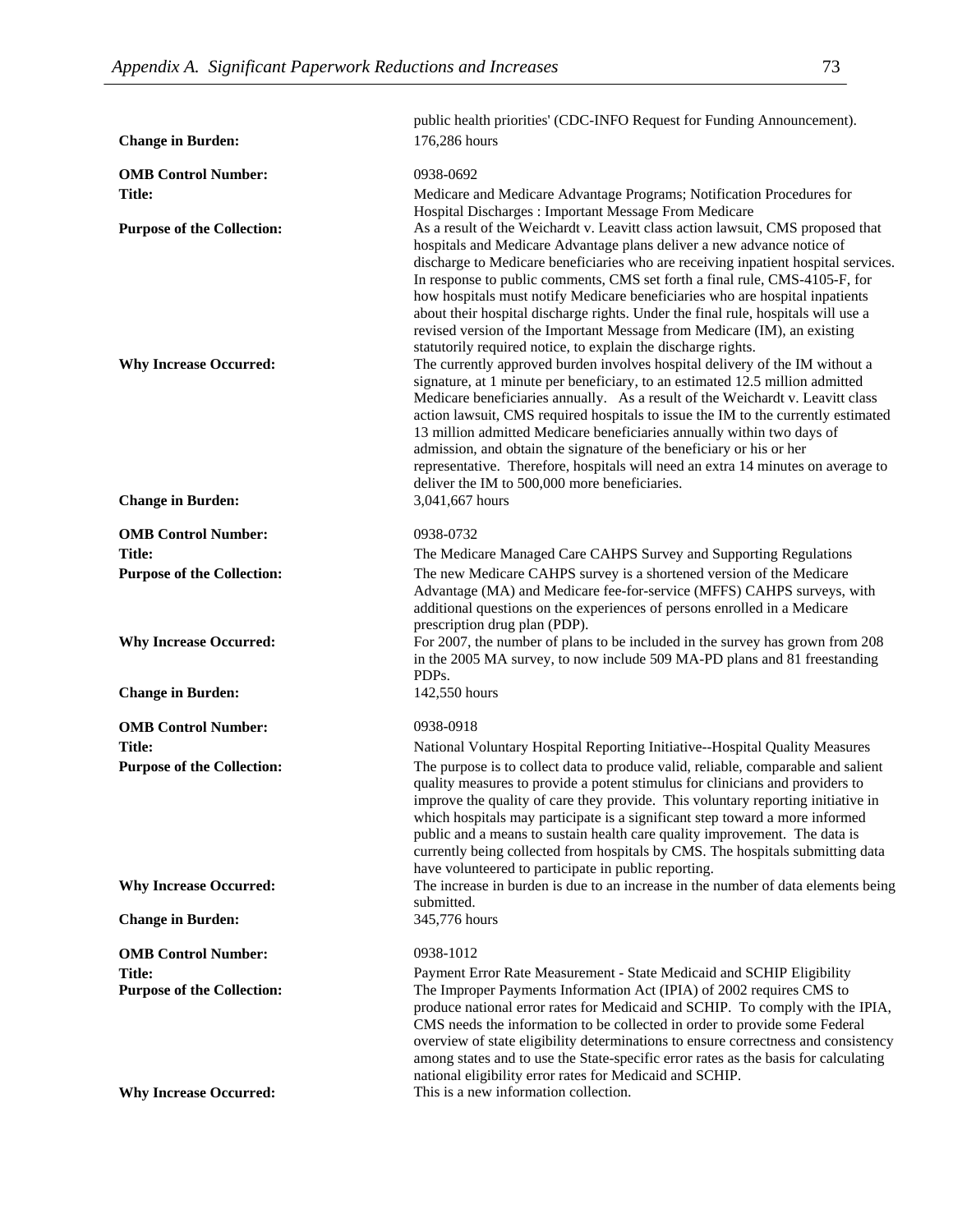| <b>Change in Burden:</b>               | 535,670 hours                                                                                                                                                                                                                                                                                                                                                                                                                                                                                                                                                                                                                            |
|----------------------------------------|------------------------------------------------------------------------------------------------------------------------------------------------------------------------------------------------------------------------------------------------------------------------------------------------------------------------------------------------------------------------------------------------------------------------------------------------------------------------------------------------------------------------------------------------------------------------------------------------------------------------------------------|
| <b>OMB Control Number:</b>             | 0938-1016                                                                                                                                                                                                                                                                                                                                                                                                                                                                                                                                                                                                                                |
| Title:                                 | Request for Bids (RFB) for Durable Medical Equipment, Prosthetics, Orthotics,<br>and Supplies (DMEPOS) Competitive Bidding Program                                                                                                                                                                                                                                                                                                                                                                                                                                                                                                       |
| <b>Purpose of the Collection:</b>      | The Medicare Prescription Drug, Improvement, and Modernization Act of 2003<br>(MMA) required HHS to establish and implement programs under which<br>competitive bidding areas (CBAs) are established throughout the United States<br>for contract award purposes for the furnishing of certain competitively priced<br>items and services for which payment is made under Part B (the Medicare<br>DMEPOS Competitive Bidding Program). CMS will conduct a competitive<br>bidding program in which certain suppliers would be awarded a contract to<br>provide competitively priced items and services to Medicare beneficiaries.         |
| <b>Why Increase Occurred:</b>          | This is a new information collection.                                                                                                                                                                                                                                                                                                                                                                                                                                                                                                                                                                                                    |
| <b>Change in Burden:</b>               | 1,090,826 hours                                                                                                                                                                                                                                                                                                                                                                                                                                                                                                                                                                                                                          |
| <b>OMB Control Number:</b>             | 0938-1019                                                                                                                                                                                                                                                                                                                                                                                                                                                                                                                                                                                                                                |
| <b>Title:</b>                          | Medicare and Medicare Advantage Programs; Notification Procedures for<br><b>Hospital Discharges</b>                                                                                                                                                                                                                                                                                                                                                                                                                                                                                                                                      |
| <b>Purpose of the Collection:</b>      | Based on a settlement agreement of the Weichardt vs. Leavitt class action suit,<br>CMS-4105-F sets forth new requirements for how hospitals must notify<br>Medicare beneficiaries who are hospital inpatients about their hospital discharge<br>rights. Plans must deliver to beneficiaries and enrollees, who are appealing<br>inpatient hospital discharges, a detailed notice providing the reasons for the<br>discharge decision. Notice is required both for original Medicare beneficiaries<br>and for beneficiaries enrolled in Medicare Advantage plans and other Medicare<br>health plans subject to the MA regulations.        |
| <b>Why Increase Occurred:</b>          | This is a new data collection.                                                                                                                                                                                                                                                                                                                                                                                                                                                                                                                                                                                                           |
| <b>Change in Burden:</b>               | 130,000 hours                                                                                                                                                                                                                                                                                                                                                                                                                                                                                                                                                                                                                            |
| <b>OMB Control Number:</b>             | 0938-1022                                                                                                                                                                                                                                                                                                                                                                                                                                                                                                                                                                                                                                |
| <b>Title:</b>                          | Additional Quality Measures and Procedures for Hospital Reporting of Quality<br>Data for the FY 2008 IPPS Annual Payment Update (Surgical Care Improvement<br>Project & Mortality Measures)                                                                                                                                                                                                                                                                                                                                                                                                                                              |
| <b>Purpose of the Collection:</b>      | The purpose is to collect data to produce valid, reliable, comparable and salient<br>quality measures to provide a potent stimulus for clinicians and providers to<br>improve the quality of care they provide. The reporting of SCIP measures is<br>currently being collected from hospitals for activities associated with the Quality<br>Improvement Organization (QIO) Program.                                                                                                                                                                                                                                                      |
| <b>Why Increase Occurred:</b>          | This program change increases the data collection requirements by expanding the<br>starter set of 10 quality measures that CMS has used since 2003. In expanding<br>these measures, CMS must adopt the baseline set of performance measures as set<br>forth in the 2005 report issued by the Institute of Medicine (IOM) of the National<br>Academy of Sciences, effective for payments beginning with FY 2007. The<br>IOM measures include the Hospital Quality Alliance (HQA) measures, the<br>Hospital Consumer Assessment of Healthcare Providers and Systems (HCAHPS)<br>patient perspective survey, and three structural measures. |
| <b>Change in Burden:</b>               | 587,486 hours                                                                                                                                                                                                                                                                                                                                                                                                                                                                                                                                                                                                                            |
| <b>Department of Homeland Security</b> |                                                                                                                                                                                                                                                                                                                                                                                                                                                                                                                                                                                                                                          |
| <b>OMB Control Number:</b>             | 1615-0012                                                                                                                                                                                                                                                                                                                                                                                                                                                                                                                                                                                                                                |
| Title:                                 | <b>Petition for Alien Relative</b>                                                                                                                                                                                                                                                                                                                                                                                                                                                                                                                                                                                                       |
| <b>Purpose of the Collection:</b>      | The information collected on this form will be used to determine eligibility for<br>benefits sought for relatives of United States citizens and lawful permanent<br>residents.                                                                                                                                                                                                                                                                                                                                                                                                                                                           |
| <b>Why Increase Occurred:</b>          | This increase is attributed to the additional time it will take to provide evidence<br>to show the bona fides of a marital relationship. There has also been a cost                                                                                                                                                                                                                                                                                                                                                                                                                                                                      |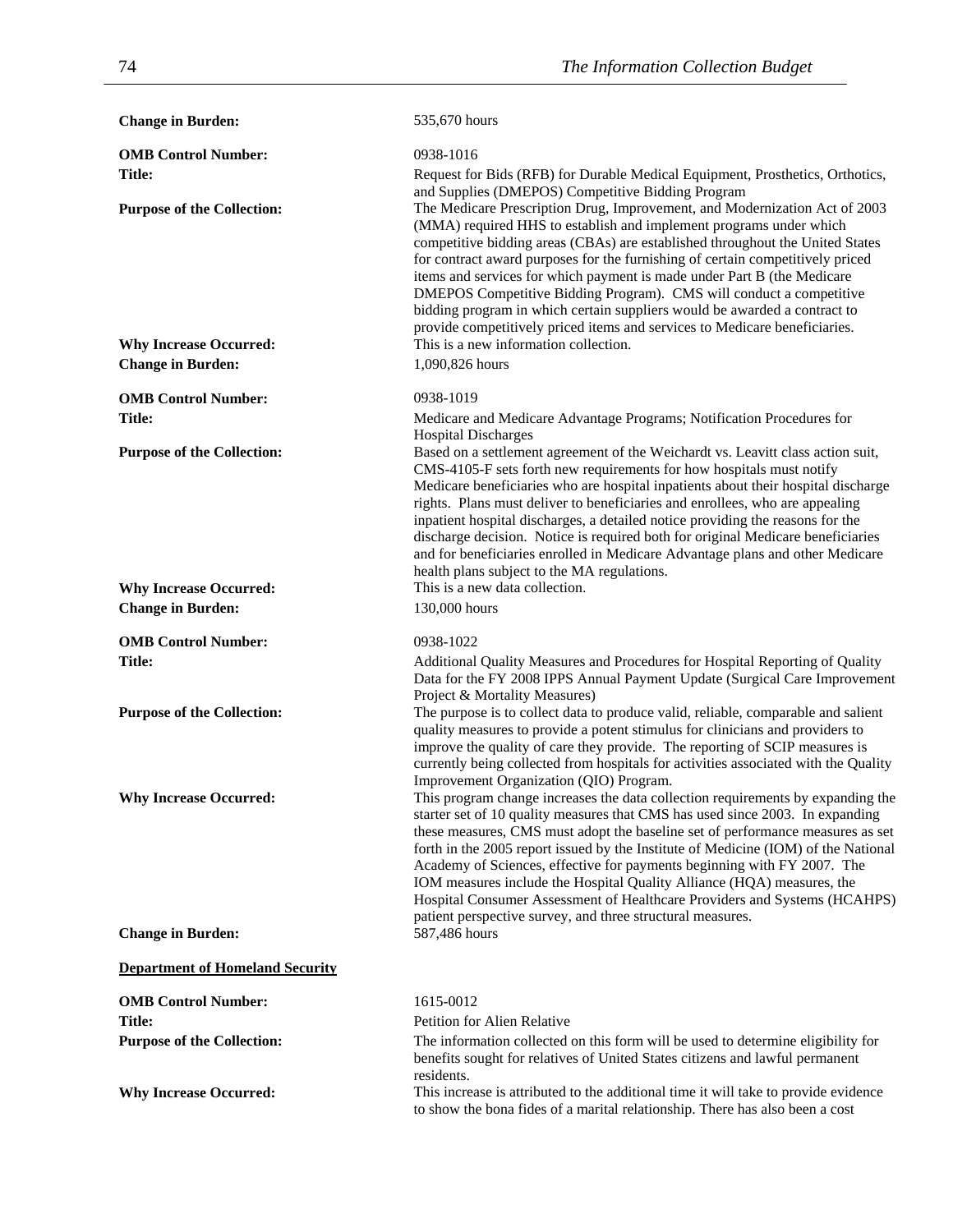|                                                                    | increase of \$9,151,460 previously reported for this information collection. The<br>increase in cost is attributed to an increase in the filing fee.                                                                                                                                                                                                                                                                                                                                                                                                               |
|--------------------------------------------------------------------|--------------------------------------------------------------------------------------------------------------------------------------------------------------------------------------------------------------------------------------------------------------------------------------------------------------------------------------------------------------------------------------------------------------------------------------------------------------------------------------------------------------------------------------------------------------------|
| <b>Change in Burden:</b>                                           | 183,034 hours                                                                                                                                                                                                                                                                                                                                                                                                                                                                                                                                                      |
| <b>OMB Control Number:</b>                                         | 1615-0033                                                                                                                                                                                                                                                                                                                                                                                                                                                                                                                                                          |
| <b>Title:</b>                                                      | Report of Medical Examination and Vaccination Record                                                                                                                                                                                                                                                                                                                                                                                                                                                                                                               |
| <b>Purpose of the Collection:</b>                                  | The information on the application will be used by USCIS in considering<br>eligibility for adjustment of status under 8 CFR part 209, 8 CFR 210.5, 245.1 and<br>245a.3.                                                                                                                                                                                                                                                                                                                                                                                            |
| <b>Why Increase Occurred:</b><br><b>Change in Burden:</b>          | USCIS added the vaccination record to the instrument based on a comment. This<br>new record increased the burden hours from 1 1/2 hours to 2 1/2 hours.<br>800,000 hours                                                                                                                                                                                                                                                                                                                                                                                           |
|                                                                    |                                                                                                                                                                                                                                                                                                                                                                                                                                                                                                                                                                    |
| <b>OMB Control Number:</b>                                         | 1615-0038                                                                                                                                                                                                                                                                                                                                                                                                                                                                                                                                                          |
| <b>Title:</b>                                                      | Petition to Remove the Conditions on Residence                                                                                                                                                                                                                                                                                                                                                                                                                                                                                                                     |
| <b>Purpose of the Collection:</b><br><b>Why Increase Occurred:</b> | Aliens granted conditional residence through marriage to a U.S. citizen or<br>permanent resident use this form to petition for removal of those conditions. The<br>information collected on the form is used to verify the petitioner's status and to<br>determine whether the conditional resident is eligible to have the conditions of<br>his or her status removed.<br>This increase is due to the new requirement to provide original or certified copies                                                                                                     |
|                                                                    | of arrest reports, court dispositions and other relevant documents, and the<br>requirement to have the applicant report to an Application Support Center for<br>biometrics collection. In addition, there has been an increase in costs. This can<br>be attributed to increasing the fee to \$205 and adding a biometric fee of \$70.                                                                                                                                                                                                                              |
| <b>Change in Burden:</b>                                           | 236,370 hours                                                                                                                                                                                                                                                                                                                                                                                                                                                                                                                                                      |
| <b>OMB Control Number:</b>                                         | 1652-0003                                                                                                                                                                                                                                                                                                                                                                                                                                                                                                                                                          |
| <b>Title:</b>                                                      | <b>Aircraft Operator Security</b>                                                                                                                                                                                                                                                                                                                                                                                                                                                                                                                                  |
| <b>Purpose of the Collection:</b>                                  | DHS requires air carriers to maintain, update, and comply with TSA-approved<br>comprehensive security programs to ensure the safety of persons and property<br>traveling on their flights. These programs are subject to TSA inspection.                                                                                                                                                                                                                                                                                                                           |
| <b>Why Increase Occurred:</b>                                      | TSA has broadened the scope of aircraft operators covered by this collection.<br>Expanding it to types of operations (non-scheduled general aviation, charter, etc)<br>that were previously exempt. These program changes account for the increase in<br>burden hours.                                                                                                                                                                                                                                                                                             |
| <b>Change in Burden:</b>                                           | 1,581,840 hours                                                                                                                                                                                                                                                                                                                                                                                                                                                                                                                                                    |
| <b>OMB Control Number:</b>                                         | 1652-0019                                                                                                                                                                                                                                                                                                                                                                                                                                                                                                                                                          |
| Title:                                                             | Registered Traveler Interoperability Pilot (RTIP) Program                                                                                                                                                                                                                                                                                                                                                                                                                                                                                                          |
| <b>Purpose of the Collection:</b>                                  | TSA is continuing the ongoing pilot test and evaluate specific technologies and<br>business processes related to the Registered Traveler (RT) concept. TSA,<br>through its partnership with airports serving as Sponsoring Entities for Service<br>Providers (SPs), will collect and retain personal information from individuals to<br>conduct name-based security threat assessments on individuals who volunteer to<br>participate in the program. For prequalification purposes, TSA will collect<br>information from companies seeking to participate as SPs. |
| <b>Why Increase Occurred:</b><br><b>Change in Burden:</b>          | Due to positive responses to the current pilot, the need to evaluate systems<br>interoperability, and the need to conduct a robust metrics analysis, TSA has<br>extended the current pilot program. This increase in burden hours is due to<br>TSA's decision to expand this pilot program to 20 airports nation-wide.<br>144,340 hours                                                                                                                                                                                                                            |
|                                                                    | 1670-0007                                                                                                                                                                                                                                                                                                                                                                                                                                                                                                                                                          |
| <b>OMB Control Number:</b><br><b>Title:</b>                        | Chemical Security Assessment Tool (CSAT)                                                                                                                                                                                                                                                                                                                                                                                                                                                                                                                           |
| <b>Purpose of the Collection:</b>                                  | In order to comply with the chemical facility security regulations required by                                                                                                                                                                                                                                                                                                                                                                                                                                                                                     |
|                                                                    | FY07 DHS Appropriations Bill, information must be collected from chemical                                                                                                                                                                                                                                                                                                                                                                                                                                                                                          |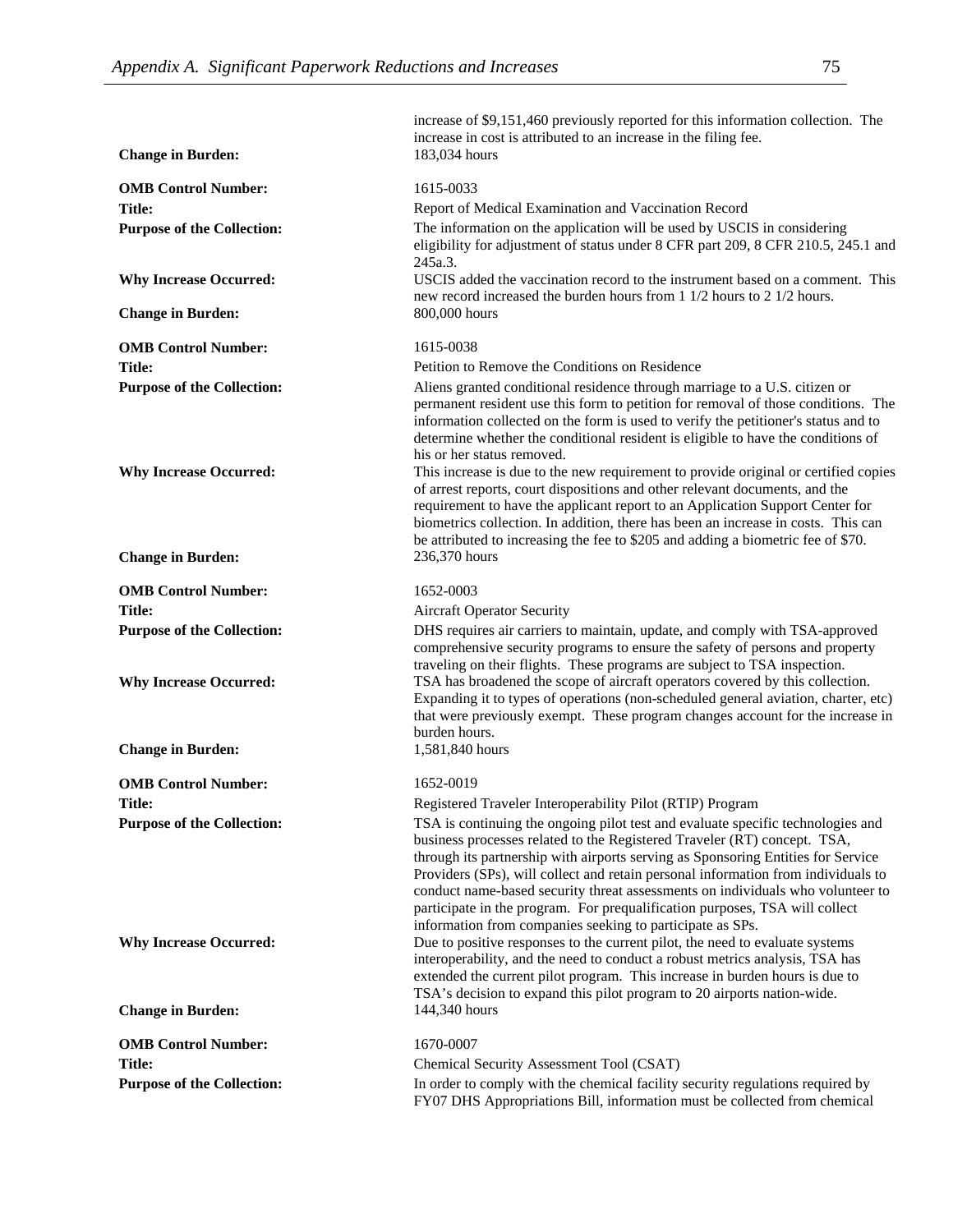facility owners and operators. New regulations gave DHS the authority and responsibility to collect information from all chemical facilities across the country. DHS must understand how each facility operates so that the facility can be placed into a tier. Once the tier has been established, DHS can determine if the appropriate security and risk mitigation documentation is appropriate.

| <b>Change in Burden:</b>            | 760,000 hours                                                                                                                                                                                                                                                                                                                                                                                                                                                                                       |
|-------------------------------------|-----------------------------------------------------------------------------------------------------------------------------------------------------------------------------------------------------------------------------------------------------------------------------------------------------------------------------------------------------------------------------------------------------------------------------------------------------------------------------------------------------|
| <b>Department of Justice</b>        |                                                                                                                                                                                                                                                                                                                                                                                                                                                                                                     |
| <b>OMB Control Number:</b>          | 1110-0046                                                                                                                                                                                                                                                                                                                                                                                                                                                                                           |
| Title:                              | Arrest and Information (Criminal) Fingerprint Card; Applicant Fingerprint Card                                                                                                                                                                                                                                                                                                                                                                                                                      |
| <b>Purpose of the Collection:</b>   | and Personal Fingerprint Card<br>The Federal Bureau of Investigation (FBI), Criminal Justice Information<br>Services Division (CJIS), provides a centralized pooling of all fingerprint cards<br>and all arrest records. Federal, State, local agencies, as well as individuals, use                                                                                                                                                                                                                |
| <b>Why Increase Occurred:</b>       | these forms to submit fingerprint identification information.<br>If the collection is not conducted or conducted less frequently, the criminal<br>history record information provided for use by all contributing agencies would be<br>incomplete and inaccurate. The law enforcement community has an ever-<br>increasing need for timely and accurate data. Obtaining the fingerprint cards is<br>vital to ensuring the most efficient services to all authorized entities in a timely<br>manner. |
| <b>Change in Burden:</b>            | 486,724 hours                                                                                                                                                                                                                                                                                                                                                                                                                                                                                       |
| <b>Department of Transportation</b> |                                                                                                                                                                                                                                                                                                                                                                                                                                                                                                     |
| <b>OMB Control Number:</b>          | 2120-0718                                                                                                                                                                                                                                                                                                                                                                                                                                                                                           |
| Title:                              | Extended Operations (ETOPS) of Multi-Engine Airplanes                                                                                                                                                                                                                                                                                                                                                                                                                                               |
| <b>Purpose of the Collection:</b>   | Rule will codify current practices that permit certificated air carriers to operate                                                                                                                                                                                                                                                                                                                                                                                                                 |
| <b>Why Increase Occurred:</b>       | two-engine airplanes over long-range routes.<br>This is a program change due to a new collection.                                                                                                                                                                                                                                                                                                                                                                                                   |
| <b>Change in Burden:</b>            | 106,587 hours                                                                                                                                                                                                                                                                                                                                                                                                                                                                                       |
|                                     |                                                                                                                                                                                                                                                                                                                                                                                                                                                                                                     |
| <b>Department of the Treasury</b>   |                                                                                                                                                                                                                                                                                                                                                                                                                                                                                                     |
| <b>OMB Control Number:</b>          | 1545-0023                                                                                                                                                                                                                                                                                                                                                                                                                                                                                           |
| <b>Title:</b>                       | Quarterly Federal Excise Tax Return                                                                                                                                                                                                                                                                                                                                                                                                                                                                 |
| <b>Purpose of the Collection:</b>   | The information supplied on Form 720 is used by the IRS to determine the<br>correct tax liability. Additionally, the data is report by the IRS to Treasury so that<br>funds may be transferred from the general revenue funds to the appropriate trust<br>funds.                                                                                                                                                                                                                                    |
| <b>Why Increase Occurred:</b>       | IRS added 35 line items to this ICR.                                                                                                                                                                                                                                                                                                                                                                                                                                                                |
| <b>Change in Burden:</b>            |                                                                                                                                                                                                                                                                                                                                                                                                                                                                                                     |
|                                     | 223,318 hours                                                                                                                                                                                                                                                                                                                                                                                                                                                                                       |
| <b>OMB Control Number:</b>          | 1545-0047                                                                                                                                                                                                                                                                                                                                                                                                                                                                                           |
| <b>Title:</b>                       | Return of Organization Exempt From Income Tax Under Section 501(c), 527, or                                                                                                                                                                                                                                                                                                                                                                                                                         |
| <b>Purpose of the Collection:</b>   | $4947(a)(1)$ of the Internal Revenue Code (IRC)<br>Form 990 is needed to determine that IRC section 501(a) tax-exempt<br>organizations fulfill the operating conditions within the limitations of their tax<br>exemption.                                                                                                                                                                                                                                                                           |
| <b>Why Increase Occurred:</b>       | IRS added several lines to Form 990, which increase the form's burden.                                                                                                                                                                                                                                                                                                                                                                                                                              |
| <b>Change in Burden:</b>            | 7,454,953 hours                                                                                                                                                                                                                                                                                                                                                                                                                                                                                     |
| <b>OMB Control Number:</b>          | 1545-0074                                                                                                                                                                                                                                                                                                                                                                                                                                                                                           |
| <b>Title:</b>                       | U.S. Individual Income Tax Return                                                                                                                                                                                                                                                                                                                                                                                                                                                                   |

Why Increase Occurred: DHS added the Security Vulnerability Assessment and the Site Security Plan to this information collection.<br>760,000 hours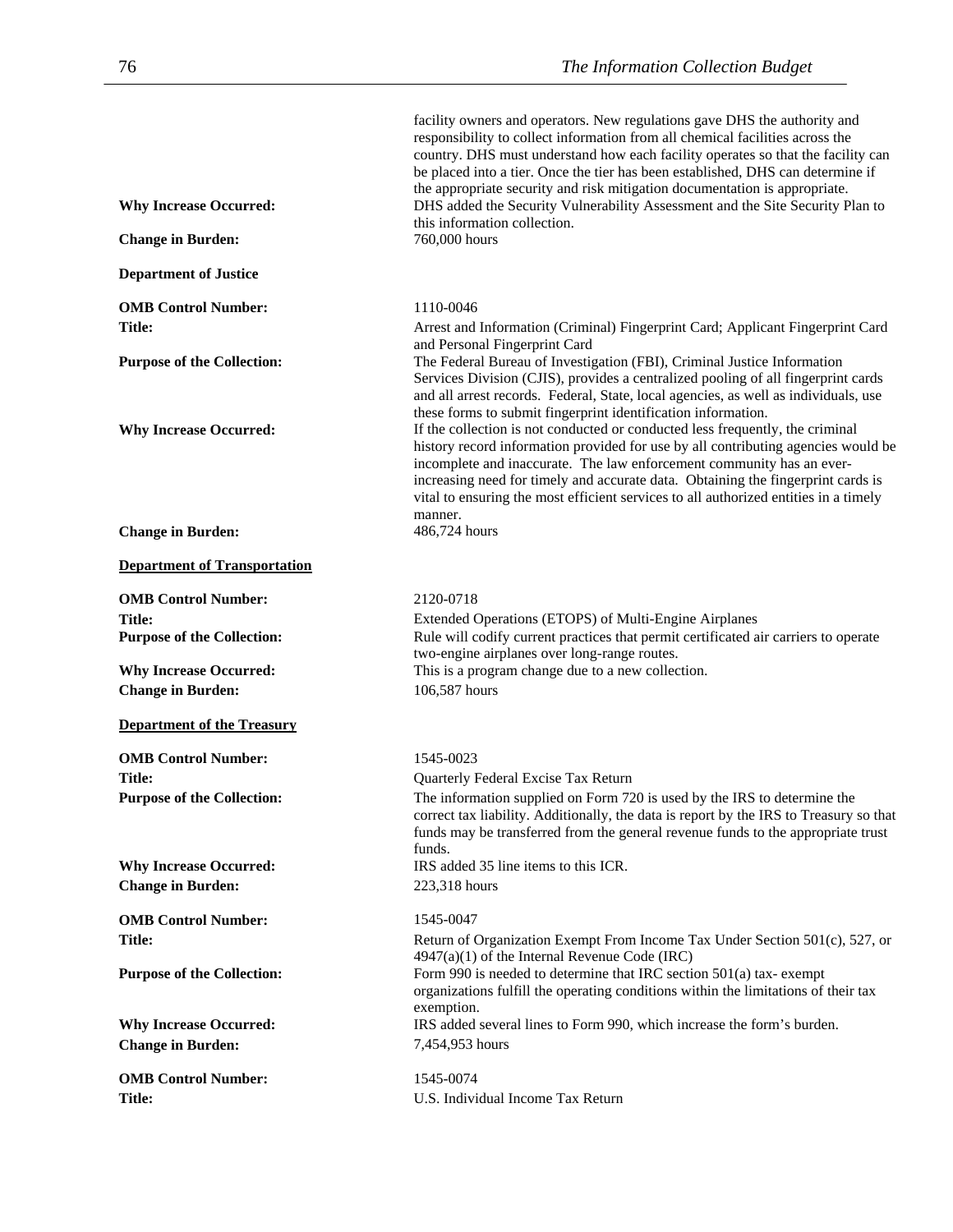| <b>Purpose of the Collection:</b>                  | These forms and schedules are used by individuals to report their income tax<br>liability. The data is used to verify that the items reported on the forms are                                                                                                                                                                                                                                                                                                                                                                 |
|----------------------------------------------------|--------------------------------------------------------------------------------------------------------------------------------------------------------------------------------------------------------------------------------------------------------------------------------------------------------------------------------------------------------------------------------------------------------------------------------------------------------------------------------------------------------------------------------|
| <b>Why Increase Occurred:</b>                      | correct, and also for general statistical use.<br>IRS added a new form to this approval number.                                                                                                                                                                                                                                                                                                                                                                                                                                |
| <b>Change in Burden:</b>                           | 1,100,000 hours                                                                                                                                                                                                                                                                                                                                                                                                                                                                                                                |
| <b>OMB Control Number:</b>                         | 1545-0099                                                                                                                                                                                                                                                                                                                                                                                                                                                                                                                      |
| Title:                                             | U.S. Return of Partnership Income (Form 1065); Capital Gains and Losses<br>(Schedule D); and Partner's Share of Income, Credits, Deductions, etc. (Schedule<br>$K-1$                                                                                                                                                                                                                                                                                                                                                           |
| <b>Purpose of the Collection:</b>                  | IRC section 6031 requires partnerships to file returns that show gross income<br>items, allowable deductions, partners' names, addresses, and distribution shares,<br>and other information. This information is used to verify correct reporting of<br>partnership items and for general statistics.                                                                                                                                                                                                                          |
| <b>Why Increase Occurred:</b>                      | The legal authority for Schedule M-3 (Forms 1120-PC, 1120, 1120-L, 1065, and<br>1120S) is Internal Revenue Code section 6011 (P.L. 105-206, Title II, Sections<br>2001 through 2005). Also, the Schedule M-3 (Forms 1120-PC, 1120, 1120-L,<br>1065, an 1120S) has been developed at the request of the U.S. Department of the<br>Treasury and IRS.                                                                                                                                                                             |
| <b>Change in Burden:</b>                           | 7,154,000 hours                                                                                                                                                                                                                                                                                                                                                                                                                                                                                                                |
| <b>OMB Control Number:</b>                         | 1545-0123                                                                                                                                                                                                                                                                                                                                                                                                                                                                                                                      |
| <b>Title:</b><br><b>Purpose of the Collection:</b> | Form 1120, U.S. Corp. Income Tax Return<br>Schedule O (Form 1120), Consent Plan and Apportionment Schedule for a<br>Controlled Group, was developed to allow the component members of a<br>controlled group to report the apportionment of taxable income, income tax, and<br>certain tax benefits. The schedule will be used by corporations that are members<br>of a controlled group to show the adoption, amendment, or termination of an<br>apportionment plan. It will also be used to show the apportionment of taxable |
| <b>Why Increase Occurred:</b>                      | income, income tax, and other tax benefits for members of the controlled group.<br>Schedule O was added to Form 1120.                                                                                                                                                                                                                                                                                                                                                                                                          |
| <b>Change in Burden:</b>                           | 1,660,500 hours                                                                                                                                                                                                                                                                                                                                                                                                                                                                                                                |
| <b>OMB Control Number:</b>                         | 1545-0128                                                                                                                                                                                                                                                                                                                                                                                                                                                                                                                      |
| Title:                                             | U.S. Life Insurance Company Income Tax Return                                                                                                                                                                                                                                                                                                                                                                                                                                                                                  |
| <b>Purpose of the Collection:</b>                  | Life Insurance companies are required to file an annual return of income and<br>compute and pay the tax due. The data is used to insure that companies have<br>correctly reported taxable income and paid the correct tax.                                                                                                                                                                                                                                                                                                     |
| <b>Why Increase Occurred:</b>                      | The legal authority for Schedule M-3 (Form 1120-L) is Internal Revenue Code<br>section 6011 (P.L. 105-206, Title II, Sections 2001 through 2005). Also, the<br>Schedule M-3 (Form 1120-L) has been developed at the request of the U.S.<br>Department of the Treasury and IRS.                                                                                                                                                                                                                                                 |
| <b>Change in Burden:</b>                           | 185,240 hours                                                                                                                                                                                                                                                                                                                                                                                                                                                                                                                  |
| <b>OMB Control Number:</b>                         | 1545-0130                                                                                                                                                                                                                                                                                                                                                                                                                                                                                                                      |
| <b>Title:</b>                                      | U.S. Income Tax Return for an S Corporation                                                                                                                                                                                                                                                                                                                                                                                                                                                                                    |
| <b>Purpose of the Collection:</b>                  | Form 1120S, Schedule D (Form 1120S), and Schedule K-1 (Form 1120S) are<br>used by an S corporation to figure its tax liability, and income and other tax-<br>related information to pass through to its shareholders. Schedule K-1 is used to<br>report to shareholders their share of the corporation's income, deductions, credits,<br>etc. IRS uses the information to determine the correct tax for the S corporation<br>and its shareholders.                                                                             |
| <b>Why Increase Occurred:</b>                      | The legal authority for Schedule M-3 (Forms 1120-PC, 1120, 1120-L, 1065, and<br>1120S) is Internal Revenue Code section 6011 (P.L. 105-206, Title II, Sections<br>2001 through 2005). Also, the Schedule M-3 (Forms 1120-PC, 1120, 1120-L,<br>1065, an 1120S) has been developed at the request of the U.S. Department of the<br>Treasury and IRS.                                                                                                                                                                             |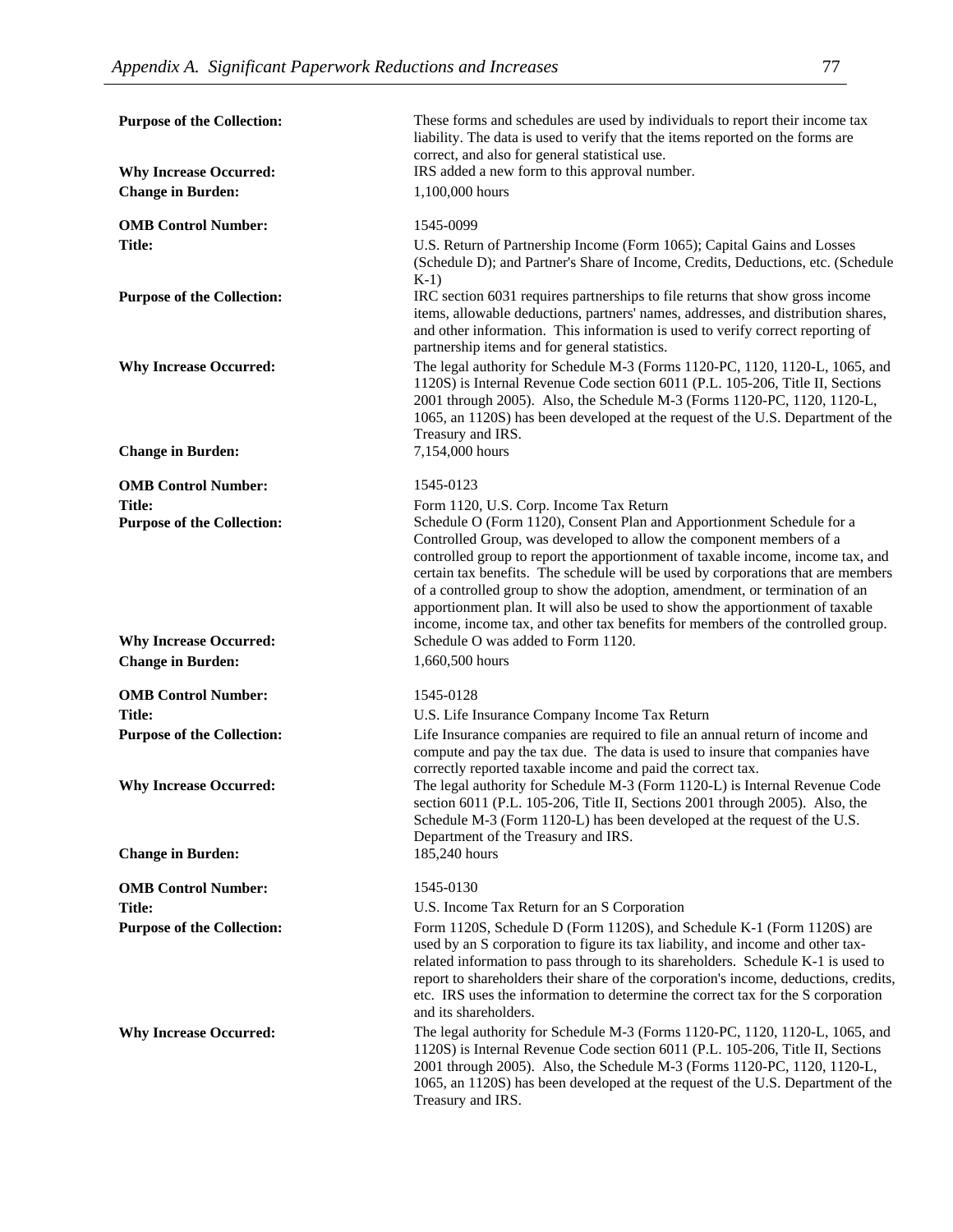**Change in Burden:** 2,270,100 hours **OMB Control Number:** 1545-0908 **Title:** Form 8282, Donee Information Return (Sale, Exchange or Other Disposition of Donated Property); Form 8283, Noncash Charitable Contributions **Purpose of the Collection:** Internal Revenue Code section 170(a)(1) and regulation section 1.170A-13(c) require donors of property valued over \$5,000 to file certain information with their tax return in order to receive the charitable contribution deduction. Form 8283 is used to report the required information. Code section 6050L requires donee organizations to file an information return with the IRS if they dispose of the property received within two years. Form 8282 is used for this purpose. **Why Increase Occurred:** Major changes to forms. An addition of 22 lines added to Form 8282 and 20 new lines added to Form 8283. **Change in Burden:** 1,484,905 hours **OMB Control Number:** 1545-1027 **Title:** U.S. Property and Casualty Insurance Company Income Tax Return **Purpose of the Collection:** Property and casualty insurance companies are required to file an annual return of income and pay the tax due. The data is used to insure that companies have correctly reported income and paid the correct tax. **Why Increase Occurred:** New Schedule added. **Change in Burden:** 185,800 hours **OMB Control Number:** 1545-1420 **Title:** Claim for Refund of Excise Taxes **Purpose of the Collection: IRS** rules allow for refunds of taxes (except income taxes) or refund, abatement, or credit of interest, penalties, and additions to tax in the event of errors or certain actions by IRS. Form 8849 is used by taxpayers to claim refunds of excise taxes. Why Increase Occurred: Form 8849 was revised, and Schedules 1, 2, 3, and 6 were all updated. IRS also added a new Schedule 8 to the form. Schedule 4 was deleted. **Change in Burden:** 2,407,340 hours **OMB Control Number:** 1545-1522 **Title:** Revenue Procedure 2003-1 and Revenue Procedure 2003-3 26 CFR 601-.201 Rulings and Determination Letters **Purpose of the Collection:** The information requested in Revenue Procedure 2003-1 is required to enable the Internal Revenue Service to give advice on filing letter ruling and determination letter requests and to process such requests. **Why Increase Occurred:** Due to the addition of Rev. Proc. 2006-1 and Rev. Proc. 2006-3, burden hours have been updated which resulted in a program change increase. **Change in Burden:** 207,920 hours **OMB Control Number:** 1545-1629 **Title:** Paid Preparer's Earned Income Credit Checklist **Purpose of the Collection:** Form 8867 helps preparers meet the due diligence requirements of Code section 6695(g), which was added by section  $1085(a)(2)$  of the Taxpayer Relief Act of 1997. Paid preparers of Federal income tax returns or claims for refund involving the earned income credit (EIC) must meet the due diligence requirements in determining if the taxpayer is eligible for the EIC and the amount of the credit. Failure to do so could result in a \$100 penalty for each failure. Completion of Form 8867 is one of the due diligency requirements. **Why Increase Occurred:**  $\qquad \qquad \text{Aded 12 line items and .75 pages.}$ **Change in Burden:** 3,849,486 hours **OMB Control Number:** 1545-2039 **Title:** Claim for Refund of Federal Telephone Excise Tax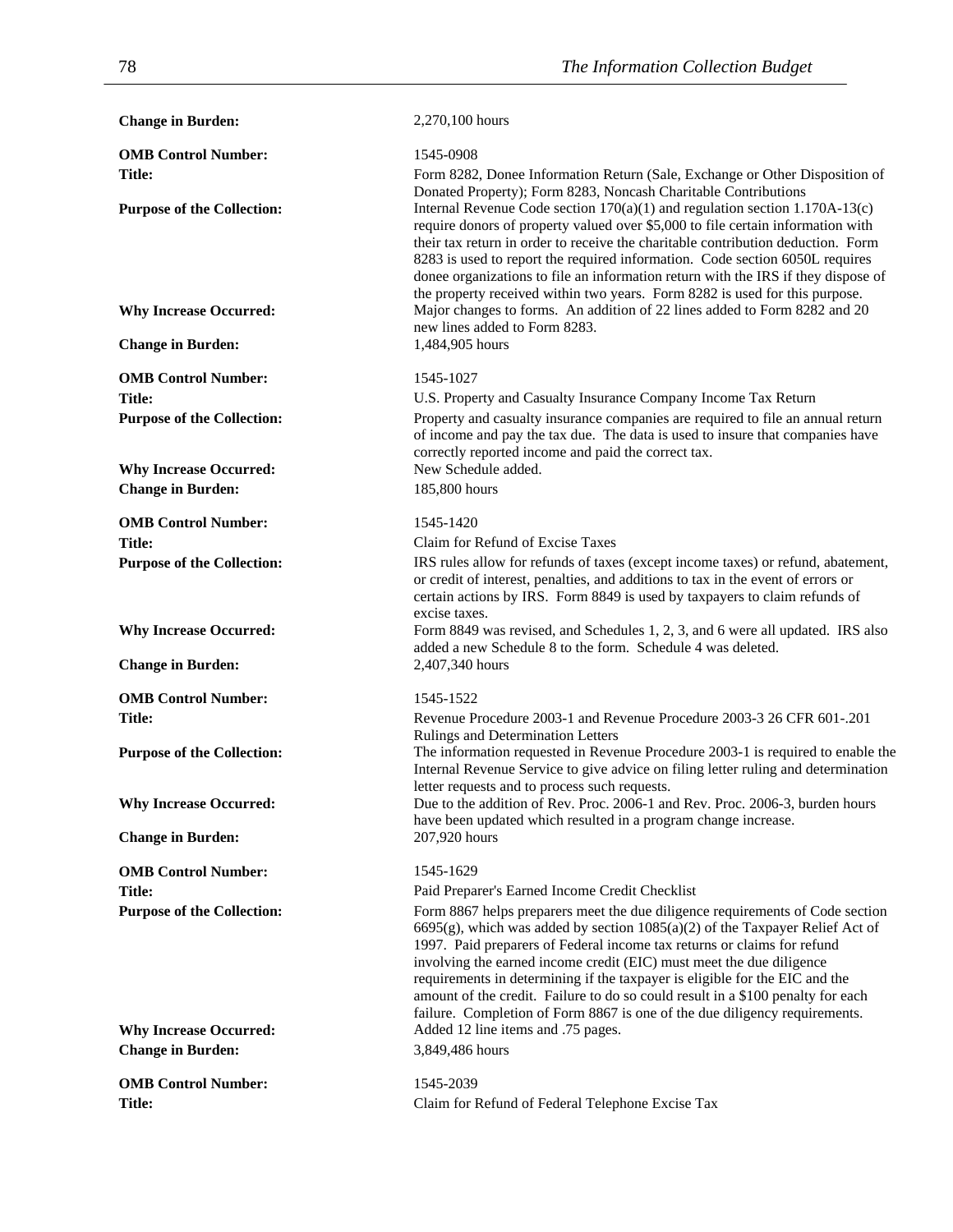| <b>Purpose of the Collection:</b>      | Form 1040EZ-T was developed as a result of Notice 2006-50. The purpose of<br>the form is to allow individuals that are not required to file an individual income                                                                                                                                                                                                                                                                                                                                               |
|----------------------------------------|----------------------------------------------------------------------------------------------------------------------------------------------------------------------------------------------------------------------------------------------------------------------------------------------------------------------------------------------------------------------------------------------------------------------------------------------------------------------------------------------------------------|
| <b>Why Increase Occurred:</b>          | tax return to claim a refund of the Federal telephone excise taxes paid.<br>Form 1040EZ-T is a new form.                                                                                                                                                                                                                                                                                                                                                                                                       |
| <b>Change in Burden:</b>               | 2,430,000 hours                                                                                                                                                                                                                                                                                                                                                                                                                                                                                                |
| <b>OMB Control Number:</b>             | 1545-2050                                                                                                                                                                                                                                                                                                                                                                                                                                                                                                      |
| Title:                                 | Interim Guidance Regarding Supporting Organizations and Donor Advised<br>Funds                                                                                                                                                                                                                                                                                                                                                                                                                                 |
| <b>Purpose of the Collection:</b>      | This notice provides interim guidance regarding application of new or revised<br>requirements under sections 1231 and 1241-1244 of the Pension Protection Act<br>of 2006. It also provides interim relief from application of new excise taxes on<br>private foundation grants to supporting organizations and on sponsoring<br>organizations of donor advised funds.                                                                                                                                          |
| <b>Why Increase Occurred:</b>          | New collection.                                                                                                                                                                                                                                                                                                                                                                                                                                                                                                |
| <b>Change in Burden:</b>               | 612,294 hours                                                                                                                                                                                                                                                                                                                                                                                                                                                                                                  |
| <b>OMB Control Number:</b>             | 1545-2052                                                                                                                                                                                                                                                                                                                                                                                                                                                                                                      |
| <b>Title:</b>                          | U.S. Income Tax Return for Cooperative Associations.                                                                                                                                                                                                                                                                                                                                                                                                                                                           |
| <b>Purpose of the Collection:</b>      | IRS Code section 1381 requires subchapter T cooperatives to file returns.<br>Previously, farmers' cooperatives filed Form 990-C and other subchapter T<br>cooperatives filed Form 1120. Cooperatives who filed their income tax returns<br>on Form 1120 were considered to be late and penalties were assessed since they<br>had not filed by the normal due date for Form 1120. Due to the assessment of<br>the penalties, burden was placed on the taxpayer and on the IRS employees to<br>resolve the issue |
| <b>Why Increase Occurred:</b>          | Form 1120-C is a new information collection.                                                                                                                                                                                                                                                                                                                                                                                                                                                                   |
| <b>Change in Burden:</b>               | 430,400 hours                                                                                                                                                                                                                                                                                                                                                                                                                                                                                                  |
| <b>OMB Control Number:</b>             | 1545-2061                                                                                                                                                                                                                                                                                                                                                                                                                                                                                                      |
| <b>Title:</b>                          | Reconciliation of Cost of Goods Sold Reported on Schedule M-3                                                                                                                                                                                                                                                                                                                                                                                                                                                  |
| <b>Purpose of the Collection:</b>      | The Form 8916-A is a detailed schedule that reconciles the amount of the cost of<br>goods sold reported on Schedule M-3 for the Form 1120, Form 1065, or 1120-S.                                                                                                                                                                                                                                                                                                                                               |
| <b>Why Increase Occurred:</b>          | This is a new form. Use Form 8916-A to provide a detailed schedule of the<br>amount reported on Schedule M-3 for Form 1120, Form 1065, or 1120S for Cost<br>of Goods Sold.                                                                                                                                                                                                                                                                                                                                     |
| <b>Change in Burden:</b>               | 3,456,960 hours                                                                                                                                                                                                                                                                                                                                                                                                                                                                                                |
| <b>OMB Control Number:</b>             | 1545-2075                                                                                                                                                                                                                                                                                                                                                                                                                                                                                                      |
| <b>Title:</b>                          | Form 13614-NR, Nonresident Alien Intake and Interview Sheet.                                                                                                                                                                                                                                                                                                                                                                                                                                                   |
| <b>Purpose of the Collection:</b>      | The completed form is used by screeners, preparers, or others involved in the<br>return preparation process to more accurately complete tax returns of<br>International Students and Scholars. These persons need assistance having their                                                                                                                                                                                                                                                                      |
|                                        | returns prepared so they can fully comply with the law                                                                                                                                                                                                                                                                                                                                                                                                                                                         |
| <b>Why Increase Occurred:</b>          | This is a new collection.                                                                                                                                                                                                                                                                                                                                                                                                                                                                                      |
| <b>Change in Burden:</b>               | 141,260 hours                                                                                                                                                                                                                                                                                                                                                                                                                                                                                                  |
| <b>Environmental Protection Agency</b> |                                                                                                                                                                                                                                                                                                                                                                                                                                                                                                                |
| <b>OMB Control Number:</b>             | 2040-0271                                                                                                                                                                                                                                                                                                                                                                                                                                                                                                      |
| <b>Title:</b>                          | National Primary Drinking Water Regulations: Ground Water Rule                                                                                                                                                                                                                                                                                                                                                                                                                                                 |
| <b>Purpose of the Collection:</b>      | The Ground Water Rule (GWR) requires data collection on the integrity of<br>public ground water systems, the effectiveness of treatment where disinfection or<br>other microbial control treatment is practiced, and the sensitivity to and presence                                                                                                                                                                                                                                                           |
| <b>Why Increase Occurred:</b>          | of microbial contamination where microbial control treatment is not practiced.<br>Several distinct types of data are being collected under the GWR, including<br>sanitary survey data, compliance monitoring data, and microbial monitoring data.                                                                                                                                                                                                                                                              |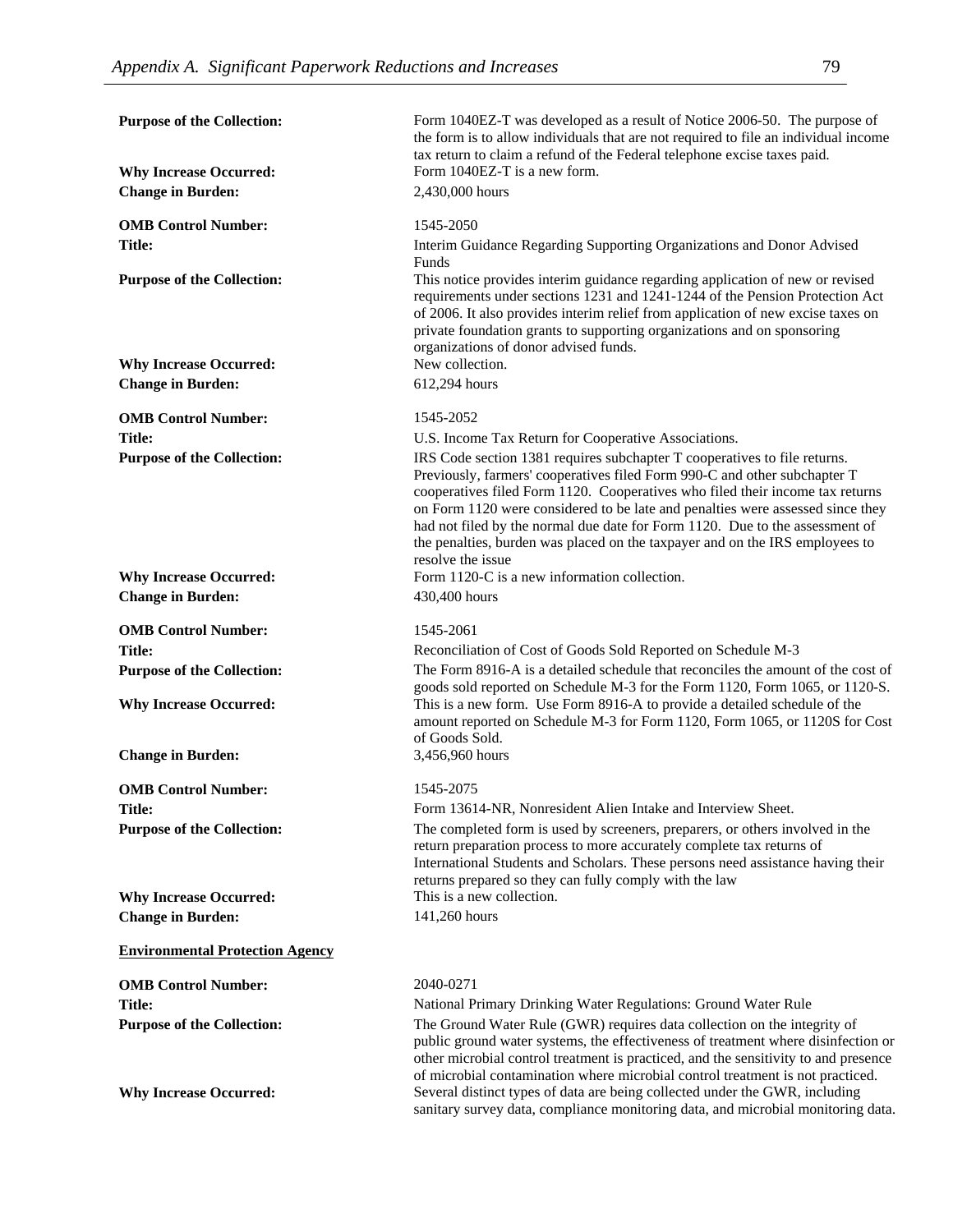EPA requires this information to carry out its monitoring and enforcement

responsibilities under the Safe Drinking Water Act. **Change in Burden:** 385,264 hours **OMB Control Number:** 2060-0586 **Title:** Energy Star Program in the Residential Sector **Purpose of the Collection:** This collection gathers information about the ENERGY STAR Program within the new home and existing home sectors. ENERGY STAR is a voluntary energy efficiency labeling program aimed at forming public-private partnerships for pollution prevention. The collection activities aid EPA in tracking and analyzing the market for energy efficient homes, which in turn allows EPA to design its ENERGY STAR outreach programs and public education materials to fit the needs of its program partners, as well as provide public recognition and market differentiation to participating organizations. **Why Increase Occurred:** This is a new information collection. **Change in Burden:** 175,449 hours **OMB Control Number:** 2060-0594 **Title:** Final 0.0.75 ppm, 8-hour Ozone National Ambient Air Quality Standard (NAAQS) **Purpose of the Collection:** The collected information is used to assess the burden to State and local agencies to implement the 0.075 ppm 8-hour ozone NAAQS . Respondents submit attainment demonstrations, Reasonable Further Progress State Implementation Plans (SIP), and Reasonable Available Control Technology SIP. The States use these submissions to inform their citizenry, including potentially regulated entities. They also use this information and analysis to fulfill Federal obligations under Title I, Subpart D of the Clean Air Act and the 8-hour Ozone Implementation Rule. **Why Increase Occurred: Change in Burden:** 285,333 hours **OMB Control Number:** 2060-0595 **Title: NESHAP** for Perchloroethylene Dry Cleaning Facilities **Purpose of the Collection:** In 2005, EPA reviewed the National Emission Standards for Hazardous Air Pollutants (NESHAP) for Perchloroethylene Dry Cleaning Facilities (40 CFR part 60, subpart M) and proposed to supplement the existing monitoring requirements with monthly leak detection using handheld instruments. **Why Increase Occurred:** This information collection assures compliance with the NESHAP. **Change in Burden:** 241,212 hours **OMB Control Number:** 2070-0143 **Title:** Toxic Chemical Release Reporting, Alternate Threshold for Low Annual Reportable Amounts (Form A) **Purpose of the Collection:** Under the Emergency Planning and Community Right-to-Know Act (EPCRA) section 313 and section 6607 or the Pollution Prevention Act (PPA) of 1990, respondents submit information concerning toxic chemical releases into the air, land and water. If facilities subject to the Toxics Release Inventory (TRI) reporting requirements meet lower threshold requirements, they may use the Form A Certification Statement, which allows reporting of multiple chemicals per form, and the TRI Burden Reduction Rule (2006) allows limited use of the Form A for Persistent, Bioaccumulative, and Toxic chemicals. Collected data are made available through EPA's Envirofacts and Toxics Release Inventory Explorer databases. Why Increase Occurred: The TRI final rule to expand Form A eligibility provides overall burden reduction of approximately 123,404 hours based on a decrease in the Form R burden that outweighs the increase in the Form A burden (i.e., 402,298 hours of Form R burden reduction minus 279,495 hours of Form A burden increase).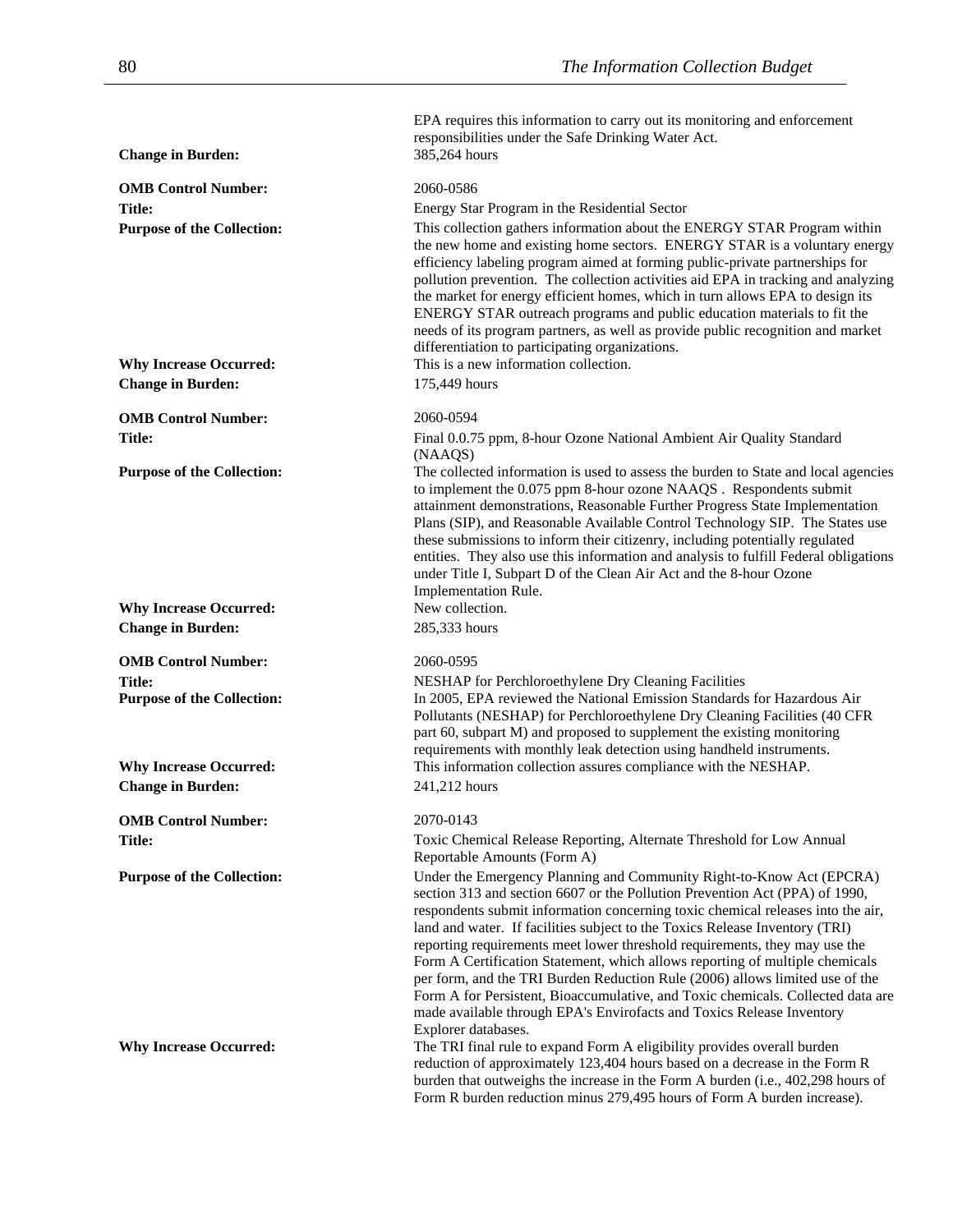| <b>Change in Burden:</b>                                  | 279,496 hours                                                                                                                                                                                                                                                                                                                                                                                                                                                                                                                                                                                                                                                                                                                                                                                                                                                                                                                                                         |
|-----------------------------------------------------------|-----------------------------------------------------------------------------------------------------------------------------------------------------------------------------------------------------------------------------------------------------------------------------------------------------------------------------------------------------------------------------------------------------------------------------------------------------------------------------------------------------------------------------------------------------------------------------------------------------------------------------------------------------------------------------------------------------------------------------------------------------------------------------------------------------------------------------------------------------------------------------------------------------------------------------------------------------------------------|
| <b>Federal Energy Regulatory Commission</b>               |                                                                                                                                                                                                                                                                                                                                                                                                                                                                                                                                                                                                                                                                                                                                                                                                                                                                                                                                                                       |
| <b>OMB Control Number:</b><br>Title:                      | 1902-0233<br>Electric Rate Schedule Filings: Preventing Undue Discrimination and Preference<br>in Transmission Service                                                                                                                                                                                                                                                                                                                                                                                                                                                                                                                                                                                                                                                                                                                                                                                                                                                |
| <b>Purpose of the Collection:</b>                         | The open access transmission tariff (OATT) helps ensure that transmission<br>services are provided on a basis that is just, reasonable and not unduly<br>discriminatory or preferential. In April 1996, FERC adopted Order No. 888,<br>which required all public utilities that own, control or operate facilities used for<br>transmitting electric energy in interstate commerce to file OATTs containing<br>minimum terms and conditions of non-discriminatory service.                                                                                                                                                                                                                                                                                                                                                                                                                                                                                            |
| <b>Why Increase Occurred:</b><br><b>Change in Burden:</b> | FERC adopted a number of posting and reporting requirements that will provide<br>the Commission and market participants with information about each<br>transmission provider's performance of pro forma OATT obligations. For<br>example, the Commission requires transmission providers to post specific<br>performance metrics related to their completion of studies required under the pro<br>forma OATT. The Commission will continue to audit compliance with the pro<br>forma OATT, and toward that end the final rule requires transmission<br>information kept on OASIS to be retained for audit purposes for five years.<br>157,036 hours                                                                                                                                                                                                                                                                                                                   |
| <b>National Science Foundation</b>                        |                                                                                                                                                                                                                                                                                                                                                                                                                                                                                                                                                                                                                                                                                                                                                                                                                                                                                                                                                                       |
|                                                           | 3145-0058                                                                                                                                                                                                                                                                                                                                                                                                                                                                                                                                                                                                                                                                                                                                                                                                                                                                                                                                                             |
| <b>OMB Control Number:</b><br><b>Title:</b>               | National Science Foundation Proposal and Award Policies and Procedures Guide                                                                                                                                                                                                                                                                                                                                                                                                                                                                                                                                                                                                                                                                                                                                                                                                                                                                                          |
| <b>Purpose of the Collection:</b>                         | NSF receives more than 40,000 proposals annually for new or renewal support<br>for research in math/science/engineering education projects and makes<br>approximately 10,500 new awards. The Foundation exercises its authority<br>primarily by making merit-based grants and cooperative agreements and<br>providing other forms of assistance to individual researchers and groups, in<br>partnership with over 2800 colleges, universities and other institutions - public<br>and private, state, local and Federal - throughout the United States.                                                                                                                                                                                                                                                                                                                                                                                                                |
| <b>Why Increase Occurred:</b>                             | NSF is seeking to revise its existing mechanism for issuance of proposal and<br>award policies and procedures. Previously, these policies and procedures were<br>contained in two separate issuances: the Grant Proposal Guide and the Grant<br>Policy Manual. These documents were each separately maintained and issued<br>with different effective dates and significant redundancies between the two<br>documents. NSF has now collapsed these two documents into a new policy<br>framework: the NSF Proposal and Award Policies and Procedures Manual.<br>Part I of this document will include NSF Proposal Preparation and Submission<br>Guidelines, i.e., the Grant Proposal Guide (GPG), and Part II will include the<br>NSF Award & Administration Manual (previously known as the GPM). This<br>initial issuance of the NSF Proposal and Award Policies and Procedures Manual<br>will be effective by January 2007. Future issuances of this Manual will be |
| <b>Change in Burden:</b>                                  | supplemented with additional documents, such as the NSF Grants.gov<br>Application Guide.<br>1,950,833 hours                                                                                                                                                                                                                                                                                                                                                                                                                                                                                                                                                                                                                                                                                                                                                                                                                                                           |
| <b>Social Security Administration</b>                     |                                                                                                                                                                                                                                                                                                                                                                                                                                                                                                                                                                                                                                                                                                                                                                                                                                                                                                                                                                       |
| <b>OMB Control Number:</b>                                | 0960-0622                                                                                                                                                                                                                                                                                                                                                                                                                                                                                                                                                                                                                                                                                                                                                                                                                                                                                                                                                             |
| <b>Title:</b>                                             | <b>Request for Reconsideration</b>                                                                                                                                                                                                                                                                                                                                                                                                                                                                                                                                                                                                                                                                                                                                                                                                                                                                                                                                    |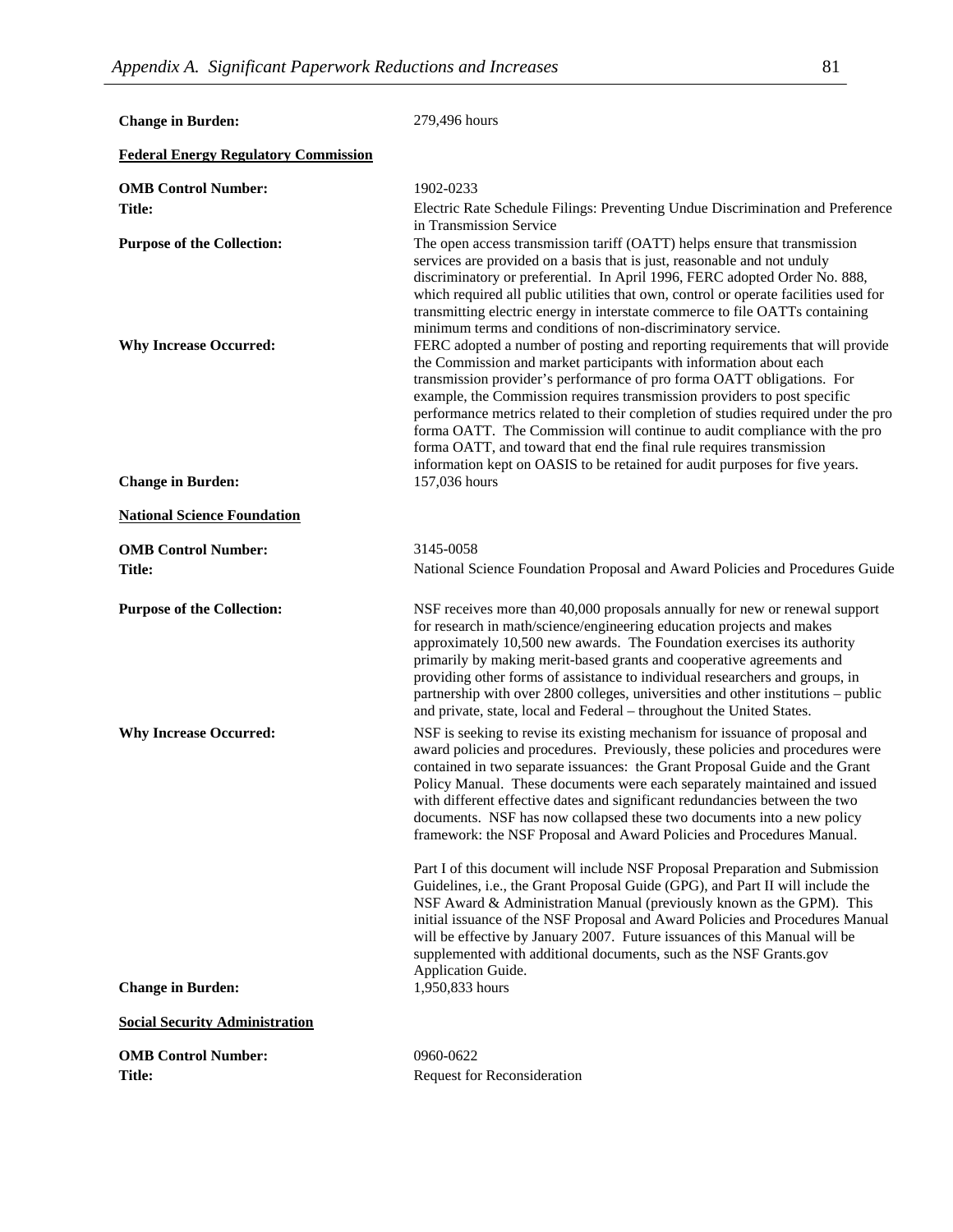| <b>Purpose of the Collection:</b>                         | The information collected on Form SSA-561-U2 is used by SSA to document<br>and initiate the reconsideration process for determining eligibility or entitlement<br>to Social Security benefits, Supplemental Security Income payments, Special<br>Veterans Benefits, Medicare, and of initial determinations regarding Medicare<br>Part B income-related premium subsidy reductions. The methods for filing a<br>request for reconsideration are being expanded to include the Internet. If an<br>individual receives a notice of denial of his/her disability claim and the notice<br>provides the right to reconsideration, he/she will have the option of filing for the<br>reconsideration over the Internet. The individual will complete the appropriate<br>appeal screens and submit the appeal to SSA for processing. The respondents<br>are individuals filing for reconsideration. |
|-----------------------------------------------------------|---------------------------------------------------------------------------------------------------------------------------------------------------------------------------------------------------------------------------------------------------------------------------------------------------------------------------------------------------------------------------------------------------------------------------------------------------------------------------------------------------------------------------------------------------------------------------------------------------------------------------------------------------------------------------------------------------------------------------------------------------------------------------------------------------------------------------------------------------------------------------------------------|
| <b>Why Increase Occurred:</b><br><b>Change in Burden:</b> | The increase in the public reporting burden is due to the estimated increase in<br>completion time for the new i561 (Internet version) as a part of the new iAppeals<br>Program. The decrease in the public reporting burden for the paper SSA-561-U2<br>is due to SSA's anticipation that half of our current respondents will switch to the<br>new iAppeals Internet version (i561) after implementation of the new program.<br>146,171 hours                                                                                                                                                                                                                                                                                                                                                                                                                                             |
| <b>OMB Control Number:</b>                                | 0960-0635                                                                                                                                                                                                                                                                                                                                                                                                                                                                                                                                                                                                                                                                                                                                                                                                                                                                                   |
| Title:                                                    | Function Report - Adult Third Party                                                                                                                                                                                                                                                                                                                                                                                                                                                                                                                                                                                                                                                                                                                                                                                                                                                         |
| <b>Purpose of the Collection:</b>                         | The information collected on the SSA-3380-BK is needed to make<br>determinations on SSI and SSDI disability claims. This information is necessary<br>for case development and adjudication, and is used by State Disability<br>Determination Services evaluators as an evidentiary source used in the disability<br>evaluation process. The respondents are third parties familiar with the functional<br>limitations (or lack thereof) of claimants who apply for Social Security benefits<br>and Supplemental Security Income disability payments.                                                                                                                                                                                                                                                                                                                                        |
| <b>Why Increase Occurred:</b>                             | We have doubled the estimated burden hours due to the receipt of public<br>comments over the past three years which stated that 30 minutes (our previous<br>estimate of completion time) was not sufficient time to complete the form. SSA<br>has received no public comments due to the publication of the Federal Register<br>Notices listed above. SSA is also revising the form to collect information about<br>the functional effects of a claimant's illnesses, injuries, or conditions related to<br>symptoms on their activities and abilities.                                                                                                                                                                                                                                                                                                                                     |
| <b>Change in Burden:</b>                                  | 250,000 hours                                                                                                                                                                                                                                                                                                                                                                                                                                                                                                                                                                                                                                                                                                                                                                                                                                                                               |
| <b>OMB Control Number:</b>                                | 0960-0681                                                                                                                                                                                                                                                                                                                                                                                                                                                                                                                                                                                                                                                                                                                                                                                                                                                                                   |
| Title:                                                    | Function Report - Adult                                                                                                                                                                                                                                                                                                                                                                                                                                                                                                                                                                                                                                                                                                                                                                                                                                                                     |
| <b>Purpose of the Collection:</b>                         | Form SSA-3373-BK is used to collect information about a disability applicant's<br>or recipient's impairment-related limitations and ability to function. This<br>information, together with medical evidence, forms the evidentiary basis upon<br>which the initial disability process is founded. The respondents are Title II and<br>Title XVI applicants (or current recipients undergoing redeterminations for)<br>disability benefits.                                                                                                                                                                                                                                                                                                                                                                                                                                                 |
| <b>Why Increase Occurred:</b>                             | The increase in response time and resulting total burden is due to 1) complaints<br>SSA received that its original estimate was too low and 2) the fact that SSA has<br>added a number of new questions to this form.                                                                                                                                                                                                                                                                                                                                                                                                                                                                                                                                                                                                                                                                       |
| <b>Change in Burden:</b>                                  | 1,001,342 hours                                                                                                                                                                                                                                                                                                                                                                                                                                                                                                                                                                                                                                                                                                                                                                                                                                                                             |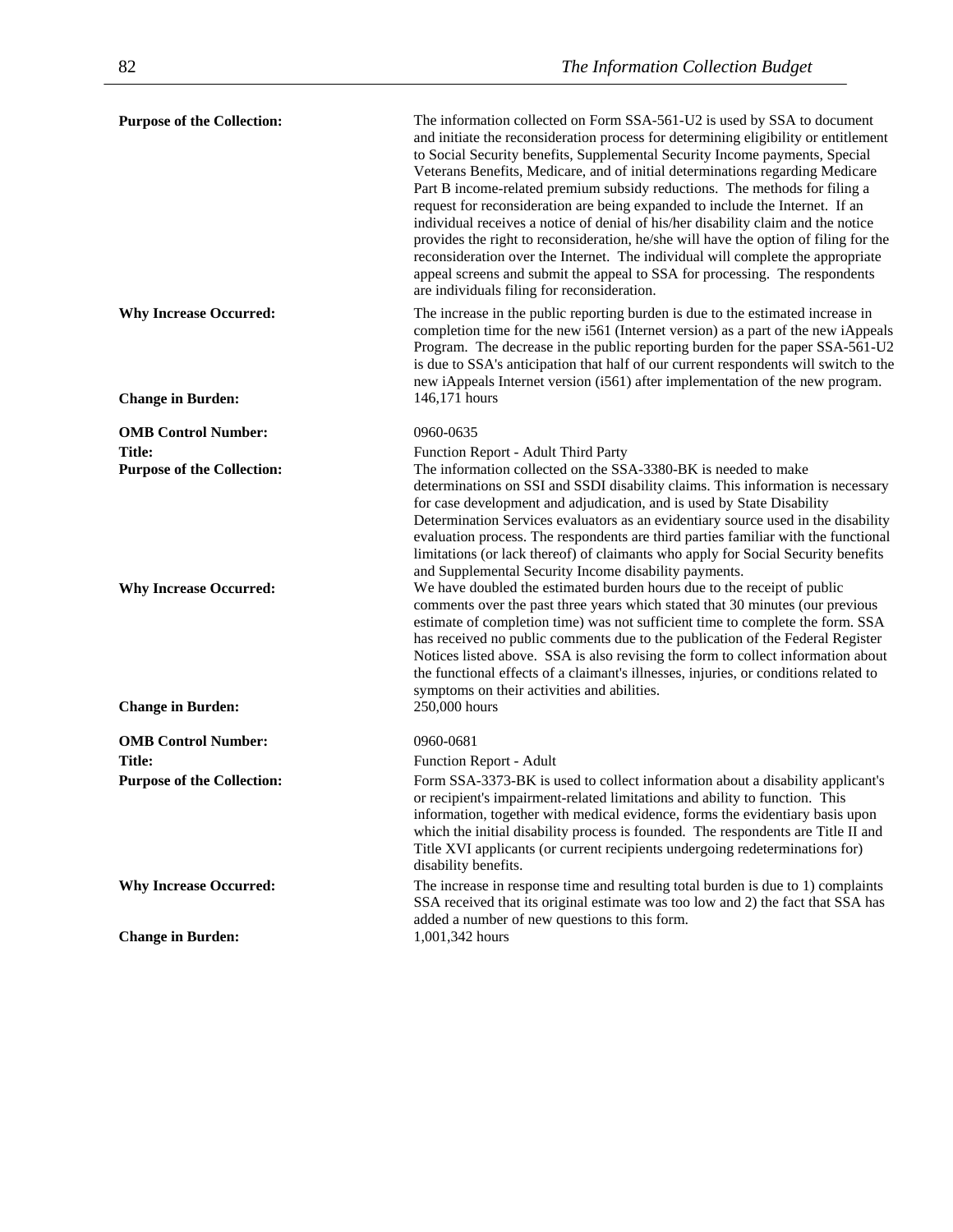# <span id="page-88-0"></span>**Appendix B. Paperwork Reduction Act Compliance**

### **Violations Arising in FY 2007 Due to Lapse of OMB Approval[9](#page-88-0)**

| OMB#                                           | <b>Title</b>                                   | <b>Expiration Date</b> | Reinstatement     |
|------------------------------------------------|------------------------------------------------|------------------------|-------------------|
| <b>Department of Energy</b>                    |                                                |                        |                   |
| 1910-1400                                      | Compliance Statement Energy/Water              | 04/30/2007             | 9/27/2007         |
|                                                | <b>Conservation Standards for Appliances</b>   |                        |                   |
| 1905-0194                                      | <b>Voluntary Reporting of Greenhouse Gases</b> | 3/31/2007              | 7/13/2007         |
| <b>Department of Justice</b>                   |                                                |                        |                   |
| 1121-0234                                      | Requirements Data Collection Application for   | 8/31/2007              |                   |
|                                                | the Juvenile Accountability Incentive Block    |                        | 1/18/2008         |
|                                                | <b>Grants Program</b>                          |                        |                   |
| <b>Department of Transportation</b>            |                                                |                        |                   |
| 2120-0662                                      | Laser Operations in the Navigable Airspace     | 11/30/2006             |                   |
|                                                | Advanced Air Bag Phase-in Reporting            | 01/31/2007             | 04/10/2007        |
| 2127-0599                                      | Requirements                                   |                        |                   |
| 2130-0525                                      | <b>Certification of Glazing Materials</b>      | 11/30/2006             | 01/05/2007        |
| 2132-0540                                      | Title VI as it Applies to FTA Grant Programs   | 01/31/2007             |                   |
|                                                | Nondiscrimination as it Applies to FTA Grant   | 01/31/2007             |                   |
| 2132-0542                                      | Programs                                       |                        |                   |
|                                                | 49 USC 5312(a) Transit Research,               |                        |                   |
|                                                | Development, Demonstration and Training        | 01/31/2007             |                   |
| 2132-0546                                      | Projects                                       |                        |                   |
| 2132-0550                                      | <b>Bus Testing Program</b>                     | 01/31/2007             |                   |
| <b>Small Business Administration</b>           |                                                |                        |                   |
| 3245-0024                                      | ProNet                                         | 03/31/2007             | 02/26/2008        |
| <b>Social Security Administration</b>          |                                                |                        |                   |
| 0960-0687                                      | Youth Transition Demonstration Project         | 11/31/2010             | N/A <sup>10</sup> |
| <b>Department of Health and Human Services</b> |                                                |                        |                   |
| 0938-0358                                      | Psychiatric Unit Criteria Work Sheet,          |                        |                   |
|                                                | Rehabilitation Unit Criteria Work Sheet and    | 3/31/2007              | 2/22/2008         |
|                                                | Rehabilitation Hospital Criteria Work Sheet,   |                        |                   |
|                                                | and Supporting Regulations at 42 CFR 488.26    |                        |                   |
| 0938-0365                                      | Home Health Medicare Conditions of             |                        |                   |
|                                                | Participation (CoP) Information Collection     | 5/31/2007              | 1/17/2008         |
|                                                | Requirements as outlined in Regulations -- 42  |                        |                   |
|                                                | CFR 484.10, 484.12, 484.14, 484.16,            |                        |                   |
| 0938-0989                                      | Individuals Authorized Access to the CMS       | 6/30/2007              | 2/1/2008          |
|                                                | <b>Computer Services</b>                       |                        |                   |

seeking OMB re-approval.

<sup>&</sup>lt;sup>9</sup>In preparing this year's ICB, OMB learned of a PRA violation that occurred before FY 2007. The Department of Agriculture's information collection for the Federal-State Marketing Improvement Program had been previously approved under OMB Control Number 0505-0008. This approval expired on November 30, 1998, when the information collection imposed a burden of 309,750 hours. The Department continued to use this collection in violation of the PRA until it was approved under OMB Control Number 0581-0240, on November 29, 2006. OMB is including this information collection in its listing of existing collections in use without OMB approval. <sup>10</sup>OMB cited this as a violation on 10/03/07 due to changes SSA made midway through the study without first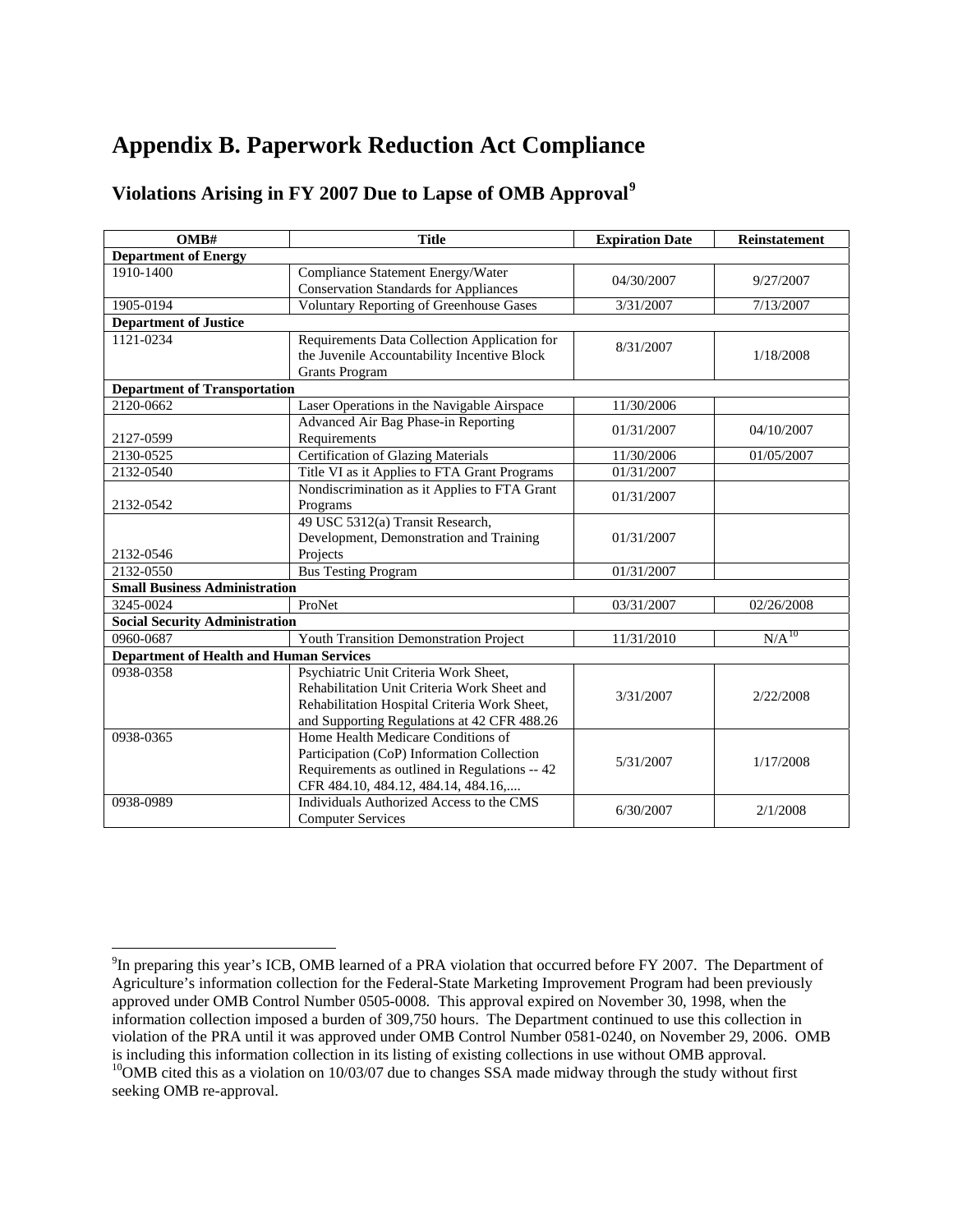| Agency:<br><b>Title:</b><br><b>OMB Control Number:</b><br>Date of Approval:<br><b>How Discovered:</b>        | <b>Environmental Protection Agency</b><br>Procedures for Implementing NEPA<br>2020-0033<br>11/15/2006<br>During the process of revising the procedures for implementing<br>NEPA, the agency became aware that an existing ICR was not in<br>place to cover applicant-proposed projects.                                                                                                                                                                             |
|--------------------------------------------------------------------------------------------------------------|---------------------------------------------------------------------------------------------------------------------------------------------------------------------------------------------------------------------------------------------------------------------------------------------------------------------------------------------------------------------------------------------------------------------------------------------------------------------|
| Agency:<br><b>Title:</b><br><b>OMB Control Number:</b><br>Date of Approval:<br><b>How Discovered:</b>        | <b>Environmental Protection Agency</b><br>Procedures for Implementing NEPA<br>2020-0033<br>11/15/2006<br>During the process of revising the procedures for implementing<br>NEPA, the agency became aware that an existing ICR was not in<br>place to cover applicant-proposed projects.                                                                                                                                                                             |
| Agency:<br><b>Title:</b><br><b>OMB Control Number:</b><br>Date of Approval:<br><b>How Discovered:</b>        | Department of Agriculture<br>4-H Enrollment Report<br>0524-0045<br>5/21/2007<br>This collection was discovered as part of an information collection<br>inventory that was conducted when the Chief Information<br>Officer assumed responsibilities for the Paperwork Reduction Act.                                                                                                                                                                                 |
| <b>Agency:</b><br><b>Title:</b><br><b>OMB Control Number:</b><br>Date of Approval:<br><b>How Discovered:</b> | Department of Agriculture<br>Federal-State Marketing Improvement Program (FSMIP)<br>0581-0240<br>11/29/2006<br>Department-wide grants were previously approved under 0505-0008.<br>Through the submission of two new grant programs, and due<br>to new personnel in positions responsible for the collection packages,<br>it was discovered that OMB's approval for 0505-0008 had expired<br>and the collection of FSMIP information no longer had OMB<br>approval. |
| <b>Agency:</b><br><b>Title:</b><br><b>OMB Control Number:</b><br>Date of Approval:<br><b>How Discovered:</b> | Department of Agriculture<br>Application for Return of Exported Products<br>0583-0138<br>12/29/2006<br>This collection was discovered when the form was put<br>into an electronic format by the agency.                                                                                                                                                                                                                                                             |
| <b>Agency:</b><br><b>Title:</b><br><b>OMB Control Number:</b>                                                | Department of Agriculture<br><b>Electronic Animal Disease Reporting System</b><br>0583-0139                                                                                                                                                                                                                                                                                                                                                                         |

# **Existing Collections in Use Without OMB Approval**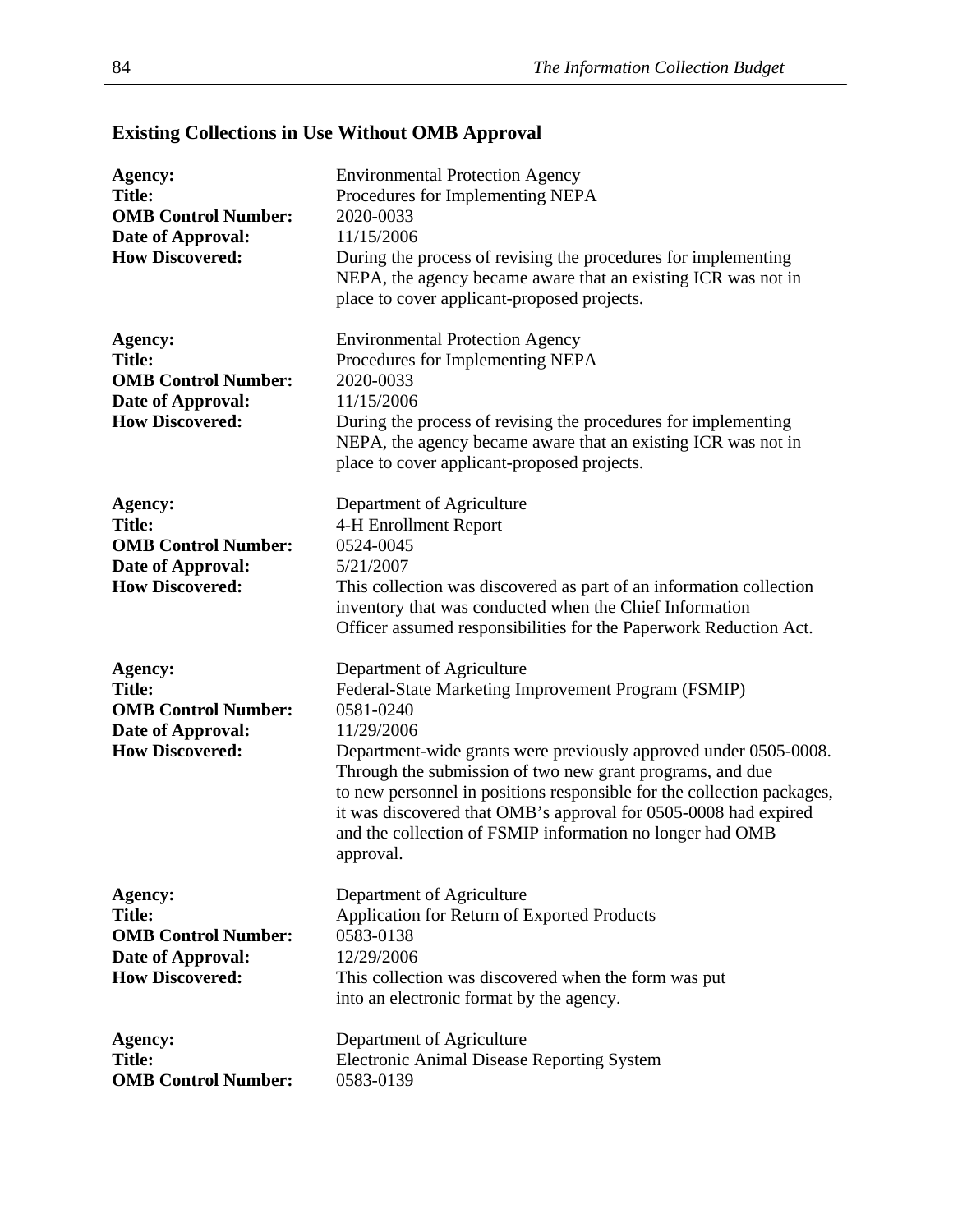| Date of Approval:<br><b>How Discovered:</b>                                                           | 2/6/2007<br>This collection was discovered when a new electronic portal for<br>collecting data was developed.                                                                                                                                                                                                                                  |
|-------------------------------------------------------------------------------------------------------|------------------------------------------------------------------------------------------------------------------------------------------------------------------------------------------------------------------------------------------------------------------------------------------------------------------------------------------------|
| Agency:<br><b>Title:</b><br><b>OMB Control Number:</b><br>Date of Approval:<br><b>How Discovered:</b> | Department of Health and Human Services<br><b>Cosmetic Labeling Regulations</b><br>0910-0599<br>5/4/2007<br>Staff discovered that data was already being collected when the<br>program arranged for a consultation of a proposed project.                                                                                                      |
| Agency:<br><b>Title:</b><br><b>OMB Control Number:</b><br>Date of Approval:<br><b>How Discovered:</b> | Department of Health and Human Services<br>Advanced Education Nursing Traineeship (AENT) and Nurse<br>Anesthetist Traineeship (NAT)<br>0915-0305<br>3/26/2007<br>During the process of transitioning from the use of a paper form<br>to an electronic format, the program was informed that this<br>activity required OMB review and approval. |
| Agency:<br><b>Title:</b><br><b>OMB Control Number:</b><br>Date of Approval:<br><b>How Discovered:</b> | Department of Homeland Security<br><b>Chemical Security Assessment Tool (CSAT)</b><br>1670-0007<br>6/6/2007<br>OMB became aware of this violation during the review of the<br>associated rulemaking.                                                                                                                                           |
| Agency:<br><b>Title:</b><br><b>OMB Control Number:</b><br>Date of Approval:<br><b>How Discovered:</b> | Department of Justice<br>Survey of State Criminal History Information Systems<br>1121-0312<br>5/3/2007<br>It was discovered during a routine inventory that this data collection<br>was not in compliance with the Paperwork Reduction Act.                                                                                                    |
| Agency:<br><b>Title:</b><br><b>OMB Control Number:</b><br>Date of Approval:<br><b>How Discovered:</b> | Department of Justice<br>Firearms Inquiry Statistics (FIST) Program<br>1121-0314<br>6/5/2007<br>It was discovered during a routine inventory that this data collection<br>was not in compliance with the Paperwork Reduction Act.                                                                                                              |
| Agency:<br><b>Title:</b><br><b>OMB Control Number:</b><br>Date of Approval:                           | Department of the Treasury<br>Application, Permit and Report - Wine and Beer (Puerto Rico) -<br>Application, Permit and Report - Distilled Spirits Products (Puerto<br>Rico)<br>1513-0123<br>1/12/2007                                                                                                                                         |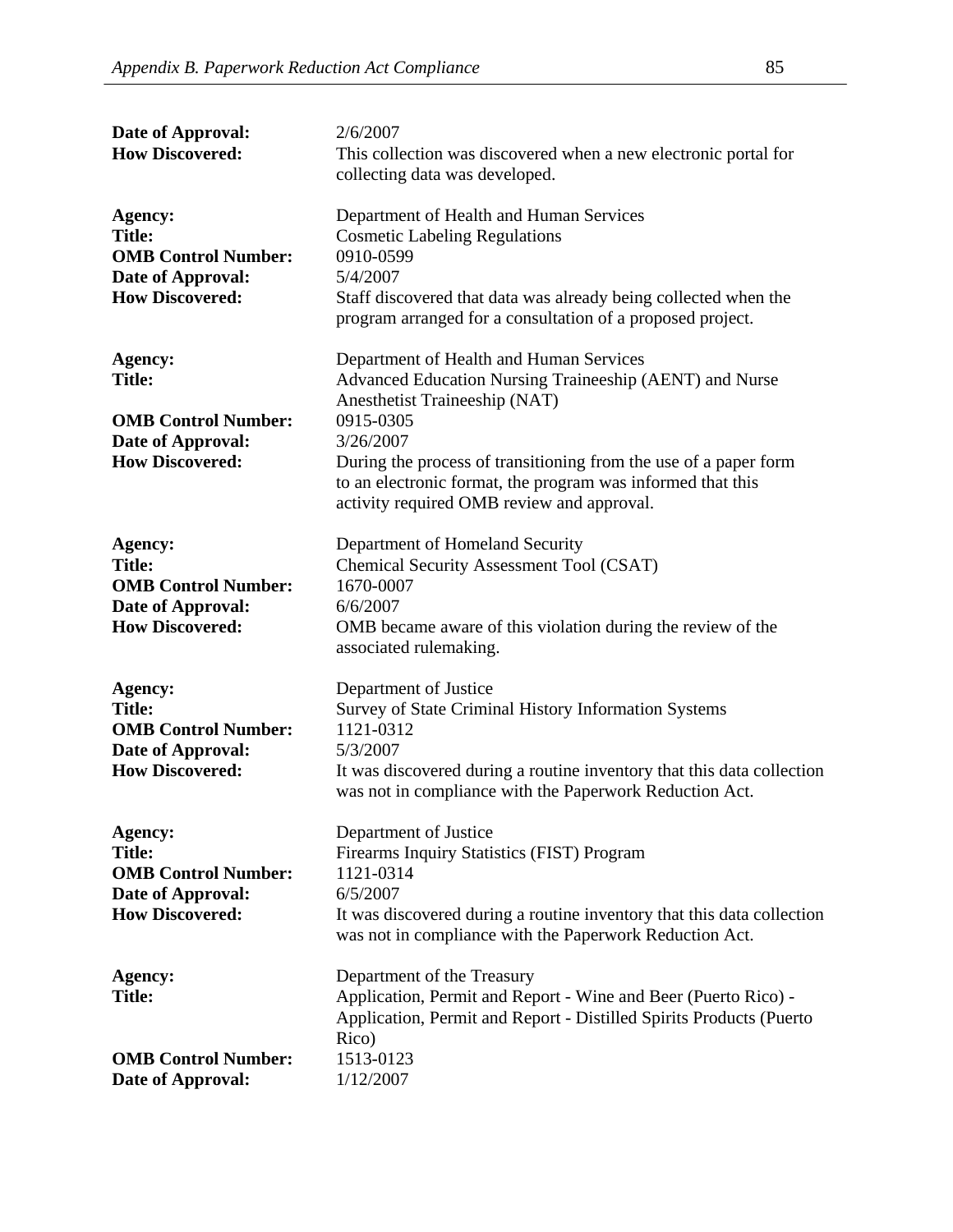| <b>How Discovered:</b>     | They were discovered during an audit of forms in use without<br>OMB approval. |
|----------------------------|-------------------------------------------------------------------------------|
| <b>Agency:</b>             | Department of the Treasury                                                    |
| <b>Title:</b>              | <b>Distilled Spirits Bond</b>                                                 |
| <b>OMB Control Number:</b> | 1513-0125                                                                     |
| Date of Approval:          | 7/8/2007                                                                      |
| <b>How Discovered:</b>     | They were discovered during an audit of forms in use without                  |
|                            | OMB approval.                                                                 |
| <b>Agency:</b>             | Department of Veterans Affairs                                                |
| <b>Title:</b>              | Application for Reimbursement of Licensing or Certification Test              |
|                            | Fees; 38 CFR 21.1030(b), 21.7140(c)(4)                                        |
| <b>OMB Control Number:</b> | 2900-0695                                                                     |
| Date of Approval:          | 3/22/2007                                                                     |
| <b>How Discovered:</b>     | The violations were discovered while processing a regulation.                 |
| Agency:                    | Department of Veterans Affairs                                                |
| <b>Title:</b>              | Availability of Educational, Licensing, and Certification Records; 38         |
|                            | CFR 21.4209                                                                   |
| <b>OMB Control Number:</b> | 2900-0696                                                                     |
| Date of Approval:          | 3/22/2007                                                                     |
| <b>How Discovered:</b>     | The violations were discovered while processing a regulation.                 |
| Agency:                    | Department of Veterans Affairs                                                |
| <b>Title:</b>              | Application for Approval of a Licensing or Certification Test and             |
|                            | Organization or Entity; 38 CFR 21.4268                                        |
| <b>OMB Control Number:</b> | 2900-0697                                                                     |
| Date of Approval:          | 3/22/2007                                                                     |
| <b>How Discovered:</b>     | The violations were discovered while processing a regulation.                 |
| Agency:                    | Department of Veterans Affairs                                                |
| <b>Title:</b>              | Application for Educational Assistance to Supplement Tuition                  |
|                            | Assistance; 38 CFR 21.1030(c) and 21.7140(c)(5)                               |
| <b>OMB Control Number:</b> | 2900-0698                                                                     |
| Date of Approval:          | 3/22/2007                                                                     |
| <b>How Discovered:</b>     | The violations were discovered while processing a regulation.                 |
| Agency:                    | Social Security Administration                                                |
| <b>Title:</b>              | <b>Statement of Reclamation Action</b>                                        |
| <b>OMB Control Number:</b> | 0960-0734                                                                     |
| Date of Approval:          | 11/01/2006                                                                    |
| <b>How Discovered:</b>     | SSA discovered in April 2006 during routine forms review process.             |
|                            |                                                                               |
| Agency:                    | Social Security Administration                                                |
| <b>Title:</b>              | Continuing Education Information Collection under Non-Attorney                |
|                            | <b>Demonstration Project</b>                                                  |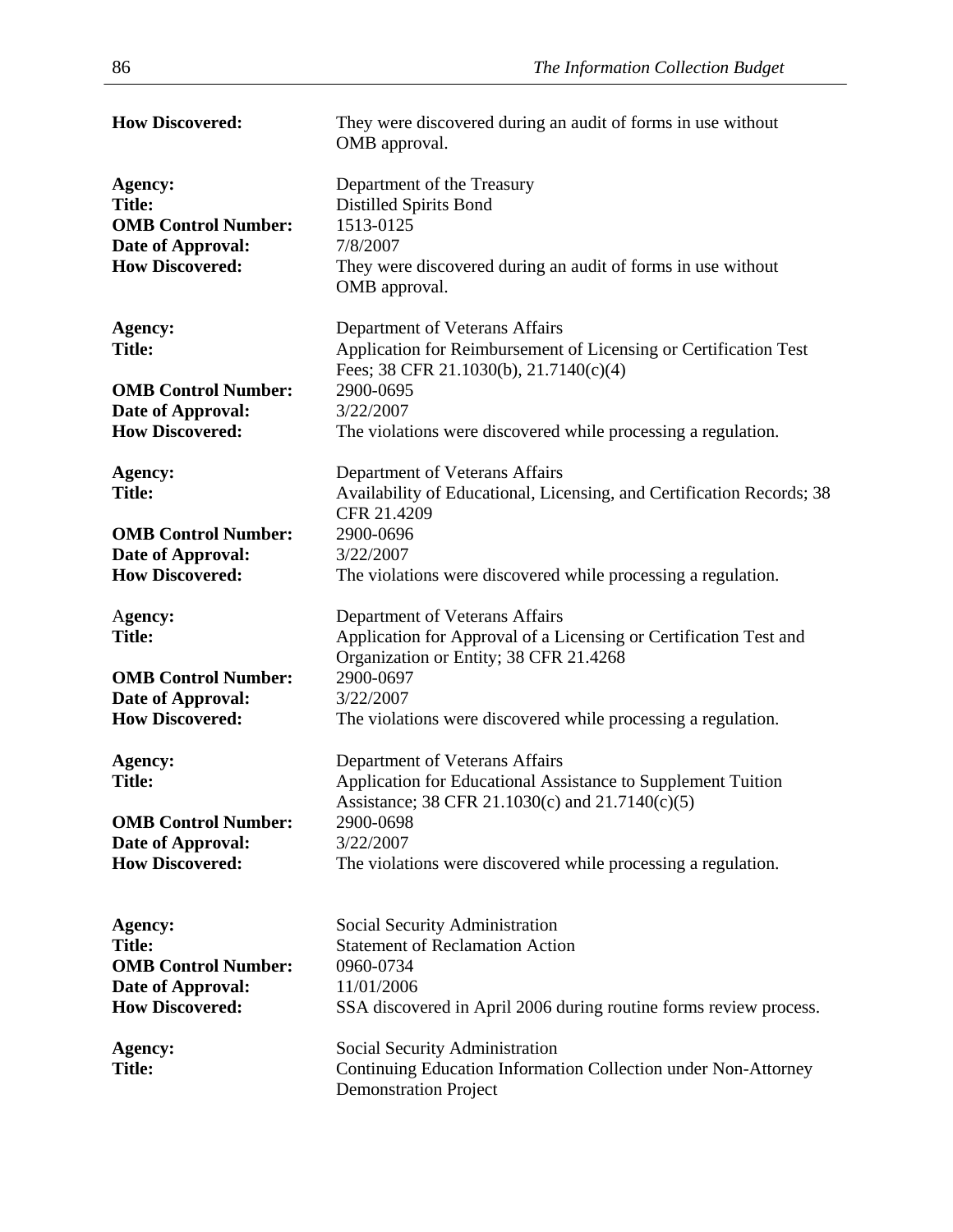| <b>OMB Control Number:</b><br>Date of Approval:<br><b>How Discovered:</b>                             | 0960-0737<br>05/22/2007<br>SSA discovered in September 2006 during discussions with an SSA<br>component on a related information collection.                                                                          |
|-------------------------------------------------------------------------------------------------------|-----------------------------------------------------------------------------------------------------------------------------------------------------------------------------------------------------------------------|
| Agency:<br><b>Title:</b><br><b>OMB Control Number:</b><br>Date of Approval:<br><b>How Discovered:</b> | Social Security Administration<br>Request for Reinstatement (Title II)<br>0960-0742<br>5/18/2007<br>SSA discovered in July 2006 during a routine forms review<br>process.                                             |
| Agency:<br><b>Title:</b><br><b>OMB Control Number:</b><br>Date of Approval:<br><b>How Discovered:</b> | Social Security Administration<br>Request for Reinstatement (Title XVI)<br>0960-0744<br>05/18/2007<br>SSA discovered in July 2006 during a routine forms review<br>process.                                           |
| Agency:<br><b>Title:</b><br><b>OMB Control Number:</b><br>Date of Approval:<br><b>How Discovered:</b> | Social Security Administration<br><b>Prisoner Matching Agreements</b><br>0960-0749<br>09/04/2007<br>SSA discovered in July 2006 during routine discussions with an SSA<br>component.                                  |
| Agency:<br><b>Title:</b><br><b>OMB Control Number:</b><br>Date of Approval:<br><b>How Discovered:</b> | Social Security Administration<br><b>Fugitive Felon Computer Matching Agreements</b><br>0960-0750<br>09/04/2007<br>SSA discovered in July 2006 during routine discussions with an SSA<br>component.                   |
| Agency:<br><b>Title:</b><br><b>OMB Control Number:</b><br>Date of Approval:<br><b>How Discovered:</b> | Social Security Administration<br><b>Treating Physician Consultative Examination Interest Form</b><br>0960-0751<br>09/14/2007<br>SSA discovered in December 2006 during routine discussions with<br>an SSA component. |
| Agency:<br><b>Title:</b><br><b>OMB Control Number:</b><br>Date of Approval:<br><b>How Discovered:</b> | <b>Social Security Administration</b><br><b>Claimant Travel Reimbursement Request</b><br>0960-0752<br>09/20/2007<br>SSA discovered in December 2006 during routine discussions with<br>an SSA component.              |